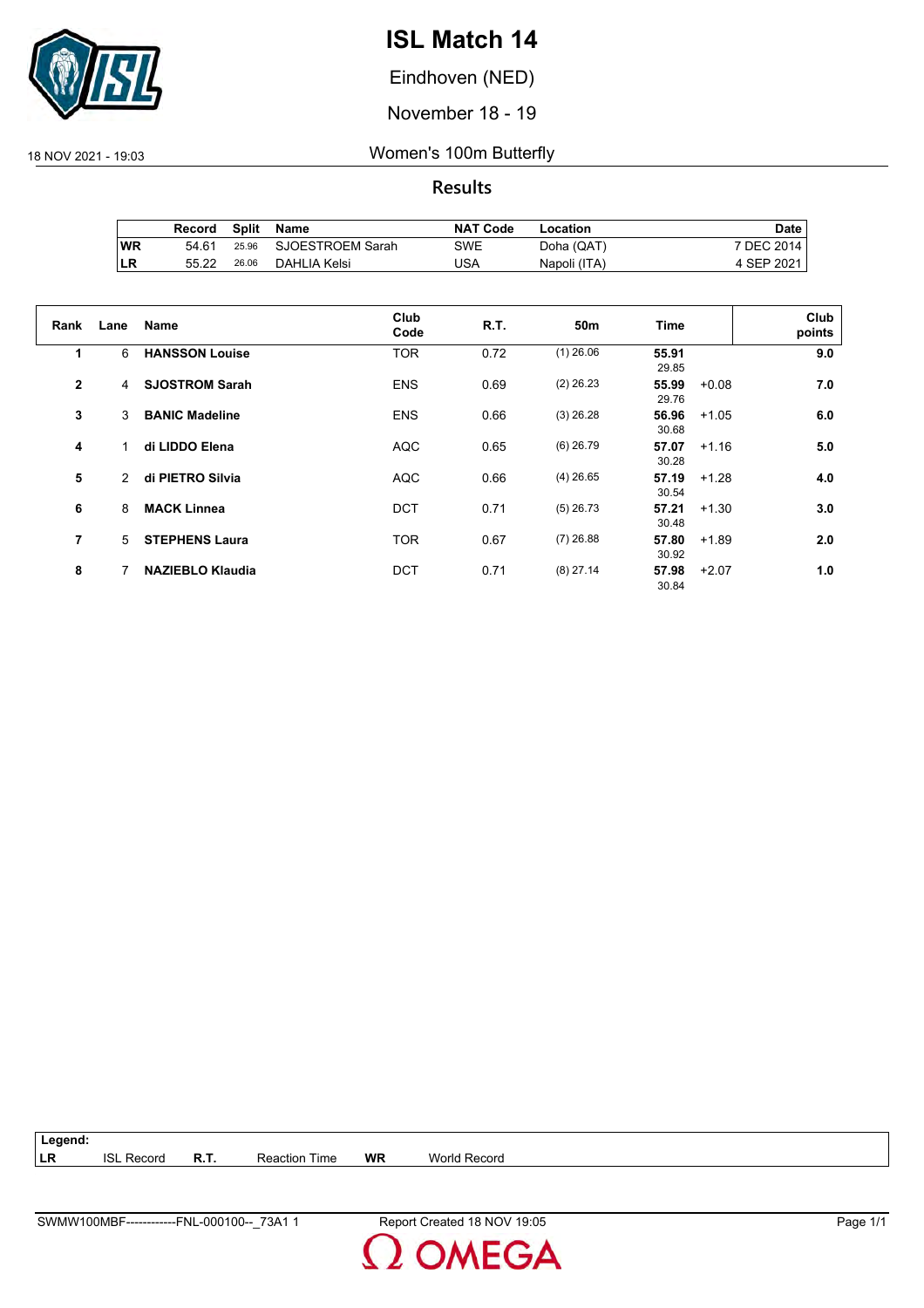

Eindhoven (NED)

November 18 - 19

18 NOV 2021 - 19:07 Men's 100m Butterfly

**Results**

|           | Record | Split | Name           | <b>NAT Code</b> | Location       | Date l      |
|-----------|--------|-------|----------------|-----------------|----------------|-------------|
| ∣WR       | 47.78  | 22.44 | DRESSEL Caeleb | USA             | Budapest (HUN) | 21 NOV 2020 |
| <b>LR</b> | 47 78  | 22.44 | DRESSEL Caeleb | USA             | Budapest (HUN) | 21 NOV 2020 |

| Rank         | Lane          | <b>Name</b>             | Club<br>Code | R.T. | 50 <sub>m</sub> | Time           | Club<br>points |
|--------------|---------------|-------------------------|--------------|------|-----------------|----------------|----------------|
| 1            |               | <b>RIVOLTA Matteo</b>   | <b>AQC</b>   | 0.64 | $(1)$ 22.73     | 49.05<br>26.32 | 15.0           |
| $\mathbf{2}$ | 8             | <b>MURPHY Camden</b>    | <b>DCT</b>   | 0.63 | $(2)$ 23.28     | 49.88<br>26.60 | 7.0<br>$+0.83$ |
| 3            |               | <b>HARTING Zach</b>     | <b>DCT</b>   | 0.65 | $(5)$ 23.59     | 50.45<br>26.86 | 6.0<br>$+1.40$ |
| 4            | 4             | <b>BARRETT Adam</b>     | <b>ENS</b>   | 0.69 | $(4)$ 23.58     | 50.76<br>27.18 | 5.0<br>$+1.71$ |
| 5            | 6             | <b>PEKARSKI Grigori</b> | <b>TOR</b>   | 0.69 | $(3)$ 23.52     | 51.00<br>27.48 | $+1.95$<br>4.0 |
| 6            | 5             | <b>KUSCH Marius</b>     | <b>TOR</b>   | 0.65 | $(7)$ 23.81     | 51.05<br>27.24 | $+2.00$        |
| 7            | $\mathcal{P}$ | <b>CECCON Thomas</b>    | <b>AQC</b>   | 0.66 | $(6)$ 23.77     | 51.20<br>27.43 | $+2.15$        |
| 8            | 3             | <b>GUY James</b>        | <b>ENS</b>   | 0.65 | $(8)$ 23.90     | 51.58<br>27.68 | $+2.53$        |

**Legend: LR** ISL Record **R.T.** Reaction Time **WR** World Record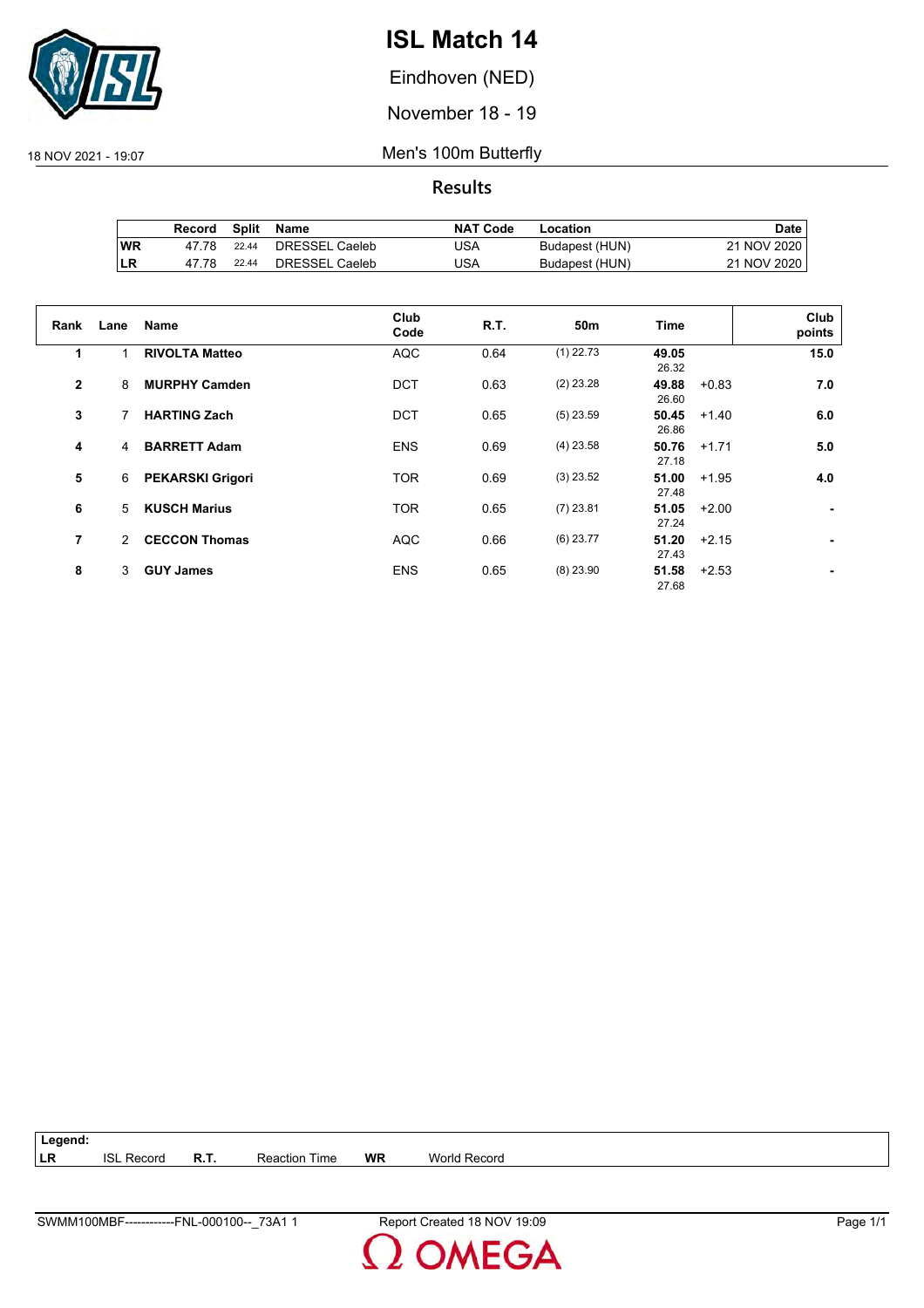

Eindhoven (NED)

November 18 - 19

18 NOV 2021 - 19:13 Women's 200m Backstroke

|           | Record  |       | Splits |         | Name           | <b>NAT Code</b> | Location               | Date        |
|-----------|---------|-------|--------|---------|----------------|-----------------|------------------------|-------------|
| WR        | 1:58.94 | 28.40 | 58.59  | 1:29.00 | McKEOWN Kaylee | <b>AUS</b>      | Different Cities (AUS) | 28 NOV 2020 |
| <b>LR</b> | 1:59.25 | 27.62 | 57.75  | 1:28.65 | ATHERTON Minna | <b>AUS</b>      | London (GBR)           | 23 NOV 2019 |

| Rank         | Lane | Name                       | Club<br>Code | R.T. | 50m         | 100m          | 150m          | Time    |          | Club<br>points |
|--------------|------|----------------------------|--------------|------|-------------|---------------|---------------|---------|----------|----------------|
| 1            | 6    | <b>MASSE Kylie</b>         | TOR          | 0.59 | $(1)$ 28.69 | $(1)$ 1:00.01 | $(1)$ 1:31.04 | 2:01.52 |          | 15.0           |
|              |      |                            |              |      |             | 31.32         | 31.03         | 30.48   |          |                |
| $\mathbf{2}$ | 3    | <b>SHKURDAI Anastasiya</b> | <b>ENS</b>   | 0.65 | $(2)$ 29.26 | (3) 1:00.83   | (3) 1:32.28   | 2:02.43 | $+0.91$  | 7.0            |
|              |      |                            |              |      |             | 31.57         | 31.45         | 30.15   |          |                |
| 3            | 5    | <b>BRATTON Lisa</b>        | TOR          | 0.58 | $(3)$ 29.35 | $(2)$ 1:00.75 | (2) 1:31.85   | 2:02.78 | $+1.26$  | 6.0            |
|              |      |                            |              |      |             | 31.40         | 31.10         | 30.93   |          |                |
| 4            | 4    | <b>HARVEY Mary-Sophie</b>  | <b>ENS</b>   | 0.60 | $(4)$ 29.36 | $(5)$ 1:01.31 | (5) 1:33.61   | 2:04.03 | $+2.51$  | 5.0            |
|              |      |                            |              |      |             | 31.95         | 32.30         | 30.42   |          |                |
| 5            |      | <b>PELLEGRINI Federica</b> | <b>AQC</b>   | 0.71 | $(5)$ 29.48 | (4) 1:01.10   | (4) 1:33.51   | 2:06.01 | $+4.49$  | 4.0            |
|              |      |                            |              |      |             | 31.62         | 32.41         | 32.50   |          |                |
| 6            |      | <b>JAKABOS Zsuzsanna</b>   | <b>DCT</b>   | 0.71 | $(8)$ 30.25 | $(7)$ 1:02.27 | $(7)$ 1:34.91 | 2:07.39 | $+5.87$  | ٠              |
|              |      |                            |              |      |             | 32.02         | 32.64         | 32.48   |          |                |
| 7            | 8    | <b>DELOOF Ali</b>          | <b>DCT</b>   | 0.63 | $(6)$ 29.57 | (6) 1:02.21   | (6) 1:34.83   | 2:08.40 | $+6.88$  | ۰              |
|              |      |                            |              |      |             | 32.64         | 32.62         | 33.57   |          |                |
| 8            | 2    | <b>POLIERI Alessia</b>     | <b>AQC</b>   | 0.68 | $(7)$ 30.23 | $(8)$ 1:04.02 | $(8)$ 1:38.53 | 2:12.86 | $+11.34$ | $-1.0$         |
|              |      |                            |              |      |             | 33.79         | 34.51         | 34.33   |          |                |
|              |      |                            |              |      |             |               |               |         |          |                |

| Legend:   |                   |                      |    |              |
|-----------|-------------------|----------------------|----|--------------|
| <b>LR</b> | <b>ISL Record</b> | <b>Reaction Time</b> | WR | World Record |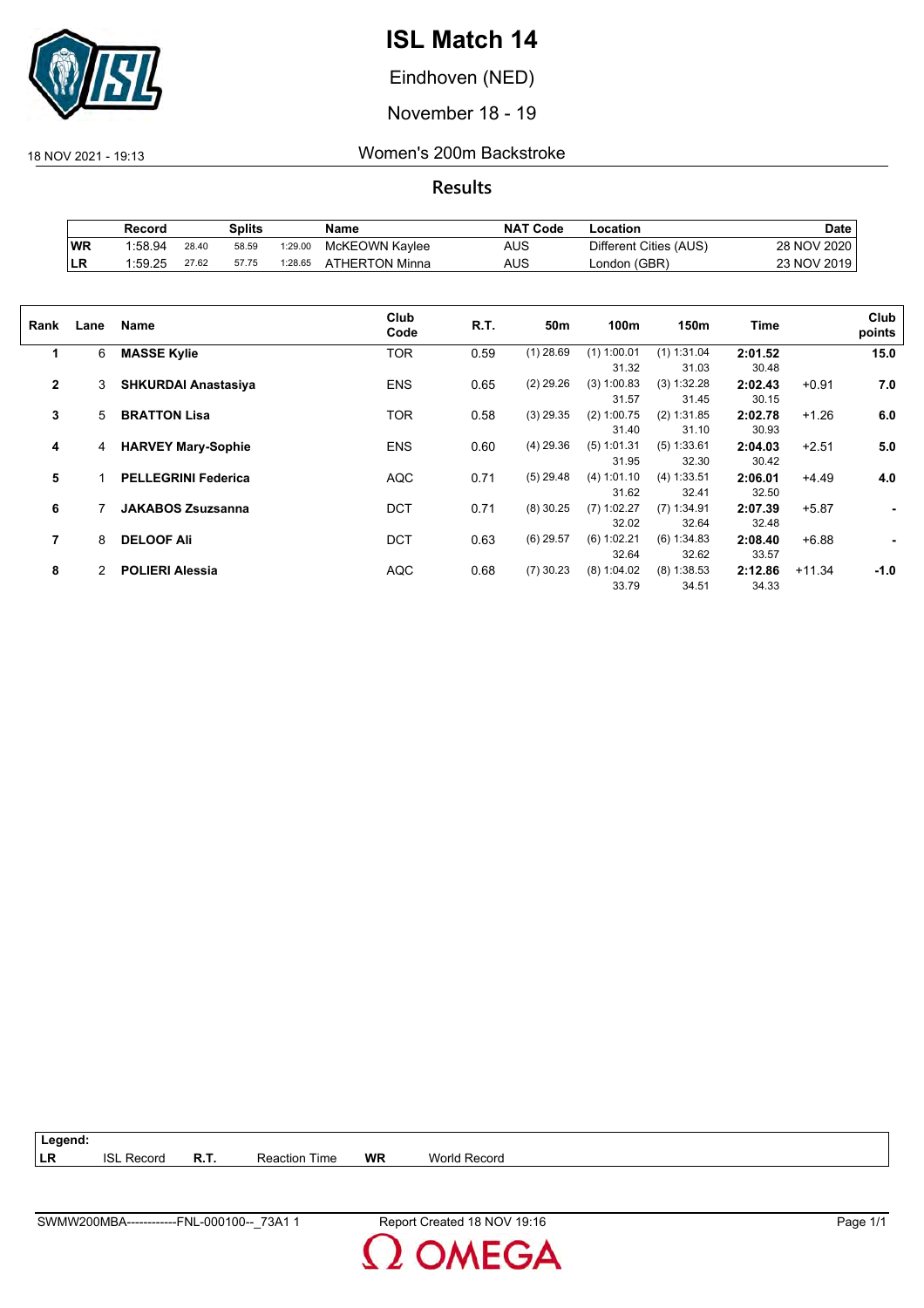

Eindhoven (NED)

November 18 - 19

18 NOV 2021 - 19:17 Men's 200m Backstroke

**Results**

|           | Record  |       | Splits |         | Name                | <b>NAT Code</b> | ∟ocation       | Date        |
|-----------|---------|-------|--------|---------|---------------------|-----------------|----------------|-------------|
| WR        | 1:45.63 | 24.46 | 51.35  | 1:18.42 | ∟ARKIN Mitchell     | AUS             | Sydney (AUS)   | 27 NOV 2015 |
| <b>LR</b> | 1:46.37 | 25.15 | 51.77  | 1:18.81 | <b>RYLOV Evgeny</b> | RUS             | Budapest (HUN) | 21 NOV 2020 |

| Rank           | Lane | Name                   | Club<br>Code | R.T. | 50m         | 100m        | 150m          | Time    |         | Club<br>points |
|----------------|------|------------------------|--------------|------|-------------|-------------|---------------|---------|---------|----------------|
| 1              | 4    | <b>RYLOV Evgeny</b>    | <b>ENS</b>   | 0.58 | $(3)$ 26.30 | (3) 54.95   | $(1)$ 1:23.38 | 1:51.47 |         | 9.0            |
|                |      |                        |              |      |             | 28.65       | 28.43         | 28.09   |         |                |
| $\overline{2}$ |      | de DEUS Leonardo       | <b>AQC</b>   | 0.63 | $(4)$ 26.56 | $(4)$ 55.24 | (2) 1:24.04   | 1:52.99 | $+1.52$ | 7.0            |
|                |      |                        |              |      |             | 28.68       | 28.80         | 28.95   |         |                |
| 3              |      | <b>LITHERLAND Jay</b>  | <b>DCT</b>   | 0.76 | $(7)$ 27.07 | $(6)$ 56.01 | (4) 1:24.38   | 1:53.50 | $+2.03$ | 6.0            |
|                |      |                        |              |      |             | 28.94       | 28.37         | 29.12   |         |                |
| 4              | 6    | <b>PRATT Cole</b>      | <b>TOR</b>   | 0.76 | $(8)$ 27.47 | $(7)$ 56.12 | (8) 1:24.90   | 1:53.67 | $+2.20$ | 5.0            |
|                |      |                        |              |      |             | 28.65       | 28.78         | 28.77   |         |                |
| 5              | 5    | <b>LITCHFIELD Max</b>  | <b>TOR</b>   | 0.59 | $(5)$ 26.84 | (5) 55.40   | (6) 1:24.61   | 1:53.73 | $+2.26$ | 4.0            |
|                |      |                        |              |      |             | 28.56       | 29.21         | 29.12   |         |                |
| 6              | 2    | <b>SABBIONI Simone</b> | <b>AQC</b>   | 0.69 | $(2)$ 25.81 | $(2)$ 54.87 | (5) 1:24.49   | 1:54.35 | $+2.88$ | 3.0            |
|                |      |                        |              |      |             | 29.06       | 29.62         | 29.86   |         |                |
| 7              | 3    | <b>MAHONEY Travis</b>  | <b>ENS</b>   | 0.65 | $(6)$ 27.04 | $(8)$ 56.13 | $(7)$ 1:24.87 | 1:54.51 | $+3.04$ | 2.0            |
|                |      |                        |              |      |             | 29.09       | 28.74         | 29.64   |         |                |
| 8              | 8    | <b>NIKOLAEV Mark</b>   | <b>DCT</b>   | 0.66 | $(1)$ 25.66 | $(1)$ 54.50 | (3) 1:24.15   | 1:54.94 | $+3.47$ | 1.0            |
|                |      |                        |              |      |             | 28.84       | 29.65         | 30.79   |         |                |

**Legend: LR** ISL Record **R.T.** Reaction Time **WR** World Record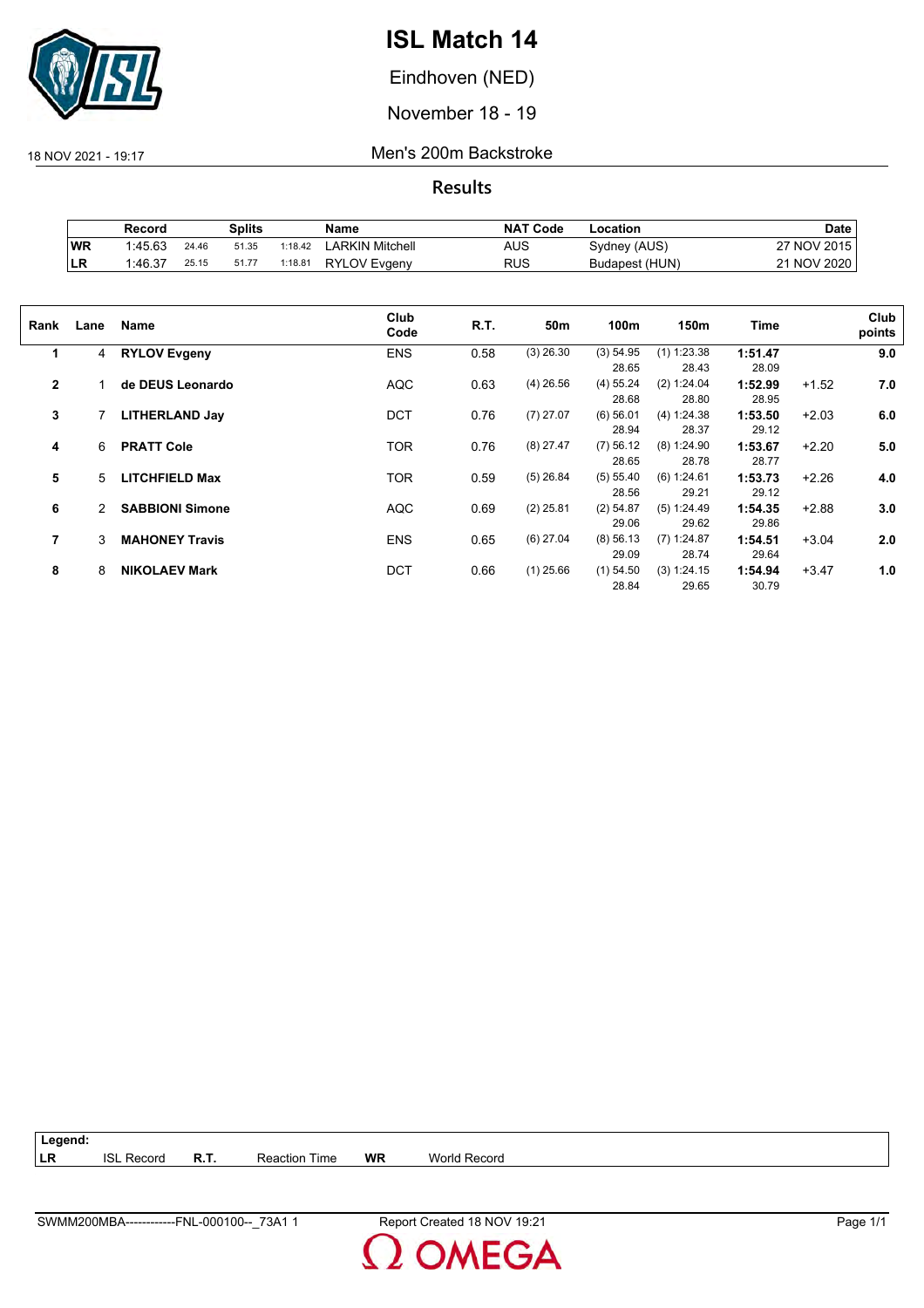

Eindhoven (NED)

November 18 - 19

18 NOV 2021 - 19:24 Women's 200m Breaststroke

|     | Record  |       | Splits  |         | Name              | <b>NAT Code</b> | Location         | Date        |
|-----|---------|-------|---------|---------|-------------------|-----------------|------------------|-------------|
| WR  | 2:14.57 | 31.05 | 1:05.18 | 1:40.00 | SONI Rebecca      | USA             | Manchester (GBR) | 18 DEC 2009 |
| ∣LR | 2:15.56 | 30.25 | 1:04.99 | 1:40.76 | <b>KING Lilly</b> | USA             | Budapest (HUN)   | 21 NOV 2020 |

| Rank         | Lane | <b>Name</b>            | Club<br>Code | R.T. | 50m         | 100m                    | 150m                   | Time             |         | Club<br>points |
|--------------|------|------------------------|--------------|------|-------------|-------------------------|------------------------|------------------|---------|----------------|
| 1            | 7    | TEMNIKOVA Maria        | <b>DCT</b>   | 0.63 | $(1)$ 32.17 | $(1)$ 1:08.16<br>35.99  | $(1)$ 1:44.08<br>35.92 | 2:19.38<br>35.30 |         | 10.0           |
| $\mathbf{2}$ | 5    | <b>CIEPLUCHA Tessa</b> | <b>TOR</b>   | 0.75 | $(8)$ 32.87 | $(6)$ 1:08.90<br>36.03  | $(5)$ 1:45.10<br>36.20 | 2:21.32<br>36.22 | $+1.94$ | 7.0            |
| 3            | 3    | <b>VALL Jessica</b>    | <b>ENS</b>   | 0.66 | $(4)$ 32.41 | (4) 1:08.32<br>35.91    | (2) 1:44.61<br>36.29   | 2:21.50<br>36.89 | $+2.12$ | 6.0            |
| 4            | 4    | <b>GUNES Viktoriya</b> | <b>ENS</b>   | 0.74 | $(3)$ 32.40 | (5) 1:08.43<br>36.03    | $(6)$ 1:45.17<br>36.74 | 2:21.57<br>36.40 | $+2.19$ | 5.0            |
| 5            |      | <b>CARRARO Martina</b> | <b>AQC</b>   | 0.65 | $(2)$ 32.38 | $(=2)$ 1:08.29<br>35.91 | (4) 1:44.82<br>36.53   | 2:21.75<br>36.93 | $+2.37$ | 4.0            |
| 6            | 6    | <b>WOG Kelsey</b>      | <b>TOR</b>   | 0.67 | $(5)$ 32.42 | $(=2)$ 1:08.29<br>35.87 | (3) 1:44.72<br>36.43   | 2:21.85<br>37.13 | $+2.47$ | 3.0            |
| 7            | 8    | <b>NICOL Rachel</b>    | <b>DCT</b>   | 0.68 | $(7)$ 32.85 | $(8)$ 1:09.53<br>36.68  | $(7)$ 1:46.66<br>37.13 | 2:23.94<br>37.28 | $+4.56$ | 2.0            |
| 8            | 2    | <b>OMOTO Rika</b>      | <b>AQC</b>   | 0.63 | $(6)$ 32.67 | $(7)$ 1:09.12<br>36.45  | $(8)$ 1:47.00<br>37.88 | 2:26.26<br>39.26 | $+6.88$ |                |

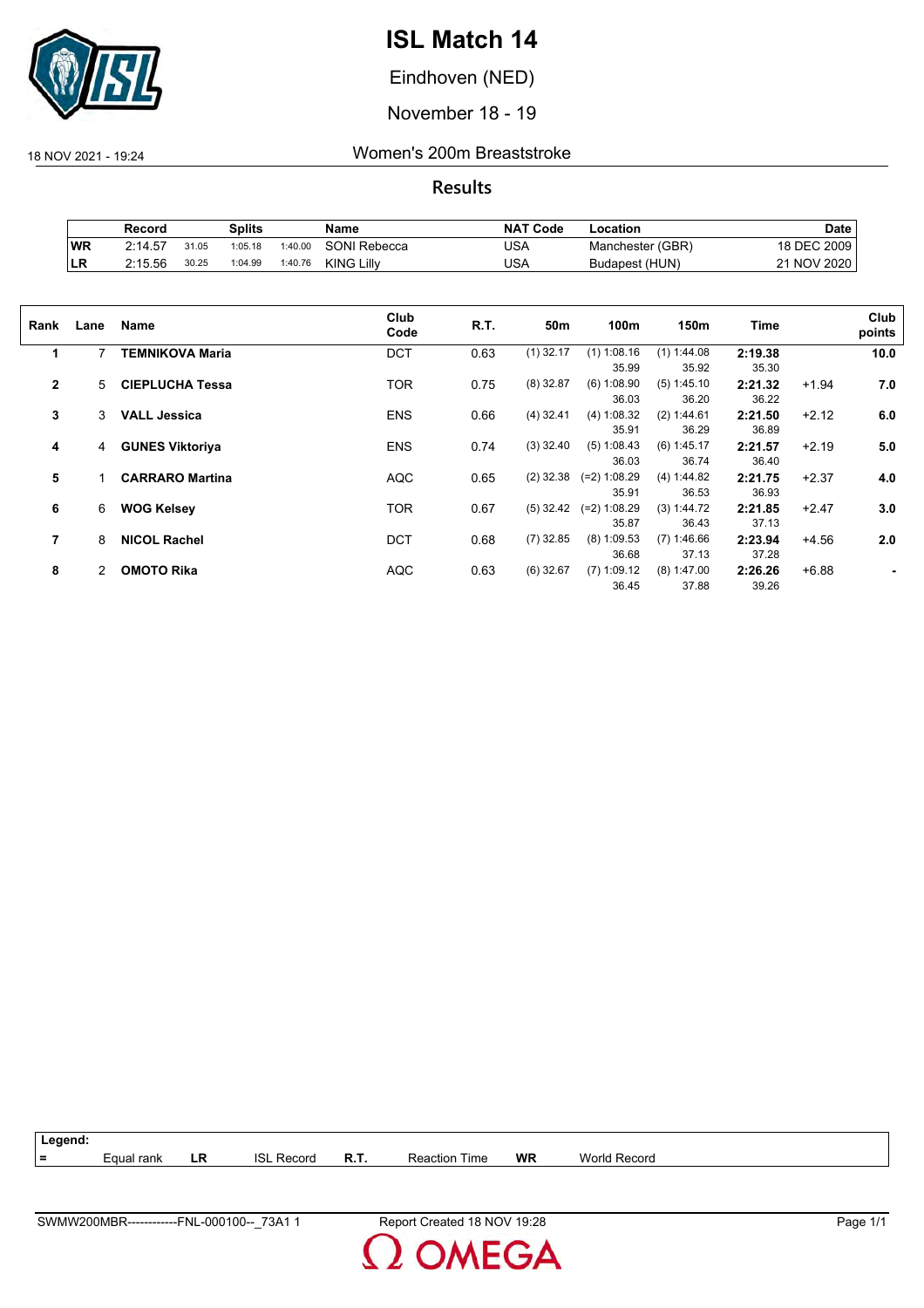

Eindhoven (NED)

November 18 - 19

18 NOV 2021 - 19:29 Men's 200m Breaststroke

|     | Record  |       | Splits |         | Name                  | <b>NAT Code</b> | Location       | Date        |
|-----|---------|-------|--------|---------|-----------------------|-----------------|----------------|-------------|
| WR  | 2:00.16 | 27.01 | 57.62  | 1:28.75 | <b>PRIGODA Kirill</b> | RUS             | Hangzhou (CHN) | 13 DEC 2018 |
| ILR | 2.00.58 | 27.64 | 58.61  | 1:29.40 | <b>KOCH Marco</b>     | GER             | Budapest (HUN) | 1 NOV 2020  |

| Rank         | Lane | <b>Name</b>                    | Club<br>Code | R.T. | 50m          | 100m                   | 150m                   | Time             |         | Club<br>points |
|--------------|------|--------------------------------|--------------|------|--------------|------------------------|------------------------|------------------|---------|----------------|
| 1            | 4    | <b>SHYMANOVICH IIva</b>        | <b>ENS</b>   | 0.69 | $(2)$ 27.99  | $(1)$ 59.09<br>31.10   | $(1)$ 1:30.65<br>31.56 | 2:02.06<br>31.41 |         | 9.0            |
| $\mathbf{2}$ |      | <b>KAMMINGA Arno</b>           | <b>AQC</b>   | 0.66 | $(=6)$ 28.48 | (3) 59.75<br>31.27     | (2) 1:31.34<br>31.59   | 2:02.32<br>30.98 | $+0.26$ | 7.0            |
| 3            | 5    | <b>McKEE Anton</b>             | <b>TOR</b>   | 0.65 | $(5)$ 28.36  | $(5)$ 1:00.03<br>31.67 | (4) 1:31.97<br>31.94   | 2:04.55<br>32.58 | $+2.49$ | 6.0            |
| 4            | 6    | <b>SCHWINGENSCHLOGL Fabian</b> | <b>TOR</b>   | 0.67 | $(3)$ 28.20  | $(6)$ 1:00.15<br>31.95 | (6) 1:32.48<br>32.33   | 2:04.56<br>32.08 | $+2.50$ | 5.0            |
| 5            | 8    | <b>MILLER Cody</b>             | <b>DCT</b>   | 0.69 | $(1)$ 27.92  | $(2)$ 59.51<br>31.59   | (3) 1:31.89<br>32.38   | 2:05.06<br>33.17 | $+3.00$ | 4.0            |
| 6            |      | <b>COPE Tommy</b>              | <b>DCT</b>   | 0.61 | $(8)$ 28.49  | $(4)$ 59.91<br>31.42   | (5) 1:32.22<br>32.31   | 2:05.11<br>32.89 | $+3.05$ | 3.0            |
| 7            | 2    | <b>MARTINENGHI Nicolo</b>      | <b>AQC</b>   | 0.63 | $(4)$ 28.23  | $(7)$ 1:00.28<br>32.05 | $(7)$ 1:32.60<br>32.32 | 2:05.58<br>32.98 | $+3.52$ | 2.0            |
| 8            | 3    | <b>SWANSON Charlie</b>         | <b>ENS</b>   | 0.67 | $(=6)$ 28.48 | $(8)$ 1:00.59<br>32.11 | $(8)$ 1:33.22<br>32.63 | 2:06.60<br>33.38 | $+4.54$ | 1.0            |

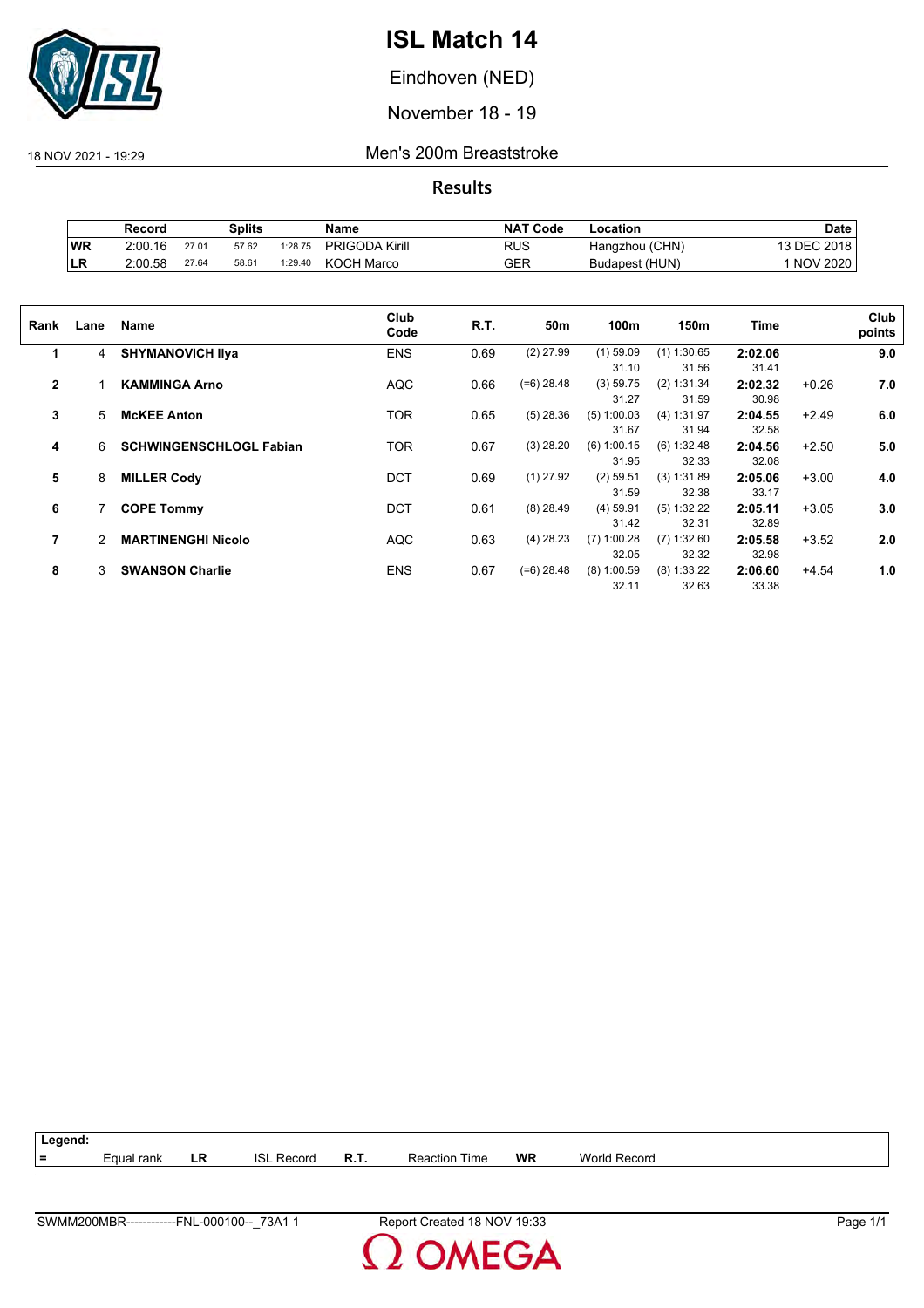

Eindhoven (NED)

November 18 - 19

 $\sqrt{ }$ 

18 NOV 2021 - 19:34 Women's 4x100m Freestyle

**Results**

|           | Record  |       | Splits |         | <b>NAT (Relay)</b>    | Location       | <b>Date</b> |
|-----------|---------|-------|--------|---------|-----------------------|----------------|-------------|
| <b>WR</b> | 3:26.53 | 52.39 | :42.97 | 2:35.52 | NED - Netherlands     | Doha (QAT)     | 5 DEC 2014  |
| <b>LR</b> | 3:25.37 | 50.94 | :42.53 | 2:33.82 | ENS - Energy Standard | Budapest (HUN) | 21 NOV 2020 |

| Rank           | Lane           | Club / Name                  | R.T. | 50m   | 100m  | <b>Time</b>   |          | Club<br>points |
|----------------|----------------|------------------------------|------|-------|-------|---------------|----------|----------------|
| $\mathbf{1}$   | $\overline{4}$ | <b>ENS - Energy Standard</b> |      |       |       | 3:28.55       |          | 38.0           |
|                |                | <b>HAUGHEY Siobhan</b>       | 0.71 | 24.88 | 51.37 | (1) 51.37     |          |                |
|                |                | <b>TEIJONSALO Fanny</b>      | 0.37 | 25.54 | 53.50 | (2) 1:44.87   |          |                |
|                |                | <b>HEEMSKERK Femke</b>       | 0.26 | 24.84 | 52.07 | $(1)$ 2:36.94 |          |                |
|                |                | <b>SJOSTROM Sarah</b>        | 0.63 | 25.33 | 51.61 |               |          |                |
| $\mathbf{2}$   | 5              | <b>TOR - Toronto Titans</b>  |      |       |       | 3:28.85       | $+0.30$  | 14.0           |
|                |                | <b>WASICK Kasia</b>          | 0.65 | 25.42 | 52.71 | (3) 52.71     |          |                |
|                |                | <b>COLEMAN Michelle</b>      | 0.32 | 24.41 | 51.98 | (1) 1:44.69   |          |                |
|                |                | <b>HANSSON Louise</b>        | 0.40 | 25.14 | 52.60 | $(2)$ 2:37.29 |          |                |
|                |                | SANCHEZ Kayla                | 0.32 | 24.94 | 51.56 |               |          |                |
| 3              | $\mathbf{1}$   | <b>AQC - Aqua Centurions</b> |      |       |       | 3:31.08       | $+2.53$  | 12.0           |
|                |                | <b>KAMENEVA Marija</b>       | 0.64 | 25.32 | 52.21 | $(2)$ 52.21   |          |                |
|                |                | <b>BARRATT Holly</b>         | 0.34 | 25.11 | 52.82 | (3) 1:45.03   |          |                |
|                |                | MUNOZ del CAMPO Lidon        | 0.24 | 24.98 | 53.04 | $(3)$ 2:38.07 |          |                |
|                |                | PELLEGRINI Federica          | 0.27 | 25.37 | 53.01 |               |          |                |
| 4              | 8              | <b>DCT - DC Trident</b>      |      |       |       | 3:31.27       | $+2.72$  | 10.0           |
|                |                | <b>HINDLEY Isabella</b>      | 0.69 | 25.26 | 53.16 | (4) 53.16     |          |                |
|                |                | <b>HOPKIN Anna</b>           | 0.42 | 24.44 | 51.95 | (4) 1:45.11   |          |                |
|                |                | <b>NEALE Leah</b>            | 0.14 | 25.41 | 53.20 | $(4)$ 2:38.31 |          |                |
|                |                | <b>BRUHN Annika</b>          | 0.25 | 25.20 | 52.96 |               |          |                |
| 5              | 6              | <b>TOR - Toronto Titans</b>  |      |       |       | 3:34.66       | $+6.11$  |                |
|                |                | <b>APOSTALON Anika</b>       | 0.69 | 26.03 | 54.22 | (7) 54.22     |          |                |
|                |                | McINTOSH Summer              | 0.31 | 25.20 | 53.16 | (5) 1:47.38   |          |                |
|                |                | <b>HALL Candice</b>          | 0.25 | 25.54 | 53.79 | $(5)$ 2:41.17 |          |                |
|                |                | <b>BRATTON Lisa</b>          | 0.22 | 25.83 | 53.49 |               |          |                |
| 6              | 3              | <b>ENS - Energy Standard</b> |      |       |       | 3:37.74       | $+9.19$  | $-2.0$         |
|                |                | SEGEL Janja                  | 0.71 | 25.86 | 54.03 | (6) 54.03     |          |                |
|                |                | <b>BANIC Madeline</b>        | 0.35 | 26.05 | 54.06 | (6) 1:48.09   |          |                |
|                |                | ROSENDAHL BACH Helena        | 0.49 | 26.78 | 55.14 | $(6)$ 2:43.23 |          |                |
|                |                | <b>KUBOVA Simona</b>         | 0.27 | 26.06 | 54.51 |               |          |                |
| $\overline{7}$ | $\overline{7}$ | <b>DCT - DC Trident</b>      |      |       |       | 3:38.88       | $+10.33$ | $-2.0$         |
|                |                | <b>QUAH Ting Wen</b>         | 0.63 | 26.00 | 54.65 | (8) 54.65     |          |                |
|                |                | <b>ANDISON Bailey</b>        | 0.15 | 26.11 | 54.84 | $(7)$ 1:49.49 |          |                |
|                |                | EVANS Joanna                 | 0.22 | 26.20 | 54.70 | $(7)$ 2:44.19 |          |                |
|                |                | NAZIEBLO Klaudia             | 0.25 | 26.40 | 54.69 |               |          |                |
| 8              | 2              | <b>AQC - Aqua Centurions</b> |      |       |       | 3:39.87       | $+11.32$ | $-2.0$         |
|                |                | NASRETDINOVA Rosalia         | 0.68 | 25.29 | 53.70 | (5) 53.70     |          |                |
|                |                | <b>TAYLOR Laura</b>          | 0.28 | 26.79 | 56.06 | $(8)$ 1:49.76 |          |                |
|                |                | <b>HIBBOTT Holly</b>         | 0.35 | 26.54 | 55.25 | $(8)$ 2:45.01 |          |                |
|                |                | di LIDDO Elena               | 0.23 | 25.84 | 54.86 |               |          |                |
|                |                |                              |      |       |       |               |          |                |

| Legend:   |                      |             |                  |           |                     |  |
|-----------|----------------------|-------------|------------------|-----------|---------------------|--|
| <b>LR</b> | <b>ISL</b><br>Record | <b>R.T.</b> | Reaction<br>Time | <b>WR</b> | <b>World Record</b> |  |
|           |                      |             |                  |           |                     |  |

**OMEGA**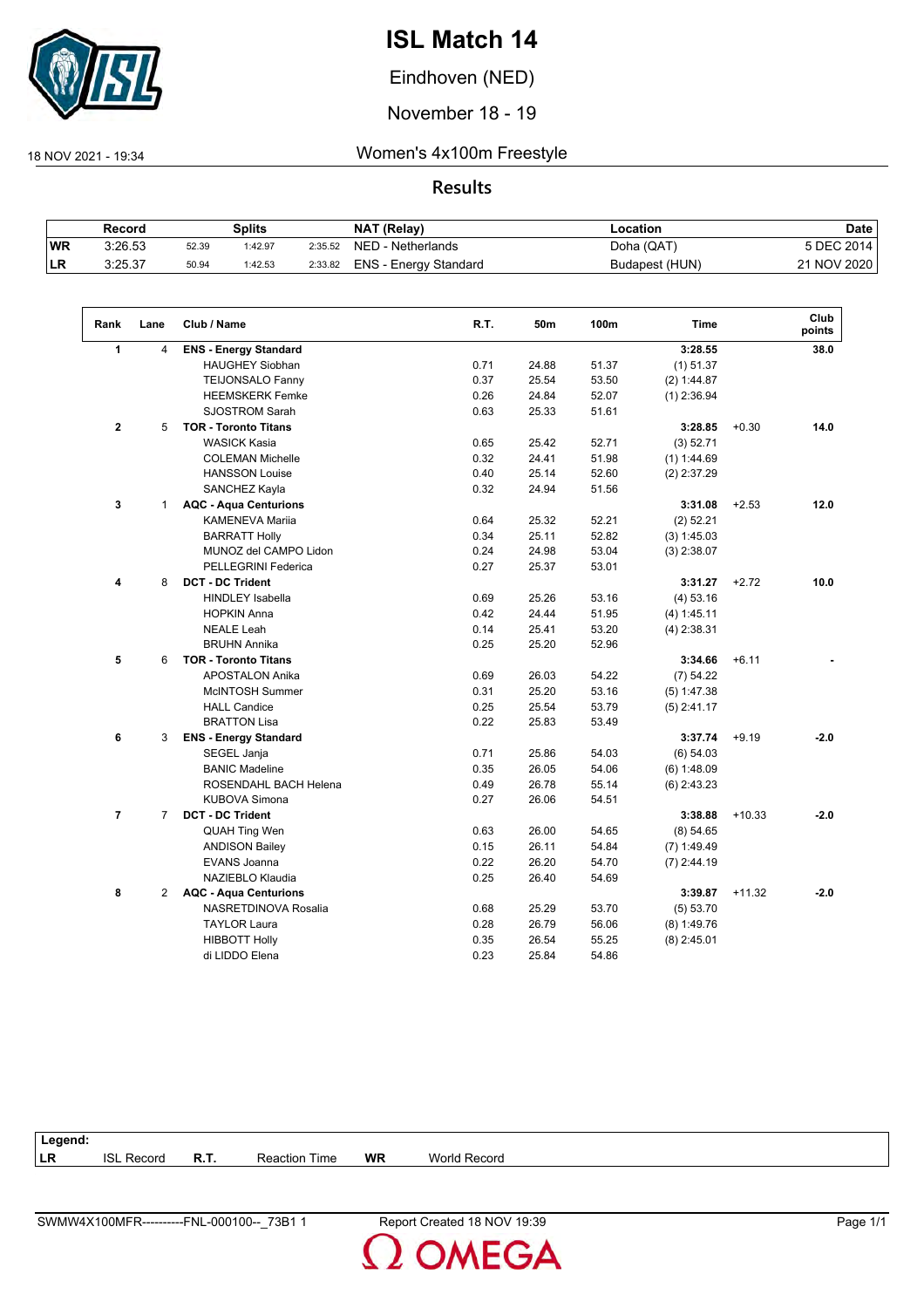

Eindhoven (NED)

November 18 - 19

18 NOV 2021 - 19:46 Men's 50m Freestyle

|            | Record Name |                      | <b>NAT Code</b> | Location       | <b>Date</b> |
|------------|-------------|----------------------|-----------------|----------------|-------------|
| <b>IWR</b> |             | 20.16 DRESSEL Caeleb | USA             | Budapest (HUN) | 21 NOV 2020 |
| LR         |             | 20.16 DRESSEL Caeleb | USA             | Budapest (HUN) | 21 NOV 2020 |

| Rank | Lane | Name                        | <b>Club Code</b> | R.T. | Time             | Club points |
|------|------|-----------------------------|------------------|------|------------------|-------------|
|      | 4    | <b>PROUD Ben</b>            | <b>ENS</b>       | 0.58 | 20.64            | 12.0        |
| 2    | 6    | <b>ZAZZERI Lorenzo</b>      | <b>TOR</b>       | 0.62 | $+0.23$<br>20.87 | 7.0         |
| 3    | 8    | <b>HOFFER Ryan</b>          | DCT              | 0.63 | 21.26<br>$+0.62$ | 6.0         |
| 4    |      | <b>MIRESSI Alessandro</b>   | <b>AQC</b>       | 0.71 | 21.34<br>$+0.70$ | 5.0         |
| 5    | 2    | <b>GRINEV Vladislav</b>     | <b>AQC</b>       | 0.64 | 21.36<br>$+0.72$ | 4.0         |
| 6    | 5    | <b>KISIL Yuri</b>           | <b>TOR</b>       | 0.67 | 21.46<br>$+0.82$ | 3.0         |
|      |      | <b>SHCHEGOLEV Aleksandr</b> | DCT              | 0.64 | $+0.87$<br>21.51 |             |
| 8    |      | <b>MIGNON Clement</b>       | <b>ENS</b>       | 0.65 | 21.74<br>$+1.10$ |             |

| $\vert$ Legend: |                   |             |                      |           |                     |
|-----------------|-------------------|-------------|----------------------|-----------|---------------------|
| LR              | <b>ISL Record</b> | <b>R.T.</b> | <b>Reaction Time</b> | <b>WR</b> | <b>World Record</b> |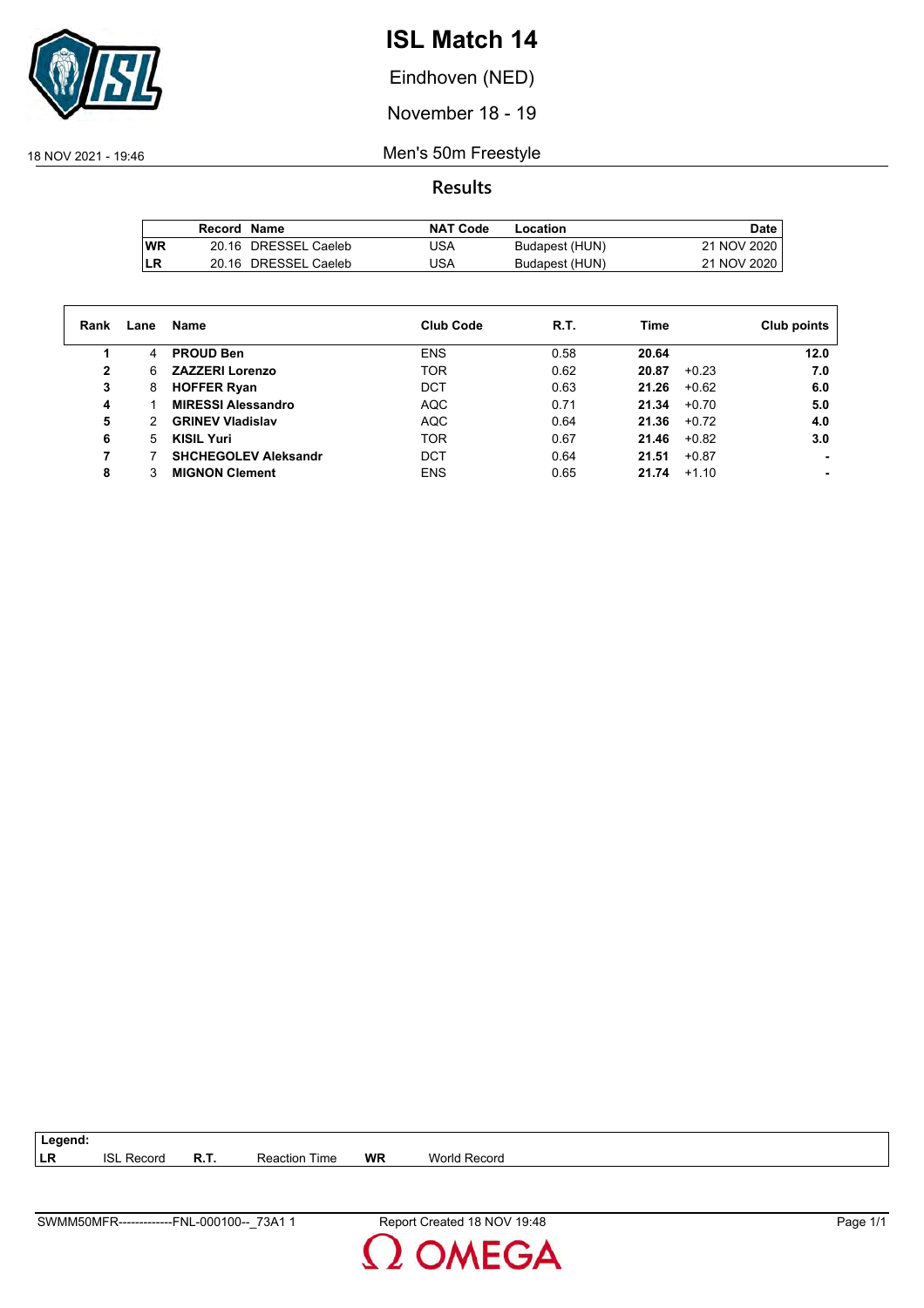

Eindhoven (NED)

November 18 - 19

18 NOV 2021 - 19:49 Women's 50m Freestyle

**Results**

|      | Record Name |                           | <b>NAT Code</b> | Location     | Date,      |
|------|-------------|---------------------------|-----------------|--------------|------------|
| l WR |             | 22.93 KROMOWIDJOJO Ranomi | NED             | Berlin (GER) | 7 AUG 2017 |
| LR   |             | 23.17 SJOSTROM Sarah      | <b>SWE</b>      | Napoli (ITA) | 2 SEP 2021 |

| Rank | Lane | Name                    | <b>Club Code</b> | <b>R.T.</b> | Time  |         | Club points |
|------|------|-------------------------|------------------|-------------|-------|---------|-------------|
| 1    | 4    | <b>SJOSTROM Sarah</b>   | <b>ENS</b>       | 0.63        | 23.08 |         | 24.0        |
| 2    | 6    | <b>WASICK Kasia</b>     | <b>TOR</b>       | 0.66        | 23.38 | $+0.30$ | 7.0         |
| 3    |      | <b>KAMENEVA Marija</b>  | <b>AQC</b>       | 0.64        | 23.85 | $+0.77$ | 6.0         |
| 4    | 5.   | <b>COLEMAN Michelle</b> | <b>TOR</b>       | 0.72        | 24.14 | $+1.06$ |             |
| 5    |      | <b>HINDLEY Isabella</b> | DCT              | 0.68        | 24.29 | $+1.21$ |             |
| 6    | 3    | <b>HEEMSKERK Femke</b>  | <b>ENS</b>       | 0.72        | 24.31 | $+1.23$ |             |
| 7    | 8    | <b>HOPKIN Anna</b>      | <b>DCT</b>       | 0.68        | 24.56 | $+1.48$ |             |
| 8    |      | di PIETRO Silvia        | <b>AQC</b>       | 0.66        | 24.63 | $+1.55$ |             |

**LR** ISL Record **R.T.** Reaction Time **WR** World Record

**Legend:**

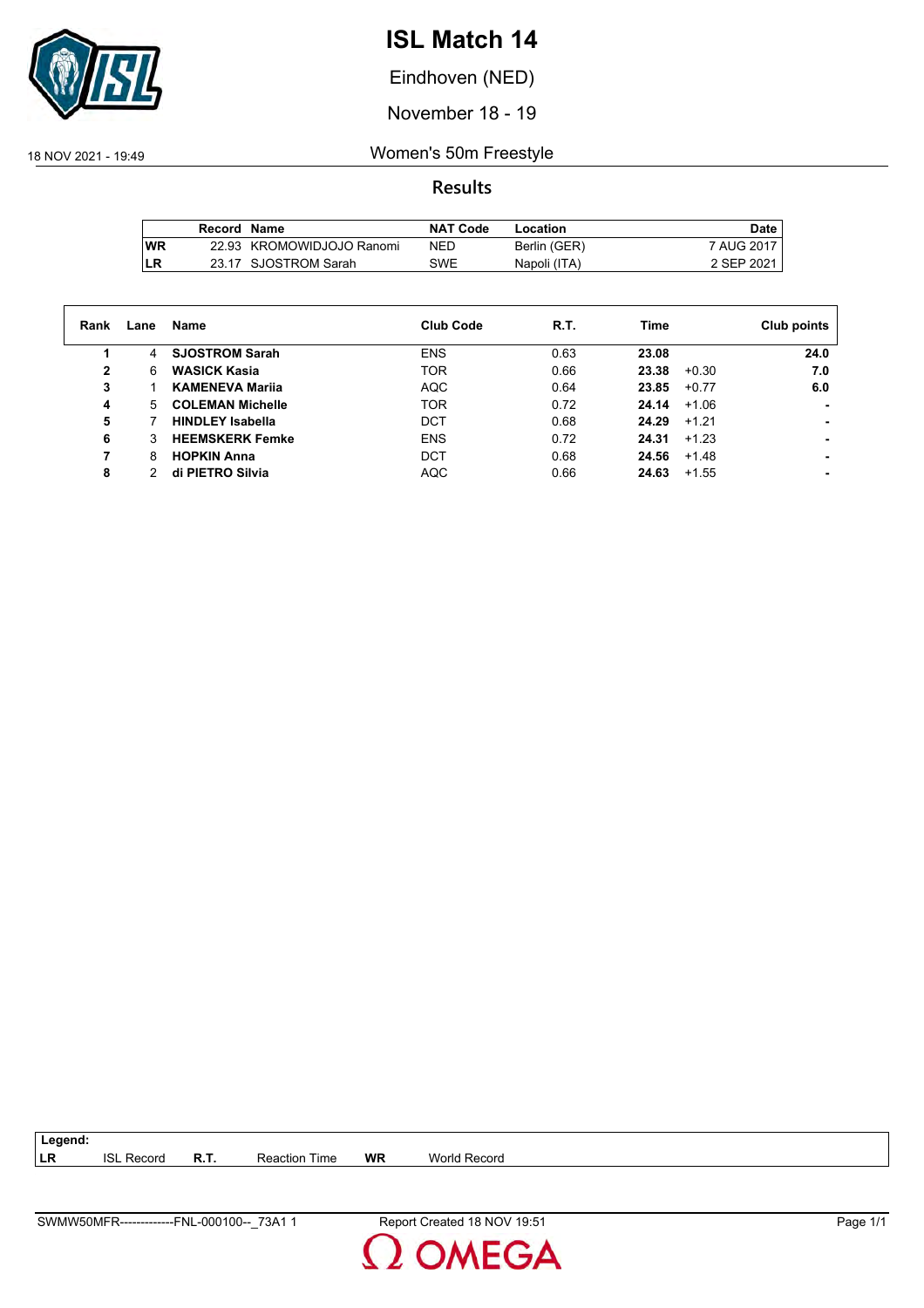

Eindhoven (NED)

November 18 - 19

18 NOV 2021 - 19:54 Men's 200m Individual Medley

**Results**

|            | Record  |       | Splits |         | Name        | <b>NAT Code</b> | Location        | Date        |
|------------|---------|-------|--------|---------|-------------|-----------------|-----------------|-------------|
| WR         | 1:49.63 | 23.71 | 50.74  | 1:22.48 | LOCHTE Ryan | USA             | Istanbul (TUR)  | 14 DEC 2012 |
| <b>ILR</b> | 1:50.76 | 23.88 | 51.20  | 1:23.11 | SETO Daiva  | JPN             | Las Vegas (USA) | 20 DEC 2019 |

| Rank           | Lane | Name                    | Club<br>Code | R.T. | 50 <sub>m</sub> | 100m        | 150m          | Time    |         | Club<br>points |
|----------------|------|-------------------------|--------------|------|-----------------|-------------|---------------|---------|---------|----------------|
| 1              | 5    | <b>RAZZETTI Alberto</b> | <b>TOR</b>   | 0.62 | $(1)$ 24.17     | $(1)$ 52.33 | (1) 1:24.46   | 1:52.10 |         | 12.0           |
|                |      |                         |              |      |                 | 28.16       | 32.13         | 27.64   |         |                |
| $\overline{2}$ |      | <b>KALISZ Chase</b>     | <b>AQC</b>   | 0.70 | $(2)$ 24.90     | $(2)$ 53.55 | $(2)$ 1:25.98 | 1:53.95 | $+1.85$ | 7.0            |
|                |      |                         |              |      |                 | 28.65       | 32.43         | 27.97   |         |                |
| 3              | 6    | <b>LITCHFIELD Max</b>   | <b>TOR</b>   | 0.60 | $(6)$ 25.65     | (5) 54.99   | (3) 1:27.65   | 1:54.76 | $+2.66$ | 6.0            |
|                |      |                         |              |      |                 | 29.34       | 32.66         | 27.11   |         |                |
| 4              | 2    | <b>BORODIN Ilia</b>     | <b>AQC</b>   | 0.73 | $(7)$ 25.66     | $(4)$ 54.97 | (4) 1:28.20   | 1:55.65 | $+3.55$ | 5.0            |
|                |      |                         |              |      |                 | 29.31       | 33.23         | 27.45   |         |                |
| 5              | 8    | <b>SAMY Mohamed</b>     | <b>DCT</b>   | 0.80 | $(3)$ 25.60     | $(6)$ 55.19 | $(7)$ 1:29.11 | 1:55.91 | $+3.81$ | 4.0            |
|                |      |                         |              |      |                 | 29.59       | 33.92         | 26.80   |         |                |
| 6              |      | <b>LITHERLAND Jay</b>   | <b>DCT</b>   | 0.74 | $(4)$ 25.61     | (3) 54.79   | (5) 1:28.64   | 1:56.07 | $+3.97$ | 3.0            |
|                |      |                         |              |      |                 | 29.18       | 33.85         | 27.43   |         |                |
| 7              | 3    | <b>SWANSON Charlie</b>  | <b>ENS</b>   | 0.66 | $(5)$ 25.62     | (8) 56.72   | $(6)$ 1:29.09 | 1:57.75 | $+5.65$ | ٠              |
|                |      |                         |              |      |                 | 31.10       | 32.37         | 28.66   |         |                |
| 8              | 4    | <b>MAHONEY Travis</b>   | <b>ENS</b>   | 0.70 | $(8)$ 26.13     | (7) 55.43   | $(8)$ 1:30.82 | 1:58.97 | $+6.87$ |                |
|                |      |                         |              |      |                 | 29.30       | 35.39         | 28.15   |         |                |
|                |      |                         |              |      |                 |             |               |         |         |                |

**Legend: LR** ISL Record **R.T.** Reaction Time **WR** World Record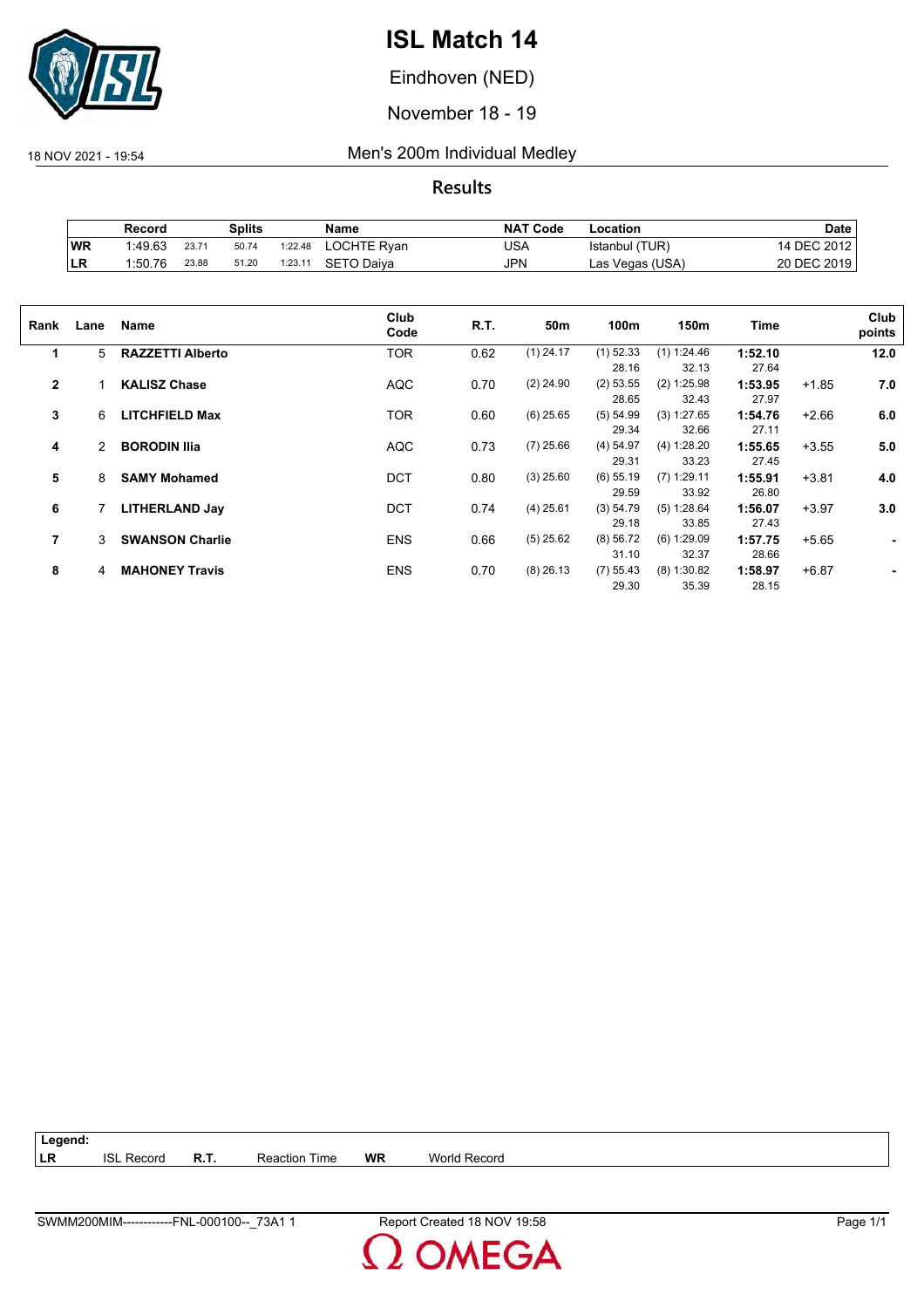

Eindhoven (NED)

November 18 - 19

### 18 NOV 2021 - 19:59 Women's 200m Individual Medley

|           | Record  |       | Splits |         | Name                  | <b>NAT Code</b> | ∟ocation       | <b>Date</b> |
|-----------|---------|-------|--------|---------|-----------------------|-----------------|----------------|-------------|
| WR        | 2:01.86 | 26.47 | 56.40  | 1:32.49 | <b>HOSSZU Katinka</b> | HUN             | Doha (QAT)     | S DEC 2014, |
| <b>LR</b> | 2:03.93 | 27.32 | 58.39  | 1:34.01 | OHASHI Yui            | JPN             | Budapest (HUN) | 14 NOV 2020 |

| Rank         | Lane | <b>Name</b>               | Club<br>Code | R.T. | 50m         | 100m                   | 150m                   | Time             |          | Club<br>points |
|--------------|------|---------------------------|--------------|------|-------------|------------------------|------------------------|------------------|----------|----------------|
| 1            | 4    | <b>HARVEY Mary-Sophie</b> | <b>ENS</b>   | 0.67 | $(1)$ 27.74 | $(1)$ 58.97<br>31.23   | $(1)$ 1:35.81<br>36.84 | 2:05.67<br>29.86 |          | 10.0           |
| $\mathbf{2}$ |      | <b>ANDISON Bailey</b>     | <b>DCT</b>   | 0.69 | $(3)$ 28.13 | $(2)$ 59.96<br>31.83   | (2) 1:36.30<br>36.34   | 2:06.43<br>30.13 | $+0.76$  | 7.0            |
| 3            | 8    | <b>JAKABOS Zsuzsanna</b>  | DCT          | 0.73 | $(6)$ 28.33 | (4) 1:00.63<br>32.30   | (4) 1:37.58<br>36.95   | 2:07.77<br>30.19 | $+2.10$  | 6.0            |
| 4            | 3    | <b>GUNES Viktoriya</b>    | <b>ENS</b>   | 0.72 | $(2)$ 27.95 | (6) 1:01.14<br>33.19   | (3) 1:37.24<br>36.10   | 2:07.82<br>30.58 | $+2.15$  | 5.0            |
| 5            | 6    | <b>SANCHEZ Kayla</b>      | <b>TOR</b>   | 0.67 | $(4)$ 28.16 | (3) 1:00.49<br>32.33   | $(7)$ 1:38.60<br>38.11 | 2:08.21<br>29.61 | $+2.54$  | 4.0            |
| 6            | 1    | <b>OMOTO Rika</b>         | <b>AQC</b>   | 0.63 | $(5)$ 28.17 | $(5)$ 1:00.78<br>32.61 | $(5)$ 1:38.31<br>37.53 | 2:08.53<br>30.22 | $+2.86$  | 3.0            |
| 7            | 5.   | <b>CIEPLUCHA Tessa</b>    | <b>TOR</b>   | 0.75 | $(8)$ 28.53 | $(7)$ 1:01.82<br>33.29 | (6) 1:38.42<br>36.60   | 2:08.54<br>30.12 | $+2.87$  | 2.0            |
| 8            | 2    | <b>POLIERI Alessia</b>    | <b>AQC</b>   | 0.61 | $(7)$ 28.39 | $(8)$ 1:04.56<br>36.17 | $(8)$ 1:45.74<br>41.18 | 2:17.42<br>31.68 | $+11.75$ | $-1.0$         |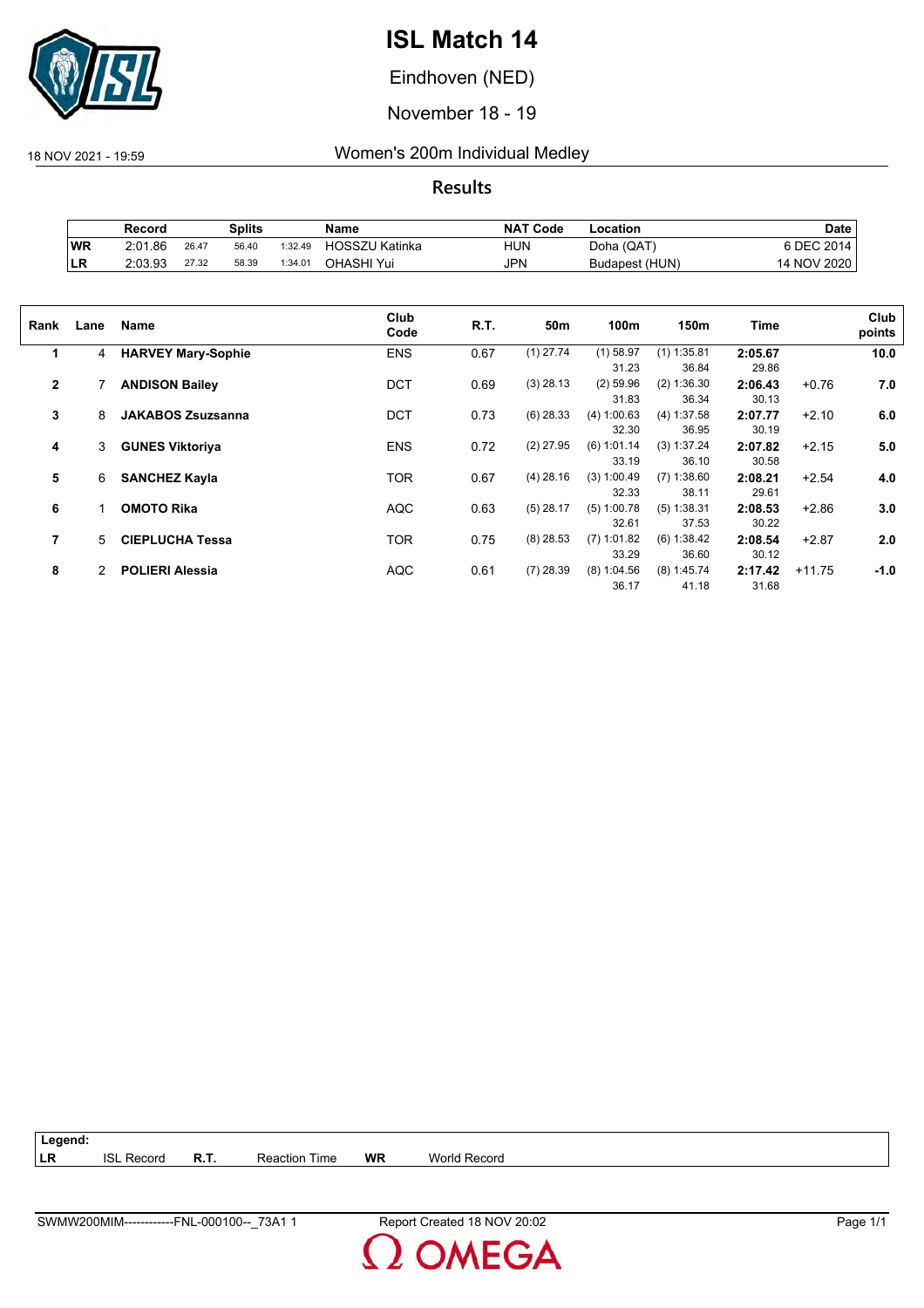

Eindhoven (NED)

November 18 - 19

18 NOV 2021 - 20:03 Men's 50m Breaststroke

|            | Record Name |                             | <b>NAT Code</b> | Location       | Date        |
|------------|-------------|-----------------------------|-----------------|----------------|-------------|
| <b>WR</b>  |             | 25.25 van der BURGH Cameron | <b>RSA</b>      | Berlin (GER)   | 14 NOV 2009 |
| $l = WR$   |             | 25.25 SHYMANOVICH IIya      | <b>BLR</b>      | Kazan (RUS)    | 7 NOV 2021  |
| <b>ILR</b> |             | 25.29 SAKCI Emre            | TUR             | Budapest (HUN) | 5 NOV 2020  |

| Rank | Lane | Name                           | <b>Club Code</b> | R.T. | Time  |         | Club points |
|------|------|--------------------------------|------------------|------|-------|---------|-------------|
|      |      | <b>MARTINENGHI Nicolo</b>      | AQC              | 0.65 | 25.73 |         | 12.0        |
| 2    | 4    | <b>SHYMANOVICH IIva</b>        | <b>ENS</b>       | 0.62 | 25.74 | $+0.01$ | 7.0         |
| 3    | 2    | <b>SCOZZOLI Fabio</b>          | AQC              | 0.63 | 25.76 | $+0.03$ | 6.0         |
| 4    | 3    | <b>LIMA Felipe</b>             | <b>ENS</b>       | 0.63 | 25.95 | $+0.22$ | 5.0         |
| 5    | 5.   | <b>SCHWINGENSCHLOGL Fabian</b> | <b>TOR</b>       | 0.68 | 26.23 | $+0.50$ | 4.0         |
| 6    | 6    | <b>BJERG Tobias</b>            | TOR              | 0.74 | 26.72 | $+0.99$ | 3.0         |
| 7    | 8    | <b>COPE Tommy</b>              | <b>DCT</b>       | 0.62 | 26.85 | $+1.12$ |             |
| 8    |      | <b>FRANCA SILVA Felipe</b>     | DCT              | 0.74 | 26.87 | $+1.14$ |             |

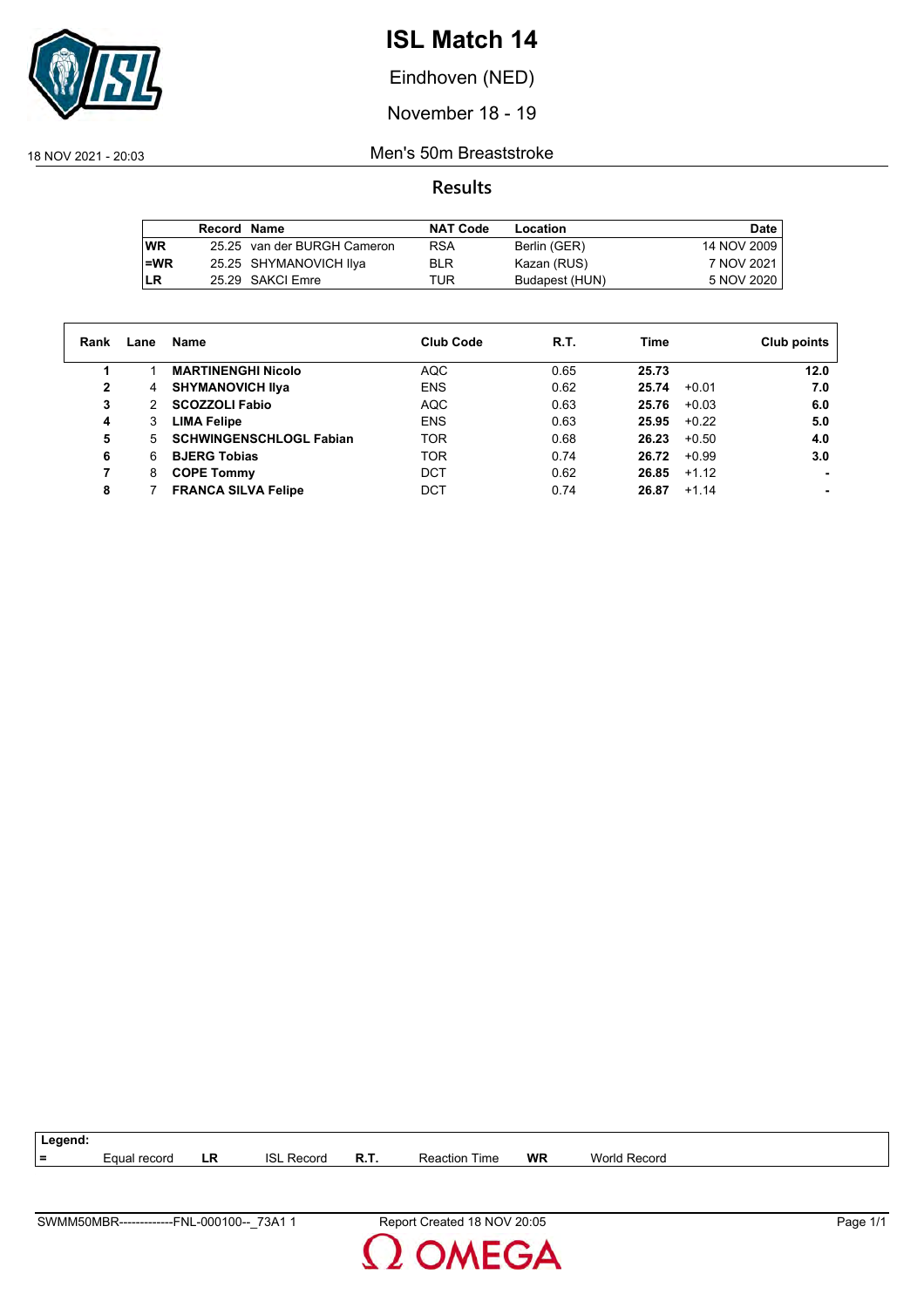

Eindhoven (NED)

November 18 - 19

18 NOV 2021 - 20:06 Women's 50m Breaststroke

**Results**

|           | Record Name |                     | <b>NAT Code</b> | Location       | Date        |
|-----------|-------------|---------------------|-----------------|----------------|-------------|
| <b>WR</b> |             | 28.56 ATKINSON Alia | MAL             | Budapest (HUN) | 6 OCT 2018  |
| LR        |             | 28.77 KING Lilly    | USA             | Budapest (HUN) | 21 NOV 2020 |

| Rank | Lane          | Name                       | <b>Club Code</b> | R.T. | Time  |         | Club points |
|------|---------------|----------------------------|------------------|------|-------|---------|-------------|
|      | $\mathcal{P}$ | <b>CASTIGLIONI Arianna</b> | <b>AQC</b>       | 0.68 | 29.78 |         | 12.0        |
| 2    |               | <b>CARRARO Martina</b>     | <b>AQC</b>       | 0.65 | 30.05 | $+0.27$ | 7.0         |
| 3    | 4             | <b>HAUGHEY Siobhan</b>     | <b>ENS</b>       | 0.71 | 30.06 | $+0.28$ | 6.0         |
| 4    | 8             | <b>BELONOGOFF Tatiana</b>  | <b>DCT</b>       | 0.74 | 30.55 | $+0.77$ | 5.0         |
| 5    | 5             | <b>SZTANDERA Dominika</b>  | <b>TOR</b>       | 0.60 | 30.59 | $+0.81$ | 4.0         |
| 6    |               | <b>NICOL Rachel</b>        | <b>DCT</b>       | 0.73 | 30.84 | $+1.06$ | 3.0         |
|      | 3             | <b>VALL Jessica</b>        | <b>ENS</b>       | 0.64 | 30.98 | $+1.20$ |             |
| 8    | 6             | <b>WOG Kelsey</b>          | <b>TOR</b>       | 0.65 | 31.88 | $+2.10$ | -1.0        |

**LR** ISL Record **R.T.** Reaction Time **WR** World Record

**Legend:**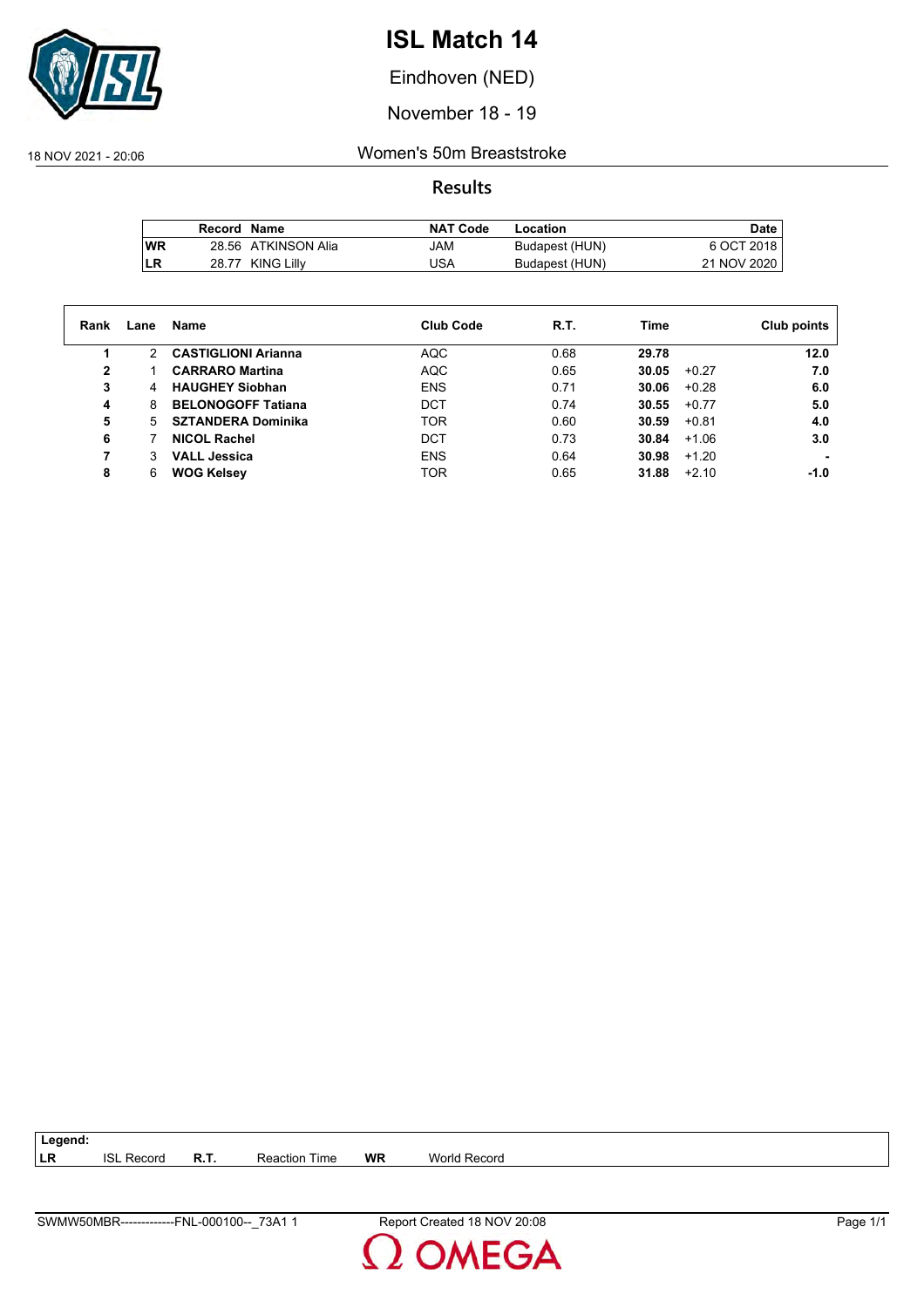

Eindhoven (NED)

November 18 - 19

#### 18 NOV 2021 - 20:12 Men's 4x100m Freestyle

# **Results** REVISED 18 NOV 20:23

|     | Record  |       | Splits  |         | NAT (Relay)                    | -ocation       | <b>Date</b>   |
|-----|---------|-------|---------|---------|--------------------------------|----------------|---------------|
| WR! | 3:03.03 | 45.66 | 1:31.41 | 2:17.27 | USA - United States of America | Hangzhou (CHN) | 11 DEC 2018 i |
| ILR | 3:02.78 | 46.09 | 1:31.34 | 2:16.74 | ENS - Energy Standard          | Budapest (HUN) | 21 NOV 2020   |

| Rank           | Lane           | Club / Name                  | R.T. | 50m   | 100m    | <b>Time</b>   |          | Club<br>points |
|----------------|----------------|------------------------------|------|-------|---------|---------------|----------|----------------|
| 1              | $\mathbf{1}$   | <b>AQC - Aqua Centurions</b> |      |       |         | 3:06.67       |          | 38.0           |
|                |                | <b>MIRESSI Alessandro</b>    | 0.71 | 22.32 | 46.08   | $(1)$ 46.08   |          |                |
|                |                | <b>GRINEV Vladislav</b>      | 0.34 | 22.02 | 46.33   | $(1)$ 1:32.41 |          |                |
|                |                | <b>CECCON Thomas</b>         | 0.13 | 22.07 | 46.51   | $(1)$ 2:18.92 |          |                |
|                |                | <b>CIAMPI Matteo</b>         | 0.10 | 23.06 | 47.75   |               |          |                |
| $\mathbf{2}$   | 4              | <b>ENS - Energy Standard</b> |      |       |         | 3:07.56       | $+0.89$  | 14.0           |
|                |                | <b>RYLOV Evgeny</b>          | 0.60 | 22.63 | 47.36   | $(3)$ 47.36   |          |                |
|                |                | <b>KOLESNIKOV Kliment</b>    | 0.24 | 21.58 | 45.67   | (2) 1:33.03   |          |                |
|                |                | <b>BARRETT Adam</b>          | 0.31 | 22.24 | 46.55   | $(2)$ 2:19.58 |          |                |
|                |                | <b>MIGNON Clement</b>        | 0.28 | 22.73 | 47.98   |               |          |                |
| 3              | 8              | <b>DCT - DC Trident</b>      |      |       |         | 3:08.83       | $+2.16$  | 12.0           |
|                |                | <b>SHEVTSOV Sergey</b>       | 0.65 | 22.74 | 48.02   | $(4)$ 48.02   |          |                |
|                |                | SHCHEGOLEV Aleksandr         | 0.12 | 22.07 | 46.55   | (4) 1:34.57   |          |                |
|                |                | <b>HARTING Zach</b>          | 0.27 | 22.43 | 46.67   | $(3)$ 2:21.24 |          |                |
|                |                | <b>HOFFER Ryan</b>           | 0.16 | 22.50 | 47.59   |               |          |                |
| 4              | 5              | <b>TOR - Toronto Titans</b>  |      |       |         | 3:09.83       | $+3.16$  | 10.0           |
|                |                | ZAZZERI Lorenzo              | 0.64 | 22.41 | 47.20   | $(2)$ 47.20   |          |                |
|                |                | <b>KISIL Yuri</b>            | 0.22 | 22.11 | 46.48   | (3) 1:33.68   |          |                |
|                |                | <b>KUSCH Marius</b>          | 0.26 | 22.78 | 47.93   | $(4)$ 2:21.61 |          |                |
|                |                | PEKARSKI Grigori             | 0.41 | 22.82 | 48.22   |               |          |                |
| 5              | $\overline{7}$ | <b>DCT - DC Trident</b>      |      |       |         | 3:12.16       | $+5.49$  |                |
|                |                | <b>STJEPANOVIC Velimir</b>   | 0.63 | 23.25 | 48.22   | $(6)$ 48.22   |          |                |
|                |                | <b>GROTHE Zane</b>           | 0.13 | 22.71 | 48.22   | (6) 1:36.44   |          |                |
|                |                | <b>MURPHY Camden</b>         | 0.15 | 22.67 | 47.64   | $(5)$ 2:24.08 |          |                |
|                |                | <b>LOY Andrew</b>            | 0.24 | 22.82 | 48.08   |               |          |                |
| 6              | 3              | <b>ENS - Energy Standard</b> |      |       |         | 3:14.24       | $+7.57$  |                |
|                |                | <b>ZIRK Kregor</b>           | 0.63 | 23.30 | 48.08   | $(5)$ 48.08   |          |                |
|                |                | <b>GUY James</b>             | 0.41 | 23.18 | 48.34   | (5) 1:36.42   |          |                |
|                |                | PROUD Ben                    | 0.18 | 23.09 | 48.68   | $(6)$ 2:25.10 |          |                |
|                |                | <b>MAHONEY Travis</b>        | 0.11 | 23.34 | 49.14   |               |          |                |
| $\overline{7}$ | 6              | <b>TOR - Toronto Titans</b>  |      |       |         | 3:49.35       | $+42.68$ | $-2.0$         |
|                |                | <b>BJERG Tobias</b>          | 0.74 | 26.42 | 57.41   | (8) 57.41     |          |                |
|                |                | <b>PRATT Cole</b>            | 0.39 | 28.26 | 56.49   | $(8)$ 1:53.90 |          |                |
|                |                | SCHWINGENSCHLOGL Fabian      | 0.37 | 29.54 | 1:01.17 | $(8)$ 2:55.07 |          |                |
|                |                | <b>McKEE Anton</b>           | 0.49 | 26.41 | 54.28   |               |          |                |
|                | $\overline{2}$ | <b>AQC - Aqua Centurions</b> |      |       |         | <b>DSQ</b>    |          | $-4.0$         |
|                |                | de DEUS Leonardo             | 0.70 | 25.42 | 53.15   | $(7)$ 53.15   |          |                |
|                |                | <b>KALISZ Chase</b>          | 0.21 | 25.00 | 52.90   | $(7)$ 1:46.05 |          |                |
|                |                | <b>SANTI Fabio</b>           | 0.43 | 23.68 | 49.67   | $(7)$ 2:35.72 |          |                |
|                |                | SCOZZOLI Fabio               | 0.55 |       |         |               |          |                |

| Disqualified | LR             | <b>ISL Record</b> | <b>R.T.</b> | <b>Reaction Time</b> | <b>WR</b> | World Record |  |
|--------------|----------------|-------------------|-------------|----------------------|-----------|--------------|--|
|              |                |                   |             |                      |           |              |  |
|              |                |                   |             |                      |           |              |  |
|              |                |                   |             |                      |           |              |  |
|              |                |                   |             |                      |           |              |  |
|              | <b>REVISED</b> |                   |             |                      |           |              |  |

2 OMEGA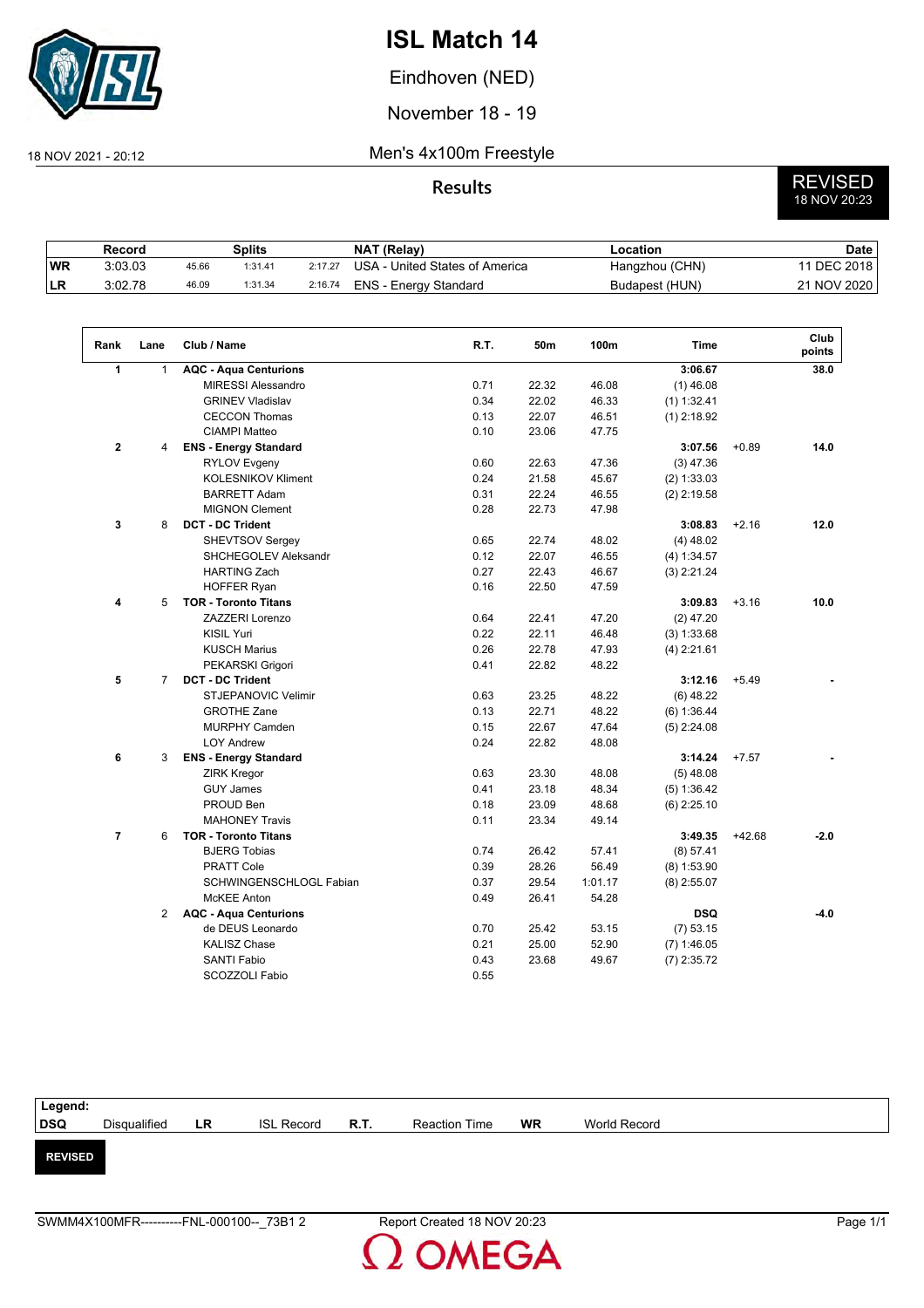

Eindhoven (NED)

November 18 - 19

18 NOV 2021 - 20:23 Women's 50m Backstroke

|      | <b>Record Name</b> |                      | <b>NAT Code</b> | Location        | Date        |
|------|--------------------|----------------------|-----------------|-----------------|-------------|
| l WR |                    | 25.60 TOUSSAINT Kira | NED.            | Budapest (HUN)  | 14 NOV 2020 |
| l=WR |                    | 25.60 TOUSSAINT Kira | NED.            | Amsterdam (NED) | 18 DEC 2020 |
| LR   |                    | 25.60 TOUSSAINT Kira | NED             | Budapest (HUN)  | 14 NOV 2020 |

| Rank         | Lane | Name                  | <b>Club Code</b> | R.T. | Time             | Club points |
|--------------|------|-----------------------|------------------|------|------------------|-------------|
|              | 6    | <b>MASSE Kylie</b>    | TOR              | 0.58 | 26.04            | 9.0         |
| $\mathbf{2}$ | 5    | <b>HANSSON Louise</b> | <b>TOR</b>       | 0.63 | 26.31<br>$+0.27$ | 7.0         |
| 3            |      | <b>MACK Linnea</b>    | <b>DCT</b>       | 0.56 | 26.39<br>$+0.35$ | 6.0         |
| 4            |      | <b>BARRATT Holly</b>  | <b>AQC</b>       | 0.59 | 26.43<br>$+0.39$ | 5.0         |
| 5            | 8    | <b>DELOOF Ali</b>     | <b>DCT</b>       | 0.62 | 26.55<br>$+0.51$ | 4.0         |
| 6            | 4    | <b>KUBOVA Simona</b>  | <b>ENS</b>       | 0.56 | 26.56<br>$+0.52$ | 3.0         |
| 7            | 3    | <b>DAVIES Georgia</b> | <b>ENS</b>       | 0.60 | $+0.66$<br>26.70 | 2.0         |
| 8            | 2    | di LIDDO Elena        | AQC              | 0.52 | $+0.68$<br>26.72 | 1.0         |



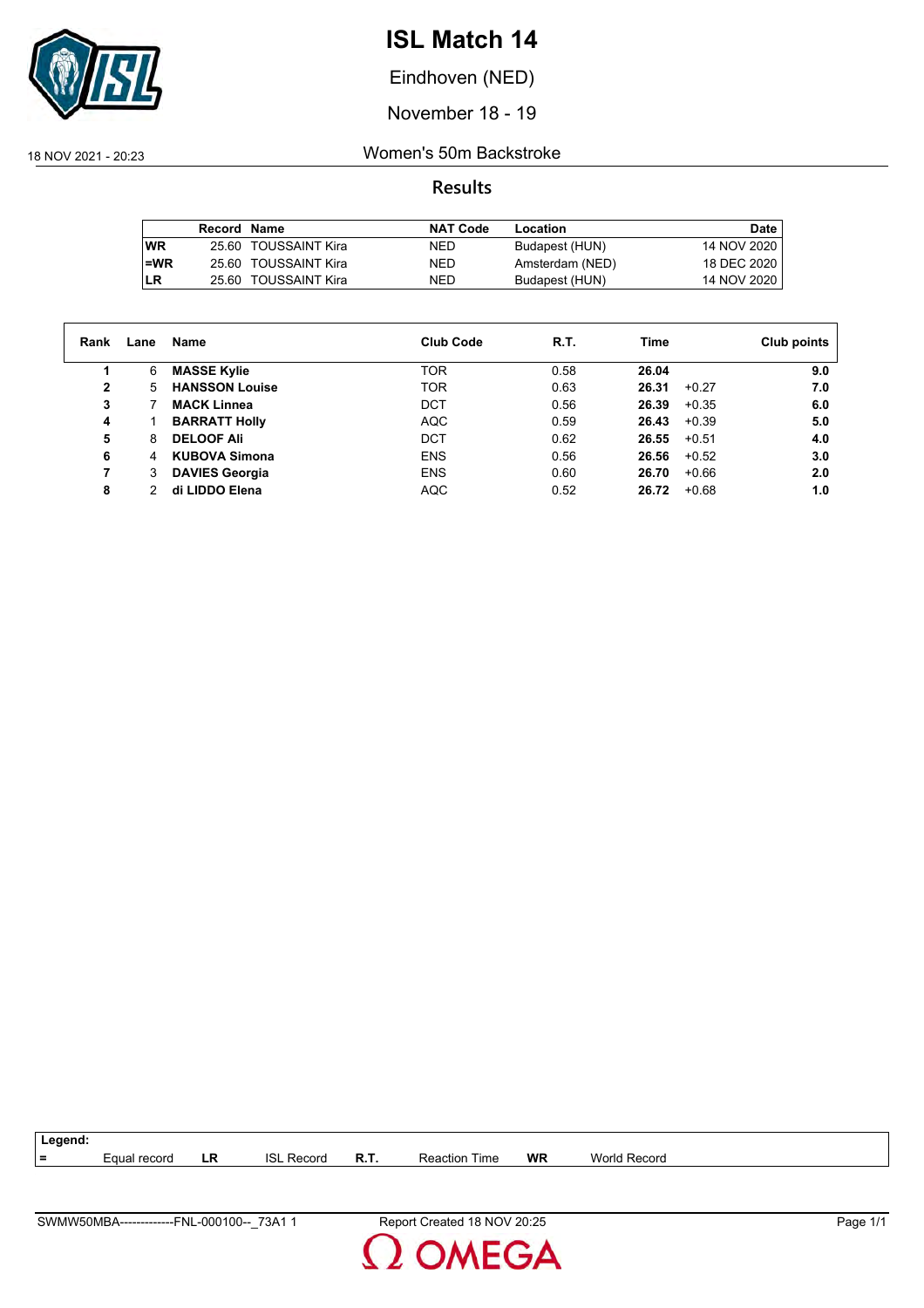

Eindhoven (NED)

November 18 - 19

18 NOV 2021 - 20:26 Men's 50m Backstroke

**Results**

|           | Record Name |                        | <b>NAT Code</b> | Location       | Date        |
|-----------|-------------|------------------------|-----------------|----------------|-------------|
| <b>WR</b> |             | 22.22 MANAUDOU Florent | <b>FRA</b>      | Doha (QAT)     | 6 DEC 2014  |
| LR        |             | 22.54 MURPHY Ryan      | JSA             | Budapest (HUN) | 21 NOV 2020 |

| Rank         | Lane | Name                      | <b>Club Code</b> | R.T. | Time             | Club points |
|--------------|------|---------------------------|------------------|------|------------------|-------------|
|              | 8    | <b>NIKOLAEV Mark</b>      | DCT              | 0.58 | 22.67            | 19.0        |
| $\mathbf{2}$ | 4    | <b>KOLESNIKOV Kliment</b> | <b>ENS</b>       | 0.71 | 23.19<br>$+0.52$ | 7.0         |
| 3            | 3    | <b>RYLOV Evgeny</b>       | <b>ENS</b>       | 0.56 | 23.31<br>$+0.64$ | 6.0         |
| 4            | 5    | <b>RYAN Shane</b>         | <b>TOR</b>       | 0.60 | 23.55<br>$+0.88$ | 5.0         |
| 5            | 2    | de DEUS Leonardo          | <b>AQC</b>       | 0.56 | 24.02<br>$+1.35$ |             |
| 6            |      | <b>SAMY Mohamed</b>       | <b>DCT</b>       | 0.73 | 24.11<br>$+1.44$ |             |
|              |      | <b>SABBIONI Simone</b>    | <b>AQC</b>       | 0.67 | 24.12<br>$+1.45$ |             |
| 8            | 6    | <b>PEKARSKI Grigori</b>   | TOR.             | 0.61 | 24.16<br>$+1.49$ |             |

**LR** ISL Record **R.T.** Reaction Time **WR** World Record

**Legend:**

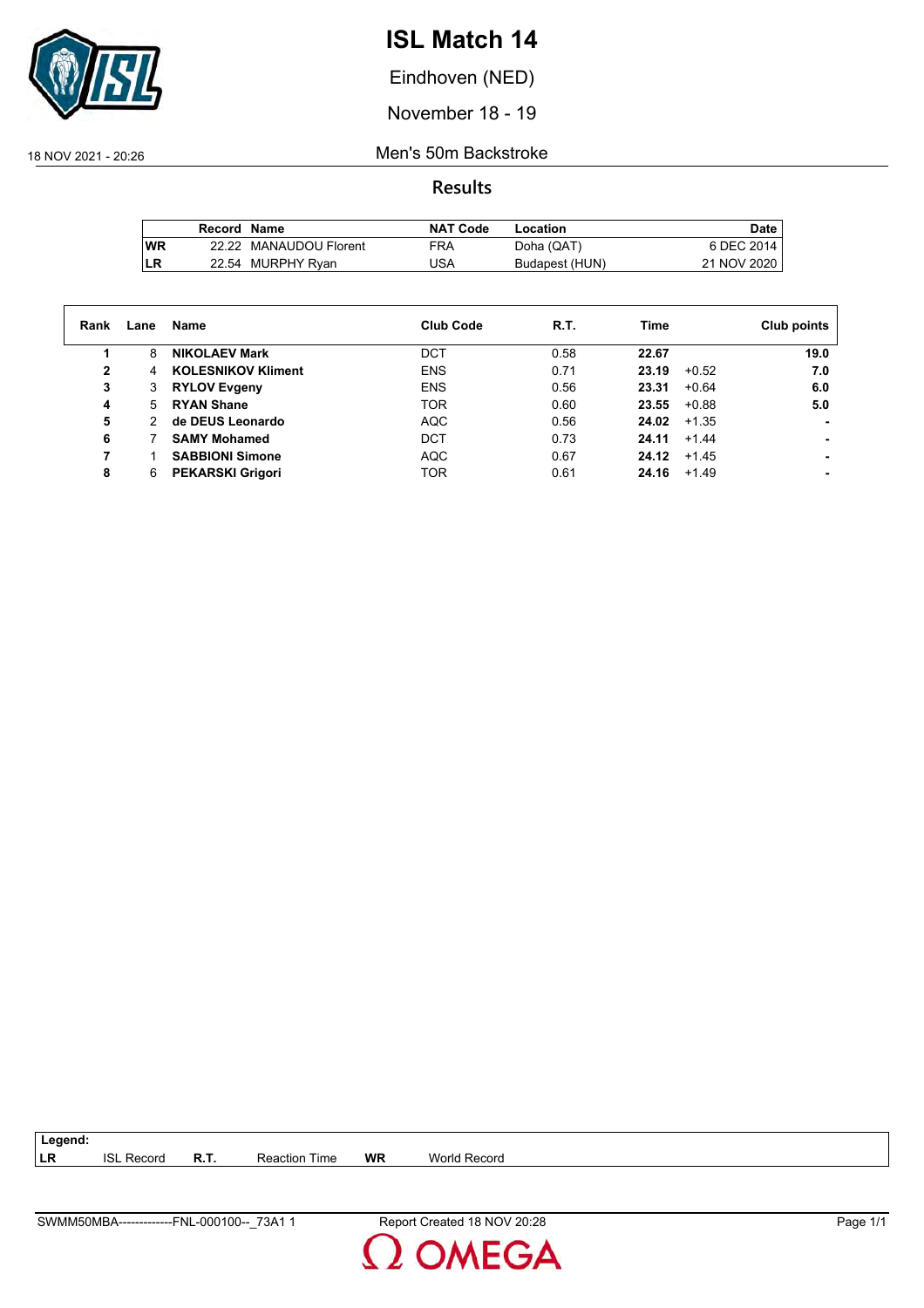

Eindhoven (NED)

November 18 - 19

18 NOV 2021 - 20:31 Women's 400m Freestyle

**Results**

|           | Record  |       | Splits  |         | Name                  | <b>NAT Code</b> | Location           | Date        |
|-----------|---------|-------|---------|---------|-----------------------|-----------------|--------------------|-------------|
| <b>WR</b> | 3:53.92 | 56.08 | 1:55.37 | 2:54.94 | <b>TITMUS Ariarne</b> | AUS             | Hangzhou (CHN)     | 14 DEC 2018 |
| ∣LR       | 3:54.06 | 56.33 | 1:55.24 | 2:55.04 | EDECKY Katie.         | DCT             | Indianapolis (USA) | 5 OCT 2019  |

| Rank<br>Lane  |    | Name                                                  |                           | Club<br>Code              |                           | R.T.                      | Time    |          | Club<br>points |
|---------------|----|-------------------------------------------------------|---------------------------|---------------------------|---------------------------|---------------------------|---------|----------|----------------|
|               | 4  | <b>HAUGHEY Siobhan</b>                                |                           | <b>ENS</b>                |                           | 0.73                      | 3:57.06 |          | 16.0           |
| 50m (3) 27.18 |    | 100m (2) 56.45<br>150m (=2) 1:26.64<br>30.19<br>29.27 | 200m (2) 1:57.09<br>30.45 | 250m (1) 2:27.27<br>30.18 | 300m (1) 2:57.70<br>30.43 | 350m (1) 3:28.03<br>30.33 | 29.03   |          |                |
| 2             | 5. | <b>McINTOSH Summer</b>                                |                           | TOR                       |                           | 0.75                      | 3:57.75 | $+0.69$  | 9.0            |
| 50m (2) 27.03 |    | 100m (4) 56.75<br>150m (=2) 1:26.64<br>29.89<br>29.72 | 200m (1) 1:57.03<br>30.39 | 250m (2) 2:27.34<br>30.31 | 300m (2) 2:57.82<br>30.48 | 350m (2) 3:28.07<br>30.25 | 29.68   |          |                |
| 3             |    | <b>EVANS Joanna</b>                                   |                           | <b>DCT</b>                |                           | 0.71                      | 4:00.15 | $+3.09$  | 9.0            |
| 50m (4) 27.55 |    | 100m (3) 56.47<br>150m (4) 1:27.58<br>28.92<br>31.11  | 200m (3) 1:58.26<br>30.68 | 250m (3) 2:28.83<br>30.57 | 300m (3) 2:59.18<br>30.35 | 350m (3) 3:29.77<br>30.59 | 30.38   |          |                |
| 4             |    | <b>ROSENDAHL BACH Helena</b>                          |                           | <b>ENS</b>                |                           | 0.83                      | 4:04.61 | $+7.55$  | 5.0            |
| 50m (8) 28.49 |    | 100m (8) 59.14<br>150m (7) 1:30.23<br>31.09<br>30.65  | 200m (7) 2:01.57<br>31.34 | 250m (7) 2:32.64<br>31.07 | 300m (6) 3:03.67<br>31.03 | 350m (5) 3:34.45<br>30.78 | 30.16   |          |                |
| 5             | 6. | <b>HASSLER Julia</b>                                  |                           | TOR                       |                           | 0.77                      | 4:04.93 | $+7.87$  | 4.0            |
| 50m (7) 27.95 |    | 100m (6) 58.14<br>150m (6) 1:28.82<br>30.68<br>30.19  | 200m (5) 1:59.67<br>30.85 | 250m (4) 2:30.71<br>31.04 | 300m (4) 3:02.29<br>31.58 | 350m (4) 3:34.07<br>31.78 | 30.86   |          |                |
| 6             |    | <b>NEALE Leah</b>                                     |                           | <b>DCT</b>                |                           | 0.67                      | 4:06.13 | $+9.07$  | 10.0           |
| 50m (1) 26.71 |    | 100m (1) 55.11<br>150m (1) 1:26.23<br>28.40<br>31.12  | 200m (4) 1:58.28<br>32.05 | 250m (5) 2:30.76<br>32.48 | 300m (5) 3:02.87<br>32.11 | 350m (6) 3:34.91<br>32.04 | 31.22   |          |                |
|               |    | <b>HIBBOTT Holly</b>                                  |                           | AQC                       |                           | 0.74                      | 4:07.00 | $+9.94$  |                |
| 50m (5) 27.57 |    | 100m (5) 57.47<br>150m (5) 1:28.52<br>29.90<br>31.05  | 200m (6) 2:00.01<br>31.49 | 250m (6) 2:31.90<br>31.89 | 300m (7) 3:03.74<br>31.84 | 350m (7) 3:35.71<br>31.97 | 31.29   |          |                |
| 8             | 2  | <b>TAYLOR Laura</b>                                   |                           | <b>AQC</b>                |                           | 0.69                      | 4:16.34 | $+19.28$ | -1.0           |
| 50m (6) 27.72 |    | 100m (7) 58.81<br>150m (8) 1:31.12<br>31.09<br>32.31  | 200m (8) 2:03.96<br>32.84 | 250m (8) 2:37.12<br>33.16 | 300m (8) 3:10.37<br>33.25 | 350m (8) 3:43.81<br>33.44 | 32.53   |          |                |



**MEGA**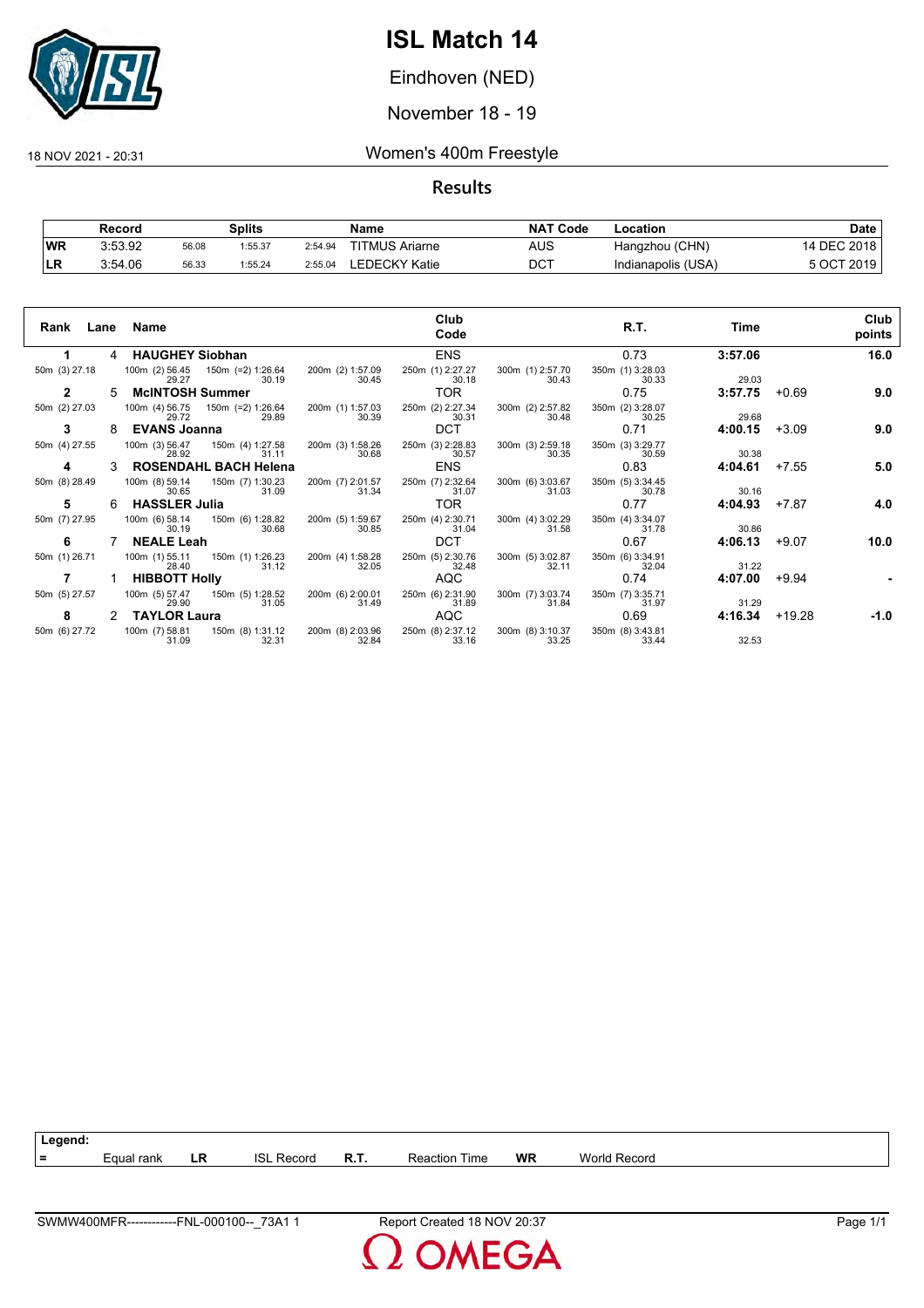

Eindhoven (NED)

November 18 - 19

18 NOV 2021 - 20:37 Men's 400m Freestyle

**Results**

|           | Record  |       | Splits  |         | Name             | <b>NAT</b><br>' Code | Location       | Date            |
|-----------|---------|-------|---------|---------|------------------|----------------------|----------------|-----------------|
| <b>WR</b> | 3:32.25 | 50.80 | 1:44.73 | 2:38.85 | AGNEL<br>Yannick | FRA                  | Angers (FRA)   | 15 NOV 2012     |
| LR        | 3:35.49 | 51.66 | 14.76   | 2:42.52 | RAPSYS Danas     | LTL                  | Budapest (HUN) | <b>NOV 2020</b> |

| Rank          | Lane | Name                       |                           |                           | Club<br>Code              |                           | R.T.                      | Time    |          | Club<br>points |
|---------------|------|----------------------------|---------------------------|---------------------------|---------------------------|---------------------------|---------------------------|---------|----------|----------------|
|               |      | 5 KROON Luc                |                           |                           | <b>TOR</b>                |                           | 0.74                      | 3:39.53 |          | 10.0           |
| 50m (5) 25.62 |      | 100m (6) 53.81<br>28.19    | 150m (3) 1:21.35<br>27.54 | 200m (2) 1:49.19<br>27.84 | 250m (2) 2:17.18<br>27.99 | 300m (2) 2:45.55<br>28.37 | 350m (1) 3:12.83<br>27.28 | 26.70   |          |                |
| 2             | 6    | <b>LITCHFIELD Max</b>      |                           |                           | <b>TOR</b>                |                           | 0.62                      | 3:40.40 | $+0.87$  | 7.0            |
| 50m (7) 25.82 |      | 100m (5) 53.63<br>27.81    | 150m (6) 1:21.83<br>28.20 | 200m (5) 1:50.03<br>28.20 | 250m (3) 2:18.24<br>28.21 | 300m (3) 2:46.41<br>28.17 | 350m (3) 3:13.83<br>27.42 | 26.57   |          |                |
| 3             | 4    | <b>ZIRK Kregor</b>         |                           |                           | <b>ENS</b>                |                           | 0.63                      | 3:40.95 | $+1.42$  | 18.0           |
| 50m (1) 24.79 |      | 100m (1) 51.06<br>26.27    | 150m (1) 1:20.03<br>28.97 | 200m (1) 1:48.26<br>28.23 | 250m (1) 2:16.69<br>28.43 | 300m (1) 2:45.41<br>28.72 | 350m (2) 3:13.75<br>28.34 | 27.20   |          |                |
| 4             |      | <b>GROTHE Zane</b>         |                           |                           | <b>DCT</b>                |                           | 0.70                      | 3:42.12 | $+2.59$  | 5.0            |
| 50m (3) 25.48 |      | 100m (3) 52.88<br>27.40    | 150m (2) 1:21.06<br>28.18 | 200m (3) 1:49.81<br>28.75 | 250m (5) 2:18.69<br>28.88 | 300m (4) 2:47.25<br>28.56 | 350m (4) 3:15.38<br>28.13 | 26.74   |          |                |
| 5             |      | <b>CIAMPI Matteo</b>       |                           |                           | <b>AQC</b>                |                           | 0.67                      | 3:43.22 | $+3.69$  | 4.0            |
| 50m (4) 25.55 |      | 100m (4) 53.10<br>27.55    | 150m (4) 1:21.40<br>28.30 | 200m (4) 1:49.83<br>28.43 | 250m (4) 2:18.25<br>28.42 | 300m (5) 2:47.32<br>29.07 | 350m (5) 3:15.80<br>28.48 | 27.42   |          |                |
| 6             |      | <b>BORODIN Ilia</b>        |                           |                           | <b>AQC</b>                |                           | 0.70                      | 3:46.12 | $+6.59$  | 3.0            |
| 50m (8) 26.12 |      | 100m (8) 54.15<br>28.03    | 150m (7) 1:23.02<br>28.87 | 200m (7) 1:51.96<br>28.94 | 250m (7) 2:20.83<br>28.87 | 300m (7) 2:49.66<br>28.83 | 350m (6) 3:18.31<br>28.65 | 27.81   |          |                |
|               | 8    | <b>STJEPANOVIC Velimir</b> |                           |                           | <b>DCT</b>                |                           | 0.63                      | 3:46.32 | $+6.79$  | 6.0            |
| 50m (2) 25.25 |      | 100m (2) 52.32<br>27.07    | 150m (5) 1:21.55<br>29.23 | 200m (6) 1:50.78<br>29.23 | 250m (6) 2:20.19<br>29.41 | 300m (6) 2:49.34<br>29.15 | 350m (7) 3:18.39<br>29.05 | 27.93   |          |                |
| 8             | 3    | <b>GUY James</b>           |                           |                           | <b>ENS</b>                |                           | 0.66                      | 3:50.23 | $+10.70$ |                |
| 50m (6) 25.79 |      | 100m (7) 54.00<br>28.21    | 150m (8) 1:23.07<br>29.07 | 200m (8) 1:52.35<br>29.28 | 250m (8) 2:21.28<br>28.93 | 300m (8) 2:51.29<br>30.01 | 350m (8) 3:20.76<br>29.47 | 29.47   |          |                |

**Legend: LR** ISL Record **R.T.** Reaction Time **WR** World Record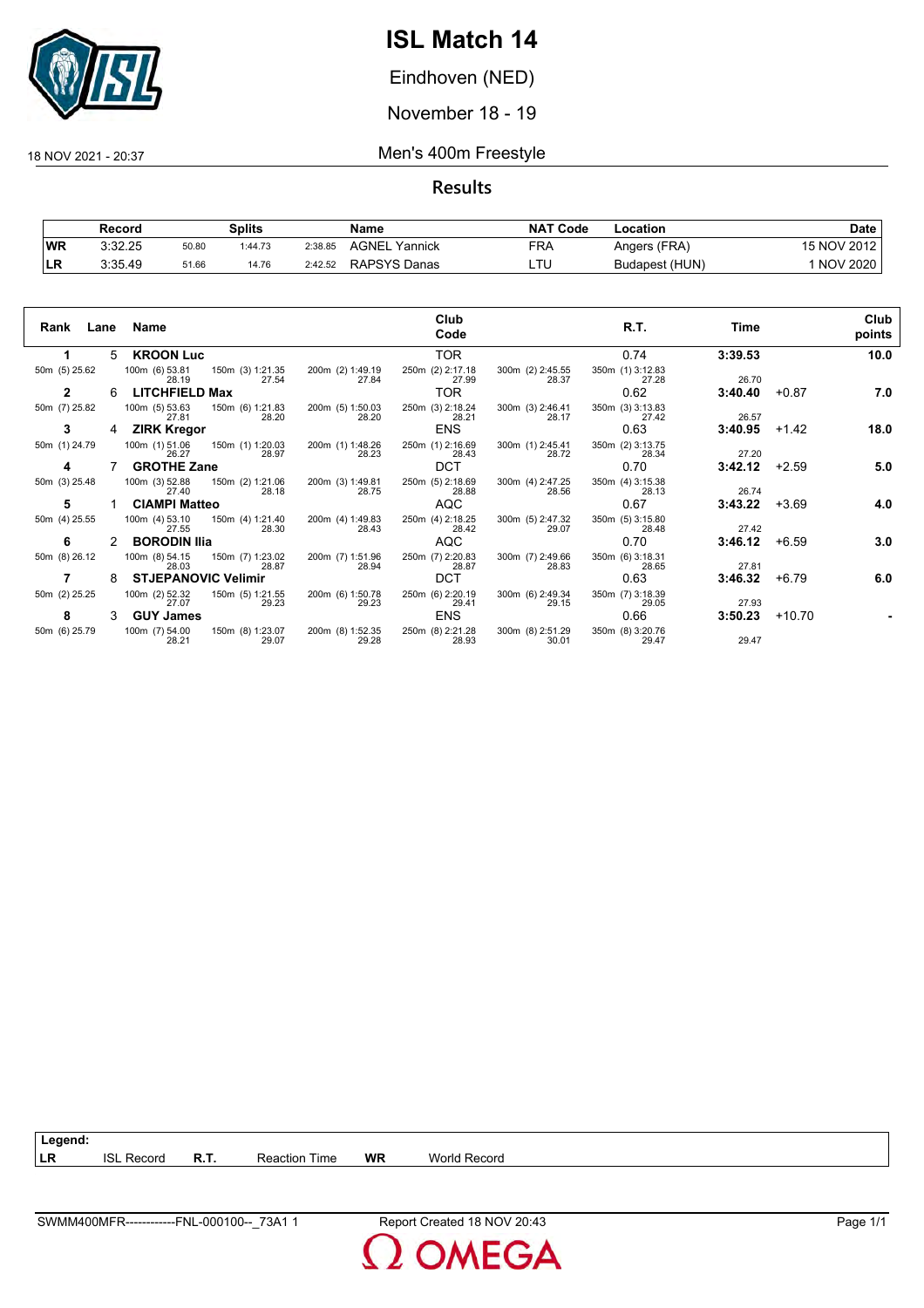

Eindhoven (NED)

November 18 - 19

### 18 NOV 2021 - 20:46 Women's 4x100m Medley Relay

#### **Results**

|           | Record  |       | Splits  |         | <b>NAT (Relay)</b>             | Location       | <b>Date</b> |
|-----------|---------|-------|---------|---------|--------------------------------|----------------|-------------|
| <b>WR</b> | 3:44.52 | 55.60 | 1:58.00 | 2:52.79 | USA - United States of America | Budapest (HUN) | 21 NOV 2020 |
| ILR       | 3:44.52 | 55.60 | :58.00  | 2:52.79 | CAC - Cali Condors             | Budapest (HUN) | 22 NOV 2020 |

| Rank           | Lane           | Club / Name                  | R.T. | 50m   | 100m    | <b>Time</b>   |         | Club<br>points |
|----------------|----------------|------------------------------|------|-------|---------|---------------|---------|----------------|
| 1              | 5              | <b>TOR - Toronto Titans</b>  |      |       |         | 3:49.09       |         | 20.0           |
|                |                | MASSE Kylie                  | 0.57 | 27.08 | 56.16   | $(1)$ 56.16   |         |                |
|                |                | SZTANDERA Dominika           | 0.30 | 30.63 | 1:06.03 | $(3)$ 2:02.19 |         |                |
|                |                | <b>HANSSON Louise</b>        | 0.45 | 25.87 | 55.58   | $(1)$ 2:57.77 |         |                |
|                |                | <b>WASICK Kasia</b>          | 0.19 | 24.49 | 51.32   |               |         |                |
| $\mathbf{2}$   | 4              | <b>ENS - Energy Standard</b> |      |       |         | 3:50.06       | $+0.97$ | 14.0           |
|                |                | HARVEY Mary-Sophie           | 0.59 | 27.88 | 56.84   | (2) 56.84     |         |                |
|                |                | <b>GUNES Viktoriya</b>       | 0.36 | 31.33 | 1:06.24 | $(4)$ 2:03.08 |         |                |
|                |                | SHKURDAI Anastasiya          | 0.35 | 26.32 | 55.85   | $(4)$ 2:58.93 |         |                |
|                |                | <b>SJOSTROM Sarah</b>        | 0.42 | 24.79 | 51.13   |               |         |                |
| 3              | 8              | <b>DCT - DC Trident</b>      |      |       |         | 3:50.94       | $+1.85$ | 12.0           |
|                |                | <b>DELOOF Ali</b>            | 0.63 | 27.61 | 57.36   | (4) 57.36     |         |                |
|                |                | <b>BELONOGOFF Tatiana</b>    | 0.20 | 30.31 | 1:04.49 | $(2)$ 2:01.85 |         |                |
|                |                | <b>MACK Linnea</b>           | 0.32 | 26.07 | 56.88   | $(3)$ 2:58.73 |         |                |
|                |                | <b>HOPKIN Anna</b>           | 0.41 | 24.74 | 52.21   |               |         |                |
| 4              | $\mathbf{1}$   | <b>AQC - Aqua Centurions</b> |      |       |         | 3:51.35       | $+2.26$ | 10.0           |
|                |                | <b>KAMENEVA Marija</b>       | 0.57 | 28.20 | 57.08   | (3) 57.08     |         |                |
|                |                | <b>CARRARO</b> Martina       | 0.32 | 29.99 | 1:04.72 | $(1)$ 2:01.80 |         |                |
|                |                | di LIDDO Elena               | 0.21 | 26.15 | 56.65   | $(2)$ 2:58.45 |         |                |
|                |                | <b>PELLEGRINI Federica</b>   | 0.34 | 25.40 | 52.90   |               |         |                |
| 5              | 3              | <b>ENS - Energy Standard</b> |      |       |         | 3:52.88       | $+3.79$ | 8.0            |
|                |                | DAVIES Georgia               | 0.60 | 27.74 | 57.61   | (5) 57.61     |         |                |
|                |                | <b>VALL Jessica</b>          | 0.34 | 30.63 | 1:05.55 | $(5)$ 2:03.16 |         |                |
|                |                | <b>BANIC Madeline</b>        | 0.45 | 26.37 | 57.40   | $(6)$ 3:00.56 |         |                |
|                |                | <b>HEEMSKERK Femke</b>       | 0.32 | 24.73 | 52.32   |               |         |                |
| 6              | 2              | <b>AQC - Aqua Centurions</b> |      |       |         | 3:53.11       | $+4.02$ | 6.0            |
|                |                | <b>BARRATT Holly</b>         | 0.64 | 28.82 | 59.37   | (8) 59.37     |         |                |
|                |                | <b>CASTIGLIONI Arianna</b>   | 0.23 | 30.16 | 1:04.17 | $(6)$ 2:03.54 |         |                |
|                |                | di PIETRO Silvia             | 0.24 | 26.17 | 56.66   | $(5)$ 3:00.20 |         |                |
|                |                | MUNOZ del CAMPO Lidon        | 0.31 | 24.95 | 52.91   |               |         |                |
| $\overline{7}$ | 6              | <b>TOR - Toronto Titans</b>  |      |       |         | 3:56.01       | $+6.92$ | 4.0            |
|                |                | <b>BRATTON Lisa</b>          | 0.57 | 28.18 | 57.75   | $(6)$ 57.75   |         |                |
|                |                | <b>WOG Kelsey</b>            | 0.47 | 31.82 | 1:08.05 | $(8)$ 2:05.80 |         |                |
|                |                | <b>STEPHENS Laura</b>        | 0.43 | 26.87 | 57.70   | $(7)$ 3:03.50 |         |                |
|                |                | <b>COLEMAN Michelle</b>      | 0.14 | 24.86 | 52.51   |               |         |                |
| 8              | $\overline{7}$ | <b>DCT - DC Trident</b>      |      |       |         | 3:56.76       | $+7.67$ |                |
|                |                | NAZIEBLO Klaudia             | 0.56 | 28.58 | 59.05   | $(7)$ 59.05   |         |                |
|                |                | NICOL Rachel                 | 0.39 | 31.10 | 1:06.12 | $(7)$ 2:05.17 |         |                |
|                |                | JAKABOS Zsuzsanna            | 0.39 | 27.32 | 58.42   | $(8)$ 3:03.59 |         |                |
|                |                | <b>BRUHN Annika</b>          | 0.32 | 25.41 |         |               |         |                |

| <b>WR</b><br>Time<br>Reaction | <b>World Record</b> |
|-------------------------------|---------------------|
|                               |                     |

**OMEGA**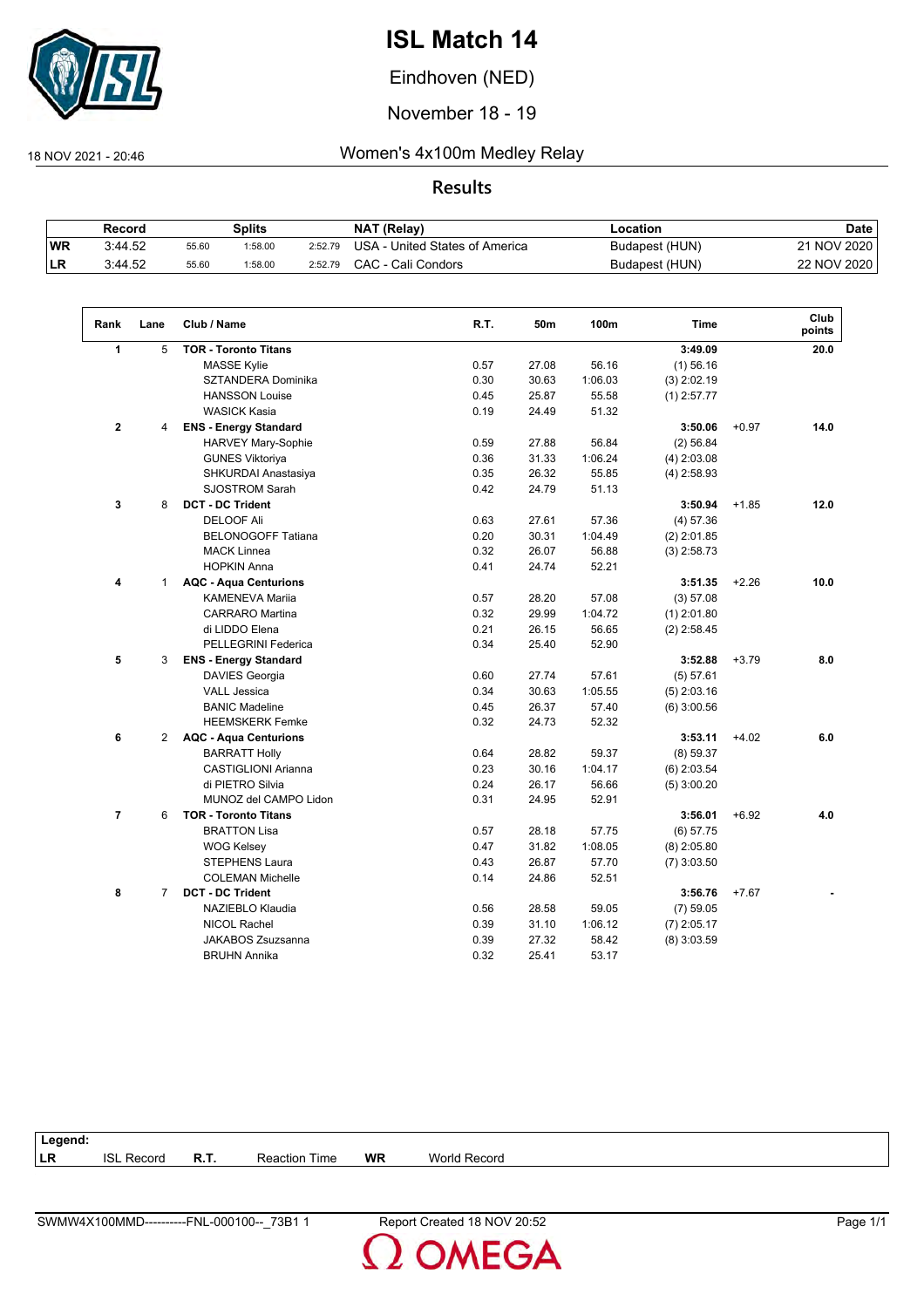

Eindhoven (NED)

November 18 - 19

 $\sqrt{2}$ 

18 NOV 2021 - 20:52 Men's 4x100m Medley Relay

**Results**

|           | Record  |       | Splits  |         | NAT (Relay)              | Location               | Date        |
|-----------|---------|-------|---------|---------|--------------------------|------------------------|-------------|
| <b>WR</b> | 3:19.16 | 49.63 | 1:46.06 | 2:34.41 | RUS - Russian Federation | Saint Petersburg (RUS) | 20 DEC 2009 |
| ILR.      | 3:18.28 | 48.58 | 1:43.96 | 2:32.49 | ENS - Energy Standard    | Budapest (HUN)         | 21 NOV 2020 |

| Rank           | Lane           | Club / Name                  | R.T. | 50m   | 100m  | Time          |          | Club<br>points |
|----------------|----------------|------------------------------|------|-------|-------|---------------|----------|----------------|
| $\mathbf{1}$   | 4              | <b>ENS - Energy Standard</b> |      |       |       | 3:22.25       |          | 24.0           |
|                |                | <b>RYLOV Evgeny</b>          | 0.57 | 24.61 | 50.22 | (2) 50.22     |          |                |
|                |                | SHYMANOVICH Ilya             | 0.19 | 25.61 | 55.26 | $(1)$ 1:45.48 |          |                |
|                |                | <b>BARRETT Adam</b>          | 0.37 | 23.55 | 50.82 | $(2)$ 2:36.30 |          |                |
|                |                | <b>KOLESNIKOV Kliment</b>    | 0.18 | 22.06 | 45.95 |               |          |                |
| $\mathbf{2}$   | $\mathbf{1}$   | <b>AQC - Aqua Centurions</b> |      |       |       | 3:22.32       | $+0.07$  | 14.0           |
|                |                | <b>CECCON Thomas</b>         | 0.64 | 24.59 | 50.54 | (3) 50.54     |          |                |
|                |                | <b>KAMMINGA Arno</b>         | 0.32 | 26.25 | 55.63 | (2) 1:46.17   |          |                |
|                |                | RIVOLTA Matteo               | 0.33 | 23.03 | 49.87 | $(1)$ 2:36.04 |          |                |
|                |                | <b>GRINEV Vladislav</b>      | 0.32 | 22.20 | 46.28 |               |          |                |
| 3              | 8              | <b>DCT - DC Trident</b>      |      |       |       | 3:24.27       | $+2.02$  | 12.0           |
|                |                | <b>NIKOLAEV Mark</b>         | 0.60 | 24.15 | 49.96 | $(1)$ 49.96   |          |                |
|                |                | <b>FRANCA SILVA Felipe</b>   | 0.17 | 26.48 | 57.65 | (3) 1:47.61   |          |                |
|                |                | <b>MURPHY Camden</b>         | 0.16 | 23.21 | 50.21 | $(3)$ 2:37.82 |          |                |
|                |                | <b>SHCHEGOLEV Aleksandr</b>  | 0.03 | 22.13 | 46.45 |               |          |                |
| 4              | $\overline{2}$ | <b>AQC - Aqua Centurions</b> |      |       |       | 3:26.51       | $+4.26$  | 10.0           |
|                |                | de DEUS Leonardo             | 0.64 | 25.68 | 52.32 | (5) 52.32     |          |                |
|                |                | <b>MARTINENGHI Nicolo</b>    | 0.34 | 26.60 | 56.72 | (5) 1:49.04   |          |                |
|                |                | SCOZZOLI Fabio               | 0.41 | 23.82 | 51.42 | $(6)$ 2:40.46 |          |                |
|                |                | <b>MIRESSI Alessandro</b>    | 0.37 | 21.93 | 46.05 |               |          |                |
| 5              | 5              | <b>TOR - Toronto Titans</b>  |      |       |       | 3:26.61       | $+4.36$  | 8.0            |
|                |                | <b>RYAN Shane</b>            | 0.61 | 24.75 | 51.82 | (4) 51.82     |          |                |
|                |                | SCHWINGENSCHLOGL Fabian      | 0.30 | 26.60 | 56.94 | (4) 1:48.76   |          |                |
|                |                | <b>KUSCH Marius</b>          | 0.20 | 23.59 | 51.13 | $(5)$ 2:39.89 |          |                |
|                |                | ZAZZERI Lorenzo              | 0.35 | 22.08 | 46.72 |               |          |                |
| 6              | $\overline{7}$ | <b>DCT - DC Trident</b>      |      |       |       | 3:28.01       | $+5.76$  | 6.0            |
|                |                | <b>SAMY Mohamed</b>          | 0.67 | 25.34 | 52.90 | $(7)$ 52.90   |          |                |
|                |                | <b>COPE Tommy</b>            | 0.16 | 26.54 | 56.91 | $(6)$ 1:49.81 |          |                |
|                |                | <b>HARTING Zach</b>          | 0.30 | 23.35 | 50.06 | $(4)$ 2:39.87 |          |                |
|                |                | <b>SHEVTSOV Sergey</b>       | 0.01 | 22.47 | 48.14 |               |          |                |
| $\overline{7}$ | 3              | <b>ENS - Energy Standard</b> |      |       |       | 3:29.37       | $+7.12$  |                |
|                |                | <b>MAHONEY Travis</b>        | 0.65 | 25.32 | 52.68 | $(6)$ 52.68   |          |                |
|                |                | <b>LIMA Felipe</b>           | 0.31 | 26.63 | 57.37 | $(7)$ 1:50.05 |          |                |
|                |                | <b>GUY James</b>             | 0.31 | 23.46 | 51.08 | $(7)$ 2:41.13 |          |                |
|                |                | <b>MIGNON Clement</b>        | 0.34 | 22.78 | 48.24 |               |          |                |
| 8              | 6              | <b>TOR - Toronto Titans</b>  |      |       |       | 3:32.99       | $+10.74$ |                |
|                |                | PEKARSKI Grigori             | 0.64 | 25.65 | 56.13 | $(8)$ 56.13   |          |                |
|                |                | <b>BJERG Tobias</b>          | 0.17 | 26.61 | 57.70 | $(8)$ 1:53.83 |          |                |
|                |                | RAZZETTI Alberto             | 0.20 | 23.21 | 50.75 | $(8)$ 2:44.58 |          |                |
|                |                | <b>KISIL Yuri</b>            | 0.26 | 23.21 | 48.41 |               |          |                |

| Legend:   |                   |      |                      |           |                     |  |
|-----------|-------------------|------|----------------------|-----------|---------------------|--|
| <b>LR</b> | <b>ISL Record</b> | R.T. | <b>Reaction Time</b> | <b>WR</b> | <b>World Record</b> |  |
|           |                   |      |                      |           |                     |  |

**OMEGA**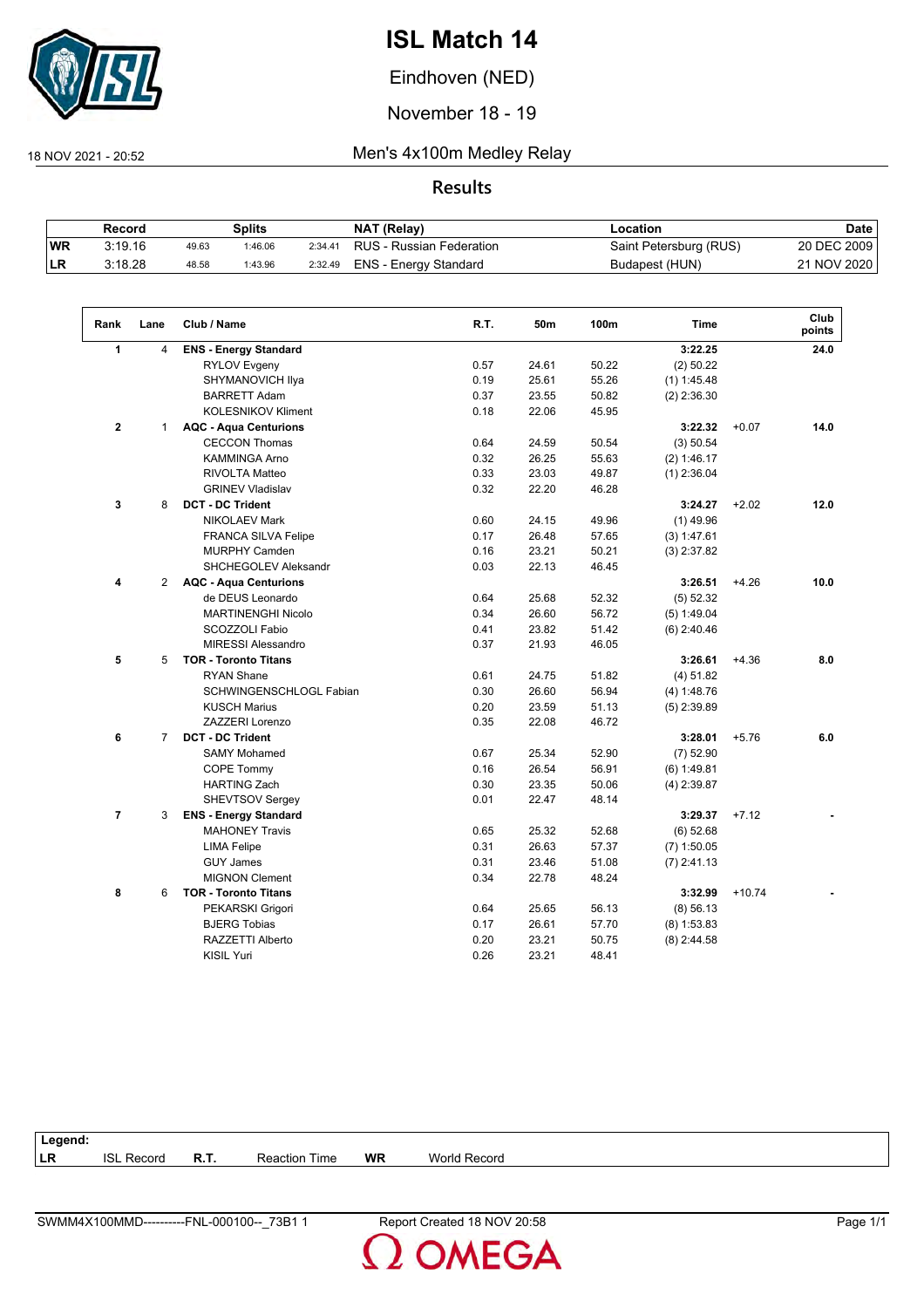

Eindhoven (NED)

November 18 - 19

19 NOV 2021 - 19:03 Women's 100m Freestyle

**Results**

|           | Record | Split | Name                   | <b>NAT Code</b> | Location       | Date .      |
|-----------|--------|-------|------------------------|-----------------|----------------|-------------|
| <b>WR</b> | 50.25  | 24.21 | <b>CAMPBELL Cate</b>   | AUS             | Adelaide (AUS) | 26 OCT 2017 |
| ILR       | 50.94  | 24.40 | <b>HAUGHEY Siobhan</b> | HKG             | Budapest (HUN) | 22 NOV 2020 |

| Rank           | Lane          | Name                         | Club<br>Code | <b>R.T.</b> | 50 <sub>m</sub> | Time                      | Club<br>points |
|----------------|---------------|------------------------------|--------------|-------------|-----------------|---------------------------|----------------|
| 1              | 4             | <b>HAUGHEY Siobhan</b>       | <b>ENS</b>   | 0.71        | $(1)$ 24.77     | 51.11<br>26.34            | 15.0           |
| $\overline{2}$ | 3             | <b>SJOSTROM Sarah</b>        | <b>ENS</b>   | 0.65        | $(4)$ 25.17     | 51.34<br>$+0.23$<br>26.17 | 7.0            |
| 3              | 6             | <b>WASICK Kasia</b>          | <b>TOR</b>   | 0.63        | $(3)$ 25.01     | 52.03<br>$+0.92$<br>27.02 | 6.0            |
| 4              | 5.            | <b>COLEMAN Michelle</b>      | <b>TOR</b>   | 0.71        | $(5)$ 25.34     | 52.18<br>$+1.07$<br>26.84 | 5.0            |
| 5              | 8             | <b>HOPKIN Anna</b>           | <b>DCT</b>   | 0.71        | $(2)$ 24.90     | 52.44<br>$+1.33$<br>27.54 | 4.0            |
| 6              |               | <b>HINDLEY Isabella</b>      | <b>DCT</b>   | 0.68        | $(7)$ 25.52     | 53.27<br>$+2.16$<br>27.75 |                |
| 7              | $\mathcal{P}$ | di PIETRO Silvia             | <b>AQC</b>   | 0.65        | $(8)$ 25.62     | $53.35 + 2.24$<br>27.73   |                |
| 8              |               | <b>MUNOZ del CAMPO Lidon</b> | <b>AQC</b>   | 0.65        | $(6)$ 25.46     | 53.70<br>$+2.59$<br>28.24 |                |

**Legend: LR** ISL Record **R.T.** Reaction Time **WR** World Record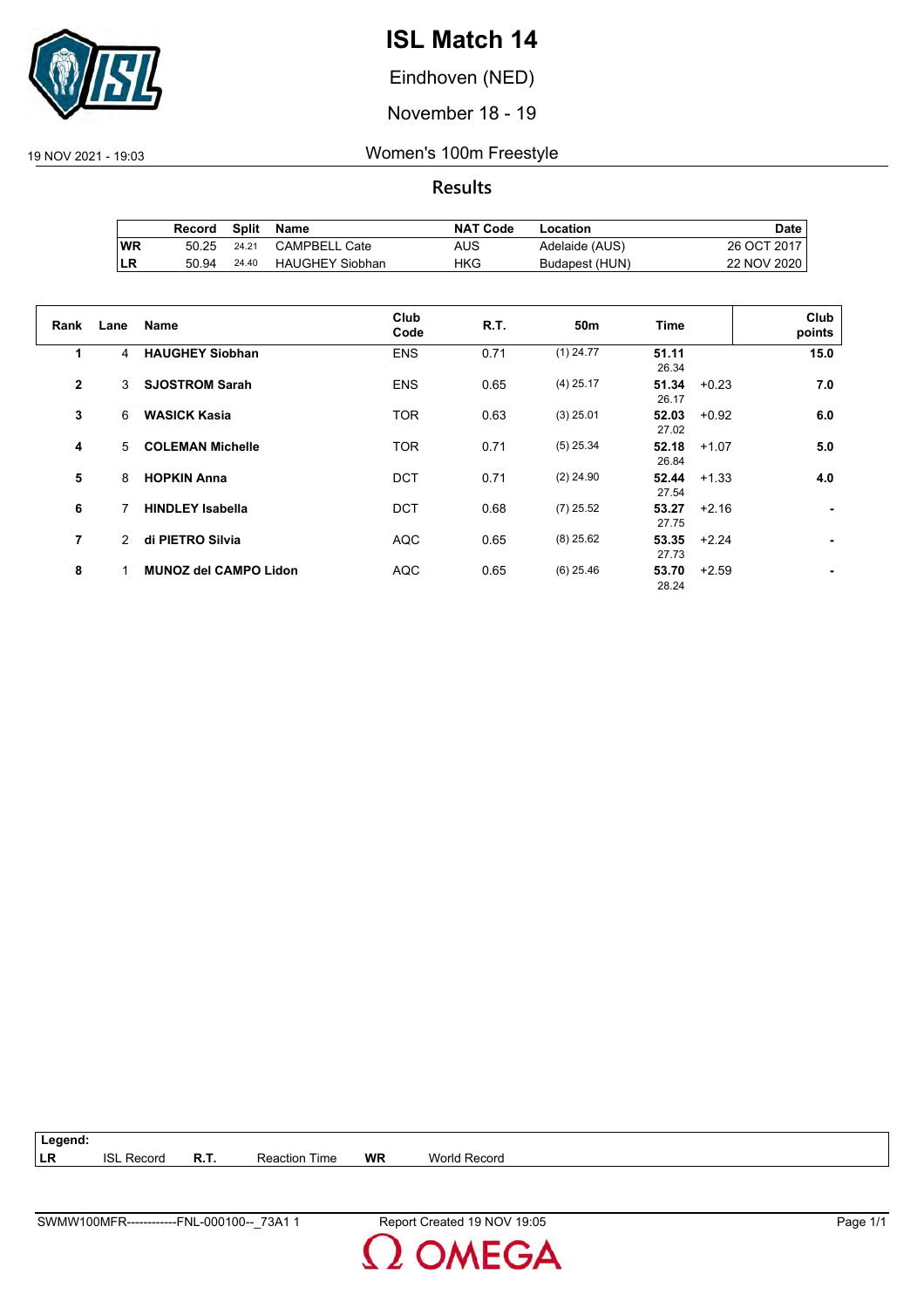

Eindhoven (NED)

November 18 - 19

19 NOV 2021 - 19:06 Men's 100m Freestyle

**Results**

|            | Record | Split | Name           | <b>NAT Code</b> | Location       | Date          |
|------------|--------|-------|----------------|-----------------|----------------|---------------|
| <b>WR</b>  | 44.84  | 21.40 | CHALMERS Kyle  | AUS             | Kazan (RUS)    | 29 OCT 2021 I |
| <b>ILR</b> | 45.08  | 21.75 | DRESSEL Caeleb | USA             | Budapest (HUN) | 22 NOV 2020   |

| Rank         | Lane | Name                        | Club<br>Code | R.T. | 50 <sub>m</sub> | <b>Time</b>    |         | Club<br>points |
|--------------|------|-----------------------------|--------------|------|-----------------|----------------|---------|----------------|
| 1            | 8    | <b>SHCHEGOLEV Aleksandr</b> | <b>DCT</b>   | 0.61 | $(2)$ 22.33     | 46.38<br>24.05 |         | 9.0            |
| $\mathbf{2}$ | 2    | <b>MIRESSI Alessandro</b>   | <b>AQC</b>   | 0.70 | $(1)$ 22.32     | 46.61<br>24.29 | $+0.23$ | 7.0            |
| 3            |      | <b>GRINEV Vladislav</b>     | <b>AQC</b>   | 0.66 | $(5)$ 22.60     | 46.81<br>24.21 | $+0.43$ | 6.0            |
| 4            | 3    | <b>BARRETT Adam</b>         | <b>ENS</b>   | 0.69 | $(3)$ 22.44     | 47.13<br>24.69 | $+0.75$ | 5.0            |
| 5            | 6    | <b>ZAZZERI Lorenzo</b>      | <b>TOR</b>   | 0.64 | $(4)$ 22.45     | 47.40<br>24.95 | $+1.02$ | 4.0            |
| 6            | 5    | <b>KISIL Yuri</b>           | <b>TOR</b>   | 0.71 | $(6)$ 22.73     | 47.50<br>24.77 | $+1.12$ | 3.0            |
| 7            |      | <b>STJEPANOVIC Velimir</b>  | <b>DCT</b>   | 0.64 | $(8)$ 23.08     | 47.76<br>24.68 | $+1.38$ | 2.0            |
| 8            | 4    | <b>MIGNON Clement</b>       | <b>ENS</b>   | 0.62 | $(7)$ 22.78     | 47.92<br>25.14 | $+1.54$ | 1.0            |

**Legend: LR** ISL Record **R.T.** Reaction Time **WR** World Record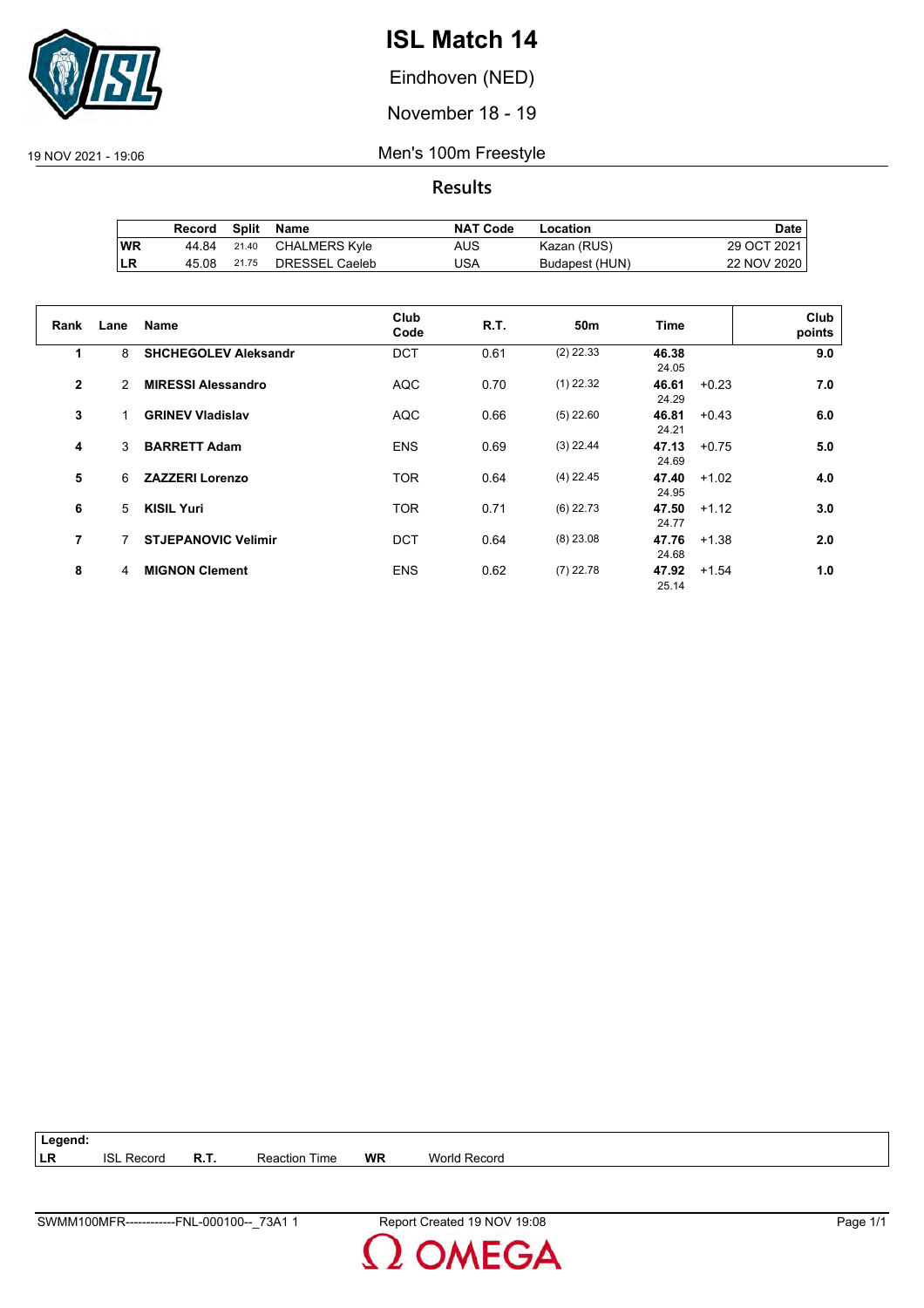

Eindhoven (NED)

November 18 - 19

19 NOV 2021 - 19:12 Women's 200m Butterfly

|           | Record  |       | Splits |         | Name                   | <b>NAT Code</b> | -ocation       | Date        |
|-----------|---------|-------|--------|---------|------------------------|-----------------|----------------|-------------|
| <b>WR</b> | 1:59.61 | 27.75 | 58.24  | 1:28.96 | <b>BELMONTE Mireia</b> | ESP             | Doha (QAT)     | 3 DEC 2014  |
| ILR       | 2:03.12 | 27.57 | 58.41  | 1:30.43 | HASEGAWA Suzuka        | JPN             | Budapest (HUN) | 25 OCT 2020 |

| Rank         | Lane | Name                         | Club<br>Code | R.T. | 50m         | 100m                    | 150m                   | Time             |         | Club<br>points |
|--------------|------|------------------------------|--------------|------|-------------|-------------------------|------------------------|------------------|---------|----------------|
| 1            | 5    | <b>STEPHENS Laura</b>        | <b>TOR</b>   | 0.71 | $(7)$ 28.98 | $(6)$ 1:01.20<br>32.22  | $(1)$ 1:33.31<br>32.11 | 2:05.86<br>32.55 |         | 10.0           |
| $\mathbf{2}$ | 4    | <b>ROSENDAHL BACH Helena</b> | <b>ENS</b>   | 0.77 | $(8)$ 29.19 | $(=4)$ 1:01.07<br>31.88 | $(2)$ 1:33.55<br>32.48 | 2:06.69<br>33.14 | $+0.83$ | 7.0            |
| 3            |      | <b>JAKABOS Zsuzsanna</b>     | <b>DCT</b>   | 0.72 | (4) 28.79   | $(=4)$ 1:01.07<br>32.28 | (6) 1:34.14<br>33.07   | 2:07.31<br>33.17 | $+1.45$ | 6.0            |
| 4            |      | <b>POLIERI Alessia</b>       | <b>AQC</b>   | 0.64 | $(1)$ 28.14 | $(1)$ 1:00.64<br>32.50  | (3) 1:33.85<br>33.21   | 2:07.50<br>33.65 | $+1.64$ | 5.0            |
| 5            | 6    | <b>McINTOSH Summer</b>       | TOR          | 0.76 | $(2)$ 28.19 | $(=2)$ 1:00.76<br>32.57 | (5) 1:34.10<br>33.34   | 2:07.70<br>33.60 | $+1.84$ | 4.0            |
| 6            | 3    | <b>GUNES Viktoriya</b>       | <b>ENS</b>   | 0.72 | $(3)$ 28.35 | $(=2)$ 1:00.76<br>32.41 | (4) 1:34.03<br>33.27   | 2:07.81<br>33.78 | $+1.95$ | 3.0            |
| 7            | 8    | <b>NAZIEBLO Klaudia</b>      | <b>DCT</b>   | 0.75 | $(5)$ 28.89 | $(7)$ 1:01.30<br>32.41  | $(7)$ 1:34.47<br>33.17 | 2:08.18<br>33.71 | $+2.32$ | 2.0            |
| 8            | 2    | <b>TAYLOR Laura</b>          | <b>AQC</b>   | 0.69 | $(6)$ 28.94 | $(8)$ 1:01.75<br>32.81  | $(8)$ 1:36.05<br>34.30 | 2:11.42<br>35.37 | $+5.56$ |                |

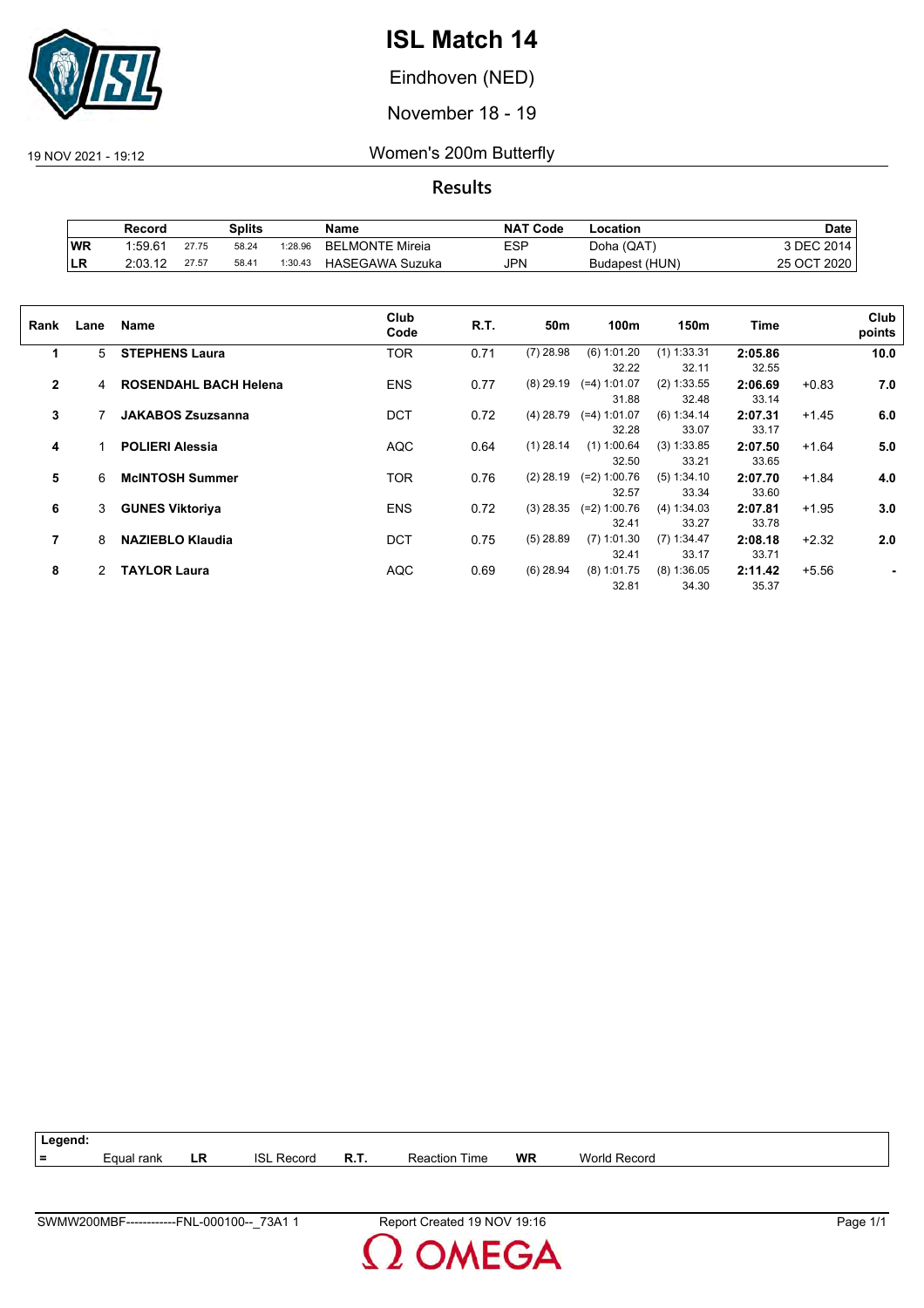

Eindhoven (NED)

November 18 - 19

19 NOV 2021 - 19:17 Men's 200m Butterfly

**Results**

|     | Record  |       | Splits |         | Name         | <b>NAT Code</b> | ∟ocation       | Date            |
|-----|---------|-------|--------|---------|--------------|-----------------|----------------|-----------------|
| WR  | 1:48.24 | 24.00 | 51.29  | 1:19.29 | SETO Daiya   | JPN             | Hangzhou (CHN) | <b>DEC 2018</b> |
| ∣LR | 1:48.57 | 24.13 | 51.87  | 1:20.75 | le CLOS Chad | RSA             | Budapest (HUN) | 22 NOV 2020     |

| Rank         | Lane | Name                    | Club<br>Code | R.T. | 50m         | 100m        | 150m          | Time    |         | Club<br>points |
|--------------|------|-------------------------|--------------|------|-------------|-------------|---------------|---------|---------|----------------|
| 1            | 7    | <b>HARTING Zach</b>     | <b>DCT</b>   | 0.64 | $(3)$ 25.11 | (2) 53.65   | $(1)$ 1:22.21 | 1:51.74 |         | 9.0            |
|              |      |                         |              |      |             | 28.54       | 28.56         | 29.53   |         |                |
| $\mathbf{2}$ | 5    | <b>RAZZETTI Alberto</b> | <b>TOR</b>   | 0.65 | $(1)$ 25.07 | $(1)$ 53.56 | (2) 1:22.48   | 1:51.88 | $+0.14$ | 7.0            |
|              |      |                         |              |      |             | 28.49       | 28.92         | 29.40   |         |                |
| 3            | 8    | <b>MURPHY Camden</b>    | <b>DCT</b>   | 0.62 | $(2)$ 25.08 | (3) 53.80   | (4) 1:23.24   | 1:52.40 | $+0.66$ | 6.0            |
|              |      |                         |              |      |             | 28.72       | 29.44         | 29.16   |         |                |
| 4            |      | de DEUS Leonardo        | <b>AQC</b>   | 0.67 | $(6)$ 25.58 | $(6)$ 54.59 | (5) 1:23.63   | 1:52.55 | $+0.81$ | 5.0            |
|              |      |                         |              |      |             | 29.01       | 29.04         | 28.92   |         |                |
| 5            | 4    | <b>ZIRK Kregor</b>      | <b>ENS</b>   | 0.64 | $(5)$ 25.40 | (4) 53.82   | (3) 1:23.18   | 1:52.71 | $+0.97$ | 4.0            |
|              |      |                         |              |      |             | 28.42       | 29.36         | 29.53   |         |                |
| 6            | 2    | <b>KALISZ Chase</b>     | <b>AQC</b>   | 0.70 | $(8)$ 25.72 | $(8)$ 55.03 | (6) 1:24.45   | 1:53.17 | $+1.43$ | 3.0            |
|              |      |                         |              |      |             | 29.31       | 29.42         | 28.72   |         |                |
| 7            | 3    | <b>GUY James</b>        | <b>ENS</b>   | 0.64 | $(4)$ 25.38 | (5) 54.58   | $(7)$ 1:24.54 | 1:54.82 | $+3.08$ | 2.0            |
|              |      |                         |              |      |             | 29.20       | 29.96         | 30.28   |         |                |
| 8            | 6    | <b>LITCHFIELD Max</b>   | TOR          | 0.61 | $(7)$ 25.59 | (7) 54.74   | (8) 1:24.68   | 1:54.95 | $+3.21$ | 1.0            |
|              |      |                         |              |      |             | 29.15       | 29.94         | 30.27   |         |                |

| $\vert$ Legend: |                   |             |                      |    |              |
|-----------------|-------------------|-------------|----------------------|----|--------------|
| <b>ILR</b>      | <b>ISL Record</b> | <b>R.T.</b> | <b>Reaction Time</b> | WR | World Record |

**OMEGA**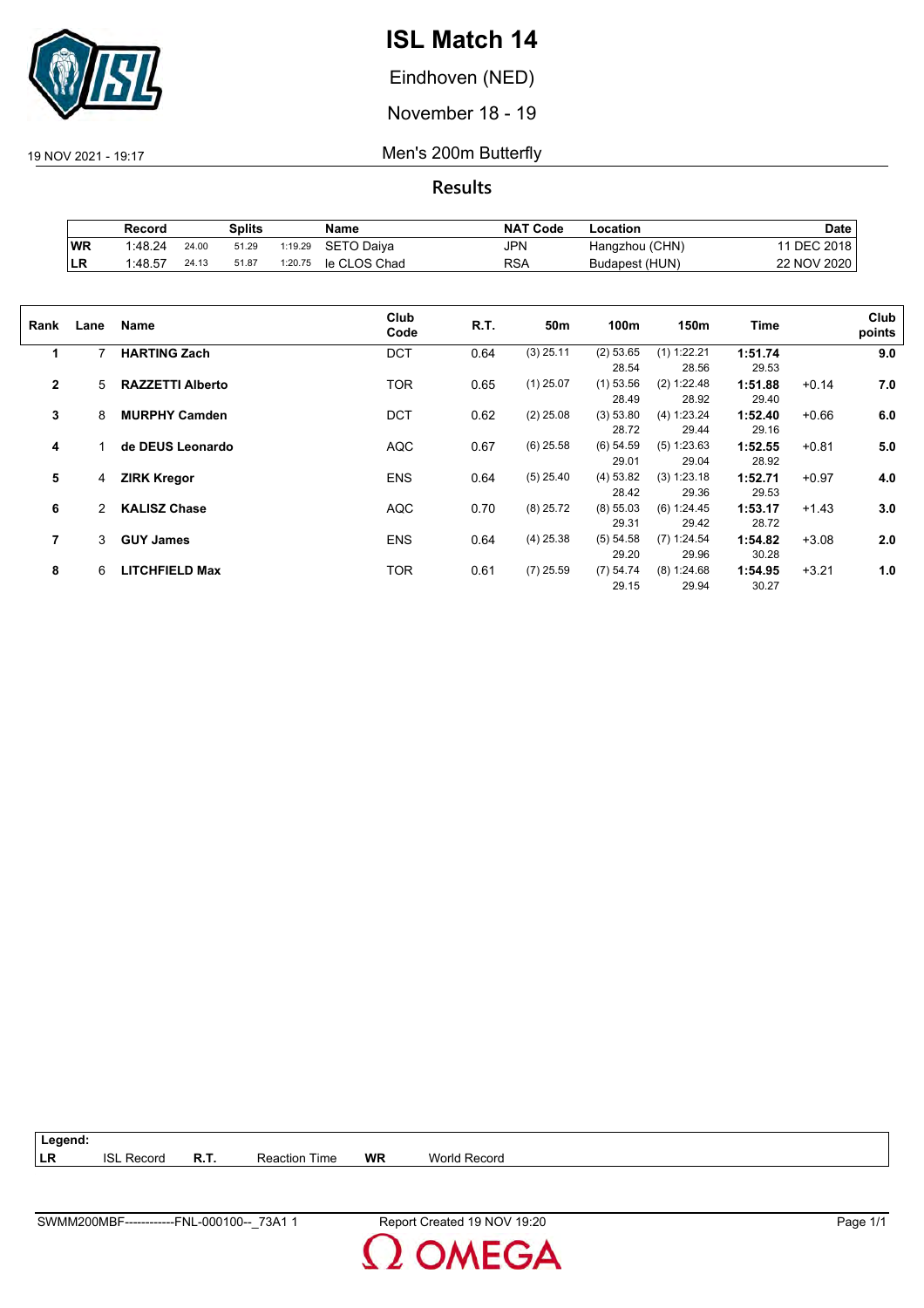

Eindhoven (NED)

November 18 - 19

19 NOV 2021 - 19:25 Women's 100m Backstroke

|           | Record | Split | Name           | <b>NAT Code</b> | Location       | Date        |
|-----------|--------|-------|----------------|-----------------|----------------|-------------|
| <b>WR</b> | 54.89  | 26.52 | ATHERTON Minna | AUS             | Budapest (HUN) | 27 OCT 2019 |
| ILR       | 54.89  | 26.52 | ATHERTON Minna | AUS             | Budapest (HUN) | 27 OCT 2019 |

| Rank         | Lane | <b>Name</b>           | Club<br>Code | R.T. | 50 <sub>m</sub> | Time             |         | Club<br>points |
|--------------|------|-----------------------|--------------|------|-----------------|------------------|---------|----------------|
| 1            | 5    | <b>MASSE Kylie</b>    | <b>TOR</b>   | 0.57 | $(1)$ 26.98     | 55.77<br>28.79   |         | 12.0           |
| $\mathbf{2}$ | 6    | <b>BRATTON Lisa</b>   | <b>TOR</b>   | 0.56 | $(4)$ 27.61     | 56.69<br>29.08   | $+0.92$ | 7.0            |
| 3            | 8    | <b>DELOOF Ali</b>     | <b>DCT</b>   | 0.63 | $(3)$ 27.31     | 57.15<br>29.84   | $+1.38$ | 6.0            |
| 4            | 7    | <b>MACK Linnea</b>    | <b>DCT</b>   | 0.57 | $(2)$ 27.24     | 57.19<br>29.95   | $+1.42$ | 5.0            |
| 5            | 4    | <b>KUBOVA Simona</b>  | <b>ENS</b>   | 0.60 | $(6)$ 28.02     | 57.36<br>29.34   | $+1.59$ | 4.0            |
| 6            | 3    | <b>DAVIES Georgia</b> | <b>ENS</b>   | 0.61 | $(5)$ 27.97     | 57.66<br>29.69   | $+1.89$ | 3.0            |
| 7            | 2    | di LIDDO Elena        | <b>AQC</b>   | 0.60 | $(7)$ 28.79     | 1:00.28<br>31.49 | $+4.51$ |                |
| 8            |      | <b>TAYLOR Laura</b>   | <b>AQC</b>   | 0.76 | $(8)$ 31.37     | 1:04.70<br>33.33 | $+8.93$ | $-1.0$         |

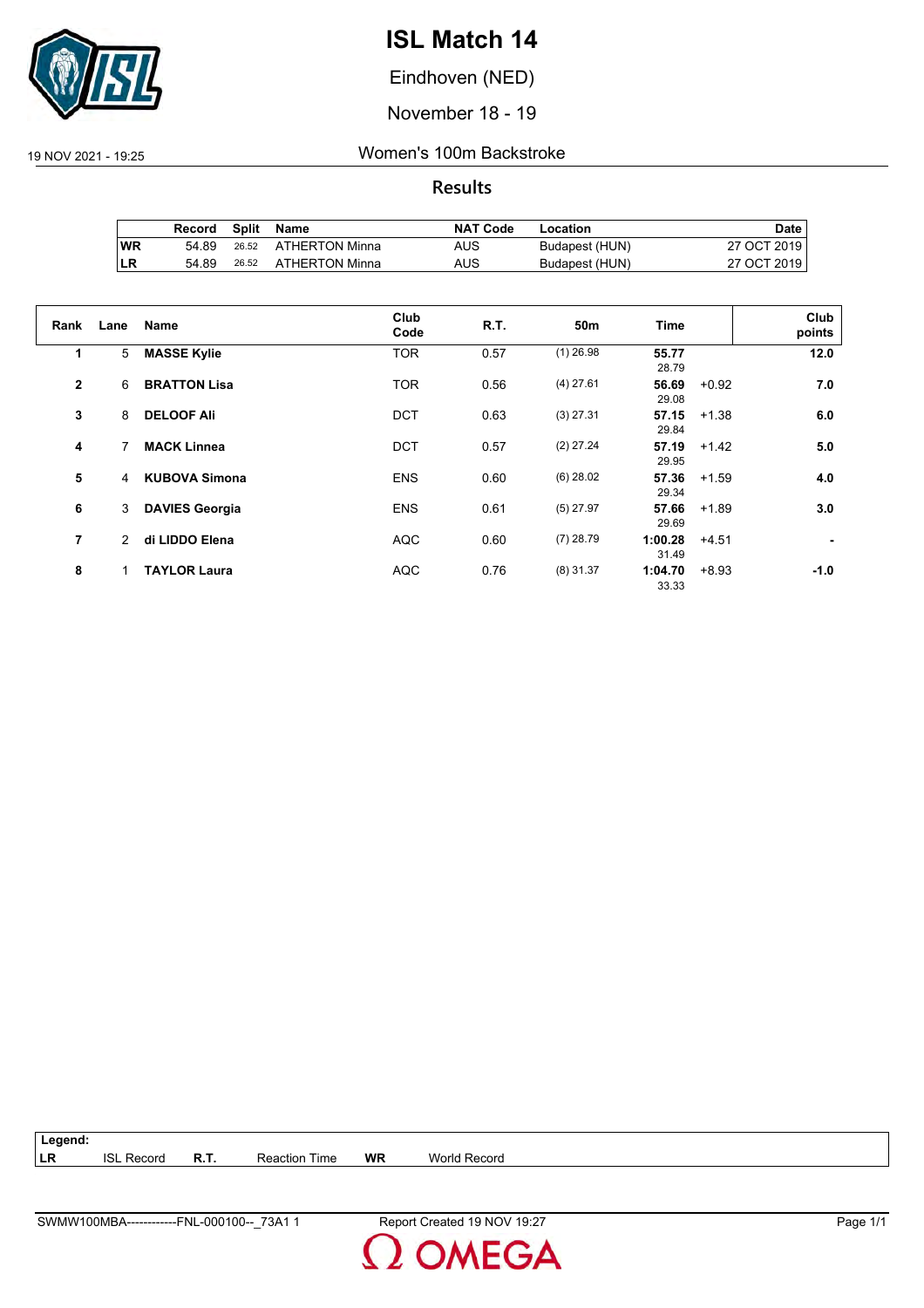

Eindhoven (NED)

November 18 - 19

19 NOV 2021 - 19:28 Men's 100m Backstroke

**Results**

|           | Record | Split | Name                  | <b>NAT Code</b> | Location     | Date .        |
|-----------|--------|-------|-----------------------|-----------------|--------------|---------------|
| <b>WR</b> | 48.33  |       | 23.45 STEWART Coleman | JSA             | Napoli (ITA) | 29 AUG 2021   |
| LR        | 48.33  | 23.45 | STEWART Coleman       | JSA             | Napoli (ITA) | 29 AUG 2021 I |

| Rank         | Lane | <b>Name</b>            | Club<br>Code | <b>R.T.</b> | 50m         | <b>Time</b>               | Club<br>points |
|--------------|------|------------------------|--------------|-------------|-------------|---------------------------|----------------|
| 1            | 8    | <b>NIKOLAEV Mark</b>   | <b>DCT</b>   | 0.60        | $(1)$ 23.93 | 49.69<br>25.76            | 24.0           |
| $\mathbf{2}$ | 4    | <b>RYLOV Evgeny</b>    | <b>ENS</b>   | 0.56        | $(2)$ 24.07 | 50.17<br>$+0.48$<br>26.10 | 7.0            |
| 3            |      | <b>RIVOLTA Matteo</b>  | <b>AQC</b>   | 0.62        | $(3)$ 24.30 | 50.35<br>$+0.66$<br>26.05 | 6.0            |
| 4            | 5    | <b>RYAN Shane</b>      | <b>TOR</b>   | 0.61        | $(5)$ 24.75 | 51.72<br>$+2.03$<br>26.97 | ٠              |
| 5            | 2    | <b>SABBIONI Simone</b> | <b>AQC</b>   | 0.67        | $(4)$ 24.63 | 52.06<br>$+2.37$<br>27.43 |                |
| 6            |      | <b>SAMY Mohamed</b>    | <b>DCT</b>   | 0.72        | $(7)$ 25.36 | 52.56<br>+2.87<br>27.20   |                |
| 7            | 3    | <b>MAHONEY Travis</b>  | <b>ENS</b>   | 0.65        | $(6)$ 25.08 | 52.64<br>$+2.95$<br>27.56 |                |
| 8            | 6    | <b>BJERG Tobias</b>    | <b>TOR</b>   | 0.64        | $(8)$ 26.73 | 55.99<br>$+6.30$<br>29.26 | -1.0           |

**Legend: LR** ISL Record **R.T.** Reaction Time **WR** World Record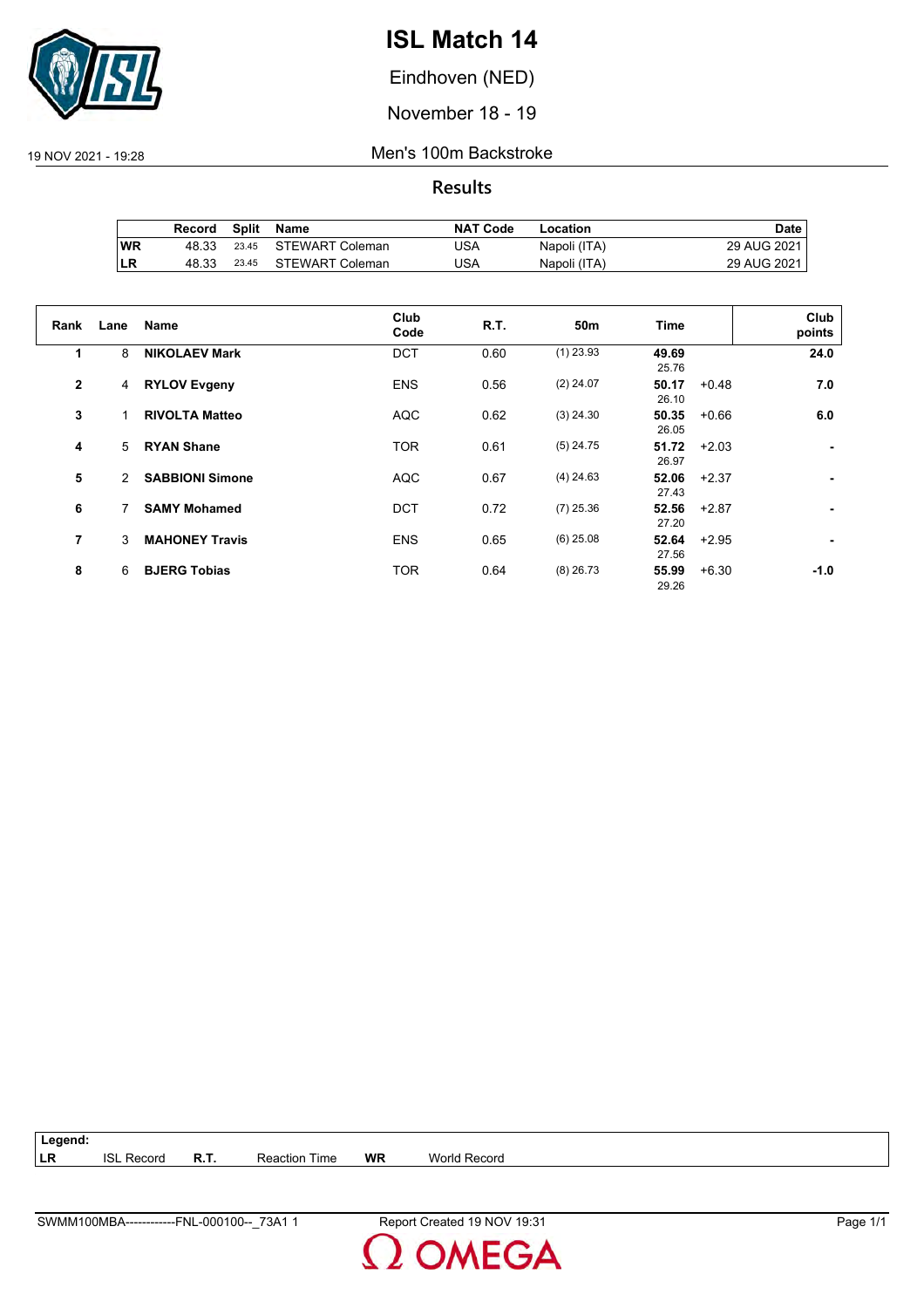

Eindhoven (NED)

November 18 - 19

19 NOV 2021 - 19:31 Women's 100m Individual Medley

|           | Record |       | Split Name        | NAT Code | Location       | Date i      |
|-----------|--------|-------|-------------------|----------|----------------|-------------|
| <b>WR</b> | 56.51  | 25.97 | HOSSZU Katinka    | HUN      | Berlin (GER)   | 7 AUG 2017  |
| LR        | 57.30  | 26.41 | GASTALDELLO Bervl | FRA      | Budapest (HUN) | 22 NOV 2020 |

| Rank           | Lane | <b>Name</b>                | Club<br>Code | <b>R.T.</b> | 50 <sub>m</sub> | <b>Time</b>      |         | Club<br>points |
|----------------|------|----------------------------|--------------|-------------|-----------------|------------------|---------|----------------|
| 1              |      | <b>KAMENEVA Marija</b>     | <b>AQC</b>   | 0.61        | $(2)$ 26.37     | 57.94<br>31.57   |         | 10.0           |
| $\overline{2}$ | 3    | <b>HARVEY Mary-Sophie</b>  | <b>ENS</b>   | 0.66        | $(3)$ 26.40     | 58.24<br>31.84   | $+0.30$ | 7.0            |
| 3              | 5    | <b>SANCHEZ Kayla</b>       | <b>TOR</b>   | 0.66        | $(4)$ 26.68     | 58.38<br>31.70   | $+0.44$ | 6.0            |
| 4              | 4    | <b>SHKURDAI Anastasiya</b> | <b>ENS</b>   | 0.66        | $(1)$ 26.34     | 58.46<br>32.12   | $+0.52$ | 5.0            |
| 5              | 2    | <b>OMOTO Rika</b>          | <b>AQC</b>   | 0.63        | $(=5)$ 26.95    | 58.76<br>31.81   | $+0.82$ | 4.0            |
| 6              | 6    | <b>COLEMAN Michelle</b>    | <b>TOR</b>   | 0.70        | $(=5)$ 26.95    | 59.03<br>32.08   | $+1.09$ | 3.0            |
| 7              |      | <b>ANDISON Bailey</b>      | <b>DCT</b>   | 0.67        | $(7)$ 27.69     | 59.67<br>31.98   | $+1.73$ | 2.0            |
| 8              | 8    | <b>TEMNIKOVA Maria</b>     | <b>DCT</b>   | 0.65        | $(8)$ 29.20     | 1:02.35<br>33.15 | $+4.41$ |                |

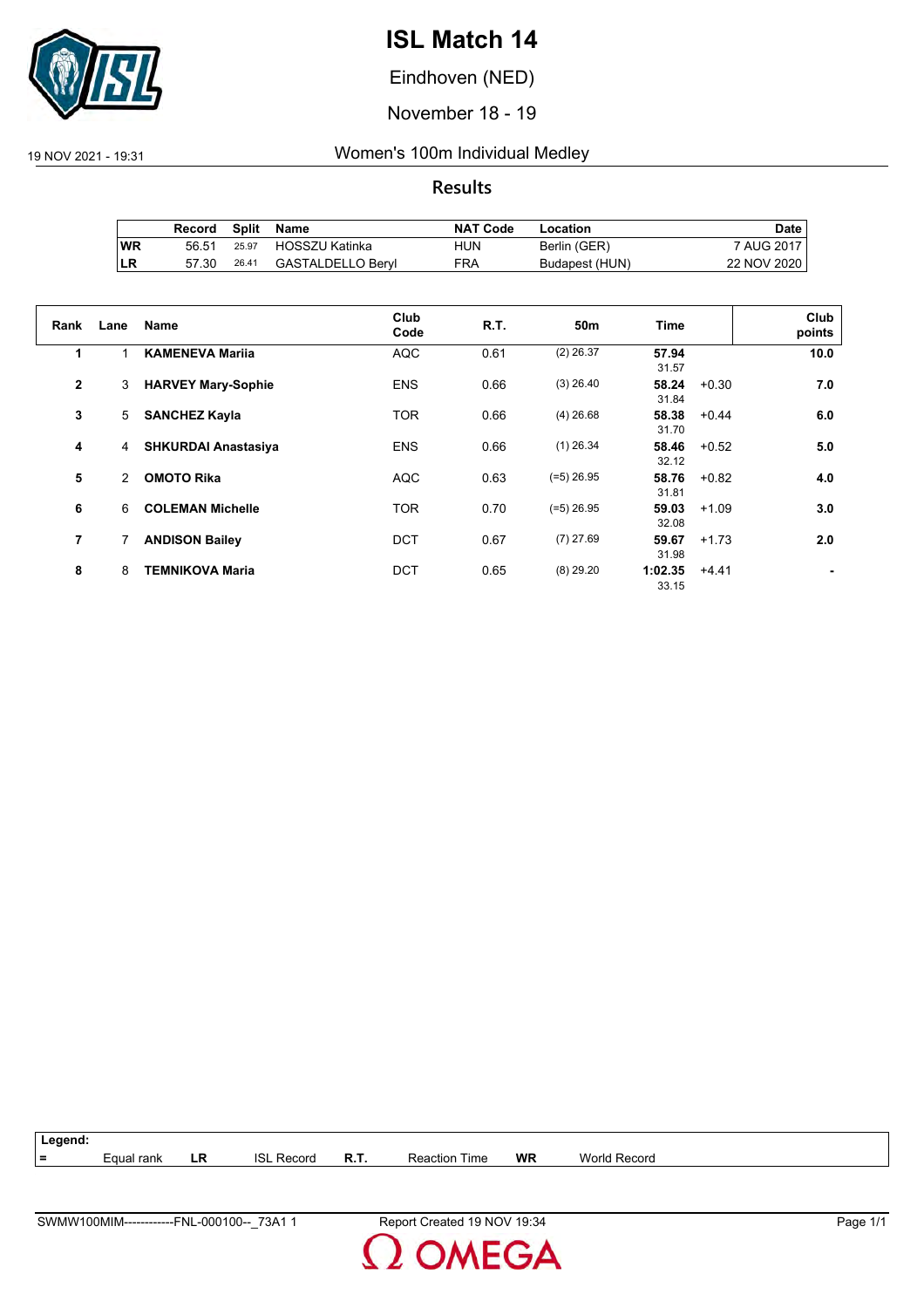

Eindhoven (NED)

November 18 - 19

19 NOV 2021 - 19:35 Men's 100m Individual Medley

**Results**

|           | Record | Split | Name           | <b>NAT Code</b> | Location       | Date i      |
|-----------|--------|-------|----------------|-----------------|----------------|-------------|
| <b>WR</b> | 49.28  | 22.49 | DRESSEL Caeleb | JSA             | Budapest (HUN) | 22 NOV 2020 |
| ILR       | 49.28  | 22.49 | DRESSEL Caeleb | JSA             | Budapest (HUN) | 22 NOV 2020 |

| Rank         | Lane | Name                      | Club<br>Code | R.T. | 50m         | <b>Time</b>               | Club<br>points |
|--------------|------|---------------------------|--------------|------|-------------|---------------------------|----------------|
| 1            | 4    | <b>KOLESNIKOV Kliment</b> | <b>ENS</b>   | 0.65 | $(1)$ 22.93 | 51.15<br>28.22            | 15.0           |
| $\mathbf{2}$ | 2    | <b>CECCON Thomas</b>      | <b>AQC</b>   | 0.68 | $(2)$ 23.23 | 51.51<br>$+0.36$<br>28.28 | 7.0            |
| 3            | 5    | <b>RAZZETTI Alberto</b>   | <b>TOR</b>   | 0.61 | $(3)$ 23.70 | 52.15<br>$+1.00$<br>28.45 | 6.0            |
| 4            |      | <b>SCOZZOLI Fabio</b>     | <b>AQC</b>   | 0.66 | $(4)$ 24.13 | 52.44<br>$+1.29$<br>28.31 | 5.0            |
| 5            | 7    | <b>COPE Tommy</b>         | <b>DCT</b>   | 0.64 | $(5)$ 24.53 | 53.05<br>$+1.90$<br>28.52 | 4.0            |
| 6            | 3    | <b>SWANSON Charlie</b>    | <b>ENS</b>   | 0.66 | $(8)$ 25.76 | 53.79<br>$+2.64$<br>28.03 |                |
| 7            | 8    | <b>LOY Andrew</b>         | <b>DCT</b>   | 0.65 | $(6)$ 24.69 | 54.11<br>$+2.96$<br>29.42 | $-1.0$         |
| 8            | 6    | <b>LITCHFIELD Max</b>     | <b>TOR</b>   | 0.60 | $(7)$ 25.15 | 54.18<br>$+3.03$<br>29.03 | $-1.0$         |

**Legend: LR** ISL Record **R.T.** Reaction Time **WR** World Record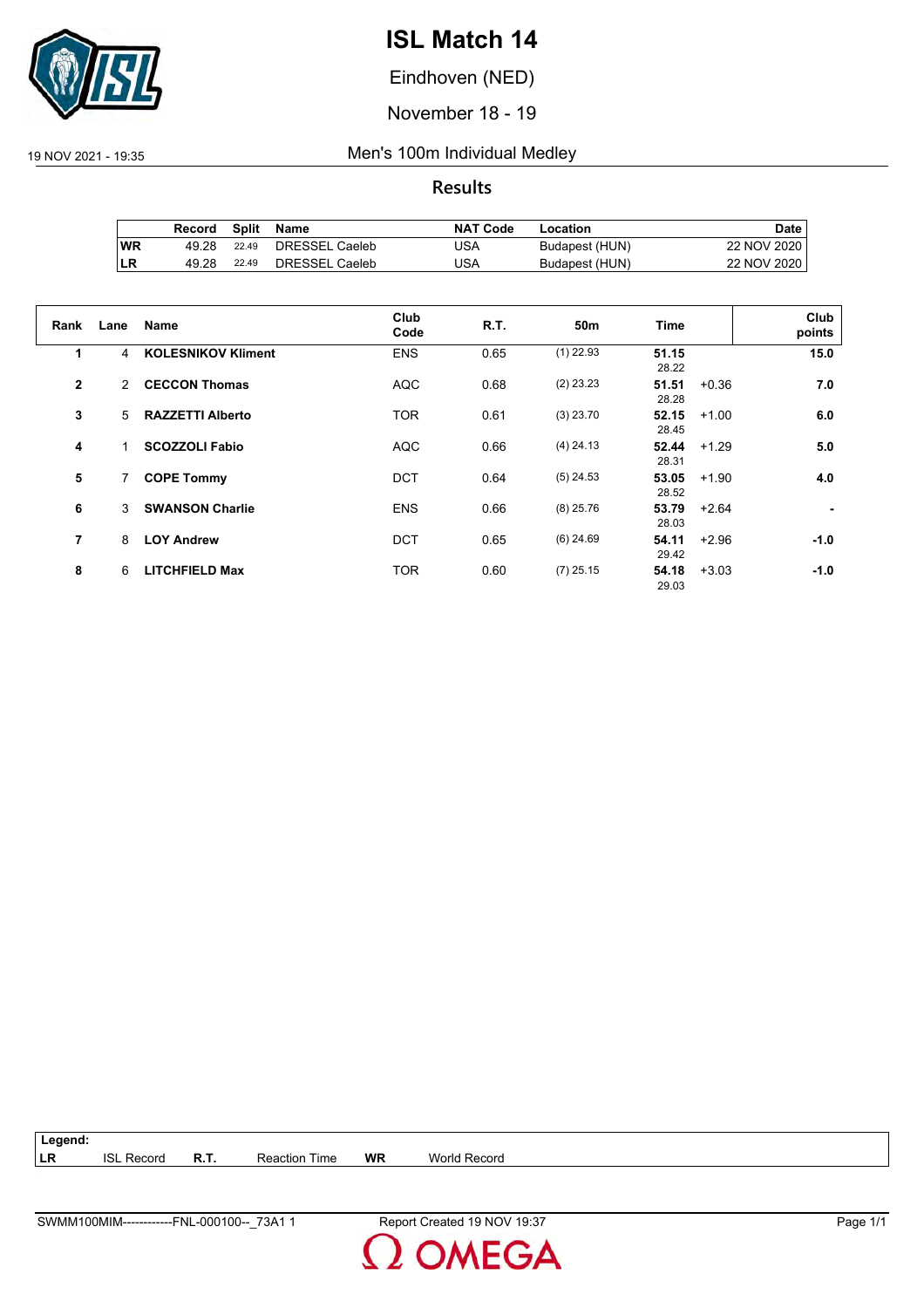

Eindhoven (NED)

November 18 - 19

19 NOV 2021 - 19:43 Women's 100m Breaststroke

|           | Record  | Split | Name           | <b>NAT Code</b> | Location             | Date        |
|-----------|---------|-------|----------------|-----------------|----------------------|-------------|
| <b>WR</b> | 1:02.36 | 29.56 | MEILUTYTE Ruta | LTU             | Moscow (RUS)         | 12 OCT 2013 |
| $=$ WR    | 1:02.36 | 29.46 | ATKINSON Alia  | JAM             | Doha (QAT)           | 6 DEC 2014  |
| $=WR$     | 1:02.36 | 29.33 | ATKINSON Alia  | JAM             | Paris-Chartres (FRA) | 26 AUG 2016 |
| <b>LR</b> | 1:02.50 | 29.38 | KING Lilly     | USA             | Budapest (HUN)       | 22 NOV 2020 |

| Rank           | Lane          | Name                       | Club<br>Code | <b>R.T.</b> | 50m         | <b>Time</b>      | Club<br>points |     |
|----------------|---------------|----------------------------|--------------|-------------|-------------|------------------|----------------|-----|
| $\mathbf 1$    | 1             | <b>CARRARO Martina</b>     | <b>AQC</b>   | 0.64        | $(2)$ 30.78 | 1:04.89<br>34.11 | 10.0           |     |
| $\overline{2}$ | 8             | <b>BELONOGOFF Tatiana</b>  | <b>DCT</b>   | 0.71        | $(1)$ 30.77 | 1:04.90<br>34.13 | $+0.01$        | 7.0 |
| 3              | $\mathcal{P}$ | <b>CASTIGLIONI Arianna</b> | <b>AQC</b>   | 0.67        | $(3)$ 30.83 | 1:05.23<br>34.40 | $+0.34$        | 6.0 |
| 4              | 7             | <b>NICOL Rachel</b>        | <b>DCT</b>   | 0.65        | $(6)$ 31.26 | 1:06.01<br>34.75 | $+1.12$        | 5.0 |
| 5              | 3             | <b>VALL Jessica</b>        | <b>ENS</b>   | 0.68        | $(5)$ 31.25 | 1:06.27<br>35.02 | $+1.38$        | 4.0 |
| 6              | 4             | <b>HARVEY Mary-Sophie</b>  | <b>ENS</b>   | 0.70        | $(7)$ 31.73 | 1:06.98<br>35.25 | $+2.09$        | 3.0 |
| 7              | 6             | <b>SZTANDERA Dominika</b>  | <b>TOR</b>   | 0.60        | $(4)$ 31.21 | 1:07.03<br>35.82 | $+2.14$        | 2.0 |
| 8              | 5             | <b>WOG Kelsey</b>          | <b>TOR</b>   | 0.66        | $(8)$ 32.03 | 1:08.08<br>36.05 | $+3.19$        |     |

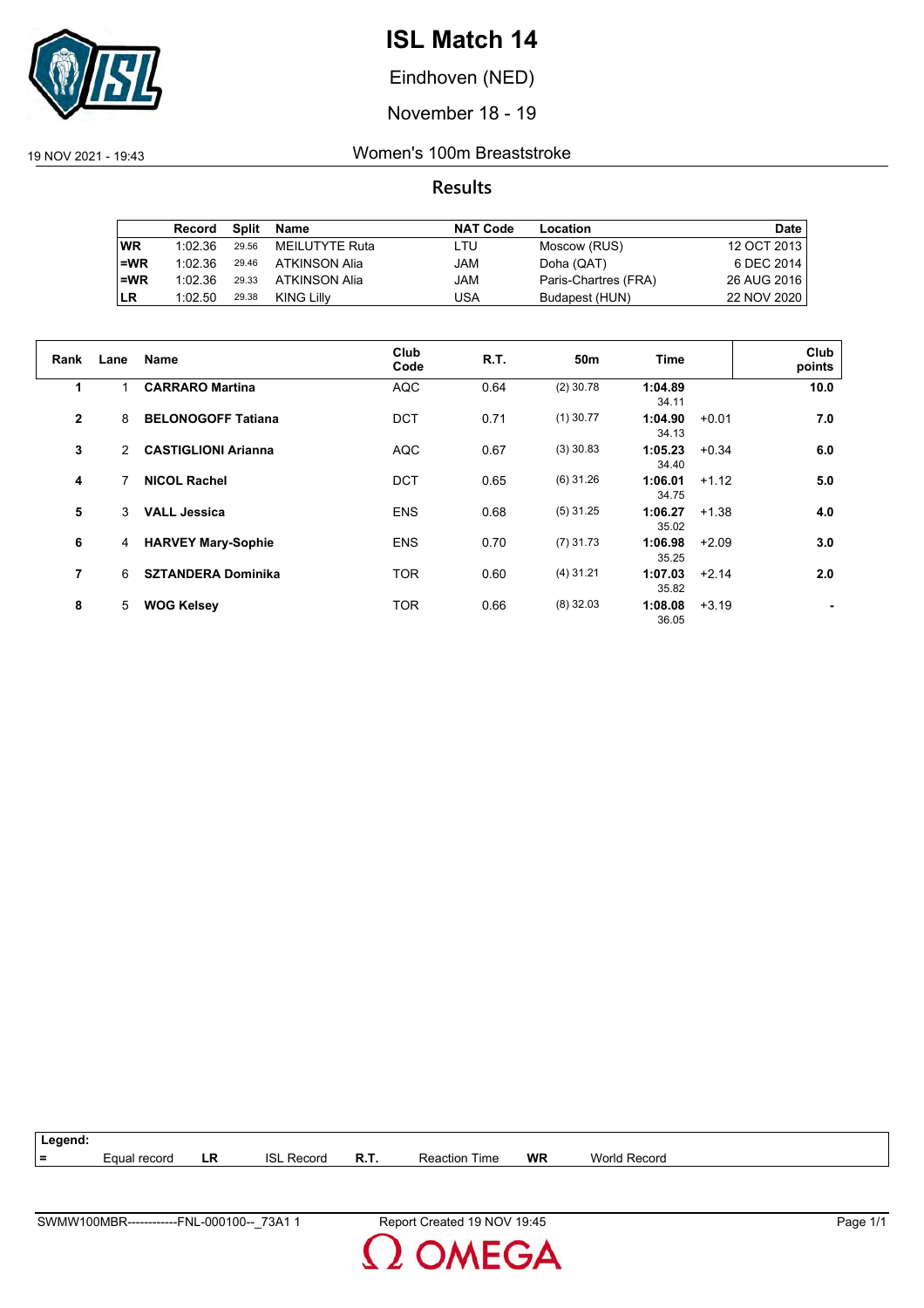

Eindhoven (NED)

November 18 - 19

19 NOV 2021 - 19:46 Men's 100m Breaststroke

|           | Record |       | Split Name             | <b>NAT Code</b> | Location       | Date i      |
|-----------|--------|-------|------------------------|-----------------|----------------|-------------|
| <b>WR</b> | 55.34  |       | 25.88 SHYMANOVICH IIya | BLR             | Brest (BLR)    | 19 DEC 2020 |
| ∣LR       | 5541   | 25.85 | PEATY Adam             | GBR             | Budapest (HUN) | 22 NOV 2020 |

| Rank           | Lane | <b>Name</b>                    | Club<br>Code | <b>R.T.</b> | 50 <sub>m</sub> | <b>Time</b>               | Club<br>points |
|----------------|------|--------------------------------|--------------|-------------|-----------------|---------------------------|----------------|
| 1              | 4    | <b>SHYMANOVICH IIva</b>        | <b>ENS</b>   | 0.61        | $(1)$ 25.77     | 55.32 WR<br>29.55         | 15.0           |
| $\overline{2}$ | 2    | <b>KAMMINGA Arno</b>           | <b>AQC</b>   | 0.67        | $(4)$ 26.71     | 56.26<br>$+0.94$<br>29.55 | 7.0            |
| 3              |      | <b>MARTINENGHI Nicolo</b>      | <b>AQC</b>   | 0.67        | $(2)$ 26.37     | 56.62<br>$+1.30$<br>30.25 | 6.0            |
| 4              | 6    | <b>SCHWINGENSCHLOGL Fabian</b> | <b>TOR</b>   | 0.67        | $(5)$ 26.75     | 57.03<br>$+1.71$<br>30.28 | 5.0            |
| 5              | 3    | <b>LIMA Felipe</b>             | <b>ENS</b>   | 0.62        | $(3)$ 26.49     | 57.51<br>$+2.19$<br>31.02 | 4.0            |
| 6              | 5    | <b>McKEE Anton</b>             | <b>TOR</b>   | 0.62        | $(6)$ 27.40     | 59.23<br>$+3.91$<br>31.83 |                |
| 7              | 8    | <b>SAMY Mohamed</b>            | <b>DCT</b>   | 0.76        | $(7)$ 28.05     | 59.62<br>$+4.30$<br>31.57 | $-1.0$         |
|                |      | <b>MILLER Cody</b>             | <b>DCT</b>   |             |                 | <b>DSQ</b>                | $-2.0$         |

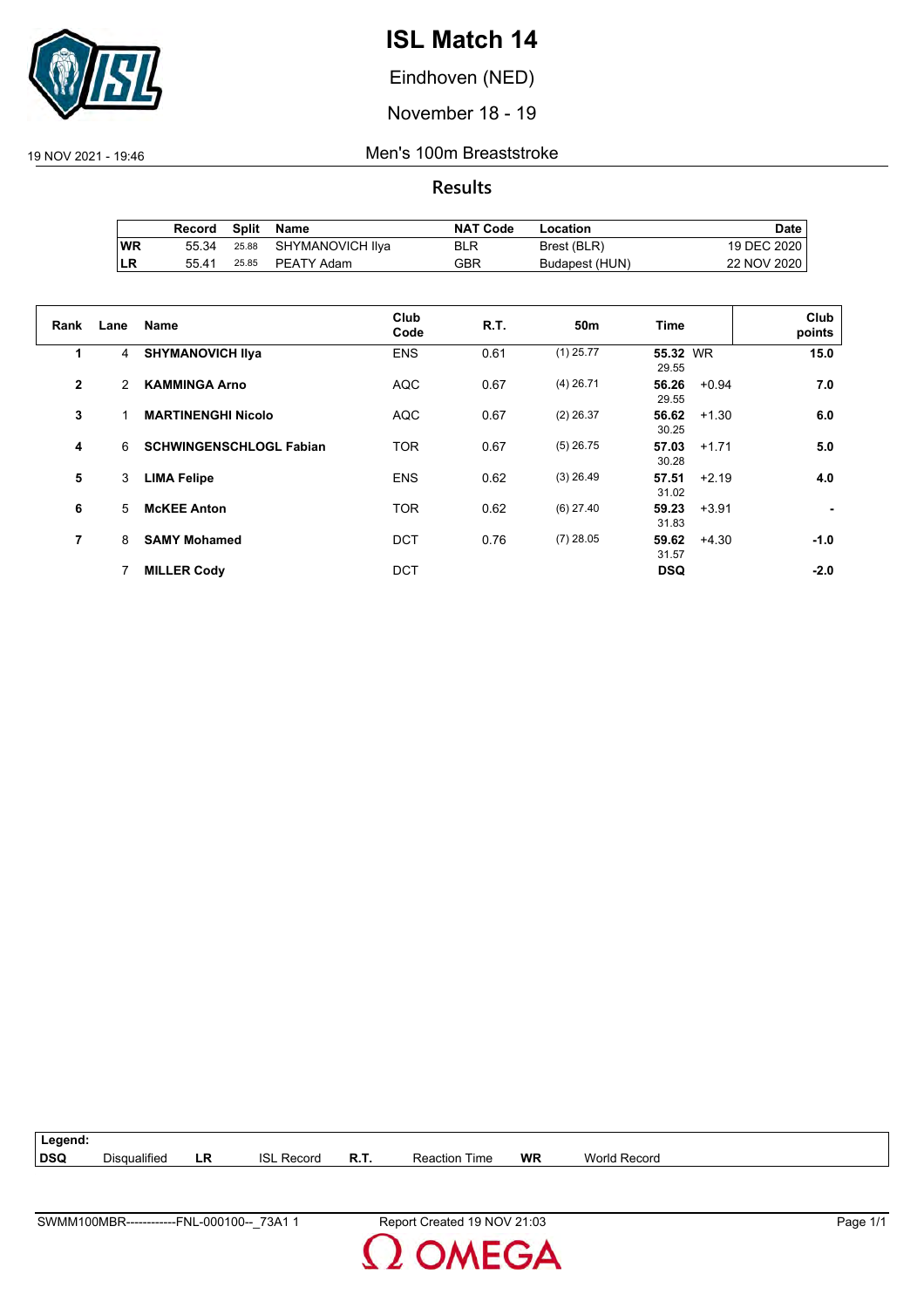

Eindhoven (NED)

November 18 - 19

19 NOV 2021 - 19:52 Women's 50m Butterfly

**Results**

|            | Record Name |                           | <b>NAT Code</b> | Location        | Date        |
|------------|-------------|---------------------------|-----------------|-----------------|-------------|
| <b>IWR</b> |             | 24.38 ALSHAMMAR Therese   | SWE             | Singapore (SGP) | 22 NOV 2009 |
| LR         |             | 24.59 KROMOWIDJOJO Ranomi | NED             | Budapest (HUN)  | 6 NOV 2020  |

| Rank | Lane | Name                    | <b>Club Code</b> | R.T. | Time             | Club points |
|------|------|-------------------------|------------------|------|------------------|-------------|
|      | 4    | <b>SJOSTROM Sarah</b>   | <b>ENS</b>       | 0.63 | 24.75            | 15.0        |
| 2    |      | <b>BARRATT Holly</b>    | <b>AQC</b>       | 0.67 | 25.00<br>$+0.25$ | 7.0         |
| 3    | 3    | <b>BANIC Madeline</b>   | <b>ENS</b>       | 0.65 | 25.41<br>$+0.66$ | 6.0         |
| 4    | 2    | di PIETRO Silvia        | <b>AQC</b>       | 0.63 | 25.59<br>$+0.84$ | 5.0         |
| 5    | 8    | <b>MACK Linnea</b>      | <b>DCT</b>       | 0.67 | 25.67<br>$+0.92$ | 4.0         |
| 6    | 6    | <b>COLEMAN Michelle</b> | <b>TOR</b>       | 0.68 | 26.07<br>$+1.32$ |             |
| 7    | 5    | <b>MASSE Kylie</b>      | <b>TOR</b>       | 0.62 | 26.17<br>$+1.42$ |             |
| 8    |      | <b>NAZIEBLO Klaudia</b> | <b>DCT</b>       | 0.69 | 26.61<br>$+1.86$ | -1.0        |

**LR** ISL Record **R.T.** Reaction Time **WR** World Record

**Legend:**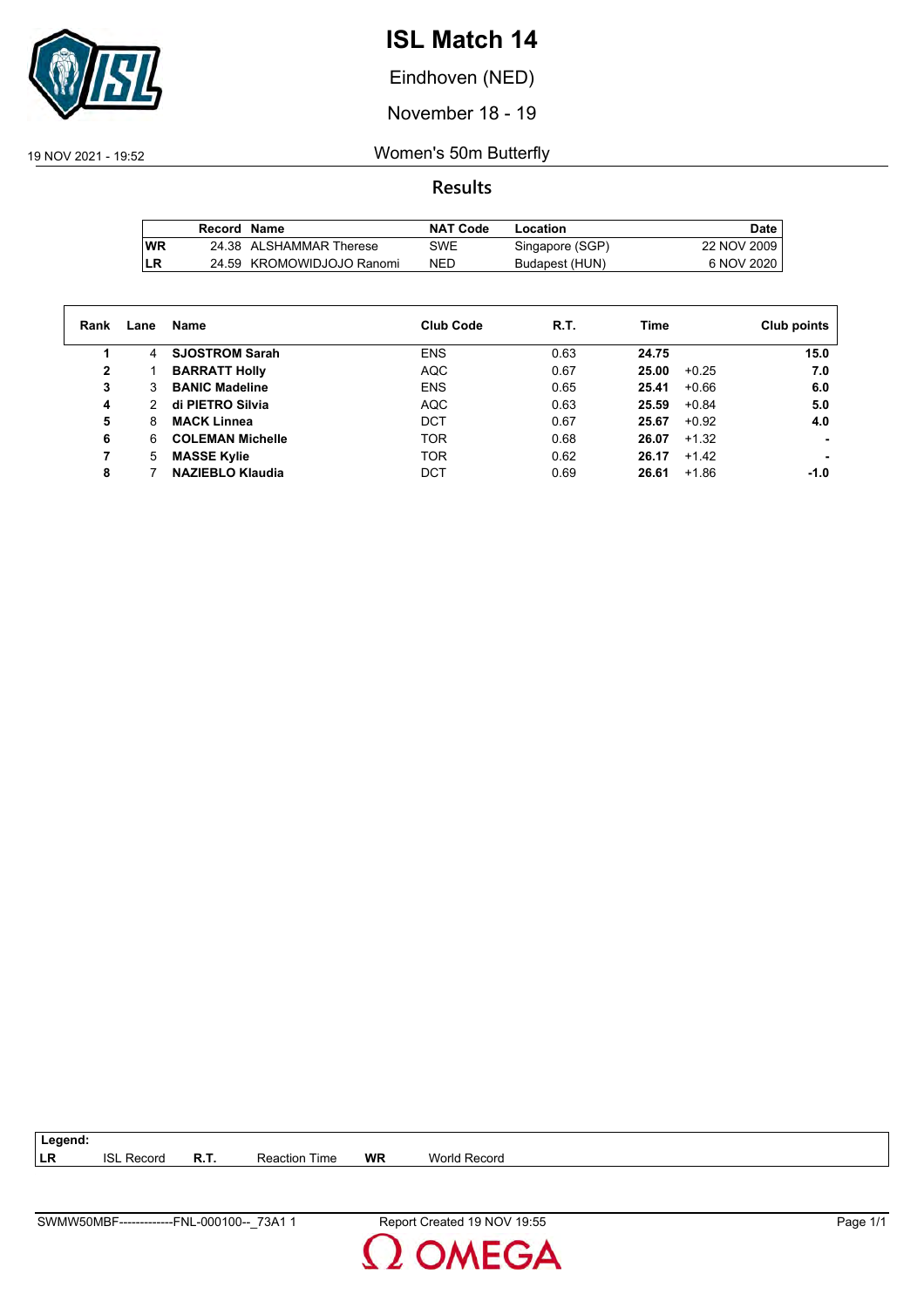

Eindhoven (NED)

November 18 - 19

19 NOV 2021 - 19:55 Men's 50m Butterfly

|           | Record Name |                         | <b>NAT Code</b> | Location       | Date        |
|-----------|-------------|-------------------------|-----------------|----------------|-------------|
| <b>WR</b> |             | 21.75 SANTOS Nicholas   | <b>BRA</b>      | Budapest (HUN) | 6 OCT 2018  |
| $=WR$     |             | 21.75 SZABO Szebasztian | HUN             | Kazan (RUS)    | 6 NOV 2021  |
| ILR       |             | 21.78 SANTOS Nicholas   | <b>BRA</b>      | Budapest (HUN) | 10 NOV 2020 |

| Rank | Lane | Name                    | <b>Club Code</b> | R.T. | Time             | Club points |
|------|------|-------------------------|------------------|------|------------------|-------------|
|      |      | <b>RIVOLTA Matteo</b>   | AQC              | 0.65 | 22.47            | 10.0        |
| 2    | 4    | <b>PROUD Ben</b>        | <b>ENS</b>       | 0.60 | 22.57<br>$+0.10$ | 7.0         |
| 3    | 8    | <b>MURPHY Camden</b>    | <b>DCT</b>       | 0.60 | 22.62<br>$+0.15$ | 6.0         |
| 4    | 6    | <b>PEKARSKI Grigori</b> | TOR.             | 0.64 | 22.80<br>$+0.33$ | 5.0         |
| 5    | 5    | <b>KUSCH Marius</b>     | TOR              | 0.65 | 22.81<br>$+0.34$ | 4.0         |
| 6    | 3    | <b>BARRETT Adam</b>     | <b>ENS</b>       | 0.68 | $+0.44$<br>22.91 | 3.0         |
| 7    |      | <b>HARTING Zach</b>     | <b>DCT</b>       | 0.62 | 23.03<br>$+0.56$ | 2.0         |
| 8    | 2    | <b>SCOZZOLI Fabio</b>   | <b>AQC</b>       | 0.64 | 23.50<br>$+1.03$ |             |

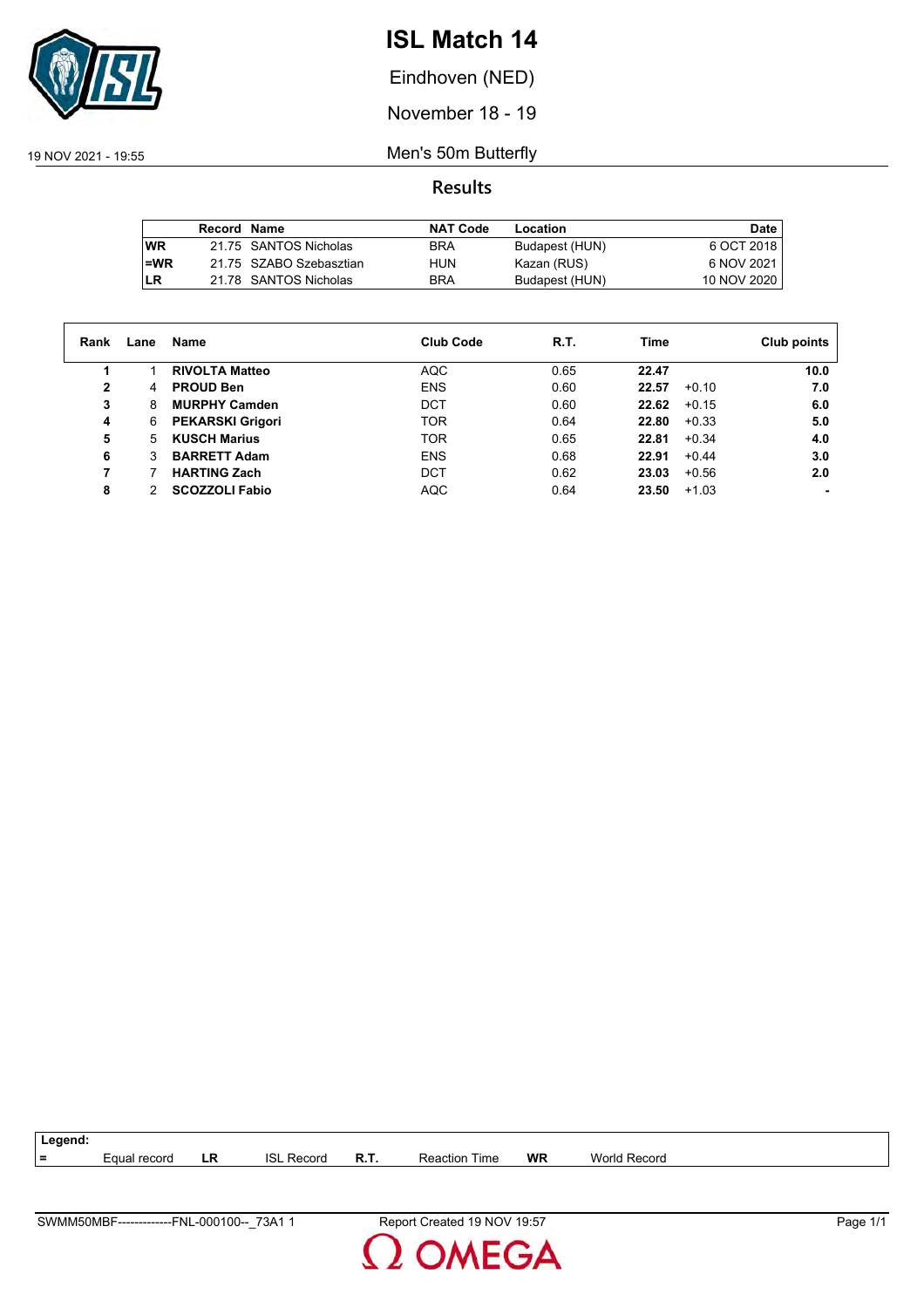

Eindhoven (NED)

November 18 - 19

19 NOV 2021 - 20:00 Women's 200m Freestyle

**Results**

|           | Record  |       | Splits |                     | Name                   | <b>NAT Code</b> | -ocation        | Date        |
|-----------|---------|-------|--------|---------------------|------------------------|-----------------|-----------------|-------------|
| <b>WR</b> | 1:50.43 | 25.99 | 54.45  | 1:22.6 <sup>4</sup> | SJOESTROEM Sarah       | SWE             | Eindhoven (NED) | 12 AUG 2017 |
| ∣LR       | 1:51.1' | 25.88 | 54.09  | 1:22.46             | <b>HAUGHEY Siobhan</b> | HKG             | Budapest (HUN)  | 22 NOV 2020 |

| Rank         | Lane | Name                       | Club<br>Code | R.T. | 50m         | 100m                 | 150m                    | Time             |         | Club<br>points |
|--------------|------|----------------------------|--------------|------|-------------|----------------------|-------------------------|------------------|---------|----------------|
| 1            | 4    | <b>HAUGHEY Siobhan</b>     | <b>ENS</b>   | 0.70 | $(1)$ 26.22 | $(1)$ 54.14<br>27.92 | (1) 1:22.61<br>28.47    | 1:50.66<br>28.05 |         | 19.0           |
| $\mathbf{2}$ | 2    | <b>PELLEGRINI Federica</b> | <b>AQC</b>   | 0.72 | $(3)$ 26.69 | (3) 55.47<br>28.78   | (2) 1:24.54<br>29.07    | 1:53.91<br>29.37 | $+3.25$ | 7.0            |
| 3            | 5    | <b>SANCHEZ Kayla</b>       | TOR          | 0.70 | $(2)$ 26.48 | $(2)$ 55.19<br>28.71 | (3) 1:24.63<br>29.44    | 1:54.06<br>29.43 | $+3.40$ | 6.0            |
| 4            | 8    | <b>EVANS Joanna</b>        | <b>DCT</b>   | 0.68 | $(6)$ 27.21 | $(6)$ 56.33<br>29.12 | $(=4) 1:25.80$<br>29.47 | 1:54.98<br>29.18 | $+4.32$ | 5.0            |
| 5            | 3    | <b>SEGEL Janja</b>         | <b>ENS</b>   | 0.68 | $(5)$ 26.87 | (5) 56.14<br>29.27   | $(=4) 1:25.80$<br>29.66 | 1:55.57<br>29.77 | $+4.91$ | ٠              |
| 6            |      | <b>NEALE Leah</b>          | <b>DCT</b>   | 0.67 | $(4)$ 26.85 | $(4)$ 56.08<br>29.23 | $(6)$ 1:25.91<br>29.83  | 1:55.97<br>30.06 | $+5.31$ | ۰.             |
| 7            |      | <b>HIBBOTT Holly</b>       | <b>AQC</b>   | 0.79 | $(7)$ 27.38 | $(7)$ 57.11<br>29.73 | $(7)$ 1:27.34<br>30.23  | 1:57.03<br>29.69 | $+6.37$ | ۰              |
| 8            | 6    | <b>HASSLER Julia</b>       | TOR          | 0.79 | $(8)$ 27.71 | (8) 57.33<br>29.62   | (8) 1:27.64<br>30.31    | 1:57.62<br>29.98 | $+6.96$ |                |



**MEGA**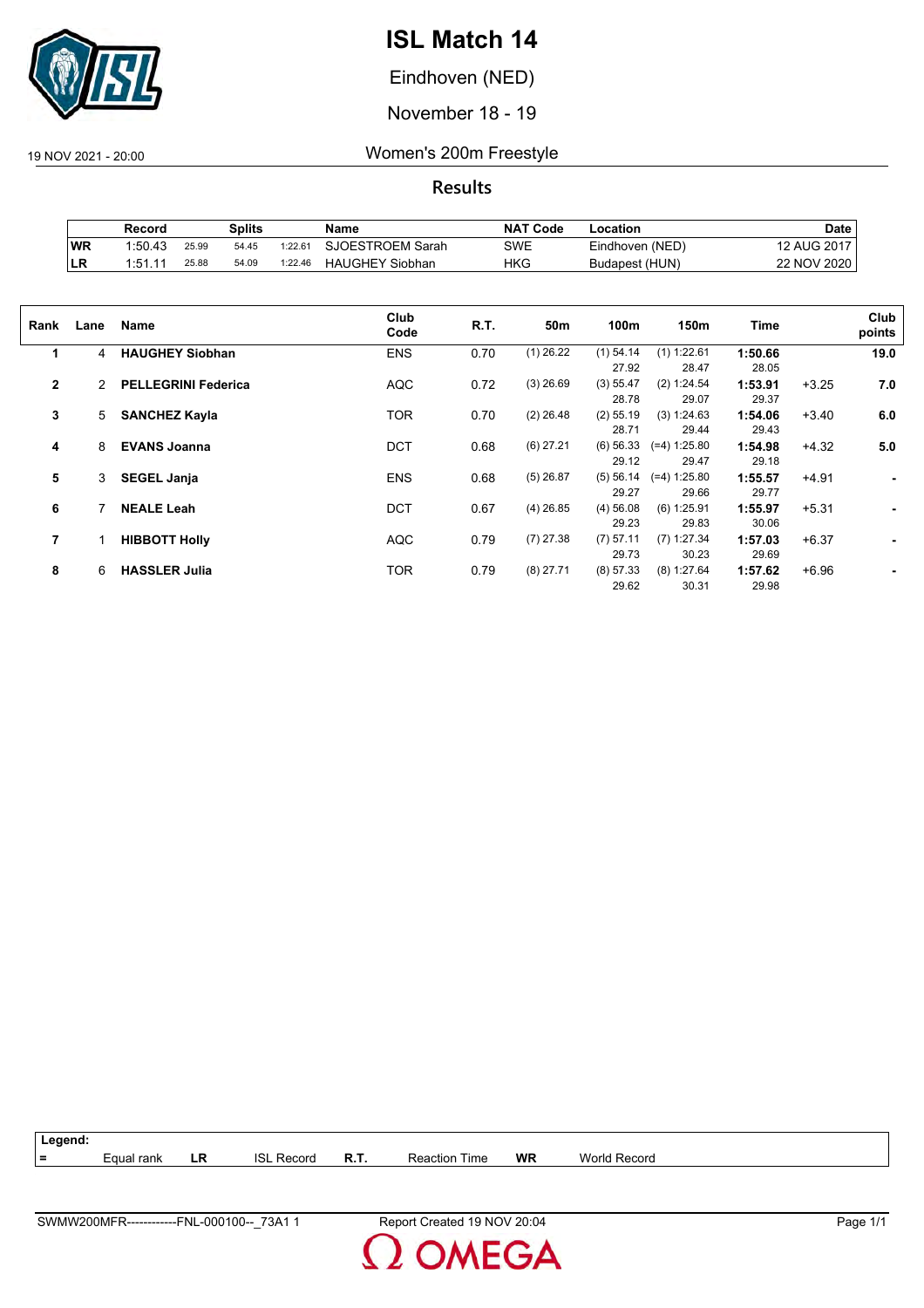

Eindhoven (NED)

November 18 - 19

19 NOV 2021 - 20:05 Men's 200m Freestyle

**Results**

|            | Record  |       | Splits |         | Name                   | <b>NAT Code</b> | ∟ocation       | Date        |
|------------|---------|-------|--------|---------|------------------------|-----------------|----------------|-------------|
| <b>IWR</b> | 1:39.37 | 23.79 | 49.29  | 1:14.72 | <b>BIEDERMANN Paul</b> | GER             | Berlin (GER)   | 15 NOV 2009 |
| ∣LR        | 1:40.25 | 23.51 | 51.20  | 1:23.11 | <b>SCOTT Duncan</b>    | GBR             | Budapest (HUN) | 22 NOV 2020 |

| Rank           | Lane | Name                        | Club<br>Code | R.T. | 50m         | 100m        | 150m          | Time    |         | Club<br>points |
|----------------|------|-----------------------------|--------------|------|-------------|-------------|---------------|---------|---------|----------------|
| 1              | 8    | <b>SHCHEGOLEV Aleksandr</b> | <b>DCT</b>   | 0.63 | $(1)$ 23.70 | $(1)$ 49.26 | $(1)$ 1:15.13 | 1:41.01 |         | 10.0           |
|                |      |                             |              |      |             | 25.56       | 25.87         | 25.88   |         |                |
| $\overline{2}$ | 5    | <b>KROON Luc</b>            | <b>TOR</b>   | 0.79 | $(7)$ 24.74 | (5) 50.54   | (2) 1:16.61   | 1:42.85 | $+1.84$ | 7.0            |
|                |      |                             |              |      |             | 25.80       | 26.07         | 26.24   |         |                |
| 3              |      | <b>CIAMPI Matteo</b>        | <b>AQC</b>   | 0.66 | $(4)$ 24.18 | (3) 50.46   | $(3)$ 1:17.29 | 1:43.87 | $+2.86$ | 6.0            |
|                |      |                             |              |      |             | 26.28       | 26.83         | 26.58   |         |                |
| 4              |      | <b>STJEPANOVIC Velimir</b>  | <b>DCT</b>   | 0.64 | $(6)$ 24.50 | $(7)$ 50.93 | $(7)$ 1:17.93 | 1:44.02 | $+3.01$ | 5.0            |
|                |      |                             |              |      |             | 26.43       | 27.00         | 26.09   |         |                |
| 5              | 4    | <b>ZIRK Kregor</b>          | <b>ENS</b>   | 0.65 | $(5)$ 24.19 | $(6)$ 50.61 | $(6)$ 1:17.65 | 1:44.60 | $+3.59$ | 4.0            |
|                |      |                             |              |      |             | 26.42       | 27.04         | 26.95   |         |                |
| 6              | 2    | <b>GRINEV Vladislav</b>     | <b>AQC</b>   | 0.70 | $(3)$ 24.03 | $(4)$ 50.47 | $(5)$ 1:17.64 | 1:44.66 | $+3.65$ | 3.0            |
|                |      |                             |              |      |             | 26.44       | 27.17         | 27.02   |         |                |
| 7              | 3    | <b>GUY James</b>            | <b>ENS</b>   | 0.63 | $(2)$ 23.98 | $(2)$ 50.09 | (4) 1:17.53   | 1:44.81 | $+3.80$ | 2.0            |
|                |      |                             |              |      |             | 26.11       | 27.44         | 27.28   |         |                |
| 8              | 6    | <b>RYAN Shane</b>           | <b>TOR</b>   | 0.67 | $(8)$ 25.09 | (8) 52.25   | $(8)$ 1:19.91 | 1:48.39 | $+7.38$ |                |
|                |      |                             |              |      |             | 27.16       | 27.66         | 28.48   |         |                |
|                |      |                             |              |      |             |             |               |         |         |                |

**Legend: LR** ISL Record **R.T.** Reaction Time **WR** World Record

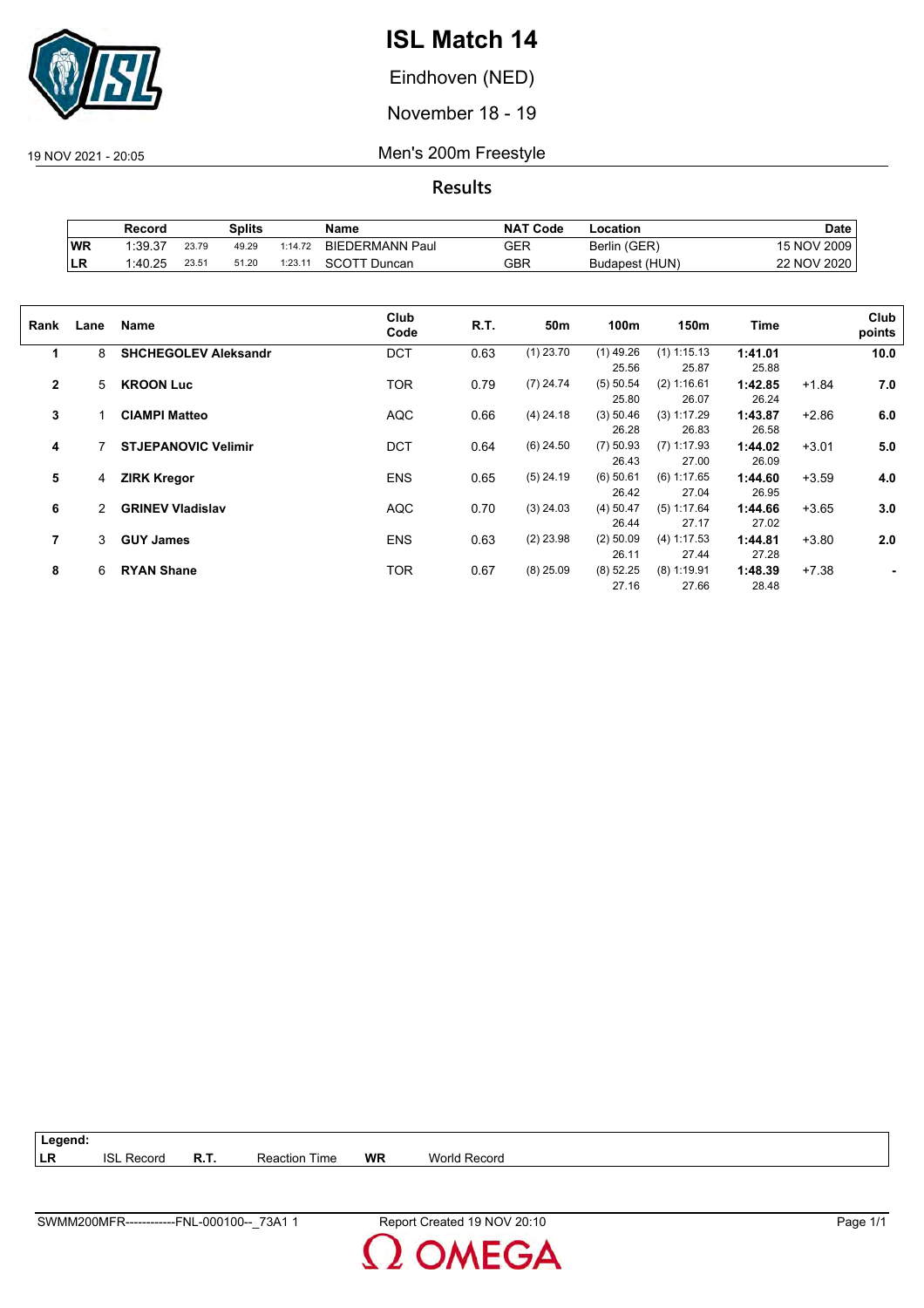

Eindhoven (NED)

November 18 - 19

### 19 NOV 2021 - 20:09 Mixed 4x100m Medley Relay

### **Results**

| Rank           | Lane           | Club / Name                  | Gender | R.T.    | 50m   | 100m    | <b>Time</b>   |         | Club<br>points |
|----------------|----------------|------------------------------|--------|---------|-------|---------|---------------|---------|----------------|
| 1              | $\overline{4}$ | <b>ENS - Energy Standard</b> |        |         |       |         | 3:33.11       |         | 30.0           |
|                |                | <b>RYLOV Evgeny</b>          | М      | 0.56    | 24.40 | 49.90   | $(1)$ 49.90   |         |                |
|                |                | SHYMANOVICH Ilya             | M      | 0.22    | 25.82 | 55.82   | $(1)$ 1:45.72 |         |                |
|                |                | SHKURDAI Anastasiya          | F      | 0.29    | 25.91 | 56.34   | $(1)$ 2:42.06 |         |                |
|                |                | <b>HEEMSKERK Femke</b>       | F      | 0.27    | 24.04 | 51.05   |               |         |                |
| $\mathbf{2}$   | $\overline{2}$ | <b>AQC - Aqua Centurions</b> |        |         |       |         | 3:36.74       | $+3.63$ | 14.0           |
|                |                | <b>CECCON Thomas</b>         | M      | 0.67    | 24.79 | 51.03   | (3) 51.03     |         |                |
|                |                | KAMMINGA Arno                | м      | 0.28    | 26.57 | 56.15   | (3) 1:47.18   |         |                |
|                |                | di LIDDO Elena               | F      | 0.39    | 26.45 | 56.79   | $(3)$ 2:43.97 |         |                |
|                |                | MUNOZ del CAMPO Lidon        | F      | 0.21    | 24.94 | 52.77   |               |         |                |
| 3              | $\overline{7}$ | <b>DCT - DC Trident</b>      |        |         |       |         | 3:37.29       | $+4.18$ | 12.0           |
|                |                | <b>NIKOLAEV Mark</b>         | М      | 0.63    | 24.32 | 49.98   | $(2)$ 49.98   |         |                |
|                |                | COPE Tommy                   | M      | 0.21    | 26.31 | 57.08   | (2) 1:47.06   |         |                |
|                |                | <b>MACK Linnea</b>           | F      | 0.33    | 26.12 | 56.86   | $(2)$ 2:43.92 |         |                |
|                |                | <b>BRUHN Annika</b>          | F      | 0.28    | 25.27 | 53.37   |               |         |                |
| 4              | 5              | <b>TOR - Toronto Titans</b>  |        |         |       |         | 3:38.11       | $+5.00$ | 10.0           |
|                |                | <b>MASSE Kylie</b>           | F      | 0.55    | 27.11 | 56.17   | $(5)$ 56.17   |         |                |
|                |                | SCHWINGENSCHLOGL Fabian      | M      | 0.28    | 27.10 | 57.49   | (5) 1:53.66   |         |                |
|                |                | <b>KUSCH Marius</b>          | М      | 0.24    | 23.68 | 51.25   | $(4)$ 2:44.91 |         |                |
|                |                | SANCHEZ Kayla                | F      | 0.43    | 25.53 | 53.20   |               |         |                |
| 5              | $\mathbf{1}$   | <b>AQC - Aqua Centurions</b> |        |         |       |         | 3:38.92       | $+5.81$ | 8.0            |
|                |                | de DEUS Leonardo             | м      | 0.58    | 25.28 | 52.21   | $(4)$ 52.21   |         |                |
|                |                | <b>MARTINENGHI Nicolo</b>    | M      | 0.29    | 26.29 | 56.46   | (4) 1:48.67   |         |                |
|                |                | di PIETRO Silvia             | F      | 0.30    | 26.28 | 57.48   | $(5)$ 2:46.15 |         |                |
|                |                | NASRETDINOVA Rosalia         | F      | 0.21    | 24.55 | 52.77   |               |         |                |
| 6              | 8              | <b>DCT - DC Trident</b>      |        |         |       |         | 3:40.40       | $+7.29$ |                |
|                |                | <b>DELOOF Ali</b>            | F      | 0.64    | 27.67 | 57.78   | (8) 57.78     |         |                |
|                |                | <b>BELONOGOFF Tatiana</b>    | F      | 0.30    | 30.85 | 1:05.91 | $(8)$ 2:03.69 |         |                |
|                |                | <b>MURPHY Camden</b>         | M      | $-0.01$ | 23.01 | 49.94   | $(7)$ 2:53.63 |         |                |
|                |                | <b>HARTING Zach</b>          | М      | 0.15    | 22.43 | 46.77   |               |         |                |
| $\overline{7}$ | 6              | <b>TOR - Toronto Titans</b>  |        |         |       |         | 3:42.43       | $+9.32$ |                |
|                |                | <b>BRATTON Lisa</b>          | F      | 0.64    | 27.73 | 57.40   | (7) 57.40     |         |                |
|                |                | <b>McKEE Anton</b>           | M      | 0.26    | 27.69 | 59.01   | (6) 1:56.41   |         |                |
|                |                | PEKARSKI Grigori             | М      | 0.40    | 22.96 | 51.63   | $(6)$ 2:48.04 |         |                |
|                |                | APOSTALON Anika              | F      | 0.42    | 25.92 | 54.39   |               |         |                |
| 8              | 3              | <b>ENS - Energy Standard</b> |        |         |       |         | 3:42.60       | $+9.49$ |                |
|                |                | <b>KUBOVA Simona</b>         | F      | 0.58    | 27.60 | 57.00   | (6) 57.00     |         |                |
|                |                | <b>LIMA Felipe</b>           | М      | 0.34    | 27.54 | 59.85   | $(7)$ 1:56.85 |         |                |
|                |                | <b>BANIC Madeline</b>        | F      | 0.33    | 26.55 | 57.52   | $(8)$ 2:54.37 |         |                |
|                |                | <b>MIGNON Clement</b>        | М      | 0.46    | 22.78 | 48.23   |               |         |                |

| --  | Legend:                                        |   |      |          |                |  |
|-----|------------------------------------------------|---|------|----------|----------------|--|
| . C | $\overline{\phantom{0}}$<br><sup>⊏</sup> emale | M | Male | в<br>в., | Time<br>– Reac |  |
|     |                                                |   |      |          |                |  |

**OMEGA**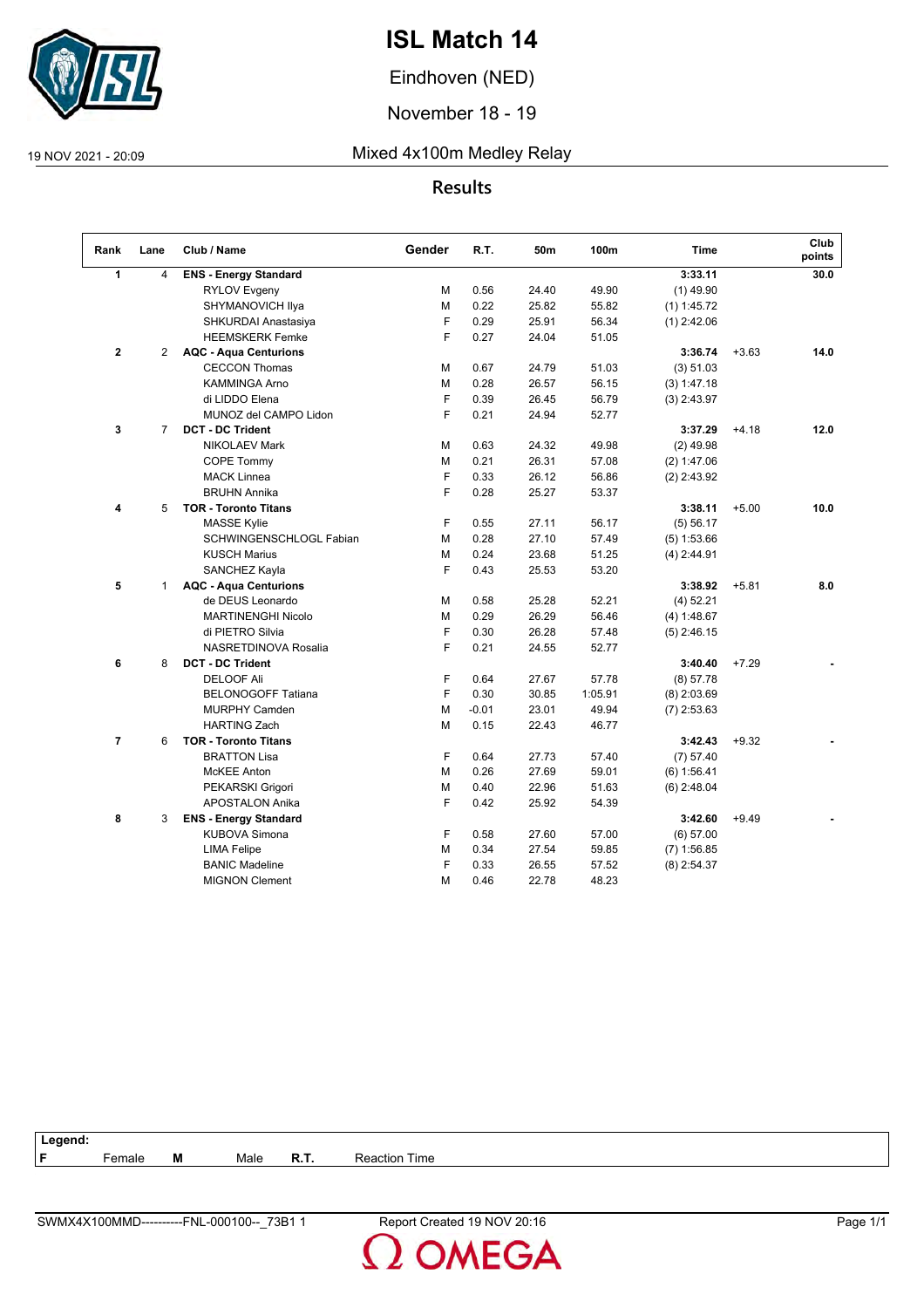

Eindhoven (NED)

November 18 - 19

### 19 NOV 2021 - 20:21 Women's 400m Individual Medley

**Results**

|           | Record  |         | Splits  |         | Name            | <b>NAT</b><br>「Code | ∟ocation        | Date        |
|-----------|---------|---------|---------|---------|-----------------|---------------------|-----------------|-------------|
| <b>WR</b> | 4:18.94 | 59.38   | 2:06.46 | 3:19.24 | BELMONTE Mireia | ESP                 | Eindhoven (NED) | 12 AUG 2017 |
| 'LR       | 4:23.25 | 1:01.13 | 2:08.08 | 3:22.12 | OHASHI Yui      | JPN                 | Budapest (HUN)  | 15 NOV 2020 |

|               | Rank Lane Name                                         | Club<br>Code                                                               | R.T.<br>Time                                                 | Club<br>points  |
|---------------|--------------------------------------------------------|----------------------------------------------------------------------------|--------------------------------------------------------------|-----------------|
|               | 7 ANDISON Bailey                                       | <b>DCT</b>                                                                 | 0.70<br>4:26.75                                              | 19.0            |
| 50m (3) 28.75 | 100m (5) 1:01.76  150m (2) 1:36.30<br>34.54<br>33.01   | 200m (2) 2:09.49<br>33.19<br>250m (1) 2:46.24<br>300m (1) 3:23.81<br>36.75 | 350m (1) 3:55.71<br>37.57<br>31.04<br>31.90                  |                 |
| $\mathbf{2}$  | 4 GUNES Viktoriya                                      | ENS                                                                        | 0.75<br>4:28.93                                              | $+2.18$<br>8.0  |
| 50m (5) 28.83 | 100m (4) 1:01.75   150m (5) 1:37.26<br>35.51<br>32.92  | 200m (6) 2:12.52<br>35.26<br>250m (3) 2:49.13<br>300m (2) 3:27.15<br>36.61 | 350m (2) 3:58.73<br>38.02<br>31.58<br>30.20                  |                 |
| 3             | <b>McINTOSH Summer</b>                                 | TOR.                                                                       | 4:28.98<br>0.77                                              | $+2.23$<br>12.0 |
| 50m (1) 28.29 | 100m (1) 1:01.04<br>150m (1) 1:35.18<br>34.14<br>32.75 | 200m (1) 2:08.31<br>33.13<br>250m (2) 2:47.31<br>300m (4) 3:27.31<br>39.00 | $350m$ (=3) 3:58.87<br>40.00<br>31.56<br>30.11               |                 |
| 4             | 5 CIEPLUCHA Tessa                                      | TOR.                                                                       | 4:29.13<br>0.75                                              | $+2.38$<br>7.0  |
| 50m (7) 29.19 | 100m (8) 1:02.37<br>150m (4) 1:37.21<br>34.84<br>33.18 | 250m (4) 2:49.25<br>300m (3) 3:27.23<br>200m (4) 2:11.68<br>34.47<br>37.57 | 350m (=3) 3:58.87<br>30.26<br>37.98<br>31.64                 |                 |
| 5             | <b>JAKABOS Zsuzsanna</b>                               | <b>DCT</b>                                                                 | 0.73<br>4:34.12                                              | $+7.37$<br>7.0  |
| 50m (6) 29.00 | 100m (2) 1:01.62<br>150m (3) 1:36.58<br>34.96<br>32.62 | 250m (5) 2:50.26<br>200m (3) 2:10.81<br>300m (5) 3:30.36<br>34.23<br>39.45 | 350m (5) 4:02.88<br>31.24<br>40.10<br>32.52                  |                 |
| 6             | 2 OMOTO Rika                                           | <b>AQC</b>                                                                 | 0.66<br>4:37.47                                              | $+10.72$        |
| 50m (2) 28.66 | 150m (7) 1:37.60<br>100m (7) 1:02.34<br>35.26<br>33.68 | 250m (6) 2:52.27<br>200m (7) 2:13.03<br>300m (6) 3:32.09<br>35.43<br>39.24 | 350m (6) 4:05.50<br>31.97<br>39.82<br>33.41                  |                 |
| 7             | 3 ROSENDAHL BACH Helena                                | <b>ENS</b>                                                                 | 0.81<br>4:38.61                                              | $+11.86$        |
| 50m (8) 29.23 | 100m (3) 1:01.67<br>150m (6) 1:37.35<br>32.44<br>35.68 | 200m (5) 2:12.24<br>250m (7) 2:53.17<br>300m (7) 3:35.11<br>34.89<br>40.93 | 350m (7) 4:07.57<br>41.94<br>32.46<br>31.04                  |                 |
| 8             | 1 POLIERI Alessia                                      | AQC                                                                        | 0.64<br>4:44.52                                              | $+17.77$        |
| 50m (4) 28.78 | 100m (6) 1:02.33 150m (8) 1:38.47<br>33.55<br>36.14    | 200m (8) 2:14.28<br>250m (8) 2:56.51<br>35.81<br>42.23                     | 300m (8) 3:39.19 350m (8) 4:12.09<br>32.43<br>42.68<br>32.90 |                 |



**MEGA**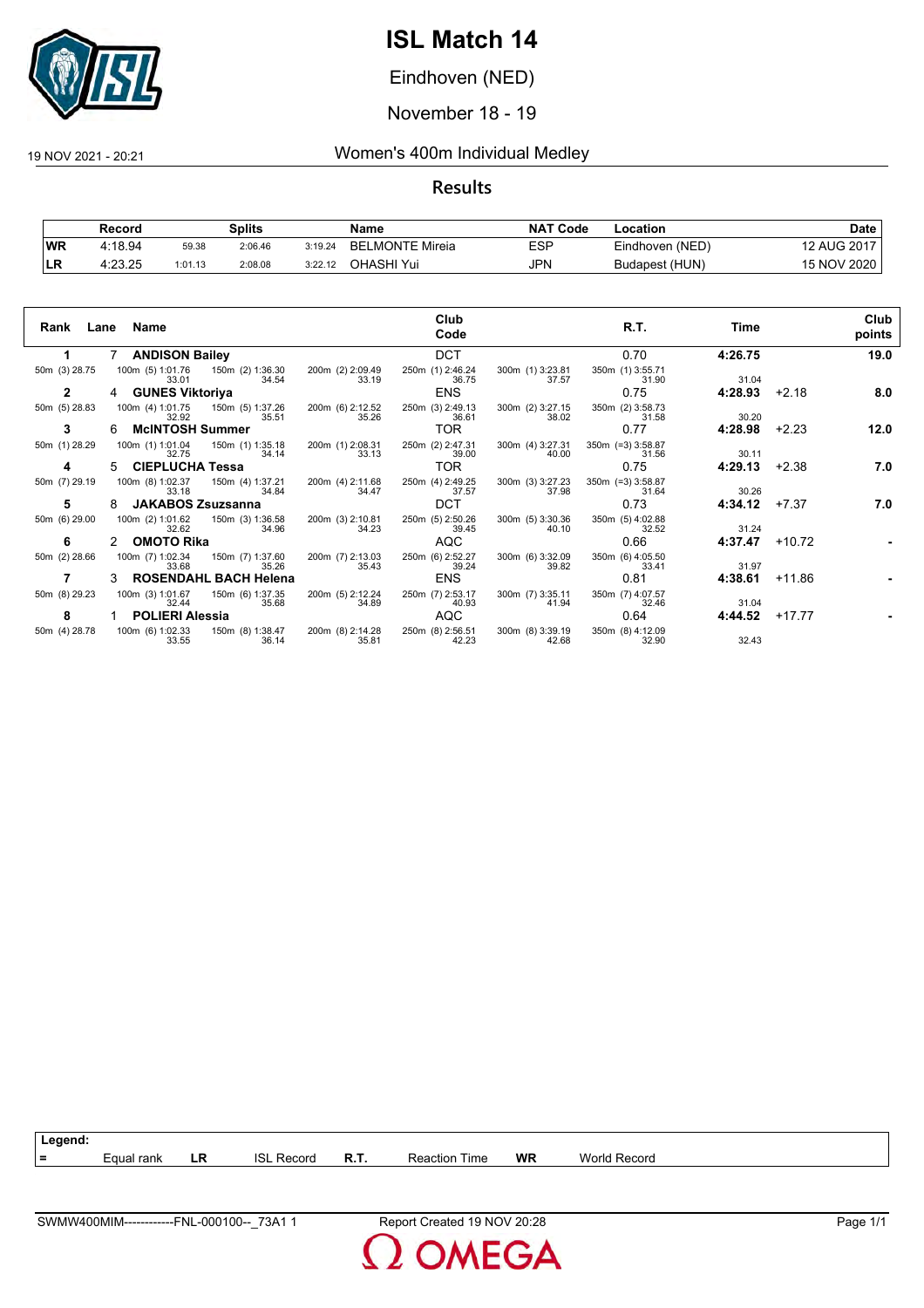

Eindhoven (NED)

November 18 - 19

#### 19 NOV 2021 - 20:28 Men's 400m Individual Medley

|            | Record  |       | Splits  |         | Name              | <b>NAT Code</b> | Location        | Date        |
|------------|---------|-------|---------|---------|-------------------|-----------------|-----------------|-------------|
| <b>IWR</b> | 3:54.81 | 52.35 | 1:51.40 | 2:57.90 | SETO Daiva        | JPN             | Las Vegas (USA) | 20 DEC 2019 |
|            | 3:54.81 | 52.35 | 1:51.40 | 2:57.90 | <b>SETO Daiva</b> | JPN             | Las Vegas (USA) | 21 DEC 2019 |

| Lane<br>Rank      |    | Name                                     |                           |                           | Club<br>Code              |                           | R.T.                      | Time    |          | Club<br>points |
|-------------------|----|------------------------------------------|---------------------------|---------------------------|---------------------------|---------------------------|---------------------------|---------|----------|----------------|
|                   |    | <b>BORODIN IIIa</b>                      |                           |                           | <b>AQC</b>                |                           | 0.72                      | 4:01.72 |          | 15.0           |
| 50m (4) 26.26     |    | 100m (3) 55.92 150m (1) 1:26.85<br>29.66 | 30.93                     | 200m (3) 1:57.42<br>30.57 | 250m (1) 2:31.76<br>34.34 | 300m (1) 3:06.15<br>34.39 | 350m (1) 3:34.56<br>28.41 | 27.16   |          |                |
| $\mathbf{2}$      | 5  | <b>LITCHFIELD Max</b>                    |                           |                           | TOR.                      |                           | 0.63                      | 4:02.79 | $+1.07$  | 11.0           |
| 50m (8) 26.39     |    | 100m (4) 56.19 150m (4) 1:27.45<br>29.80 | 31.26                     | 200m (2) 1:57.38<br>29.93 | 250m (2) 2:32.05<br>34.67 | 300m (2) 3:07.14<br>35.09 | 350m (2) 3:35.79<br>28.65 | 27.00   |          |                |
| 3                 | 6. | <b>RAZZETTI Alberto</b>                  |                           |                           | TOR.                      |                           | 0.65                      | 4:04.43 | $+2.71$  | 8.0            |
| 50m (2) 25.94     |    | 100m (2) 55.77<br>29.83                  | 150m (2) 1:27.30<br>31.53 | 200m (4) 1:58.16<br>30.86 | 250m (4) 2:32.78<br>34.62 | 300m (3) 3:08.25<br>35.47 | 350m (3) 3:36.85<br>28.60 | 27.58   |          |                |
| 4                 |    | <b>LITHERLAND Jay</b>                    |                           |                           | <b>DCT</b>                |                           | 0.75                      | 4:05.42 | $+3.70$  | 11.0           |
| 50m (7) 26.38     |    | 100m (5) 56.42<br>30.04                  | 150m (3) 1:27.35<br>30.93 | 200m (1) 1:57.26<br>29.91 | 250m (3) 2:32.70<br>35.44 | 300m (4) 3:08.33<br>35.63 | 350m (4) 3:37.21<br>28.88 | 28.21   |          |                |
| 5                 | 4  | <b>SWANSON Charlie</b>                   |                           |                           | <b>ENS</b>                |                           | 0.66                      | 4:07.19 | $+5.47$  | 5.0            |
| 50m (3) 26.18     |    | 100m (6) 56.49<br>30.31                  | 150m (5) 1:28.72<br>32.23 | 200m (5) 2:00.07<br>31.35 | 250m (5) 2:33.73<br>33.66 | 300m (5) 3:08.48<br>34.75 | 350m (5) 3:38.39<br>29.91 | 28.80   |          |                |
| 6                 |    | <b>KALISZ Chase</b>                      |                           |                           | AQC                       |                           | 0.72                      | 4:10.01 | $+8.29$  | 3.0            |
| 50m (=5) 26.28    |    | 100m (7) 56.55<br>30.27                  | 150m (6) 1:29.51<br>32.96 | 200m (6) 2:01.67<br>32.16 | 250m (6) 2:36.46<br>34.79 | 300m (6) 3:11.33<br>34.87 | 350m (6) 3:41.20<br>29.87 | 28.81   |          |                |
|                   | 8  | <b>GROTHE Zane</b>                       |                           |                           | <b>DCT</b>                |                           | 0.72                      | 4:13.03 | $+11.31$ |                |
| 50 $m$ (=5) 26.28 |    | 100m (8) 56.87<br>30.59                  | 150m (8) 1:30.19<br>33.32 | 200m (7) 2:02.68<br>32.49 | 250m (7) 2:39.68<br>37.00 | 300m (7) 3:17.18<br>37.50 | 350m (7) 3:46.15<br>28.97 | 26.88   |          |                |
| 8                 |    | <b>ZIRK Kregor</b>                       |                           |                           | <b>ENS</b>                |                           | 0.66                      | 4:25.10 | $+23.38$ | -1.0           |
| 50m (1) 25.71     |    | 100m (1) 54.88<br>29.17                  | 150m (7) 1:30.04<br>35.16 | 200m (8) 2:04.81<br>34.77 | 250m (8) 2:45.68<br>40.87 | 300m (8) 3:26.57<br>40.89 | 350m (8) 3:56.32<br>29.75 | 28.78   |          |                |

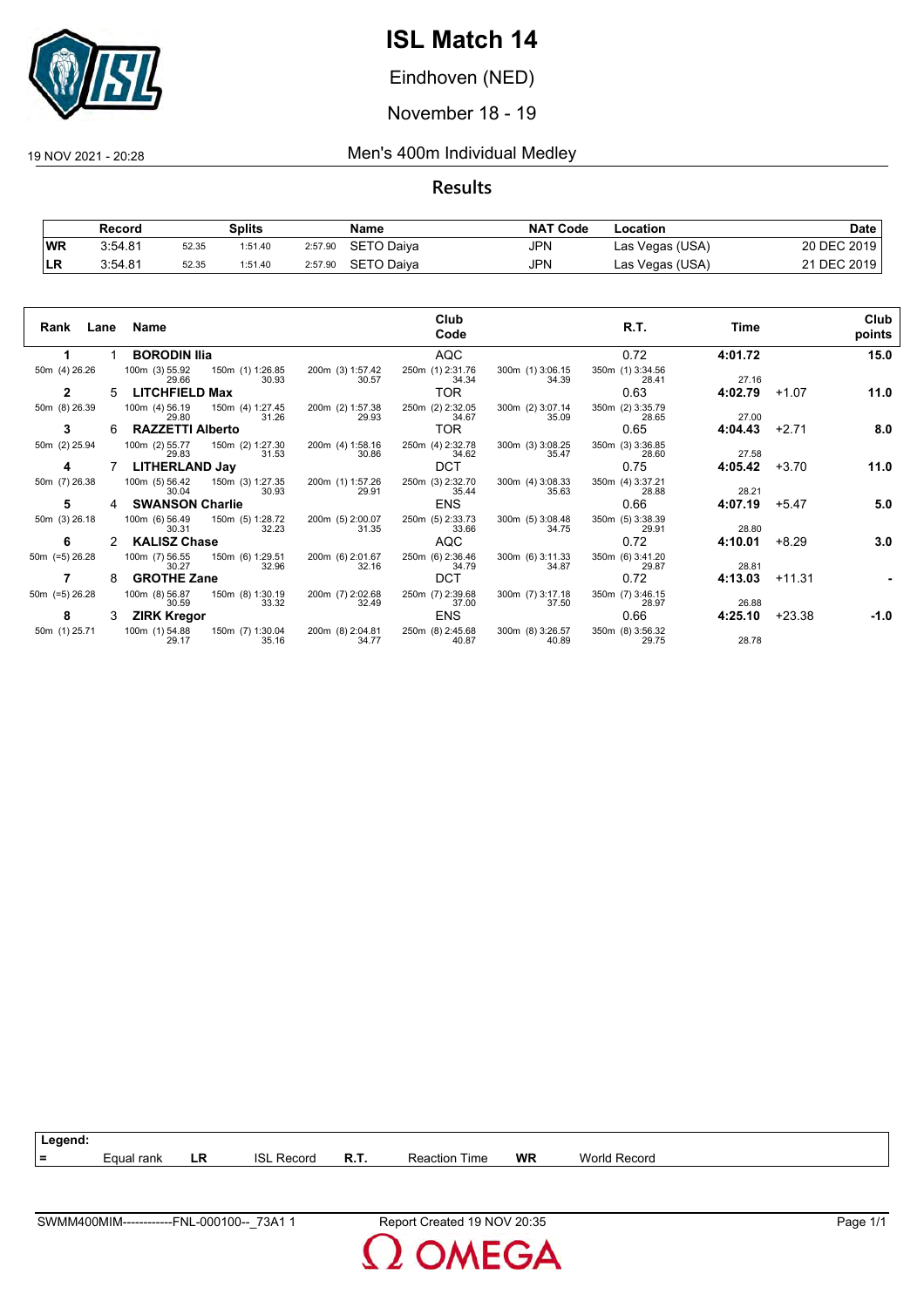

Eindhoven (NED)

November 18 - 19

### 19 NOV 2021 - 20:45 Women's 50m Freestyle Skins

### **Results**

|           | Record Name |                           | <b>NAT Code</b> | Location        | Date I      |
|-----------|-------------|---------------------------|-----------------|-----------------|-------------|
| <b>WR</b> |             | 22.93 KROMOWIDJOJO Ranomi | NFD             | Berlin (GER)    | 7 AUG 2017  |
| LR        |             | 23.08 SJOSTROM Sarah      | SWE             | Eindhoven (NED) | 18 NOV 2021 |

#### **Round 1**

| Rank | Lane | Name                    | <b>Club Code</b> | R.T. | Time  |         | Club points |          |
|------|------|-------------------------|------------------|------|-------|---------|-------------|----------|
|      | 3    | <b>SJOSTROM Sarah</b>   | <b>ENS</b>       | 0.64 | 23.70 |         | 9.0         | . വ      |
| 2    | 5.   | <b>WASICK Kasia</b>     | <b>TOR</b>       | 0.66 | 23.79 | $+0.09$ | 7.0         | $\Omega$ |
| 3    | 8    | <b>HOPKIN Anna</b>      | DCT              | 0.68 | 23.89 | $+0.19$ | 6.0         | O        |
| 4    |      | <b>BARRATT Holly</b>    | <b>AQC</b>       | 0.67 | 24.00 | $+0.30$ | 5.0         | . വ      |
| 5    | 2    | <b>KAMENEVA Marija</b>  | AQC              | 0.63 | 24.03 | $+0.33$ | 4.0         |          |
| 6    | 4    | <b>HAUGHEY Siobhan</b>  | <b>ENS</b>       | 0.71 | 24.09 | $+0.39$ | 3.0         |          |
| 7    | 6.   | <b>COLEMAN Michelle</b> | <b>TOR</b>       | 0.70 | 24.16 | $+0.46$ | 2.0         |          |
| 8    |      | <b>HINDLEY Isabella</b> | DCT              | 0.68 | 24.30 | $+0.60$ | 1.0         |          |

#### **Round 2**

| Rank | Lane | Name                  | <b>Club Code</b> | <b>R.T.</b> | <b>Time</b> |         | Club points              |   |
|------|------|-----------------------|------------------|-------------|-------------|---------|--------------------------|---|
|      |      | <b>SJOSTROM Sarah</b> | <b>ENS</b>       | 0.65        | 23.95       |         | 20.0                     | Q |
|      |      | <b>WASICK Kasia</b>   | <b>TOR</b>       | 0.66        | 24.15       | $+0.20$ | 7.0                      | Q |
| 3    |      | <b>BARRATT Holly</b>  | <b>AQC</b>       | 0.68        | 24.96       | $+1.01$ | $\sim$                   |   |
| 4    |      | <b>HOPKIN Anna</b>    | DCT              | 0.72        | 25.36       | $+1.41$ | $\overline{\phantom{a}}$ |   |

#### **Final**

| Rank | Lane | Name                  | <b>Club Code</b> | <b>R.T.</b> | Time             | Club points |
|------|------|-----------------------|------------------|-------------|------------------|-------------|
|      |      | <b>SJOSTROM Sarah</b> | ENS              | 0.64        | 23.98            | 14.0        |
|      |      | <b>WASICK Kasia</b>   | TOR              | 0.65        | 24.56<br>$+0.58$ | 7.0         |

| Legend: |                      |                          |      |                                               |    |                 |  |
|---------|----------------------|--------------------------|------|-----------------------------------------------|----|-----------------|--|
| LR      | <b>ISL</b><br>Record | Qualified for next phase | R.T. | $\overline{\phantom{a}}$<br>l ime<br>Reaction | WR | World<br>Record |  |
|         |                      |                          |      |                                               |    |                 |  |

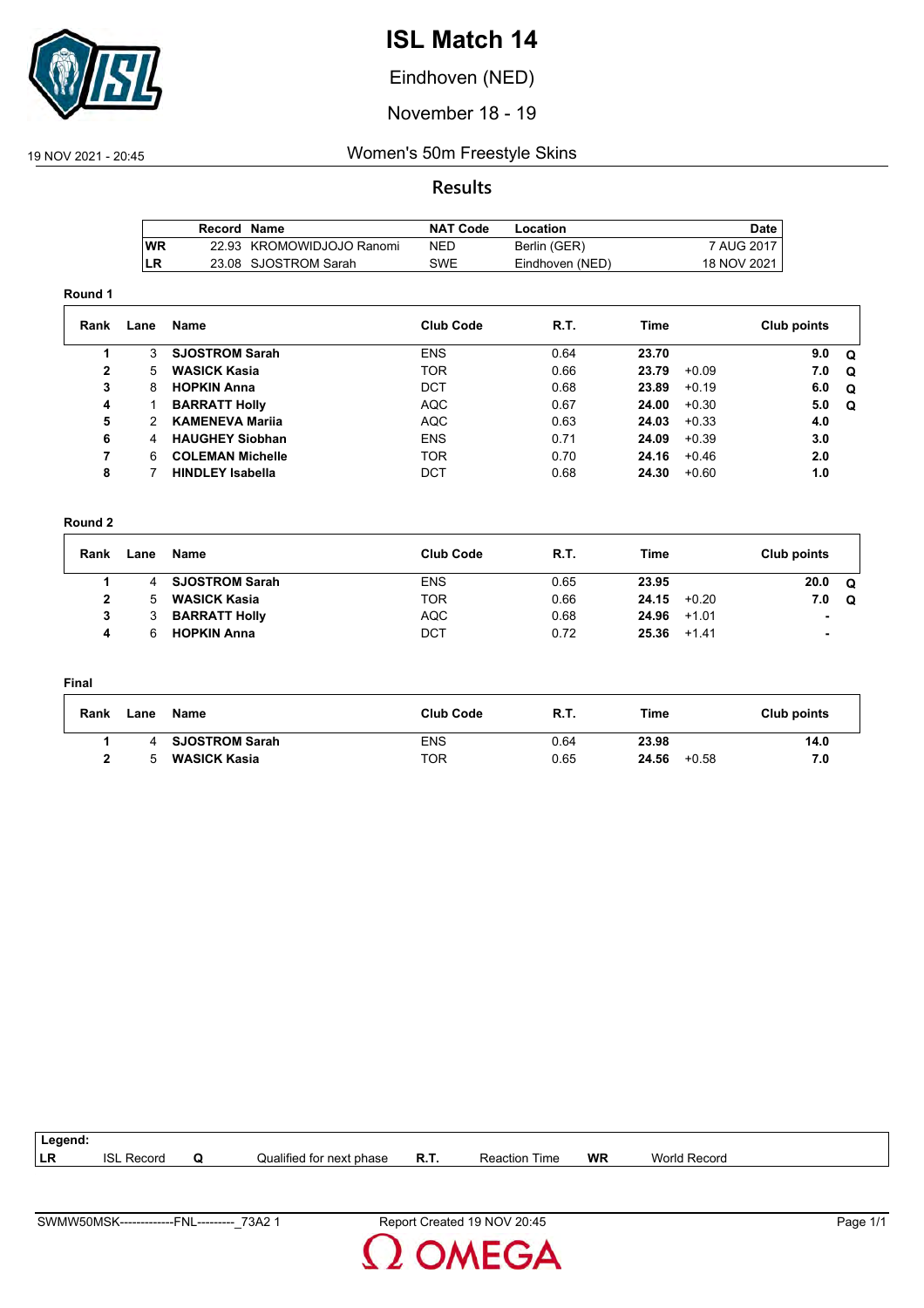

Eindhoven (NED)

November 18 - 19

### 19 NOV 2021 - 20:57 Men's 50m Freestyle Skins

#### **Results**

|     | Record Name |                      | <b>NAT Code</b> | Location       | Date        |
|-----|-------------|----------------------|-----------------|----------------|-------------|
| lWR |             | 20.16 DRESSEL Caeleb | JSA             | Budapest (HUN) | 21 NOV 2020 |
| LR  |             | 20.16 DRESSEL Caeleb | IJSA            | Budapest (HUN) | 21 NOV 2020 |

#### **Round 1**

| Rank | Lane | Name                        | <b>Club Code</b> | R.T. | Time  |         | Club points |          |
|------|------|-----------------------------|------------------|------|-------|---------|-------------|----------|
| $=1$ |      | <b>PROUD Ben</b>            | <b>ENS</b>       | 0.59 | 21.10 |         | 8.0         | Q        |
| $=1$ | 4    | <b>KOLESNIKOV Kliment</b>   | <b>ENS</b>       | 0.64 | 21.10 |         | 8.0         | $\Omega$ |
| 3    | 5.   | <b>ZAZZERI Lorenzo</b>      | <b>TOR</b>       | 0.66 | 21.27 | $+0.17$ | 6.0         | $\Omega$ |
| 4    |      | <b>SHCHEGOLEV Aleksandr</b> | <b>DCT</b>       | 0.63 | 21.33 | $+0.23$ | 5.0         | <b>Q</b> |
| 5    | 8    | <b>HOFFER Ryan</b>          | <b>DCT</b>       | 0.64 | 21.40 | $+0.30$ | 4.0         |          |
| 6    |      | <b>MIRESSI Alessandro</b>   | <b>AQC</b>       | 0.70 | 21.46 | $+0.36$ | 3.0         |          |
|      |      | <b>GRINEV Vladislav</b>     | <b>AQC</b>       | 0.65 | 21.59 | $+0.49$ | 2.0         |          |
| 8    | 6    | <b>KISIL Yuri</b>           | TOR              | 0.65 | 21.63 | $+0.53$ | 1.0         |          |

#### **Round 2**

| Rank | Lane | Name                        | <b>Club Code</b> | R.T. | Time  |         | Club points |   |
|------|------|-----------------------------|------------------|------|-------|---------|-------------|---|
|      |      | <b>KOLESNIKOV Kliment</b>   | <b>ENS</b>       | 0.66 | 21.85 |         | 14.0        | റ |
| 2    | 6    | <b>SHCHEGOLEV Aleksandr</b> | DCT              | 0.67 | 21.94 | $+0.09$ | 7.0         | Q |
|      |      | <b>ZAZZERI Lorenzo</b>      | TOR              | 0.69 | 22.36 | $+0.51$ | 6.0         |   |
|      |      | <b>PROUD Ben</b>            | <b>ENS</b>       | 0.61 | 23.11 | $+1.26$ |             |   |

#### **Final**

| <b>Rank</b> | _ane | Name                        | <b>Club Code</b> | - R.T. | Time             | Club points |
|-------------|------|-----------------------------|------------------|--------|------------------|-------------|
|             |      | <b>KOLESNIKOV Kliment</b>   | <b>ENS</b>       | 0.68   | 22.40            | 14.0        |
|             |      | <b>SHCHEGOLEV Aleksandr</b> | DCT              | 0.63   | 22.48<br>$+0.08$ | 7.0         |

| Legend:   |               |   |                          |      |                  |           |                 |  |
|-----------|---------------|---|--------------------------|------|------------------|-----------|-----------------|--|
| <b>LR</b> | ISL<br>Record | w | Qualified for next phase | R.T. | Reaction<br>Time | <b>WR</b> | World<br>Record |  |
|           |               |   |                          |      |                  |           |                 |  |

**OMEGA**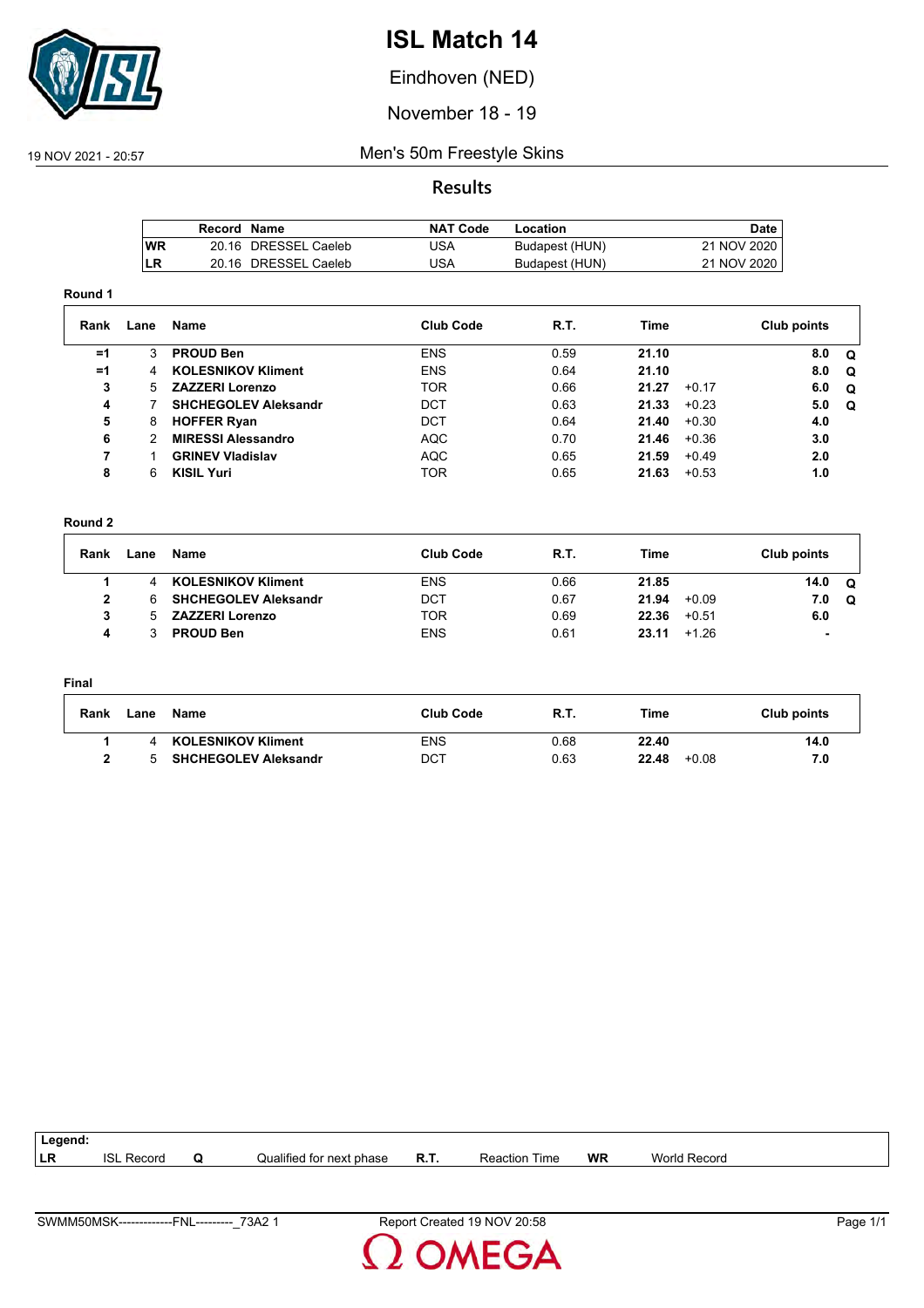

Eindhoven (NED)

November 18 - 19

19 NOV 2021 - 20:45 Women's 50m Freestyle Skins

### **Results Summary**

|               | Rank   Name             | Club       | Round 1       |                | Round 2       |      | <b>Final</b>  | <b>Points</b> |
|---------------|-------------------------|------------|---------------|----------------|---------------|------|---------------|---------------|
|               |                         | Code       | <b>Points</b> | Rank           | <b>Points</b> | Rank | <b>Points</b> | <b>Total</b>  |
|               | SJOSTROM Sarah          | <b>ENS</b> | 9.0           |                | 20.0          |      | 14.0          | 43.0          |
| $\mathcal{P}$ | <b>WASICK Kasia</b>     | <b>TOR</b> | 7.0           | 2              | 7.0           |      | 7.0           | 21.0          |
|               | 3 HOPKIN Anna           | <b>DCT</b> | 6.0           | 3              |               | 4    |               | 6.0           |
| 4             | <b>BARRATT Holly</b>    | AQC        | 5.0           | $\overline{4}$ |               | 3    |               | 5.0           |
| 5             | <b>KAMENEVA Marija</b>  | <b>AQC</b> | 4.0           | 5              |               |      |               | 4.0           |
| 6             | HAUGHEY Siobhan         | <b>ENS</b> | 3.0           | 6              |               |      |               | 3.0           |
|               | <b>COLEMAN Michelle</b> | <b>TOR</b> | 2.0           | ⇁              |               |      |               | 2.0           |
|               | 8 HINDLEY Isabella      | <b>DCT</b> | 1.0           | 8              |               |      |               | 1.0           |

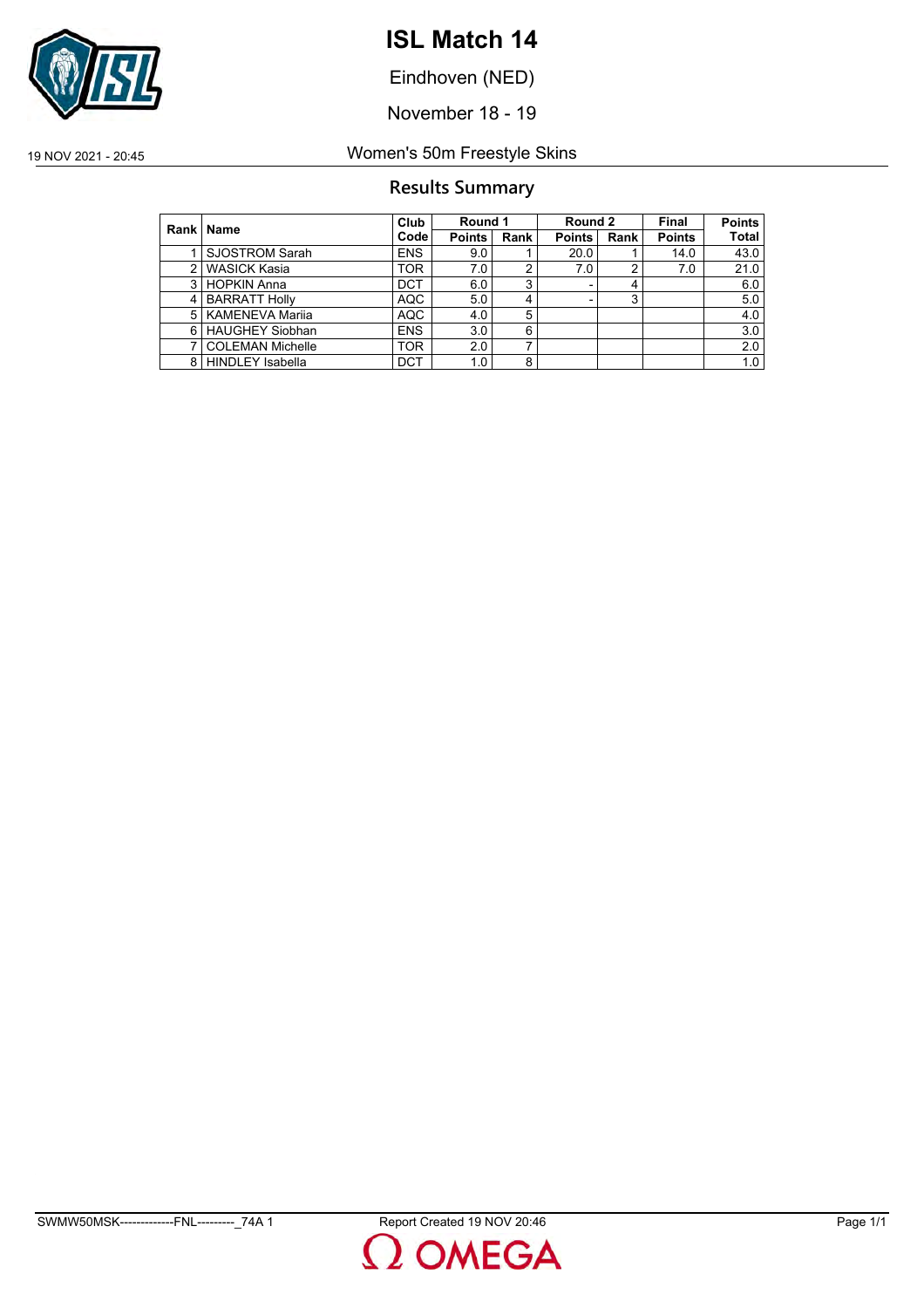

Eindhoven (NED)

November 18 - 19

19 NOV 2021 - 20:57 Men's 50m Freestyle Skins

### **Results Summary**

|               | Rank   Name               | Club       | Round 1       |      | Round 2       |      | Final         | <b>Points</b> |
|---------------|---------------------------|------------|---------------|------|---------------|------|---------------|---------------|
|               |                           | Code       | <b>Points</b> | Rank | <b>Points</b> | Rank | <b>Points</b> | <b>Total</b>  |
|               | <b>KOLESNIKOV Kliment</b> | <b>ENS</b> | 8.0           | =1   | 14.0          |      | 14.0          | 36.0          |
| $\mathcal{P}$ | SHCHEGOLEV Aleksandr      | <b>DCT</b> | 5.0           | 4    | 7.0           | າ    | 7.0           | 19.0          |
| 3             | <b>ZAZZERI Lorenzo</b>    | TOR        | 6.0           | 3    | 6.0           | 3    |               | 12.0          |
|               | 4   PROUD Ben             | <b>ENS</b> | 8.0           | Ξ1   |               |      |               | 8.0           |
| 5             | <b>HOFFER Ryan</b>        | <b>DCT</b> | 4.0           | 5    |               |      |               | 4.0           |
| 6             | <b>MIRESSI Alessandro</b> | <b>AQC</b> | 3.0           | 6    |               |      |               | 3.0           |
|               | <b>GRINEV Vladislav</b>   | <b>AQC</b> | 2.0           | ⇁    |               |      |               | 2.0           |
| 8             | <b>KISIL Yuri</b>         | <b>TOR</b> | 1.0           | 8    |               |      |               | 1.0           |

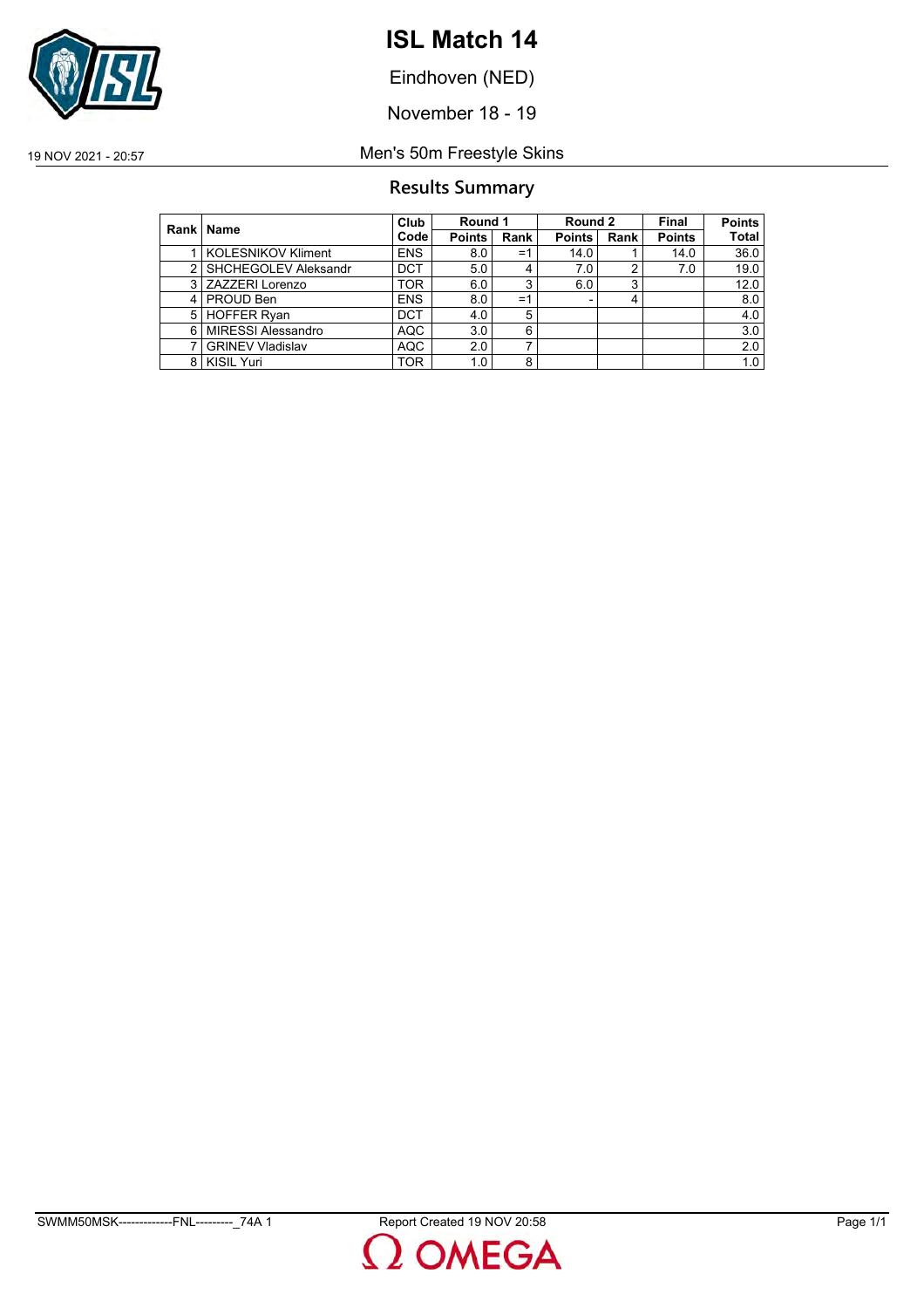

Eindhoven (NED)

November 18 - 19

Swimming

### **Club Standings**

After 39 of 39 Events

| Rank | Club                   | Club Code  | Men   | Women | <b>Mixed</b> | Total |
|------|------------------------|------------|-------|-------|--------------|-------|
|      | <b>Energy Standard</b> | <b>ENS</b> | 236.0 | 317.0 | 30.0         | 583.0 |
|      | <b>Toronto Titans</b>  | TOR        | 169.0 | 228.0 | 10.0         | 407.0 |
|      | Agua Centurions        | <b>AQC</b> | 232.0 | 136.0 | 22.0         | 390.0 |
|      | DC Trident             | DCT        | 207.0 | 164.0 | 12.0         | 383.0 |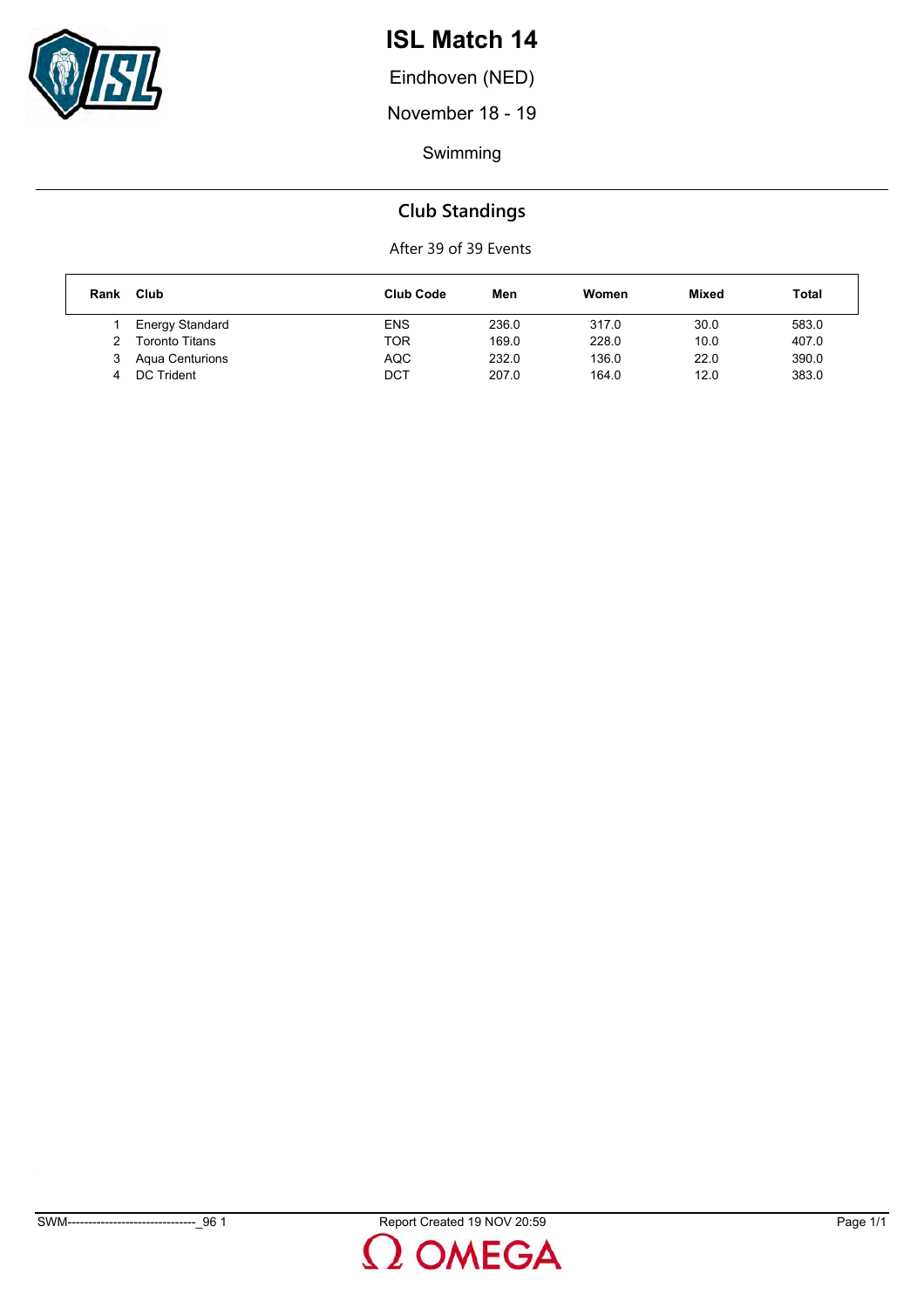

Eindhoven (NED)

November 18 - 19

Swimming

### **Match MVP Standings**

#### **After 39 of 39 Events**

| Rank | Name                       | <b>Club Code</b> | <b>Ranking Points</b> | <b>Bonus Points</b>      | Total |
|------|----------------------------|------------------|-----------------------|--------------------------|-------|
| 1    | <b>SJOSTROM Sarah</b>      | <b>ENS</b>       | 56.0                  |                          | 87.5  |
| 2    | <b>HAUGHEY Siobhan</b>     | <b>ENS</b>       | 43.0                  |                          | 67.0  |
| 3    | NIKOLAEV Mark              | DCT              | 25.0                  |                          | 50.0  |
| 4    | <b>KOLESNIKOV Kliment</b>  | <b>ENS</b>       | 39.5                  | $\overline{\phantom{a}}$ | 49.5  |
| 5    | SHYMANOVICH Ilya           | <b>ENS</b>       | 34.0                  |                          | 44.5  |
| 6    | <b>MASSE Kylie</b>         | <b>TOR</b>       | 36.0                  |                          | 43.5  |
| 7    | <b>RYLOV Evgeny</b>        | <b>ENS</b>       | 34.5                  | $\overline{\phantom{a}}$ | 39.0  |
| 8    | RIVOLTA Matteo             | <b>AQC</b>       | 27.5                  |                          | 34.5  |
| 8    | SHCHEGOLEV Aleksandr       | DCT              | 35.5                  |                          | 34.5  |
| 10   | RAZZETTI Alberto           | <b>TOR</b>       | 30.0                  | $\overline{\phantom{a}}$ | 33.0  |
| 11   | <b>WASICK Kasia</b>        | <b>TOR</b>       | 31.5                  |                          | 32.0  |
| 12   | LITCHFIELD Max             | <b>TOR</b>       | 31.0                  |                          | 29.0  |
| 13   | HARVEY Mary-Sophie         | <b>ENS</b>       | 27.5                  | $\overline{\phantom{a}}$ | 28.5  |
| 14   | <b>ANDISON Bailey</b>      | DCT              | 22.0                  |                          | 28.0  |
| 15   | <b>GRINEV Vladislav</b>    | <b>AQC</b>       | 22.0                  |                          | 27.0  |
| 16   | <b>ZIRK Kregor</b>         | <b>ENS</b>       | 21.0                  | $\overline{\phantom{a}}$ | 26.0  |
| 17   | <b>MIRESSI Alessandro</b>  | <b>AQC</b>       | 20.5                  | $\overline{a}$           | 25.5  |
| 18   | McINTOSH Summer            | <b>TOR</b>       | 25.0                  |                          | 25.0  |
| 19   | <b>MARTINENGHI Nicolo</b>  | <b>AQC</b>       | 21.5                  | $\overline{\phantom{a}}$ | 24.5  |
| 19   | <b>GUNES Viktoriya</b>     | <b>ENS</b>       | 24.5                  |                          | 24.5  |
| 19   | <b>HANSSON Louise</b>      | <b>TOR</b>       | 24.0                  |                          | 24.5  |
| 22   | <b>MACK Linnea</b>         | <b>DCT</b>       | 24.0                  | $\overline{\phantom{a}}$ | 24.0  |
| 23   | <b>CARRARO</b> Martina     | <b>AQC</b>       | 22.5                  |                          | 23.5  |
| 23   | <b>CECCON Thomas</b>       | <b>AQC</b>       | 20.5                  |                          | 23.5  |
| 23   | <b>KAMENEVA Marija</b>     | <b>AQC</b>       | 22.5                  | $\overline{\phantom{a}}$ | 23.5  |
| 26   | PROUD Ben                  | <b>ENS</b>       | 22.5                  |                          | 23.0  |
| 26   | SHKURDAI Anastasiya        | <b>ENS</b>       | 20.0                  |                          | 23.0  |
| 26   | <b>BORODIN Ilia</b>        | <b>AQC</b>       | 20.0                  | $\overline{\phantom{a}}$ | 23.0  |
| 29   | <b>BARRETT Adam</b>        | <b>ENS</b>       | 21.0                  | $\overline{a}$           | 22.5  |
| 30   | SANCHEZ Kayla              | <b>TOR</b>       | 22.0                  |                          | 22.0  |
| 30   | <b>MURPHY Camden</b>       | DCT              | 22.0                  | $\overline{\phantom{a}}$ | 22.0  |
| 32   | <b>HARTING Zach</b>        | DCT              | 21.5                  |                          | 21.5  |
| 32   | ZAZZERI Lorenzo            | <b>TOR</b>       | 21.5                  |                          | 21.5  |
| 34   | <b>KAMMINGA Arno</b>       | <b>AQC</b>       | 21.0                  | $\overline{\phantom{a}}$ | 21.0  |
| 35   | LITHERLAND Jay             | <b>DCT</b>       | 20.0                  |                          | 20.0  |
| 36   | <b>CASTIGLIONI Arianna</b> | <b>AQC</b>       | 16.5                  |                          | 19.5  |
| 36   | <b>CIAMPI Matteo</b>       | <b>AQC</b>       | 16.5                  |                          | 19.5  |
| 38   | <b>HEEMSKERK Femke</b>     | <b>ENS</b>       | 14.0                  |                          | 19.0  |
| 38   | JAKABOS Zsuzsanna          | DCT              | 22.0                  |                          | 19.0  |
| 38   | <b>BARRATT Holly</b>       | <b>AQC</b>       | 22.0                  |                          | 19.0  |
| 41   | SCHWINGENSCHLOGL Fabian    | <b>TOR</b>       | 18.5                  |                          | 18.5  |
| 42   | <b>KROON Luc</b>           | <b>TOR</b>       | 16.0                  |                          | 17.0  |
| 43   | PELLEGRINI Federica        | <b>AQC</b>       | 16.5                  |                          | 16.5  |
| 43   | de DEUS Leonardo           | AQC              | 20.5                  |                          | 16.5  |
| 45   | CIEPLUCHA Tessa            | <b>TOR</b>       | 16.0                  |                          | 16.0  |
| 46   | <b>BELONOGOFF Tatiana</b>  | DCT              | 15.0                  |                          | 15.0  |
| 47   | <b>BRATTON Lisa</b>        | <b>TOR</b>       | 14.0                  |                          | 14.0  |
| 47   | <b>BANIC Madeline</b>      | <b>ENS</b>       | 14.0                  |                          | 14.0  |
| 47   | EVANS Joanna               | DCT              | 14.0                  |                          | 14.0  |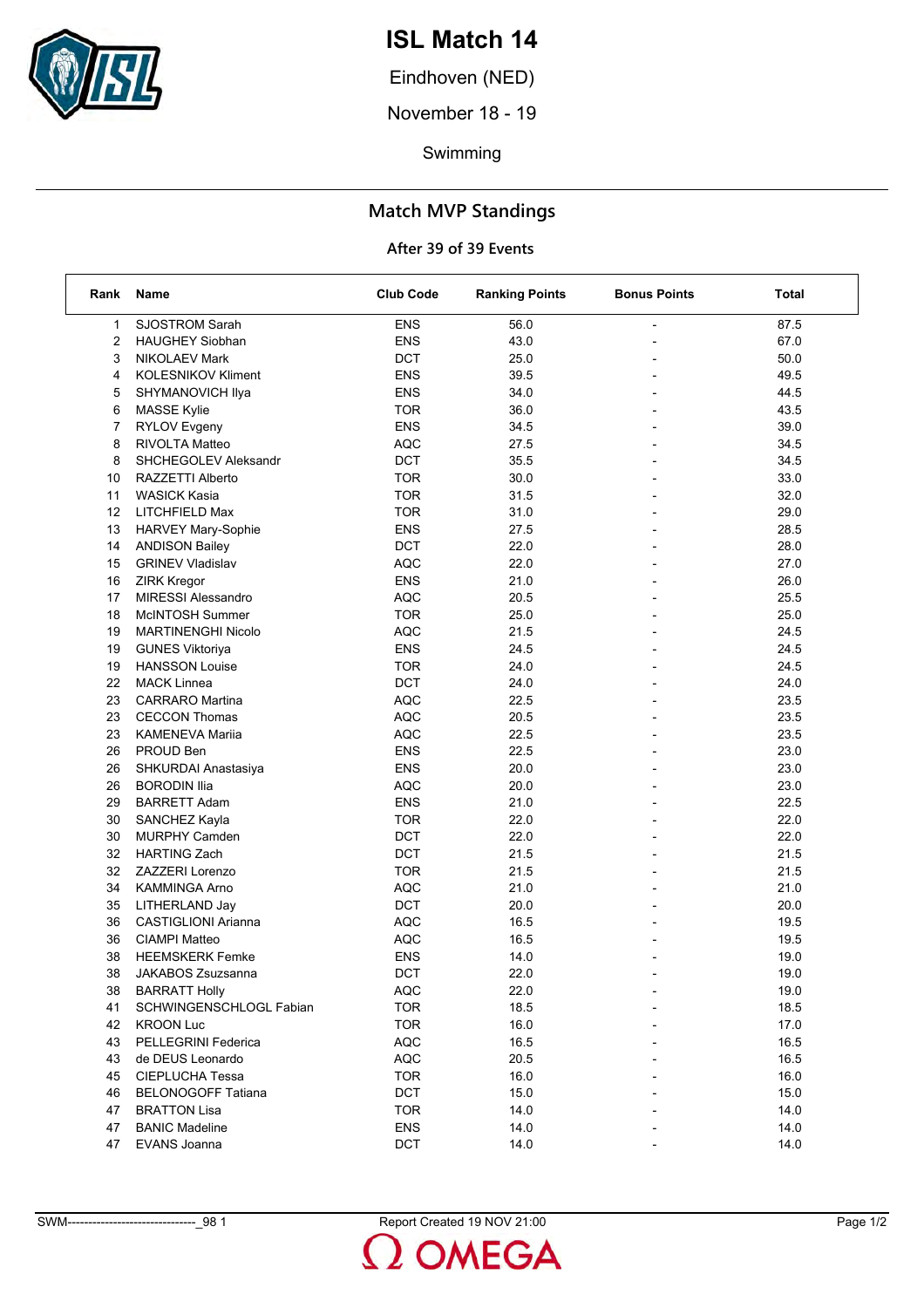

Eindhoven (NED)

November 18 - 19

Swimming

### **Match MVP Standings**

#### **After 39 of 39 Events**

| Rank | Name                       | <b>Club Code</b> | <b>Ranking Points</b> | <b>Bonus Points</b>      | Total |
|------|----------------------------|------------------|-----------------------|--------------------------|-------|
| 50   | SCOZZOLI Fabio             | <b>AQC</b>       | 14.5                  |                          | 13.5  |
| 50   | <b>COLEMAN Michelle</b>    | <b>TOR</b>       | 21.5                  |                          | 13.5  |
| 52   | STJEPANOVIC Velimir        | DCT              | 13.0                  |                          | 13.0  |
| 52   | <b>KALISZ Chase</b>        | <b>AQC</b>       | 13.0                  | $\overline{a}$           | 13.0  |
| 52   | <b>DELOOF Ali</b>          | DCT              | 15.0                  |                          | 13.0  |
| 52   | <b>STEPHENS Laura</b>      | <b>TOR</b>       | 12.0                  |                          | 13.0  |
| 56   | di PIETRO Silvia           | <b>AQC</b>       | 15.5                  |                          | 12.5  |
| 56   | <b>NEALE Leah</b>          | DCT              | 14.5                  |                          | 12.5  |
| 56   | <b>HOPKIN Anna</b>         | DCT              | 17.0                  |                          | 12.5  |
| 59   | di LIDDO Elena             | <b>AQC</b>       | 14.0                  | $\overline{\phantom{a}}$ | 12.0  |
| 59   | <b>VALL Jessica</b>        | <b>ENS</b>       | 14.0                  |                          | 12.0  |
| 59   | ROSENDAHL BACH Helena      | <b>ENS</b>       | 14.0                  |                          | 12.0  |
| 62   | PEKARSKI Grigori           | <b>TOR</b>       | 12.5                  |                          | 11.5  |
| 62   | COPE Tommy                 | DCT              | 13.5                  |                          | 11.5  |
| 64   | <b>KUSCH Marius</b>        | <b>TOR</b>       | 14.0                  |                          | 11.0  |
| 64   | <b>HOFFER Ryan</b>         | <b>DCT</b>       | 11.0                  | $\overline{\phantom{a}}$ | 11.0  |
| 64   | SZTANDERA Dominika         | <b>TOR</b>       | 10.5                  |                          | 11.0  |
| 67   | <b>TEMNIKOVA Maria</b>     | DCT              | 10.0                  |                          | 10.0  |
| 67   | NICOL Rachel               | DCT              | 10.0                  | $\overline{a}$           | 10.0  |
| 69   | <b>TEIJONSALO Fanny</b>    | <b>ENS</b>       | 4.5                   |                          | 9.5   |
| 70   | <b>LIMA Felipe</b>         | <b>ENS</b>       | 9.0                   |                          | 9.0   |
| 70   | KISIL Yuri                 | <b>TOR</b>       | 9.0                   | $\overline{\phantom{a}}$ | 9.0   |
| 72   | MUNOZ del CAMPO Lidon      | <b>AQC</b>       | 9.0                   |                          | 8.0   |
| 73   | <b>KUBOVA Simona</b>       | <b>ENS</b>       | 7.0                   |                          | 7.0   |
| 73   | <b>DAVIES Georgia</b>      | <b>ENS</b>       | 7.0                   |                          | 7.0   |
| 73   | <b>RYAN Shane</b>          | <b>TOR</b>       | 13.0                  |                          | 7.0   |
| 73   | <b>OMOTO Rika</b>          | <b>AQC</b>       | 11.0                  |                          | 7.0   |
| 77   | <b>SWANSON Charlie</b>     | <b>ENS</b>       | 11.0                  |                          | 6.0   |
| 77   | McKEE Anton                | <b>TOR</b>       | 9.0                   |                          | 6.0   |
| 79   | <b>BRUHN Annika</b>        | <b>DCT</b>       | 5.5                   |                          | 5.5   |
| 79   | <b>SAMY Mohamed</b>        | DCT              | 13.5                  |                          | 5.5   |
| 81   | <b>GROTHE Zane</b>         | DCT              | 10.0                  |                          | 5.0   |
| 81   | POLIERI Alessia            | <b>AQC</b>       | 8.0                   |                          | 5.0   |
| 81   | <b>PRATT Cole</b>          | <b>TOR</b>       | 5.0                   | $\overline{\phantom{a}}$ | 5.0   |
| 84   | SHEVTSOV Sergey            | DCT              | 4.5                   |                          | 4.5   |
| 84   | <b>MIGNON Clement</b>      | <b>ENS</b>       | 5.5                   |                          | 4.5   |
| 86   | <b>WOG Kelsey</b>          | <b>TOR</b>       | 6.0                   |                          | 4.0   |
| 86   | <b>MILLER Cody</b>         | <b>DCT</b>       | 4.0                   |                          | 4.0   |
| 86   | <b>GUY James</b>           | ENS              | $6.0\,$               |                          | 4.0   |
| 86   | <b>HASSLER Julia</b>       | <b>TOR</b>       | 6.0                   |                          | 4.0   |
| 90   | SABBIONI Simone            | AQC              | 9.0                   |                          | 3.0   |
| 90   | <b>BJERG Tobias</b>        | <b>TOR</b>       | 4.0                   |                          | 3.0   |
| 90   | NAZIEBLO Klaudia           | DCT              | 4.0                   |                          | 3.0   |
| 90   | <b>FRANCA SILVA Felipe</b> | DCT              | 4.0                   |                          | 3.0   |
| 90   | <b>HINDLEY</b> Isabella    | <b>DCT</b>       | 10.0                  |                          | 3.0   |
| 95   | <b>MAHONEY Travis</b>      | <b>ENS</b>       | 5.0                   |                          | 2.0   |
| 95   | NASRETDINOVA Rosalia       | <b>AQC</b>       | 2.0                   |                          | 2.0   |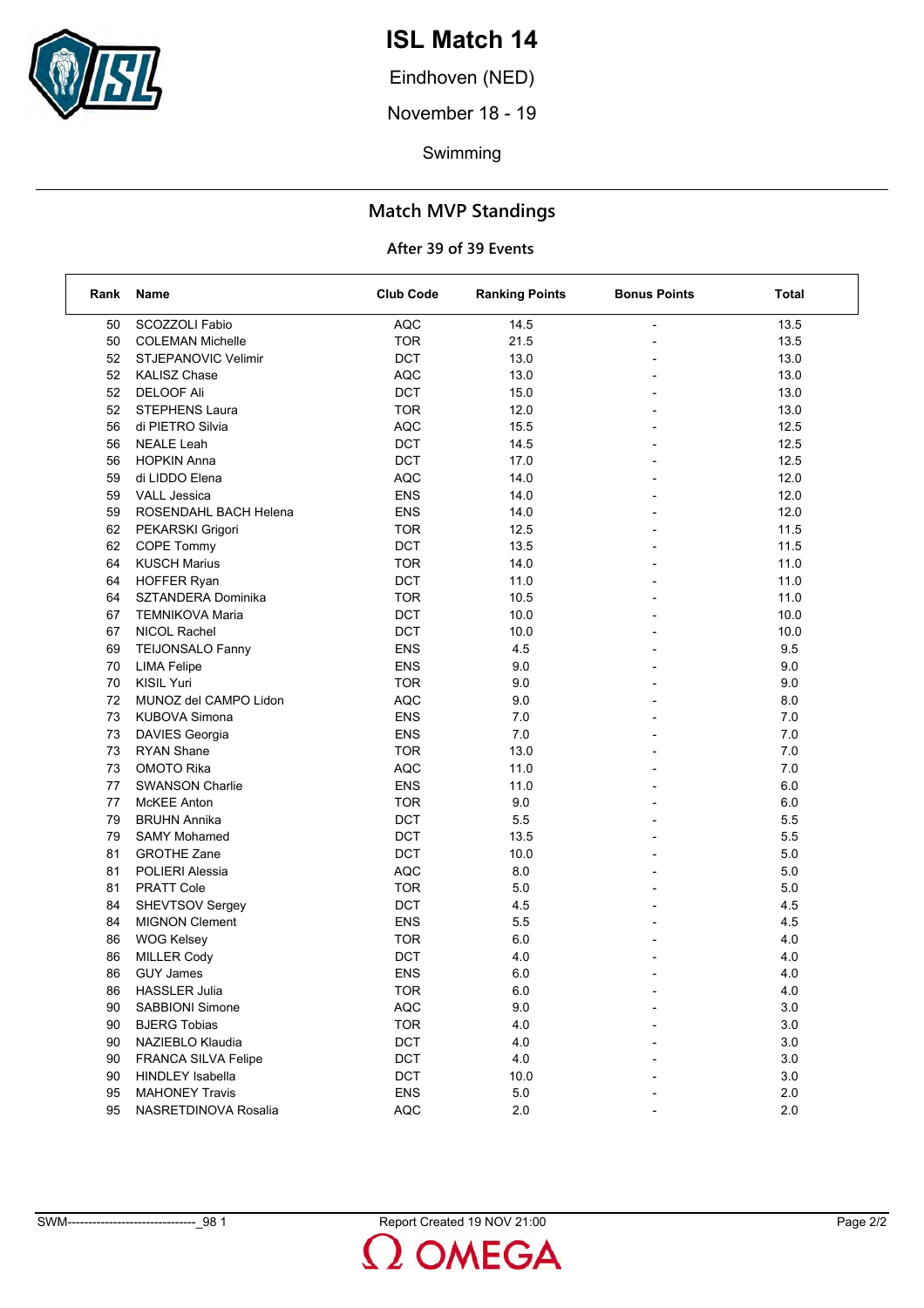

Eindhoven (NED)

November 18 - 19

Swimming

### **Season Clubs Points**

| Rank  | Name                   | Club<br>Code | PlayOff 1 PlayOff 2 PlayOff 3 |                |                | <b>Total</b> |
|-------|------------------------|--------------|-------------------------------|----------------|----------------|--------------|
|       | <b>Energy Standard</b> | <b>ENS</b>   | 3                             |                | 4              | 7            |
| 2     | <b>Toronto Titans</b>  | TOR          |                               | $\overline{2}$ | 3              | 5            |
| $=3$  | Cali Condors           | CAC          | 4                             |                |                | 4            |
| $=$ 3 | <b>LA Current</b>      | <b>LAC</b>   |                               | 4              |                | 4            |
| $= 5$ | Aqua Centurions        | <b>AQC</b>   |                               | 1              | $\overline{2}$ | 3            |
| $= 5$ | <b>DC Trident</b>      | DCT          | $\overline{2}$                |                |                | 3            |
| $= 5$ | London Roar            | LON          |                               | 3              |                | 3            |
| 8     | Iron                   | IRO          | 1                             |                |                | 1            |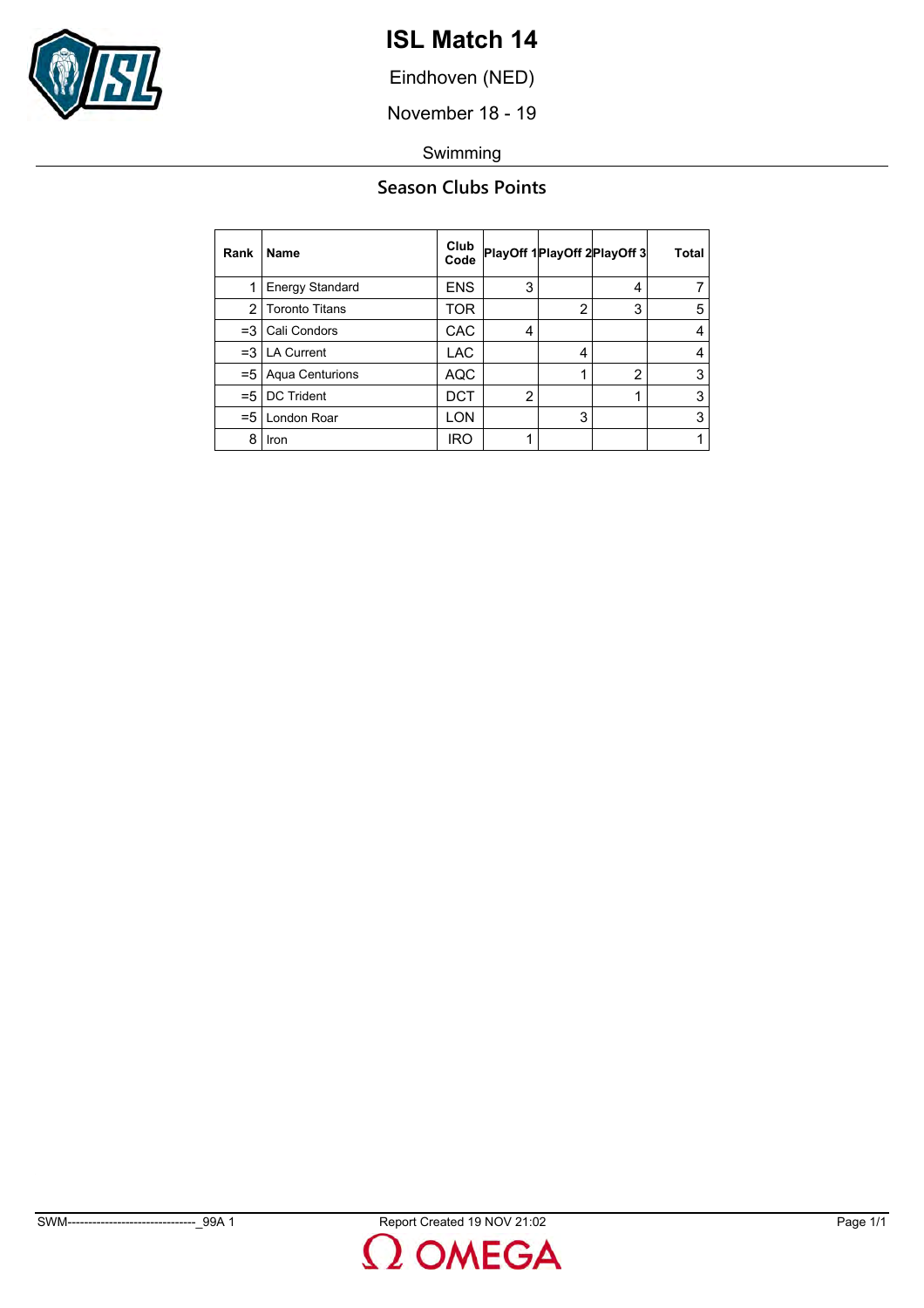

Eindhoven (NED)

November 18 - 19

Swimming

| Rank             | <b>Name</b>              | Club<br>Code |       |       |                                        |        |       |       |       |       |       | Match 1   Match 2   Match 3   Match 4   Match 5   Match 6   Match 7   Match 8   Match 9   Match 10 | <b>Total</b> |
|------------------|--------------------------|--------------|-------|-------|----------------------------------------|--------|-------|-------|-------|-------|-------|----------------------------------------------------------------------------------------------------|--------------|
|                  |                          |              |       |       | Match 11 PlayOff 1 PlayOff 2 PlayOff 3 |        |       |       |       |       |       |                                                                                                    |              |
|                  | 1 SJOSTROM Sarah         | <b>ENS</b>   | 60.50 |       | 77.50                                  |        |       |       |       | 45.00 | 45.50 |                                                                                                    | 375.50       |
|                  |                          |              |       | 59.50 |                                        | 87.50  |       |       |       |       |       |                                                                                                    |              |
|                  | 2   HAUGHEY Siobhan      | <b>ENS</b>   | 51.00 |       | 78.00                                  |        |       |       |       | 44.50 | 53.50 |                                                                                                    | 347.50       |
|                  |                          |              |       | 53.50 |                                        | 67.00  |       |       |       |       |       |                                                                                                    |              |
| 3                | SHYMANOVICH Ilya         | <b>ENS</b>   |       |       | 64.00                                  |        |       |       |       | 64.00 | 54.50 |                                                                                                    | 289.50       |
|                  |                          |              |       | 62.50 |                                        | 44.50  |       |       |       |       |       |                                                                                                    |              |
| 4                | NELSON Beata             | CAC          |       | 59.50 |                                        | 53.50  |       | 52.00 | 67.00 |       |       |                                                                                                    | 280.50       |
|                  |                          |              |       | 48.50 |                                        |        |       |       |       |       |       |                                                                                                    |              |
| 5 <sub>5</sub>   | SETO Daiya               | <b>TOK</b>   |       | 64.00 |                                        |        |       | 57.00 |       | 47.50 |       | 50.00                                                                                              | 253.50       |
|                  |                          |              | 35.00 |       |                                        |        |       |       |       |       |       |                                                                                                    |              |
| $6 \overline{6}$ | <b>KING Lilly</b>        | CAC          |       | 42.00 |                                        | 43.00  |       | 36.00 | 57.50 |       |       |                                                                                                    | 236.50       |
|                  |                          |              |       | 58.00 |                                        |        |       |       |       |       |       |                                                                                                    |              |
| $\overline{7}$   | <b>STEWART Coleman</b>   | CAC          |       | 95.00 |                                        | 37.50  |       | 21.50 | 54.50 |       |       |                                                                                                    | 234.00       |
|                  |                          |              |       | 25.50 |                                        |        |       |       |       |       |       |                                                                                                    |              |
| 8                | DRESSEL Caeleb           | CAC          |       | 93.00 |                                        | 112.50 |       | 27.50 |       |       |       |                                                                                                    | 233.00       |
|                  |                          |              |       |       |                                        |        |       |       |       |       |       |                                                                                                    |              |
|                  | 9   HANSSON Louise       | <b>TOR</b>   | 46.50 |       |                                        |        | 57.50 |       | 37.25 |       | 28.50 |                                                                                                    | 228.75       |
|                  |                          |              |       |       | 34.50                                  | 24.50  |       |       |       |       |       |                                                                                                    |              |
|                  | 10   DAHLIA Kelsi        | CAC          |       | 34.50 |                                        | 58.50  |       | 52.50 | 40.00 |       |       |                                                                                                    | 227.00       |
|                  |                          |              |       | 41.50 |                                        |        |       |       |       |       |       |                                                                                                    |              |
|                  | 11   SCOTT Duncan        | LON          |       |       | 44.00                                  |        |       | 48.00 |       | 52.00 | 39.00 |                                                                                                    | 226.50       |
|                  |                          |              |       |       | 43.50                                  |        |       |       |       |       |       |                                                                                                    |              |
|                  | 12 MASSE Kylie           | <b>TOR</b>   | 30.50 |       |                                        |        | 29.00 |       | 40.50 |       | 40.00 |                                                                                                    | 217.50       |
|                  |                          |              |       |       | 34.00                                  | 43.50  |       |       |       |       |       |                                                                                                    |              |
|                  | 13   KROMOWIDJOJO Ranomi | <b>IRO</b>   |       |       | 30.50                                  |        | 37.00 |       | 29.50 |       |       | 48.00                                                                                              | 216.00       |
|                  |                          |              | 43.50 | 27.50 |                                        |        |       |       |       |       |       |                                                                                                    |              |
| 14               | <b>WOOD Abbie</b>        | <b>NYB</b>   |       | 48.00 | 51.00                                  |        |       |       | 47.00 |       |       | 29.50                                                                                              | 212.50       |
|                  |                          |              | 37.00 |       |                                        |        |       |       |       |       |       |                                                                                                    |              |
|                  | 15 RYLOV Evgeny          | <b>ENS</b>   | 48.50 |       |                                        |        |       |       |       | 37.50 | 60.50 |                                                                                                    | 212.00       |
|                  |                          |              |       | 26.50 |                                        | 39.00  |       |       |       |       |       |                                                                                                    |              |
|                  | 16   ANDISON Bailey      | DCT          | 22.00 |       |                                        | 38.00  | 30.00 |       |       |       | 41.00 |                                                                                                    | 210.00       |
|                  |                          |              | 30.00 | 21.00 |                                        | 28.00  |       |       |       |       |       |                                                                                                    |              |
| 17               | SHIELDS Tom              | LAC          |       | 29.00 |                                        | 37.50  | 46.00 |       |       | 44.25 |       |                                                                                                    | 199.25       |
|                  |                          |              |       |       | 42.50                                  |        |       |       |       |       |       |                                                                                                    |              |
|                  | 18   SEEMANOVA Barbora   | <b>IRO</b>   |       |       | 34.00                                  |        | 25.50 |       | 35.00 |       |       | 48.50                                                                                              | 190.00       |
|                  |                          |              | 34.00 | 13.00 |                                        |        |       |       |       |       |       |                                                                                                    |              |
|                  | =19   HARVEY Mary-Sophie | <b>ENS</b>   | 20.50 |       | 32.00                                  |        |       |       |       | 38.50 | 34.50 |                                                                                                    | 185.50       |
|                  |                          |              |       | 31.50 |                                        | 28.50  |       |       |       |       |       |                                                                                                    |              |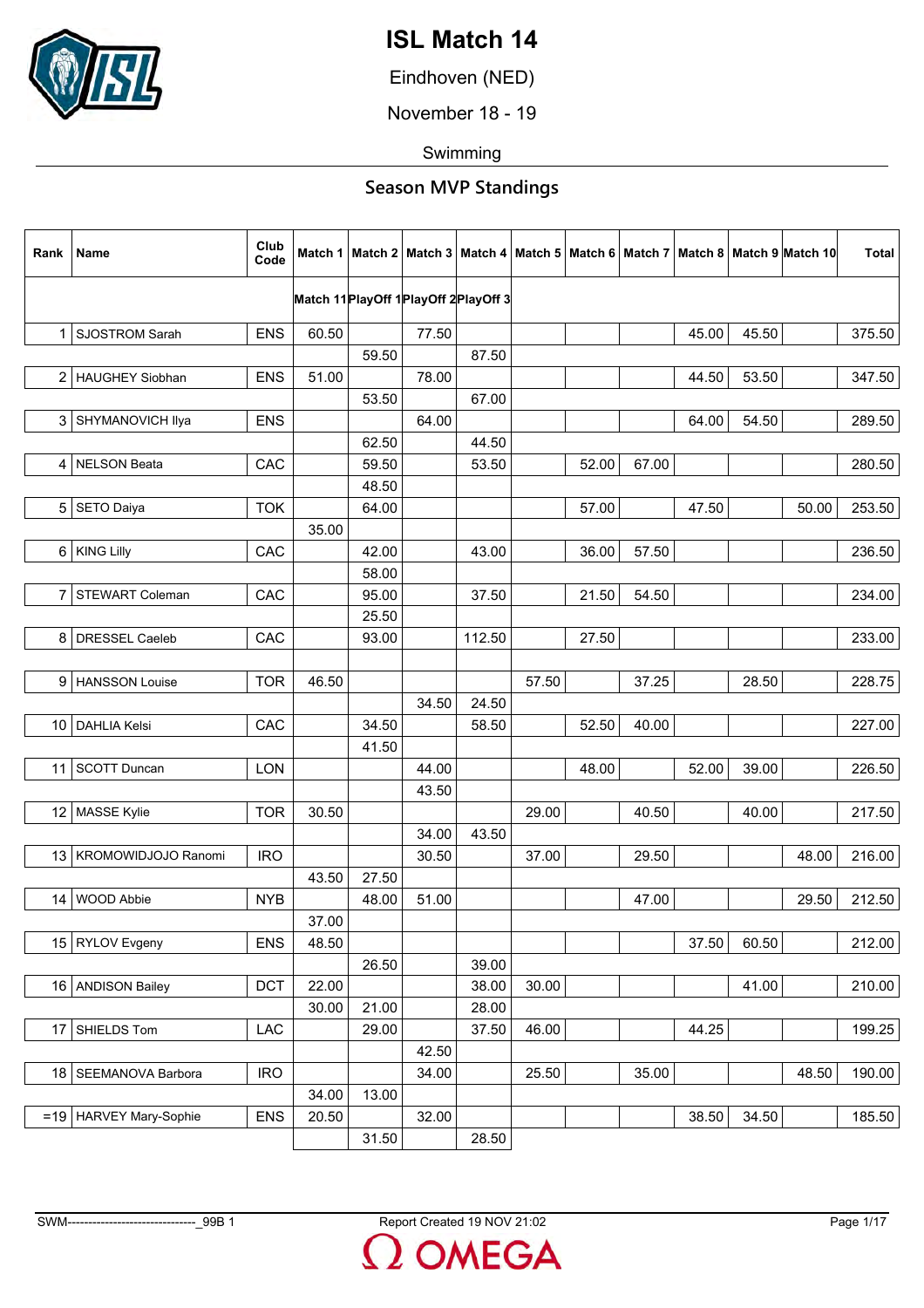

Eindhoven (NED)

November 18 - 19

Swimming

| Rank            | Name                      | Club<br>Code |       |       |       |                                        |       |       |       |       |       | Match 1   Match 2   Match 3   Match 4   Match 5   Match 6   Match 7   Match 8   Match 9   Match 10 | <b>Total</b> |
|-----------------|---------------------------|--------------|-------|-------|-------|----------------------------------------|-------|-------|-------|-------|-------|----------------------------------------------------------------------------------------------------|--------------|
|                 |                           |              |       |       |       | Match 11 PlayOff 1 PlayOff 2 PlayOff 3 |       |       |       |       |       |                                                                                                    |              |
|                 | $=19$ McKEON Emma         | <b>LON</b>   |       |       |       |                                        |       | 45.00 |       | 47.50 | 38.50 |                                                                                                    | 185.50       |
|                 |                           |              |       |       | 54.50 |                                        |       |       |       |       |       |                                                                                                    |              |
| 21              | <b>WILM Ingrid</b>        | LAC          |       | 19.50 |       | 35.00                                  | 39.50 |       |       | 57.00 |       |                                                                                                    | 180.50       |
|                 |                           |              |       |       | 29.50 |                                        |       |       |       |       |       |                                                                                                    |              |
| $=22$           | <b>GUIDO Guilherme</b>    | <b>LON</b>   |       |       | 39.50 |                                        |       | 46.00 |       | 34.00 | 38.00 |                                                                                                    | 178.50       |
|                 |                           |              |       |       | 21.00 |                                        |       |       |       |       |       |                                                                                                    |              |
| $=22$           | <b>MARTINENGHI Nicolo</b> | <b>AQC</b>   | 29.00 |       |       | 28.50                                  |       | 26.00 |       |       |       | 35.00                                                                                              | 178.50       |
|                 |                           |              |       |       | 35.50 | 24.50                                  |       |       |       |       |       |                                                                                                    |              |
| 24              | <b>CECCON Thomas</b>      | <b>AQC</b>   | 42.00 |       |       | 28.00                                  |       | 17.50 |       |       |       | 38.50                                                                                              | 177.25       |
|                 |                           |              |       |       | 27.75 | 23.50                                  |       |       |       |       |       |                                                                                                    |              |
| 25 <sub>1</sub> | <b>RESS Justin</b>        | CAC          |       | 36.00 |       | 31.50                                  |       | 27.50 | 36.50 |       |       |                                                                                                    | 175.00       |
|                 |                           |              |       | 43.50 |       |                                        |       |       |       |       |       |                                                                                                    |              |
|                 | 26   RAZZETTI Alberto     | <b>TOR</b>   | 25.00 |       |       |                                        | 23.00 |       | 34.00 |       | 30.00 |                                                                                                    | 174.50       |
|                 |                           |              |       |       | 29.50 | 33.00                                  |       |       |       |       |       |                                                                                                    |              |
| 27              | <b>ATKINSON Alia</b>      | LON          |       |       | 31.00 |                                        |       | 21.50 |       | 37.50 | 42.50 |                                                                                                    | 174.00       |
|                 |                           |              |       |       | 41.50 |                                        |       |       |       |       |       |                                                                                                    |              |
| 28              | <b>WASICK Kasia</b>       | <b>TOR</b>   | 24.00 |       |       |                                        | 28.00 |       | 40.50 |       | 22.50 |                                                                                                    | 171.00       |
|                 |                           |              |       |       | 24.00 | 32.00                                  |       |       |       |       |       |                                                                                                    |              |
|                 | 29   VAZAIOS Andreas      | <b>DCT</b>   | 19.00 |       |       | 28.00                                  | 32.00 |       |       |       | 20.50 |                                                                                                    | 170.00       |
|                 |                           |              | 31.00 | 39.50 |       |                                        |       |       |       |       |       |                                                                                                    |              |
|                 | 30 DELOOF Ali             | <b>DCT</b>   | 23.00 |       |       | 25.50                                  | 25.50 |       |       |       | 20.50 |                                                                                                    | 168.75       |
|                 |                           |              | 29.00 | 32.25 |       | 13.00                                  |       |       |       |       |       |                                                                                                    |              |
| 31              | <b>TOUSSAINT Kira</b>     | <b>LON</b>   |       |       | 34.50 |                                        |       | 30.50 |       | 34.50 | 29.00 |                                                                                                    | 165.50       |
|                 |                           |              |       |       | 37.00 |                                        |       |       |       |       |       |                                                                                                    |              |
|                 | 32   SANTOS Nicholas      | <b>IRO</b>   |       |       | 33.50 |                                        | 18.50 |       | 22.50 |       |       | 30.50                                                                                              | 164.50       |
|                 |                           |              | 33.00 | 26.50 |       |                                        |       |       |       |       |       |                                                                                                    |              |
| 33              | <b>GLINTA Robert</b>      | <b>IRO</b>   |       |       | 23.50 |                                        | 23.50 |       | 37.00 |       |       | 34.00                                                                                              | 162.50       |
|                 |                           |              | 26.50 | 18.00 |       |                                        |       |       |       |       |       |                                                                                                    |              |
| 34 I            | <b>WEITZEIL Abbey</b>     | <b>LAC</b>   |       | 41.50 |       | 41.50                                  | 23.00 |       |       | 29.00 |       |                                                                                                    | 160.00       |
|                 |                           |              |       |       | 25.00 |                                        |       |       |       |       | 23.25 |                                                                                                    |              |
|                 | 35   KOLESNIKOV Kliment   | <b>ENS</b>   | 19.00 |       | 31.00 |                                        |       |       |       | 11.50 |       |                                                                                                    | 158.25       |
|                 |                           |              |       | 24.00 |       | 49.50                                  |       |       |       |       |       |                                                                                                    |              |
| 36              | GORBENKO Anastasia        | LAC          |       | 26.00 | 38.50 | 30.50                                  | 31.50 |       |       | 28.00 |       |                                                                                                    | 154.50       |
|                 | 37   BROWN Erika          | CAC          |       | 34.50 |       | 23.75                                  |       | 38.00 | 29.00 |       |       |                                                                                                    | 154.25       |
|                 |                           |              |       | 29.00 |       |                                        |       |       |       |       |       |                                                                                                    |              |
|                 | 38   KAMENEVA Marija      | <b>AQC</b>   | 26.50 |       |       | 23.50                                  |       | 23.50 |       |       |       | 31.00                                                                                              | 148.50       |
|                 |                           |              |       |       | 20.50 | 23.50                                  |       |       |       |       |       |                                                                                                    |              |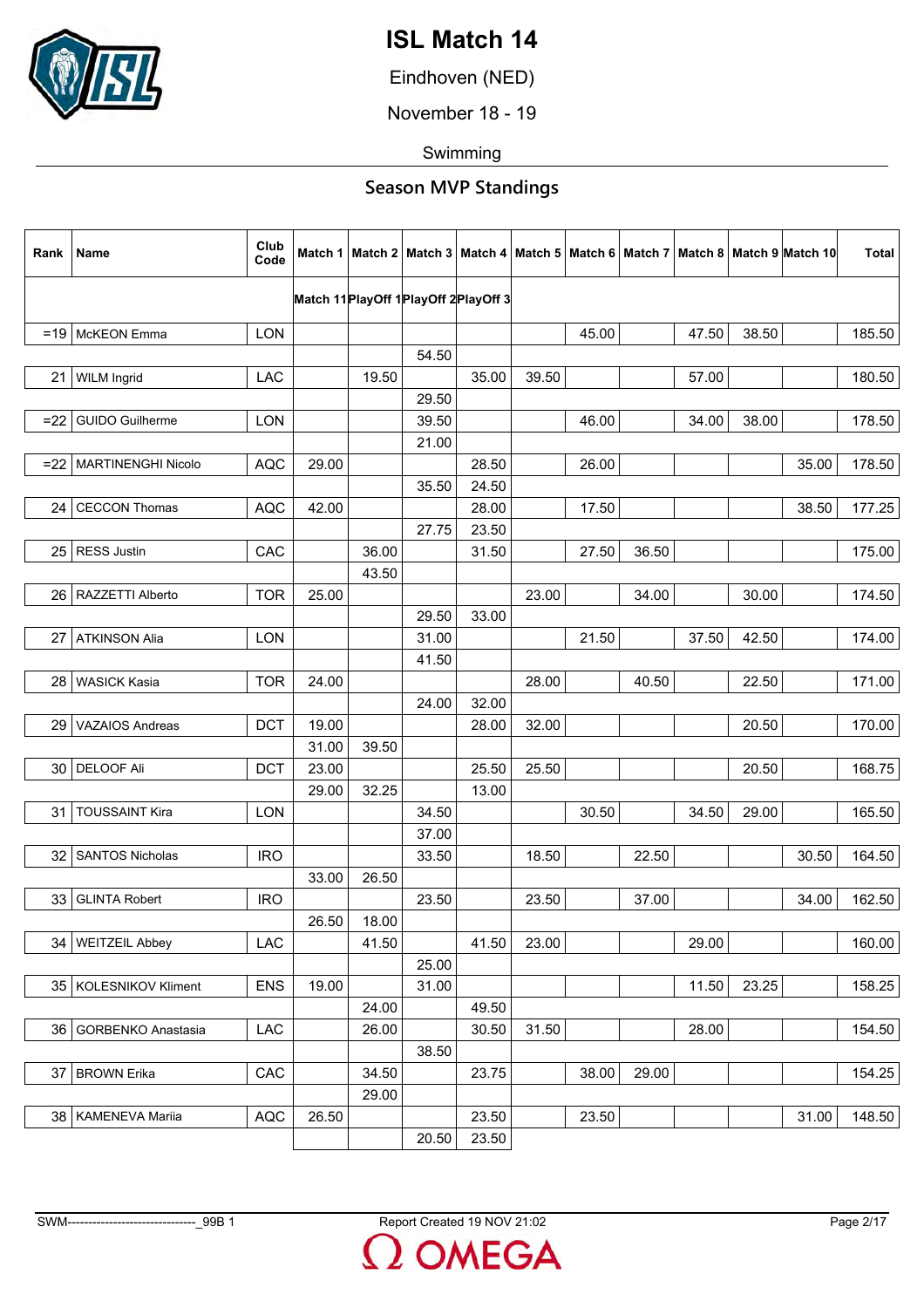

Eindhoven (NED)

November 18 - 19

Swimming

| Rank   | Name                              | Club<br>Code |       |       |       |                                        |       |       |       |       |       | Match 1   Match 2   Match 3   Match 4   Match 5   Match 6   Match 7   Match 8   Match 9   Match 10 | <b>Total</b> |
|--------|-----------------------------------|--------------|-------|-------|-------|----------------------------------------|-------|-------|-------|-------|-------|----------------------------------------------------------------------------------------------------|--------------|
|        |                                   |              |       |       |       | Match 11 PlayOff 1 PlayOff 2 PlayOff 3 |       |       |       |       |       |                                                                                                    |              |
|        | =39   MIRESSI Alessandro          | <b>AQC</b>   | 25.50 |       |       | 26.00                                  |       | 20.50 |       |       |       | 36.75                                                                                              | 148.00       |
|        |                                   |              |       |       | 13.75 | 25.50                                  |       |       |       |       |       |                                                                                                    |              |
| $=39$  | RIVOLTA Matteo                    | <b>AQC</b>   | 18.50 |       |       | 21.00                                  |       | 8.00  |       |       |       | 35.00                                                                                              | 148.00       |
|        |                                   |              |       |       | 31.00 | 34.50                                  |       |       |       |       |       |                                                                                                    |              |
| $= 39$ | SHCHEGOLEV Aleksandr              | <b>DCT</b>   |       |       |       | 17.50                                  | 19.50 |       |       |       | 22.50 |                                                                                                    | 148.00       |
|        |                                   |              | 28.00 | 26.00 |       | 34.50                                  |       |       |       |       |       |                                                                                                    |              |
|        | 42   McINTOSH Summer              | <b>TOR</b>   | 38.00 |       |       |                                        | 33.00 |       |       |       |       |                                                                                                    | 143.00       |
|        |                                   |              |       |       | 47.00 | 25.00                                  |       |       |       |       |       |                                                                                                    |              |
|        | 43   KUSCH Marius                 | <b>TOR</b>   | 27.75 |       |       |                                        | 29.50 |       | 34.00 |       | 25.00 |                                                                                                    | 141.50       |
|        |                                   |              |       |       | 14.25 | 11.00                                  |       |       |       |       |       |                                                                                                    |              |
| 44     | de BOER Thom                      | <b>IRO</b>   |       |       | 14.00 |                                        | 25.50 |       | 14.50 |       |       | 27.75                                                                                              | 140.75       |
|        |                                   |              | 26.00 | 33.00 |       |                                        |       |       |       |       |       |                                                                                                    |              |
| $=45$  | SANCHEZ Kayla                     | <b>TOR</b>   | 30.50 |       |       |                                        | 33.50 |       | 26.50 |       | 7.50  |                                                                                                    | 137.50       |
|        |                                   |              |       |       | 17.50 | 22.00                                  |       |       |       |       |       |                                                                                                    |              |
| $=45$  | ZIRK Kregor                       | <b>ENS</b>   | 15.00 |       | 26.50 |                                        |       |       |       | 18.00 | 22.00 |                                                                                                    | 137.50       |
|        |                                   |              |       | 30.00 |       | 26.00                                  |       |       |       |       |       |                                                                                                    |              |
| 47     | SHKURDAI Anastasiya               | <b>ENS</b>   | 18.50 |       | 30.00 |                                        |       |       |       | 25.50 | 16.00 |                                                                                                    | 136.00       |
|        |                                   |              |       | 23.00 |       | 23.00                                  |       |       |       |       |       |                                                                                                    |              |
|        | $=48$ FINK Nic                    | CAC          |       |       |       | 34.50                                  |       | 30.00 | 43.00 |       |       |                                                                                                    | 135.00       |
|        |                                   |              |       | 27.50 |       |                                        |       |       |       |       |       |                                                                                                    |              |
| $=48$  | <b>SCHWINGENSCHLOGL</b><br>Fabian | <b>TOR</b>   | 20.50 |       |       |                                        | 27.00 |       | 26.50 |       | 18.50 |                                                                                                    | 135.00       |
|        |                                   |              |       |       | 24.00 | 18.50                                  |       |       |       |       |       |                                                                                                    |              |
|        | 50   KOSEKI Yasuhiro              | <b>TOK</b>   |       | 38.00 |       |                                        |       | 23.50 |       | 20.00 |       | 21.00                                                                                              | 134.00       |
|        |                                   |              | 31.50 |       |       |                                        |       |       |       |       |       |                                                                                                    |              |
| 51     | <b>BARRATT Holly</b>              | <b>AQC</b>   | 14.00 |       |       | 19.00                                  |       | 30.00 |       |       |       | 36.50                                                                                              | 133.00       |
|        |                                   |              |       |       | 14.50 | 19.00                                  |       |       |       |       |       |                                                                                                    |              |
| 52     | <b>WILSON Madison</b>             | LAC          |       | 29.50 |       | 44.50                                  | 34.50 |       |       |       |       |                                                                                                    | 132.50       |
|        |                                   |              |       |       | 24.00 |                                        |       |       |       |       |       |                                                                                                    |              |
|        | 53   MACK Linnea                  | <b>DCT</b>   | 11.50 |       |       | 26.50                                  | 20.00 |       |       |       | 13.00 |                                                                                                    | 132.00       |
|        |                                   |              | 28.00 | 9.00  |       | 24.00                                  |       |       |       |       |       |                                                                                                    |              |
|        | 54   HARTING Zach                 | <b>DCT</b>   | 18.00 |       |       | 11.00                                  | 21.50 |       |       |       | 18.00 |                                                                                                    | 129.50       |
|        |                                   |              | 17.00 | 22.50 |       | 21.50                                  |       |       |       |       |       |                                                                                                    |              |
| $= 55$ | <b>CASTIGLIONI Arianna</b>        | <b>AQC</b>   | 27.00 |       |       | 20.50                                  |       | 22.50 |       |       |       | 37.00                                                                                              | 128.50       |
|        |                                   |              |       |       | 2.00  | 19.50                                  |       |       |       |       |       |                                                                                                    |              |
|        | $=55$   le CLOS Chad              | <b>ENS</b>   | 46.50 |       | 29.50 |                                        |       |       |       | 24.50 | 28.00 |                                                                                                    | 128.50       |
|        |                                   |              |       |       |       |                                        |       |       |       |       |       |                                                                                                    |              |
| 57     | <b>OHASHI Yui</b>                 | <b>TOK</b>   |       | 21.00 |       |                                        |       | 33.00 |       | 14.00 |       | 30.50                                                                                              | 126.50       |
|        |                                   |              | 28.00 |       |       |                                        |       |       |       |       |       |                                                                                                    |              |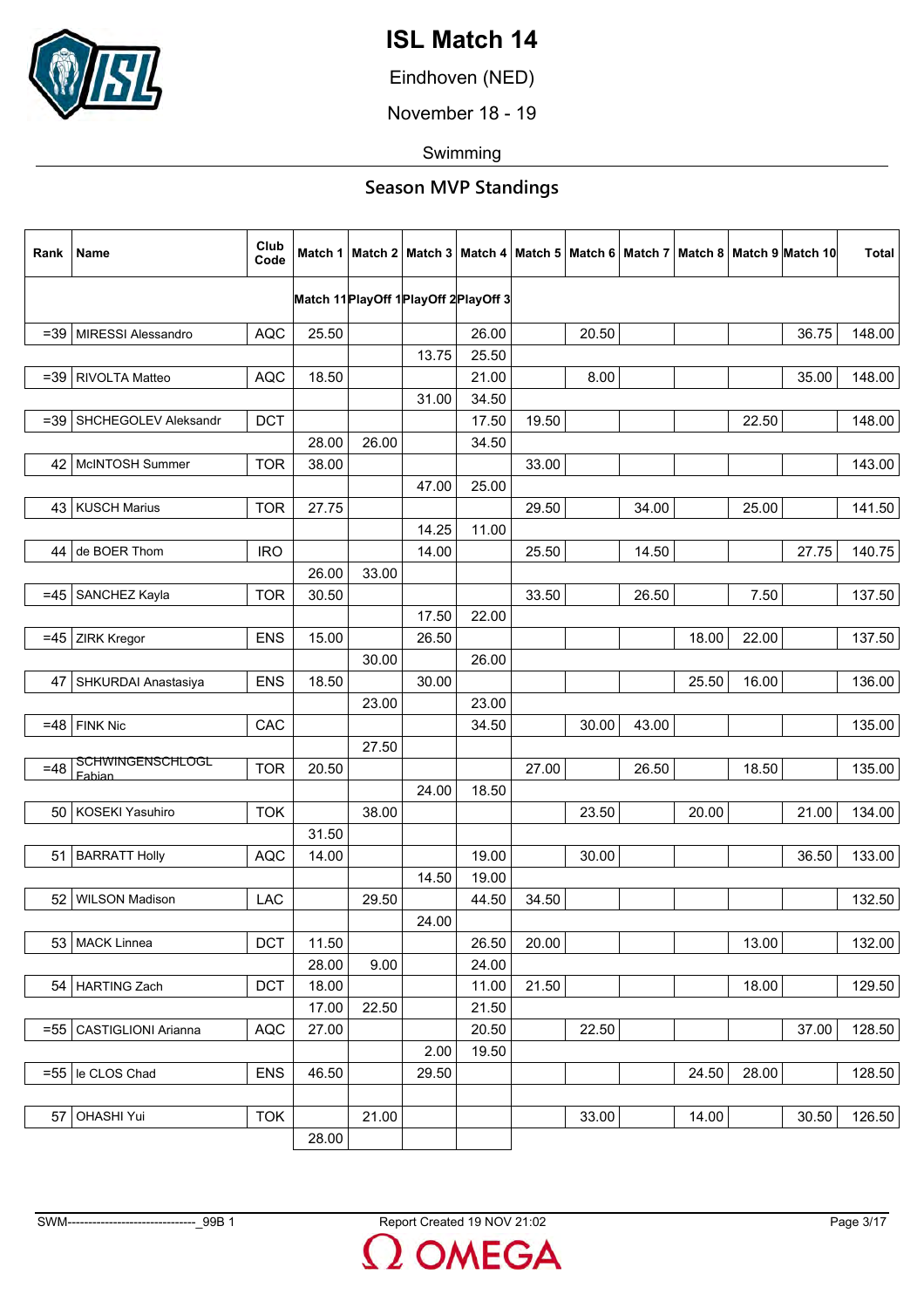

Eindhoven (NED)

November 18 - 19

Swimming

| Rank   | Name                    | Club<br>Code |       |       |       |                                        |       |       |       |       |       | Match 1   Match 2   Match 3   Match 4   Match 5   Match 6   Match 7   Match 8   Match 9   Match 10 | <b>Total</b> |
|--------|-------------------------|--------------|-------|-------|-------|----------------------------------------|-------|-------|-------|-------|-------|----------------------------------------------------------------------------------------------------|--------------|
|        |                         |              |       |       |       | Match 11 PlayOff 1 PlayOff 2 PlayOff 3 |       |       |       |       |       |                                                                                                    |              |
|        | 58 CHALMERS Kyle        | <b>LON</b>   |       |       |       |                                        |       | 17.50 |       | 33.50 | 32.00 |                                                                                                    | 125.00       |
|        |                         |              |       |       | 42.00 |                                        |       |       |       |       |       |                                                                                                    |              |
| 59     | NIKOLAEV Mark           | <b>DCT</b>   |       |       |       | 12.00                                  | 7.00  |       |       |       | 6.00  |                                                                                                    | 124.50       |
|        |                         |              | 23.00 | 26.50 |       | 50.00                                  |       |       |       |       |       |                                                                                                    |              |
| 60     | SMITH Brendon           | <b>NYB</b>   |       | 26.00 | 31.00 |                                        |       |       | 23.00 |       |       | 12.00                                                                                              | 122.00       |
|        |                         |              | 30.00 |       |       |                                        |       |       |       |       |       |                                                                                                    |              |
|        | 61   KAWAMOTO Takeshi   | <b>TOK</b>   |       | 27.50 |       |                                        |       | 24.00 |       | 30.50 |       | 17.00                                                                                              | 121.50       |
|        |                         |              | 22.50 |       |       |                                        |       |       |       |       |       |                                                                                                    |              |
| 62     | <b>PROUD Ben</b>        | <b>ENS</b>   | 14.00 |       | 24.25 |                                        |       |       |       | 21.00 | 25.50 |                                                                                                    | 121.25       |
|        |                         |              |       | 13.50 |       | 23.00                                  |       |       |       |       |       |                                                                                                    |              |
| 63     | MADDEN Paige            | <b>TOK</b>   |       | 25.00 |       |                                        |       | 17.00 |       | 32.00 |       | 29.00                                                                                              | 121.00       |
|        |                         |              | 18.00 |       |       |                                        |       |       |       |       |       |                                                                                                    |              |
| 64     | <b>CARRARO</b> Martina  | <b>AQC</b>   | 22.00 |       |       | 15.50                                  |       | 15.50 |       |       |       | 21.00                                                                                              | 120.00       |
|        |                         |              |       |       | 22.50 | 23.50                                  |       |       |       |       |       |                                                                                                    |              |
|        | 65 RYAN Shane           | <b>TOR</b>   | 29.00 |       |       |                                        | 38.25 |       | 21.50 |       | 15.50 |                                                                                                    | 118.75       |
|        |                         |              |       |       | 7.50  | 7.00                                   |       |       |       |       |       |                                                                                                    |              |
| 66     | <b>BORODIN Ilia</b>     | <b>AQC</b>   | 17.00 |       |       | 19.00                                  |       | 11.00 |       |       |       | 21.00                                                                                              | 117.00       |
|        |                         |              |       |       | 26.00 | 23.00                                  |       |       |       |       |       |                                                                                                    |              |
| 67     | KAMMINGA Arno           | <b>AQC</b>   | 16.00 |       |       | 15.50                                  |       | 7.50  |       |       |       | 24.50                                                                                              | 116.50       |
|        |                         |              |       |       | 32.00 | 21.00                                  |       |       |       |       |       |                                                                                                    |              |
| 68     | NEALE Leah              | <b>DCT</b>   | 19.00 |       |       | 21.50                                  | 13.00 |       |       |       | 20.50 |                                                                                                    | 115.50       |
|        |                         |              | 16.50 | 12.50 |       | 12.50                                  |       |       |       |       |       |                                                                                                    |              |
| 69     | <b>COLEMAN Michelle</b> | <b>TOR</b>   | 23.00 |       |       |                                        | 25.00 |       | 26.50 |       | 13.50 |                                                                                                    | 114.00       |
|        |                         |              |       |       | 12.50 | 13.50                                  |       |       |       |       |       |                                                                                                    |              |
| 70     | di LIDDO Elena          | <b>AQC</b>   | 15.00 |       |       | 16.50                                  |       | 21.00 |       |       |       | 39.00                                                                                              | 113.50       |
|        |                         |              |       |       | 10.00 | 12.00                                  |       |       |       |       |       |                                                                                                    |              |
| 71     | <b>KROON Luc</b>        | <b>TOR</b>   | 13.00 |       |       |                                        | 15.00 |       | 26.00 |       | 22.00 |                                                                                                    | 111.00       |
|        |                         |              |       |       | 18.00 | 17.00                                  |       |       |       |       |       |                                                                                                    |              |
| 72     | CHIMROVA Svetlana       | <b>NYB</b>   |       | 26.00 | 16.50 |                                        |       |       | 16.50 |       |       | 25.00                                                                                              | 110.50       |
|        |                         |              | 26.50 |       |       |                                        |       |       |       |       |       |                                                                                                    |              |
| $= 73$ | CIAMPI Matteo           | <b>AQC</b>   | 19.00 |       |       | 15.50                                  |       | 16.50 |       |       |       | 26.00                                                                                              | 110.25       |
|        |                         |              |       |       | 13.75 | 19.50                                  |       |       |       |       |       |                                                                                                    |              |
|        | $=73$ LANZA Vini        | LON          |       |       | 38.75 |                                        |       | 27.50 |       | 14.50 | 17.00 |                                                                                                    | 110.25       |
|        |                         |              |       |       | 12.50 |                                        |       |       |       |       |       |                                                                                                    |              |
|        | 75 HULKKO Ida           | <b>IRO</b>   |       |       | 14.00 |                                        | 15.50 |       | 16.00 |       |       | 13.50                                                                                              | 109.00       |
|        |                         |              | 37.50 | 12.50 |       |                                        |       |       |       |       |       |                                                                                                    |              |
|        | =76   IGARASHI Chihiro  | <b>TOK</b>   |       | 31.50 |       |                                        |       | 24.50 |       | 19.50 |       | 19.00                                                                                              | 108.50       |
|        |                         |              | 14.00 |       |       |                                        |       |       |       |       |       |                                                                                                    |              |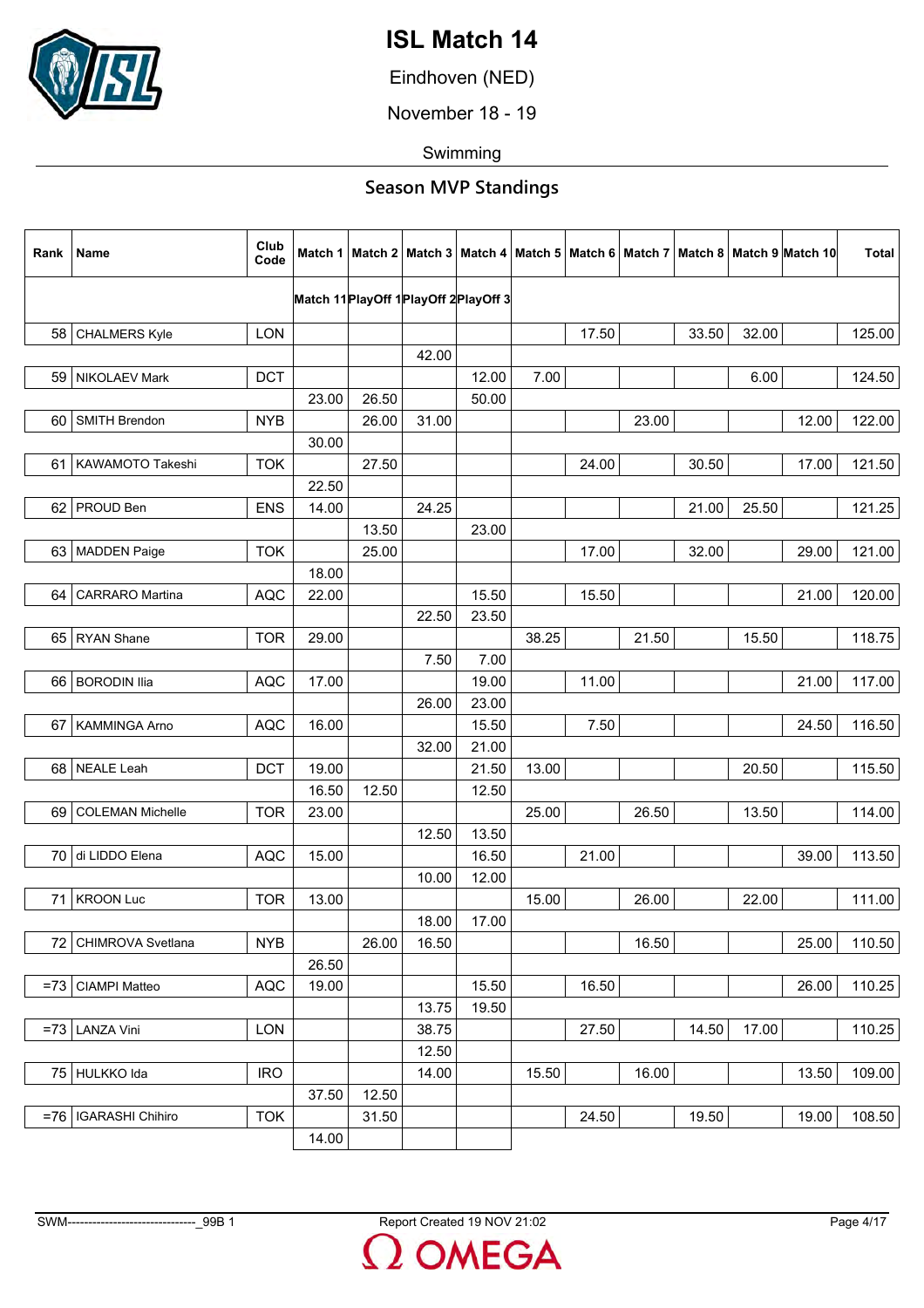

Eindhoven (NED)

November 18 - 19

Swimming

| Rank   | Name                      | Club<br>Code |       |       |                                        |       |       |       |       |       |       | Match 1   Match 2   Match 3   Match 4   Match 5   Match 6   Match 7   Match 8   Match 9  Match 10 | <b>Total</b> |
|--------|---------------------------|--------------|-------|-------|----------------------------------------|-------|-------|-------|-------|-------|-------|---------------------------------------------------------------------------------------------------|--------------|
|        |                           |              |       |       | Match 11 PlayOff 1 PlayOff 2 PlayOff 3 |       |       |       |       |       |       |                                                                                                   |              |
|        |                           |              |       |       |                                        |       |       |       |       |       |       |                                                                                                   |              |
|        | $=76$ LITCHFIELD Max      | <b>TOR</b>   | 10.00 |       |                                        |       | 12.00 |       | 19.00 |       | 16.50 |                                                                                                   | 108.50       |
|        |                           |              |       |       | 22.00                                  | 29.00 |       |       |       |       |       |                                                                                                   |              |
| 78     | CHIKUNOVA Evgenia         | <b>ENS</b>   | 27.50 |       | 34.00                                  |       |       |       |       | 20.00 | 25.50 |                                                                                                   | 107.00       |
|        |                           |              |       |       |                                        |       |       |       |       |       |       |                                                                                                   |              |
|        | 79   ATHERTON Minna       | <b>LON</b>   |       |       | 25.00                                  |       |       | 35.50 |       | 10.00 | 23.50 |                                                                                                   | 106.00       |
|        |                           |              |       |       | 12.00                                  |       |       |       |       |       |       |                                                                                                   |              |
| 80     | CARTER Dylan              | <b>LON</b>   |       |       | 16.00                                  |       |       | 20.00 |       | 23.75 | 16.00 |                                                                                                   | 105.25       |
|        |                           |              |       |       | 29.50                                  |       |       |       |       |       |       |                                                                                                   |              |
| 81     | JAKABOS Zsuzsanna         | <b>DCT</b>   | 21.00 |       |                                        | 8.00  | 12.00 |       |       |       | 25.00 |                                                                                                   | 103.00       |
|        |                           |              | 18.00 |       |                                        | 19.00 |       |       |       |       |       |                                                                                                   |              |
| $= 82$ | <b>ORSI Marco</b>         | <b>IRO</b>   |       |       | 20.50                                  |       | 29.00 |       | 15.50 |       |       | 19.50                                                                                             | 102.50       |
|        |                           |              | 18.00 |       |                                        |       |       |       |       |       |       |                                                                                                   |              |
| $= 82$ | <b>TEMPLE Matt</b>        | <b>NYB</b>   |       | 20.50 | 21.50                                  |       |       |       | 22.50 |       |       | 11.50                                                                                             | 102.50       |
|        |                           |              | 26.50 |       |                                        |       |       |       |       |       |       |                                                                                                   |              |
|        | 84   PEBLEY Jacob         | <b>DCT</b>   | 16.00 |       |                                        | 22.00 | 25.00 |       |       |       | 13.00 |                                                                                                   | 101.50       |
|        |                           |              | 25.50 |       |                                        |       |       |       |       |       |       |                                                                                                   |              |
|        | 85 HOPKIN Anna            | <b>DCT</b>   | 13.50 |       |                                        | 17.50 | 12.50 |       |       |       | 12.00 |                                                                                                   | 101.00       |
|        |                           |              | 20.00 | 13.00 |                                        | 12.50 |       |       |       |       |       |                                                                                                   |              |
| 86     | DELOOF Catie              | <b>TOK</b>   |       |       |                                        |       |       | 17.00 |       | 30.00 |       | 28.00                                                                                             | 100.00       |
|        |                           |              | 25.00 |       |                                        |       |       |       |       |       |       |                                                                                                   |              |
| 87     | CIEPLUCHA Tessa           | <b>TOR</b>   | 15.00 |       |                                        |       | 16.00 |       | 17.00 |       | 16.00 |                                                                                                   | 99.00        |
|        |                           |              |       |       | 19.00                                  | 16.00 |       |       |       |       |       |                                                                                                   |              |
| 88     | SZABO Szebasztian         | <b>AQC</b>   | 29.25 |       |                                        | 11.50 |       | 23.00 |       |       |       | 34.50                                                                                             | 98.25        |
|        |                           |              |       |       |                                        |       |       |       |       |       |       |                                                                                                   |              |
| 89     | PERSSON Erik              | <b>IRO</b>   |       |       | 11.00                                  |       | 11.00 |       | 21.00 |       |       | 19.00                                                                                             | 98.00        |
|        |                           |              | 19.00 | 17.00 |                                        |       |       |       |       |       |       |                                                                                                   |              |
|        |                           | <b>TOR</b>   |       |       |                                        |       |       |       |       |       |       |                                                                                                   | 97.00        |
| 90     | <b>BRATTON Lisa</b>       |              | 21.50 |       |                                        |       | 16.50 |       | 18.00 |       | 18.00 |                                                                                                   |              |
|        |                           |              |       |       | 9.00                                   | 14.00 |       |       |       |       |       |                                                                                                   |              |
| $= 91$ | <b>COPE Tommy</b>         | DCT          | 22.00 |       |                                        | 13.00 | 16.00 |       |       |       | 14.00 |                                                                                                   | 95.00        |
|        |                           |              | 11.00 | 7.50  |                                        | 11.50 |       |       |       |       |       |                                                                                                   |              |
| $= 91$ | SANTOS Leonardo           | <b>IRO</b>   |       |       | 20.00                                  |       | 14.00 |       | 16.00 |       |       | 13.00                                                                                             | 95.00        |
|        |                           |              | 14.00 | 18.00 |                                        |       |       |       |       |       |       |                                                                                                   |              |
|        | 93 LITCHFIELD Joe         | <b>NYB</b>   |       | 16.50 | 14.00                                  |       |       |       | 22.00 |       |       | 20.50                                                                                             | 94.50        |
|        |                           |              | 21.50 |       |                                        |       |       |       |       |       |       |                                                                                                   |              |
|        | 94   TCHORZ Alicja        | <b>NYB</b>   |       | 18.50 | 12.50                                  |       |       |       | 12.50 |       |       | 22.00                                                                                             | 93.50        |
|        |                           |              | 28.00 |       |                                        |       |       |       |       |       |       |                                                                                                   |              |
|        | =95   PELLEGRINI Federica | AQC          | 23.00 |       |                                        | 13.00 |       | 17.00 |       |       |       | 17.00                                                                                             | 93.00        |
|        |                           |              |       |       | 6.50                                   | 16.50 |       |       |       |       |       |                                                                                                   |              |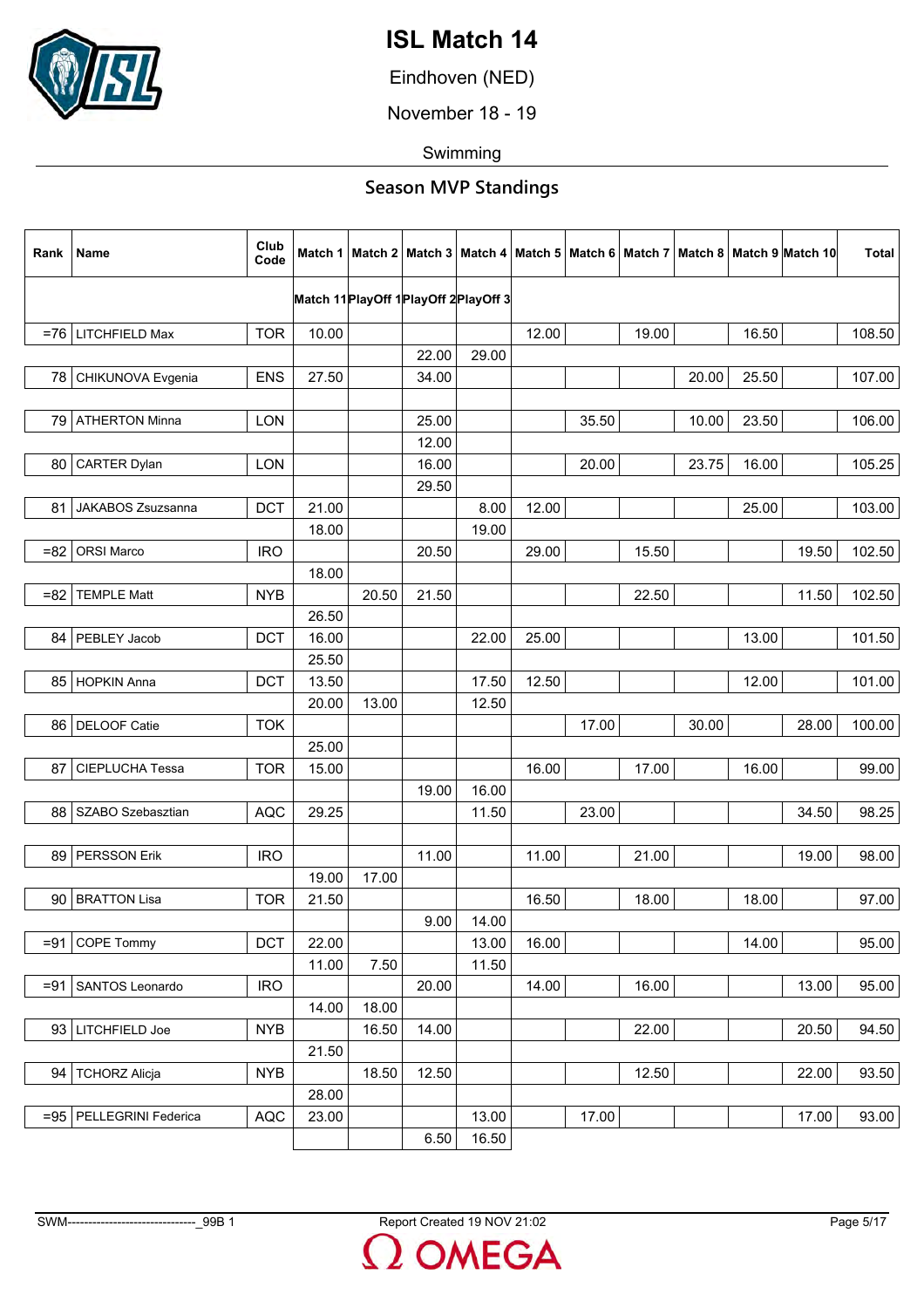

Eindhoven (NED)

November 18 - 19

Swimming

| Rank    | Name                        | Club<br>Code |       |       |       |                                        |       |       |       |       |       | Match 1   Match 2   Match 3   Match 4   Match 5   Match 6   Match 7   Match 8   Match 9   Match 10 | <b>Total</b> |
|---------|-----------------------------|--------------|-------|-------|-------|----------------------------------------|-------|-------|-------|-------|-------|----------------------------------------------------------------------------------------------------|--------------|
|         |                             |              |       |       |       | Match 11 PlayOff 1 PlayOff 2 PlayOff 3 |       |       |       |       |       |                                                                                                    |              |
|         | =95 SHANAHAN Katie          | <b>LON</b>   |       |       | 20.00 |                                        |       | 24.00 |       | 23.00 | 16.00 |                                                                                                    | 93.00        |
|         |                             |              |       |       | 10.00 |                                        |       |       |       |       |       |                                                                                                    |              |
| 97      | <b>BELONOGOFF Tatiana</b>   | <b>DCT</b>   | 11.00 |       |       | 10.50                                  | 20.00 |       |       |       | 7.50  |                                                                                                    | 92.50        |
|         |                             |              | 13.50 | 15.00 |       | 15.00                                  |       |       |       |       |       |                                                                                                    |              |
| 98      | <b>SCHEFFER Fernando</b>    | LAC          |       | 29.50 |       | 20.00                                  | 19.50 |       |       | 7.50  |       |                                                                                                    | 91.50        |
|         |                             |              |       |       | 15.00 |                                        |       |       |       |       |       |                                                                                                    |              |
| $= 99$  | REITSHAMMER Bernhard        | <b>IRO</b>   |       |       | 17.00 |                                        | 14.00 |       | 17.00 |       |       | 15.00                                                                                              | 90.50        |
|         |                             |              | 15.00 | 12.50 |       |                                        |       |       |       |       |       |                                                                                                    |              |
| $= 99$  | <b>TARASEVICH Grigory</b>   | <b>TOK</b>   |       | 18.50 |       |                                        |       | 18.50 |       | 12.00 |       | 23.50                                                                                              | 90.50        |
|         |                             |              | 18.00 |       |       |                                        |       |       |       |       |       |                                                                                                    |              |
|         | 101 LIMA Felipe             | <b>ENS</b>   | 16.00 |       | 14.50 |                                        |       |       |       | 17.00 | 18.00 |                                                                                                    | 90.00        |
|         |                             |              |       | 15.50 |       | 9.00                                   |       |       |       |       |       |                                                                                                    |              |
| 102     | <b>GRINEV Vladislav</b>     | <b>AQC</b>   | 11.00 |       |       | 7.50                                   |       | 4.50  |       |       |       | 16.00                                                                                              | 89.75        |
|         |                             |              |       |       | 23.75 | 27.00                                  |       |       |       |       |       |                                                                                                    |              |
| $=103$  | <b>GREENBANK Luke</b>       | <b>LON</b>   |       |       | 34.50 |                                        |       | 14.00 |       | 20.00 | 14.50 |                                                                                                    | 89.00        |
|         |                             |              |       |       | 6.00  |                                        |       |       |       |       |       |                                                                                                    |              |
|         | $=103$ MURPHY Camden        | <b>DCT</b>   | 8.50  |       |       | 2.00                                   | 3.50  |       |       |       |       |                                                                                                    | 89.00        |
|         |                             |              | 28.50 | 24.50 |       | 22.00                                  |       |       |       |       |       |                                                                                                    |              |
|         | =105   BANIC Madeline       | <b>ENS</b>   | 18.00 |       | 22.00 |                                        |       |       |       | 13.00 | 11.00 |                                                                                                    | 88.50        |
|         |                             |              |       | 10.50 |       | 14.00                                  |       |       |       |       |       |                                                                                                    |              |
|         | $=105$ HVAS Tomoe           | <b>LAC</b>   |       | 5.00  |       | 26.00                                  | 31.00 |       |       | 26.50 |       |                                                                                                    | 88.50        |
|         |                             |              |       |       |       |                                        |       |       |       |       |       |                                                                                                    |              |
| 107     | MELO Luiz Altamir           | <b>IRO</b>   |       |       | 22.00 |                                        | 15.00 |       | 0.00  |       |       | 19.00                                                                                              | 87.00        |
|         |                             |              | 17.00 | 14.00 |       |                                        |       |       |       |       |       |                                                                                                    |              |
|         | 108 PICKREM Sydney          | <b>LON</b>   |       |       | 10.00 |                                        |       | 16.00 |       | 13.50 | 28.00 |                                                                                                    | 86.50        |
|         |                             |              |       |       | 19.00 |                                        |       |       |       |       |       |                                                                                                    |              |
| $=109$  | <b>HANNIS Molly</b>         | CAC          |       | 27.50 |       | 15.00                                  |       | 12.50 | 14.50 |       |       |                                                                                                    | 85.50        |
|         |                             |              |       | 16.00 |       |                                        |       |       |       |       |       |                                                                                                    |              |
| $=109$  | SMOLIGA Olivia              | CAC          |       |       |       | 19.50                                  |       | 30.50 | 18.00 |       |       |                                                                                                    | 85.50        |
|         |                             |              |       | 17.50 |       |                                        |       |       |       |       |       |                                                                                                    |              |
| $=109$  | <b>WATTEL Marie</b>         | <b>LON</b>   |       |       | 18.50 |                                        |       | 14.50 |       | 20.50 | 7.50  |                                                                                                    | 85.50        |
|         |                             |              |       |       | 24.50 |                                        |       |       |       |       |       |                                                                                                    |              |
| 112     | <b>GASSON Helena</b>        | LAC          |       | 18.00 |       | 18.25                                  | 22.00 |       |       | 9.50  |       |                                                                                                    | 85.25        |
|         |                             |              |       |       | 17.50 |                                        |       |       |       |       |       |                                                                                                    |              |
|         | 113   ROSENDAHL BACH Helena | <b>ENS</b>   | 9.00  |       | 15.00 |                                        |       |       |       | 14.00 | 15.00 |                                                                                                    | 85.00        |
|         |                             |              |       | 20.00 |       | 12.00                                  |       |       |       |       |       |                                                                                                    |              |
| $= 114$ | <b>TUCKER Miranda</b>       | <b>TOK</b>   |       | 15.50 |       |                                        |       | 9.50  |       | 14.00 |       | 14.00                                                                                              | 84.50        |
|         |                             |              | 31.50 |       |       |                                        |       |       |       |       |       |                                                                                                    |              |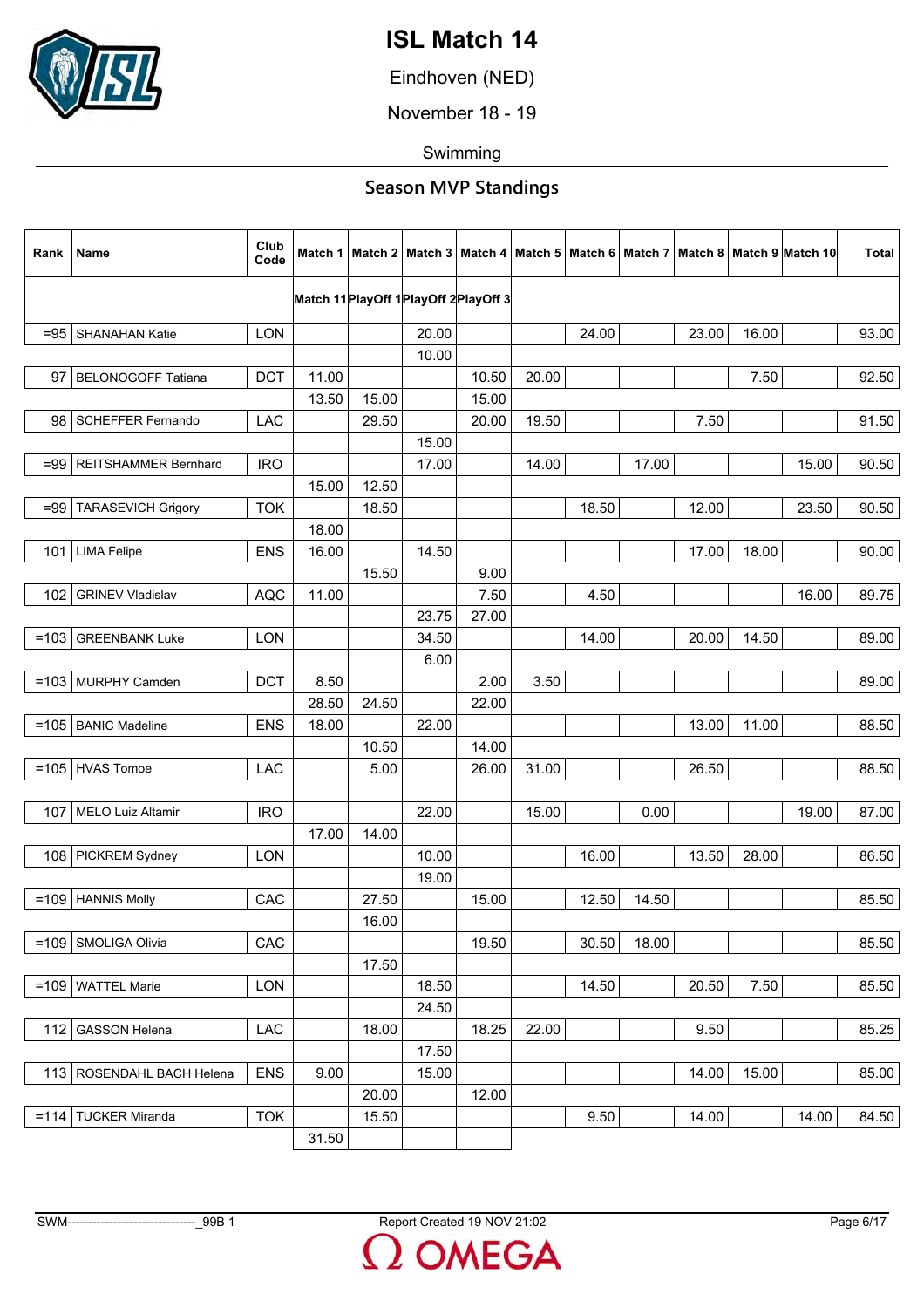

Eindhoven (NED)

November 18 - 19

Swimming

| Rank    | Name                       | Club<br>Code |       |       |       |                                        |       |       |       |       |       | Match 1   Match 2   Match 3   Match 4   Match 5   Match 6   Match 7   Match 8   Match 9   Match 10 | <b>Total</b> |
|---------|----------------------------|--------------|-------|-------|-------|----------------------------------------|-------|-------|-------|-------|-------|----------------------------------------------------------------------------------------------------|--------------|
|         |                            |              |       |       |       | Match 11 PlayOff 1 PlayOff 2 PlayOff 3 |       |       |       |       |       |                                                                                                    |              |
|         |                            |              |       |       |       |                                        |       |       |       |       |       |                                                                                                    |              |
|         | =114   UGOLKOVA Maria      | <b>IRO</b>   | 8.00  | 19.50 | 14.00 |                                        | 7.00  |       | 17.00 |       |       | 19.00                                                                                              | 84.50        |
|         |                            |              |       |       |       |                                        |       |       |       |       |       |                                                                                                    |              |
|         | =116   FRANCA SILVA Felipe | <b>DCT</b>   | 14.00 |       |       | 13.50<br>3.00                          | 23.50 |       |       |       | 15.00 |                                                                                                    | 84.00        |
| $= 116$ |                            | LAC          | 15.00 | 7.00  |       | 12.00                                  | 22.50 |       |       | 18.50 |       |                                                                                                    | 84.00        |
|         | <b>ROONEY Maxime</b>       |              |       |       | 24.00 |                                        |       |       |       |       |       |                                                                                                    |              |
|         | 118   DIENER Christian     | <b>LON</b>   |       |       | 15.50 |                                        |       | 16.00 |       | 17.50 | 16.75 |                                                                                                    | 83.75        |
|         |                            |              |       |       | 18.00 |                                        |       |       |       |       |       |                                                                                                    |              |
|         | 119 NAKAMURA Katsumi       | <b>LON</b>   |       |       | 8.00  |                                        |       | 39.50 |       | 14.50 | 10.00 |                                                                                                    | 82.50        |
|         |                            |              |       |       | 10.50 |                                        |       |       |       |       |       |                                                                                                    |              |
| 120     | <b>MALYUTIN Martin</b>     | <b>LAC</b>   |       | 18.50 |       | 22.50                                  | 21.50 |       |       | 19.00 |       |                                                                                                    | 81.50        |
|         |                            |              |       |       | 0.00  |                                        |       |       |       |       |       |                                                                                                    |              |
| $=121$  | de DEUS Leonardo           | <b>AQC</b>   | 17.00 |       |       | 15.50                                  |       | 11.50 |       |       |       | 12.50                                                                                              | 80.00        |
|         |                            |              |       |       | 7.00  | 16.50                                  |       |       |       |       |       |                                                                                                    |              |
| $=121$  | <b>GASTALDELLO Beryl</b>   | <b>LAC</b>   |       | 13.00 |       | 19.00                                  | 12.50 |       |       | 14.00 |       |                                                                                                    | 80.00        |
|         |                            |              |       |       | 21.50 |                                        |       |       |       |       |       |                                                                                                    |              |
| 123     | <b>TEMNIKOVA Maria</b>     | <b>DCT</b>   | 14.00 |       |       | 8.00                                   | 20.50 |       |       |       | 11.00 |                                                                                                    | 79.50        |
|         |                            |              | 9.00  | 7.00  |       | 10.00                                  |       |       |       |       |       |                                                                                                    |              |
| 124     | <b>DRESSEL Sherridon</b>   | CAC          |       | 37.00 |       | 18.50                                  |       | 17.50 | 6.00  |       |       |                                                                                                    | 79.00        |
|         |                            |              |       |       |       |                                        |       |       |       |       |       |                                                                                                    |              |
|         | 125 HOFFER Ryan            | <b>DCT</b>   | 9.00  |       |       | 3.50                                   | 16.00 |       |       |       | 8.50  |                                                                                                    | 78.00        |
|         |                            |              | 19.50 | 10.50 |       | 11.00                                  |       |       |       |       |       |                                                                                                    |              |
| $=126$  | <b>GUNES Viktoriya</b>     | <b>ENS</b>   | 7.00  |       | 9.00  |                                        |       |       |       | 7.00  | 8.00  |                                                                                                    | 77.00        |
|         |                            |              |       | 21.50 |       | 24.50                                  |       |       |       |       |       |                                                                                                    |              |
|         | =126   PIERONI Blake       | <b>TOR</b>   | 21.50 |       |       |                                        | 22.50 |       | 27.00 |       | 6.00  |                                                                                                    | 77.00        |
|         |                            |              |       |       |       |                                        |       |       |       |       |       |                                                                                                    |              |
| 128     | NAZIEBLO Klaudia           | <b>DCT</b>   | 11.50 |       |       | 14.00                                  | 12.50 |       |       |       | 7.50  |                                                                                                    | 76.50        |
|         |                            |              | 9.00  | 19.00 |       | 3.00                                   |       |       |       |       |       |                                                                                                    |              |
| $=129$  | <b>CHRISTOU Apostolos</b>  | LAC          |       | 15.00 |       | 16.50                                  | 19.50 |       |       | 9.50  |       |                                                                                                    | 76.00        |
|         |                            |              |       |       | 15.50 |                                        |       |       |       |       |       |                                                                                                    |              |
|         | =129   DUMONT Valentine    | LAC          |       | 26.00 |       | 15.00                                  | 9.50  |       |       | 15.50 |       |                                                                                                    | 76.00        |
|         |                            |              |       |       | 10.00 |                                        |       |       |       |       |       |                                                                                                    |              |
| 131     | EVANS Joanna               | <b>DCT</b>   | 9.00  |       |       | 15.50                                  | 6.50  |       |       |       | 0.00  |                                                                                                    | 75.50        |
|         |                            |              | 17.50 | 13.00 |       | 14.00                                  |       |       |       |       |       |                                                                                                    |              |
|         | =132   KALISZ Chase        | <b>AQC</b>   | 22.00 |       |       | 14.00                                  |       | 14.00 |       |       |       | 12.00                                                                                              | 75.00        |
|         |                            |              |       |       |       | 13.00                                  |       |       |       |       |       |                                                                                                    |              |
|         | $=132$ THOMAS Alys         | <b>IRO</b>   |       |       | 19.50 |                                        | 14.00 |       | 5.00  |       |       | 15.00                                                                                              | 75.00        |
|         |                            |              | 14.50 | 7.00  |       |                                        |       |       |       |       |       |                                                                                                    |              |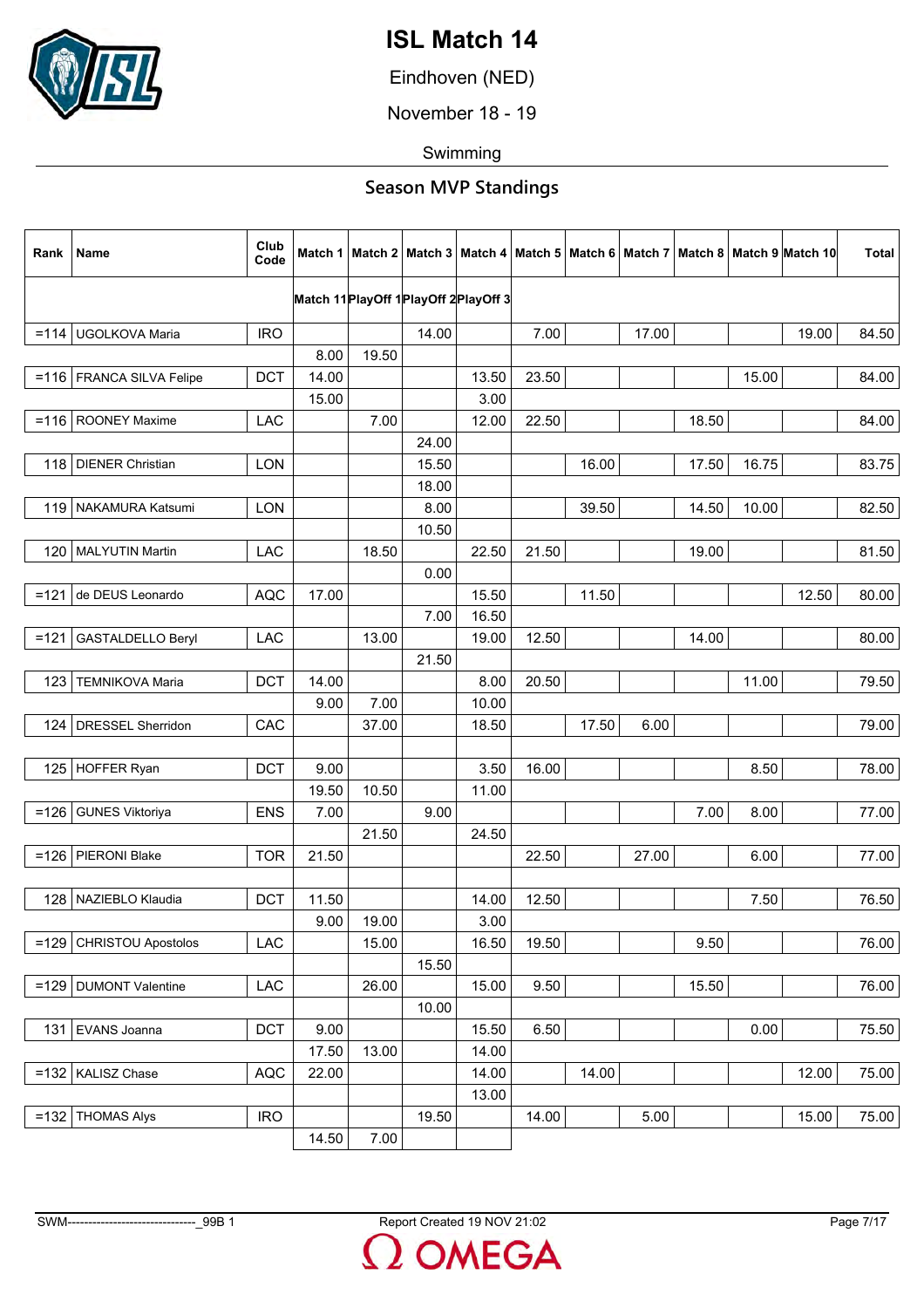

Eindhoven (NED)

November 18 - 19

Swimming

| Rank    | <b>Name</b>                 | Club<br>Code |       |       |       |                                        |       |       |       |       |       | Match 1   Match 2   Match 3   Match 4   Match 5   Match 6   Match 7   Match 8   Match 9   Match 10 | <b>Total</b> |
|---------|-----------------------------|--------------|-------|-------|-------|----------------------------------------|-------|-------|-------|-------|-------|----------------------------------------------------------------------------------------------------|--------------|
|         |                             |              |       |       |       | Match 11 PlayOff 1 PlayOff 2 PlayOff 3 |       |       |       |       |       |                                                                                                    |              |
| $= 134$ | <b>DELOOF Gabby</b>         | <b>TOK</b>   |       | 9.00  |       |                                        |       | 14.00 |       | 8.50  |       | 18.50                                                                                              | 74.00        |
|         |                             |              | 24.00 |       |       |                                        |       |       |       |       |       |                                                                                                    |              |
| $= 134$ | STJEPANOVIC Velimir         | <b>DCT</b>   | 3.00  |       |       | 3.00                                   | 9.00  |       |       |       | 9.00  |                                                                                                    | 74.00        |
|         |                             |              | 20.50 | 16.50 |       | 13.00                                  |       |       |       |       |       |                                                                                                    |              |
| 136     | <b>MORA Lorenzo</b>         | <b>IRO</b>   |       |       | 7.00  |                                        | 1.00  |       | 14.00 |       |       | 17.50                                                                                              | 72.50        |
|         |                             |              | 14.00 | 19.00 |       |                                        |       |       |       |       |       |                                                                                                    |              |
| $=137$  | <b>KNOX Finlay</b>          | <b>TOR</b>   | 13.00 |       |       |                                        | 13.00 |       | 21.00 |       | 24.00 |                                                                                                    | 71.00        |
|         |                             |              |       |       |       |                                        |       |       |       |       |       |                                                                                                    |              |
| $=137$  | LOYNING Ingeborg            | <b>IRO</b>   |       |       | 16.00 |                                        | 9.50  |       | 4.50  |       |       | 27.50                                                                                              | 71.00        |
|         |                             |              | 13.50 |       |       |                                        |       |       |       |       |       |                                                                                                    |              |
| 139     | ROTHBAUER Christopher       | <b>LAC</b>   |       | 17.00 |       | 14.00                                  | 19.50 |       |       | 8.50  |       |                                                                                                    | 70.50        |
|         |                             |              |       |       | 11.50 |                                        |       |       |       |       |       |                                                                                                    |              |
|         | 140   HEEMSKERK Femke       | <b>ENS</b>   |       |       |       |                                        |       |       |       | 14.50 | 24.00 |                                                                                                    | 70.00        |
|         |                             |              |       | 12.50 |       | 19.00                                  |       |       |       |       |       |                                                                                                    |              |
| $=141$  | <b>COCCONCELLI Costanza</b> | <b>IRO</b>   |       |       | 6.00  |                                        | 5.50  |       | 8.50  |       |       | 22.00                                                                                              | 69.50        |
|         |                             |              | 19.50 | 8.00  |       |                                        |       |       |       |       |       |                                                                                                    |              |
| $=141$  | PIJNENBURG Stan             | <b>NYB</b>   |       | 6.50  | 14.50 |                                        |       |       | 4.00  |       |       | 17.50                                                                                              | 69.50        |
| $= 141$ | <b>TETZLOFF Aly</b>         | <b>TOK</b>   | 27.00 | 18.50 |       |                                        |       | 5.00  |       | 9.50  |       | 16.00                                                                                              | 69.50        |
|         |                             |              | 20.50 |       |       |                                        |       |       |       |       |       |                                                                                                    |              |
|         | 144   LAZOR Annie           | <b>LON</b>   |       |       | 14.50 |                                        |       | 13.00 |       | 12.00 | 13.50 |                                                                                                    | 69.00        |
|         |                             |              |       |       | 16.00 |                                        |       |       |       |       |       |                                                                                                    |              |
| $= 145$ | CLARK Imogen                | <b>LAC</b>   |       | 9.00  |       | 5.00                                   | 15.00 |       |       | 10.50 |       |                                                                                                    | 68.50        |
|         |                             |              |       |       | 29.00 |                                        |       |       |       |       |       |                                                                                                    |              |
|         | $=145$ NEMETH Nandor        | <b>TOK</b>   |       | 11.00 |       |                                        |       | 14.50 |       | 16.50 |       | 12.00                                                                                              | 68.50        |
|         |                             |              | 14.50 |       |       |                                        |       |       |       |       |       |                                                                                                    |              |
| 147     | de WAARD Maaike             | CAC          |       | 21.00 |       | 2.00                                   |       |       | 12.00 |       |       |                                                                                                    | 68.25        |
|         |                             |              |       | 33.25 |       |                                        |       |       |       |       |       |                                                                                                    |              |
| 148     | SZTANDERA Dominika          | <b>TOR</b>   | 10.50 |       |       |                                        | 15.00 |       | 8.50  |       | 13.00 |                                                                                                    | 68.00        |
|         |                             |              |       |       | 10.00 | 11.00                                  |       |       |       |       |       |                                                                                                    |              |
| 149     | <b>SAVARD Katerine</b>      | CAC          |       | 14.00 |       | 9.00                                   |       | 15.00 | 14.00 |       |       |                                                                                                    | 67.50        |
|         |                             |              |       | 15.50 |       |                                        |       |       |       |       |       |                                                                                                    |              |
| 150     | NTOUNTOUNAKI Anna           | LAC          |       | 8.50  |       | 11.00                                  | 14.50 |       |       | 11.50 |       |                                                                                                    | 66.50        |
|         |                             |              |       |       | 21.00 |                                        |       |       |       |       |       |                                                                                                    |              |
|         | $=151$ PEDA Paulina         | <b>NYB</b>   |       | 12.50 | 9.50  |                                        |       |       | 9.00  |       |       | 21.50                                                                                              | 66.00        |
|         |                             |              | 13.50 |       |       |                                        |       |       |       |       |       |                                                                                                    |              |
| $= 151$ | PEKARSKI Grigori            | <b>TOR</b>   | 19.00 |       |       |                                        | 6.50  |       | 11.00 |       | 7.00  |                                                                                                    | 66.00        |
|         |                             |              |       |       | 11.00 | 11.50                                  |       |       |       |       |       |                                                                                                    |              |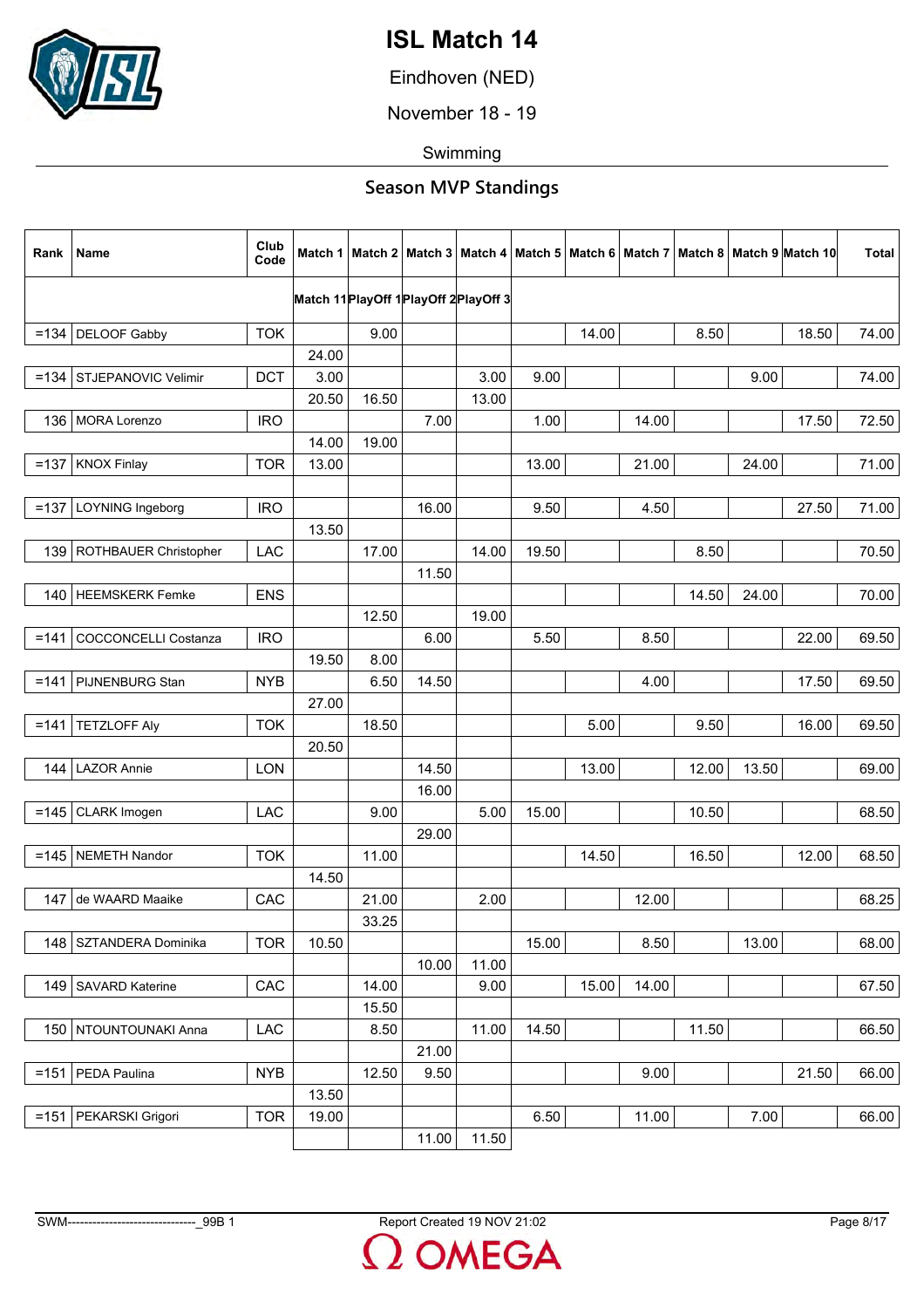

Eindhoven (NED)

November 18 - 19

Swimming

| Rank    | Name                   | Club<br>Code |       |       |                                        |       |       |       |       |       |       | Match 1   Match 2   Match 3   Match 4   Match 5   Match 6   Match 7   Match 8   Match 9   Match 10 | <b>Total</b> |
|---------|------------------------|--------------|-------|-------|----------------------------------------|-------|-------|-------|-------|-------|-------|----------------------------------------------------------------------------------------------------|--------------|
|         |                        |              |       |       | Match 11 PlayOff 1 PlayOff 2 PlayOff 3 |       |       |       |       |       |       |                                                                                                    |              |
|         |                        |              |       |       |                                        |       |       |       |       |       |       |                                                                                                    |              |
|         | 153 STRAUCH Jenna      | <b>IRO</b>   |       |       | 14.00                                  |       | 13.00 |       | 4.00  |       |       | 9.50                                                                                               | 65.75        |
|         |                        |              | 19.25 | 6.00  |                                        |       |       |       |       |       |       |                                                                                                    |              |
| 154     | KRASKA Jakub           | <b>NYB</b>   |       | 9.00  | 22.50                                  |       |       |       | 19.50 |       |       | 9.00                                                                                               | 65.50        |
|         |                        |              | 5.50  |       |                                        |       |       |       |       |       |       |                                                                                                    |              |
| $= 155$ | <b>RENSHAW Molly</b>   | <b>NYB</b>   |       | 5.50  | 7.00                                   |       |       |       | 14.50 |       |       | 17.00                                                                                              | 64.50        |
|         |                        |              | 20.50 |       |                                        |       |       |       |       |       |       |                                                                                                    |              |
|         | =155   SPAJARI Pedro   | <b>TOK</b>   |       | 11.00 |                                        |       |       | 17.50 |       | 13.00 |       | 12.00                                                                                              | 64.50        |
|         |                        |              | 11.00 |       |                                        |       |       |       |       |       |       |                                                                                                    |              |
| $=157$  | <b>BECKMANN Emilie</b> | <b>IRO</b>   |       |       | 8.00                                   |       | 15.00 |       | 13.00 |       |       | 12.00                                                                                              | 64.00        |
|         |                        |              | 13.00 | 3.00  |                                        |       |       |       |       |       |       |                                                                                                    |              |
| $=157$  | MARTINEZ Jose Angel    | CAC          |       | 17.00 |                                        | 6.00  |       | 7.00  | 25.00 |       |       |                                                                                                    | 64.00        |
|         |                        |              |       | 9.00  |                                        |       |       |       |       |       |       |                                                                                                    |              |
|         | $=$ 159   KISIL Yuri   | <b>TOR</b>   | 11.00 |       |                                        |       | 20.25 |       | 9.50  |       | 3.50  |                                                                                                    | 62.50        |
|         |                        |              |       |       | 9.25                                   | 9.00  |       |       |       |       |       |                                                                                                    |              |
|         | $=159$ MILLER Cody     | <b>DCT</b>   |       |       |                                        |       | 19.50 |       |       |       | 16.50 |                                                                                                    | 62.50        |
|         |                        |              | 18.00 | 4.50  |                                        | 4.00  |       |       |       |       |       |                                                                                                    |              |
| $=159$  | <b>RICHARDS Matt</b>   | <b>IRO</b>   |       |       | 11.00                                  |       | 6.50  |       | 9.50  |       |       | 14.00                                                                                              | 62.50        |
|         |                        |              | 13.00 | 8.50  |                                        |       |       |       |       |       |       |                                                                                                    |              |
|         | 162 di PIETRO Silvia   | <b>AQC</b>   | 4.50  |       |                                        | 12.50 |       | 6.00  |       |       |       | 14.00                                                                                              | 62.00        |
|         |                        |              |       |       | 12.50                                  | 12.50 |       |       |       |       |       |                                                                                                    |              |
| 163     | SCOZZOLI Fabio         | <b>AQC</b>   | 10.00 |       |                                        | 6.00  |       | 13.00 |       |       |       | 8.00                                                                                               | 61.50        |
|         |                        |              |       |       | 11.00                                  | 13.50 |       |       |       |       |       |                                                                                                    |              |
| 164     | PINZUTI Alessandro     | <b>TOK</b>   |       | 14.00 |                                        |       |       | 10.00 |       | 11.00 |       | 11.00                                                                                              | 61.00        |
|         |                        |              | 15.00 |       |                                        |       |       |       |       |       |       |                                                                                                    |              |
|         |                        |              |       |       |                                        |       |       |       |       |       |       |                                                                                                    |              |
|         | 165 ZHILKIN Andrey     | <b>ENS</b>   | 11.00 |       | 16.50                                  |       |       |       |       | 7.00  | 8.00  |                                                                                                    | 60.50        |
|         |                        |              |       | 18.00 |                                        |       |       |       |       |       |       |                                                                                                    |              |
| $= 166$ | <b>ANDERSON Freya</b>  | <b>LON</b>   |       |       |                                        |       |       | 11.00 |       | 5.50  | 8.50  |                                                                                                    | 59.50        |
|         |                        |              |       |       | 34.50                                  |       |       |       |       |       |       |                                                                                                    |              |
|         | =166   CIESLAK Marcin  | CAC          |       | 11.00 |                                        | 2.00  |       | 10.00 | 15.00 |       |       |                                                                                                    | 59.50        |
|         |                        |              |       | 21.50 |                                        |       |       |       |       |       |       |                                                                                                    |              |
|         | $=166$   HASSLER Julia | <b>TOR</b>   | 12.00 |       |                                        |       | 9.50  |       | 19.00 |       | 8.00  |                                                                                                    | 59.50        |
|         |                        |              |       |       | 7.00                                   | 4.00  |       |       |       |       |       |                                                                                                    |              |
|         | $=169$ MURPHY Ryan     | LAC          |       |       |                                        |       |       |       |       |       |       |                                                                                                    | 58.00        |
|         |                        |              |       |       | 58.00                                  |       |       |       |       |       |       |                                                                                                    |              |
| $=169$  | TEIJONSALO Fanny       | <b>ENS</b>   | 5.50  |       | 15.50                                  |       |       |       |       | 18.00 | 9.50  |                                                                                                    | 58.00        |
|         |                        |              |       |       |                                        | 9.50  |       |       |       |       |       |                                                                                                    |              |
| 171     | HENIQUE Melanie        | <b>IRO</b>   |       |       |                                        |       |       |       | 3.25  |       |       | 21.50                                                                                              | 57.75        |
|         |                        |              | 20.00 | 13.00 |                                        |       |       |       |       |       |       |                                                                                                    |              |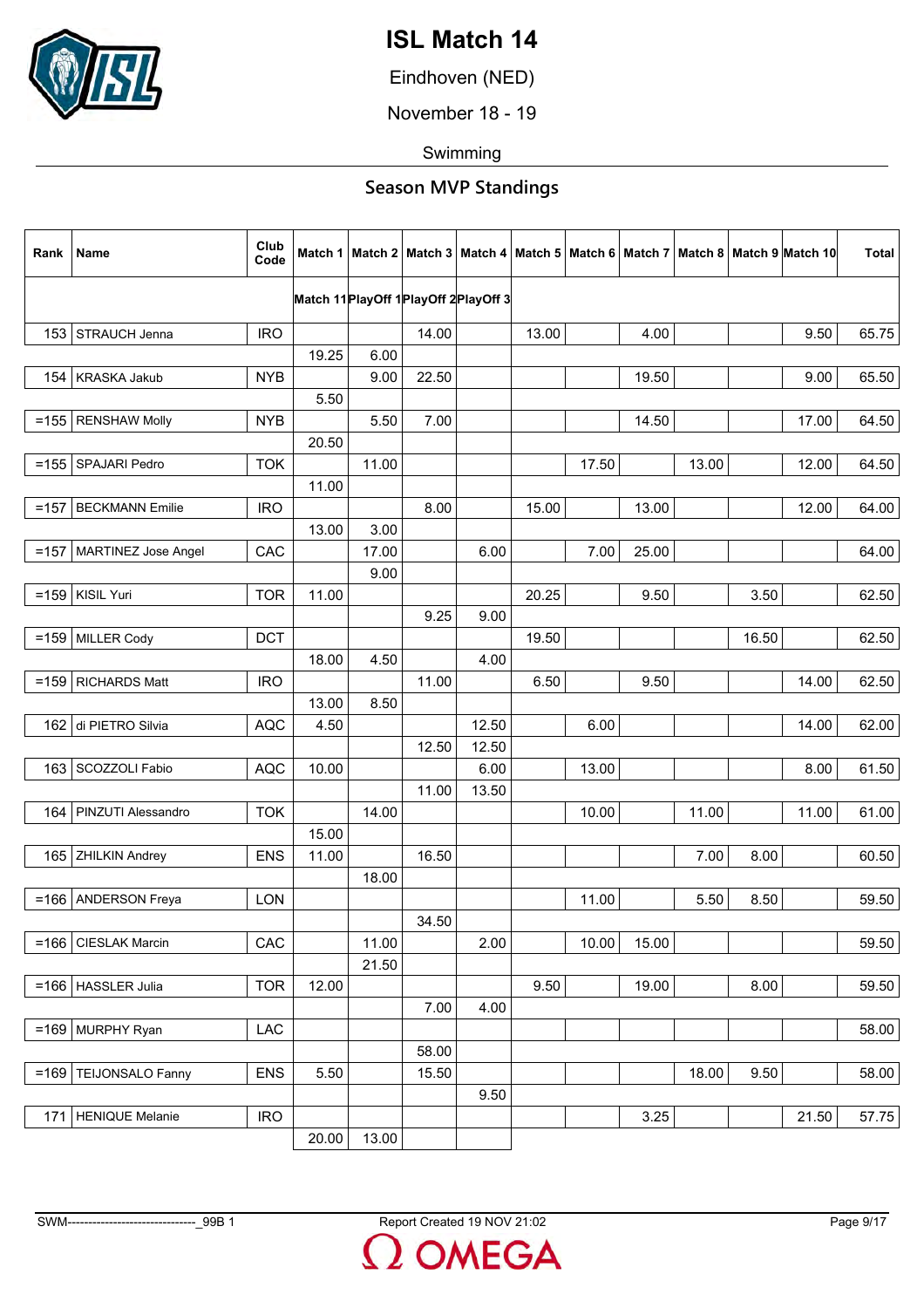

Eindhoven (NED)

November 18 - 19

Swimming

| Rank   | Name                       | Club<br>Code |       |       |       |                                        |       |       |       |       |      | Match 1   Match 2   Match 3   Match 4   Match 5   Match 6   Match 7   Match 8   Match 9  Match 10 | <b>Total</b> |
|--------|----------------------------|--------------|-------|-------|-------|----------------------------------------|-------|-------|-------|-------|------|---------------------------------------------------------------------------------------------------|--------------|
|        |                            |              |       |       |       | Match 11 PlayOff 1 PlayOff 2 PlayOff 3 |       |       |       |       |      |                                                                                                   |              |
|        |                            |              |       |       |       |                                        |       |       |       |       |      |                                                                                                   |              |
| 172    | WATANABE Kanako            | <b>TOK</b>   |       | 10.00 |       |                                        |       | 7.00  |       | 16.50 |      | 10.50                                                                                             | 57.00        |
|        |                            |              | 13.00 |       |       |                                        |       |       |       |       |      |                                                                                                   |              |
|        | 173   LITHERLAND Jay       | <b>DCT</b>   | 5.00  |       |       | 7.00                                   |       |       |       |       | 9.00 |                                                                                                   | 56.00        |
|        |                            |              | 15.00 |       |       | 20.00                                  |       |       |       |       |      |                                                                                                   |              |
| $=174$ | <b>HINDLEY</b> Isabella    | <b>DCT</b>   | 6.50  |       |       | 3.00                                   | 6.00  |       |       |       | 8.00 |                                                                                                   | 55.50        |
|        |                            |              | 21.50 | 7.50  |       | 3.00                                   |       |       |       |       |      |                                                                                                   |              |
| $=174$ | MAJERSKI Jakub             | <b>NYB</b>   |       | 9.00  | 10.00 |                                        |       |       | 11.00 |       |      | 9.00                                                                                              | 55.50        |
|        |                            |              | 16.50 |       |       |                                        |       |       |       |       |      |                                                                                                   |              |
| $=174$ | <b>PUTS Jesse</b>          | CAC          |       | 10.50 |       | 3.50                                   |       | 8.50  | 15.50 |       |      |                                                                                                   | 55.50        |
|        |                            |              |       | 17.50 |       |                                        |       |       |       |       |      |                                                                                                   |              |
| $=177$ | <b>BARRETT Adam</b>        | <b>ENS</b>   | 5.50  |       | 6.50  |                                        |       |       |       | 3.00  | 7.00 |                                                                                                   | 55.00        |
|        |                            |              |       | 10.50 |       | 22.50                                  |       |       |       |       |      |                                                                                                   |              |
| $=177$ | FRANCESCHI Sara            | LAC          |       | 17.00 |       | 15.00                                  | 9.00  |       |       | 14.00 |      |                                                                                                   | 55.00        |
|        |                            |              |       |       |       |                                        |       |       |       |       |      |                                                                                                   |              |
| $=177$ | <b>GROTHE Zane</b>         | <b>DCT</b>   | 13.00 |       |       | 15.50                                  | 13.00 |       |       |       |      |                                                                                                   | 55.00        |
|        |                            |              |       | 8.50  |       | 5.00                                   |       |       |       |       |      |                                                                                                   |              |
|        | 180   PASYNKOV Daniil      | <b>TOK</b>   |       | 8.50  |       |                                        |       | 15.00 |       | 12.00 |      | 12.00                                                                                             | 54.50        |
|        |                            |              | 7.00  |       |       |                                        |       |       |       |       |      |                                                                                                   |              |
|        | 181   McKEE Anton          | <b>TOR</b>   | 13.50 |       |       |                                        | 7.50  |       | 8.00  |       | 5.00 |                                                                                                   | 53.00        |
|        |                            |              |       |       | 13.00 | 6.00                                   |       |       |       |       |      |                                                                                                   |              |
|        | =182   ANDRUSENKO Veronika | <b>IRO</b>   |       |       | 5.50  |                                        | 6.00  |       | 13.00 |       |      | 18.50                                                                                             | 52.50        |
|        |                            |              | 9.50  |       |       |                                        |       |       |       |       |      |                                                                                                   |              |
|        | $=182$ KOCH Marco          | <b>NYB</b>   |       | 14.00 | 10.00 |                                        |       |       | 12.50 |       |      | 6.50                                                                                              | 52.50        |
|        |                            |              | 9.50  |       |       |                                        |       |       |       |       |      |                                                                                                   |              |
|        | $=$ 184   INCERTI Zac      | <b>LON</b>   |       |       | 12.50 |                                        |       | 14.00 |       | 5.00  | 6.00 |                                                                                                   | 52.00        |
|        |                            |              |       |       | 14.50 |                                        |       |       |       |       |      |                                                                                                   |              |
|        | =184   MAJCHRZAK Kacper    | CAC          |       | 18.50 |       | 3.50                                   |       | 6.50  | 6.00  |       |      |                                                                                                   | 52.00        |
|        |                            |              |       | 17.50 |       |                                        |       |       |       |       |      |                                                                                                   |              |
|        |                            |              |       |       |       |                                        |       |       |       |       |      |                                                                                                   |              |
|        | 186   DAVIES Georgia       | <b>ENS</b>   | 14.00 |       | 14.50 |                                        |       |       |       |       | 6.50 |                                                                                                   | 51.50        |
|        |                            |              |       | 9.50  |       | 7.00                                   |       |       |       |       |      |                                                                                                   |              |
| 187    | MOROZOV Vladimir           | <b>TOK</b>   |       |       |       |                                        |       | 14.00 |       | 16.00 |      | 14.00                                                                                             | 51.00        |
|        |                            |              | 7.00  |       |       |                                        |       |       |       |       |      |                                                                                                   |              |
|        | $=188$ MORIMOTO Teppei     | LON          |       |       | 18.00 |                                        |       | 10.00 |       | 11.50 |      |                                                                                                   | 50.50        |
|        |                            |              |       |       | 11.00 |                                        |       |       |       |       |      |                                                                                                   |              |
|        | =188   SWANSON Charlie     | <b>ENS</b>   | 9.50  |       | 4.00  |                                        |       |       |       | 9.00  | 4.00 |                                                                                                   | 50.50        |
|        |                            |              |       | 18.00 |       | 6.00                                   |       |       |       |       |      |                                                                                                   |              |
| 190    | ZAMORANO Africa            | <b>IRO</b>   |       |       | 14.00 |                                        | 4.00  |       | 0.00  |       |      | 10.00                                                                                             | 50.00        |
|        |                            |              | 12.00 | 10.00 |       |                                        |       |       |       |       |      |                                                                                                   |              |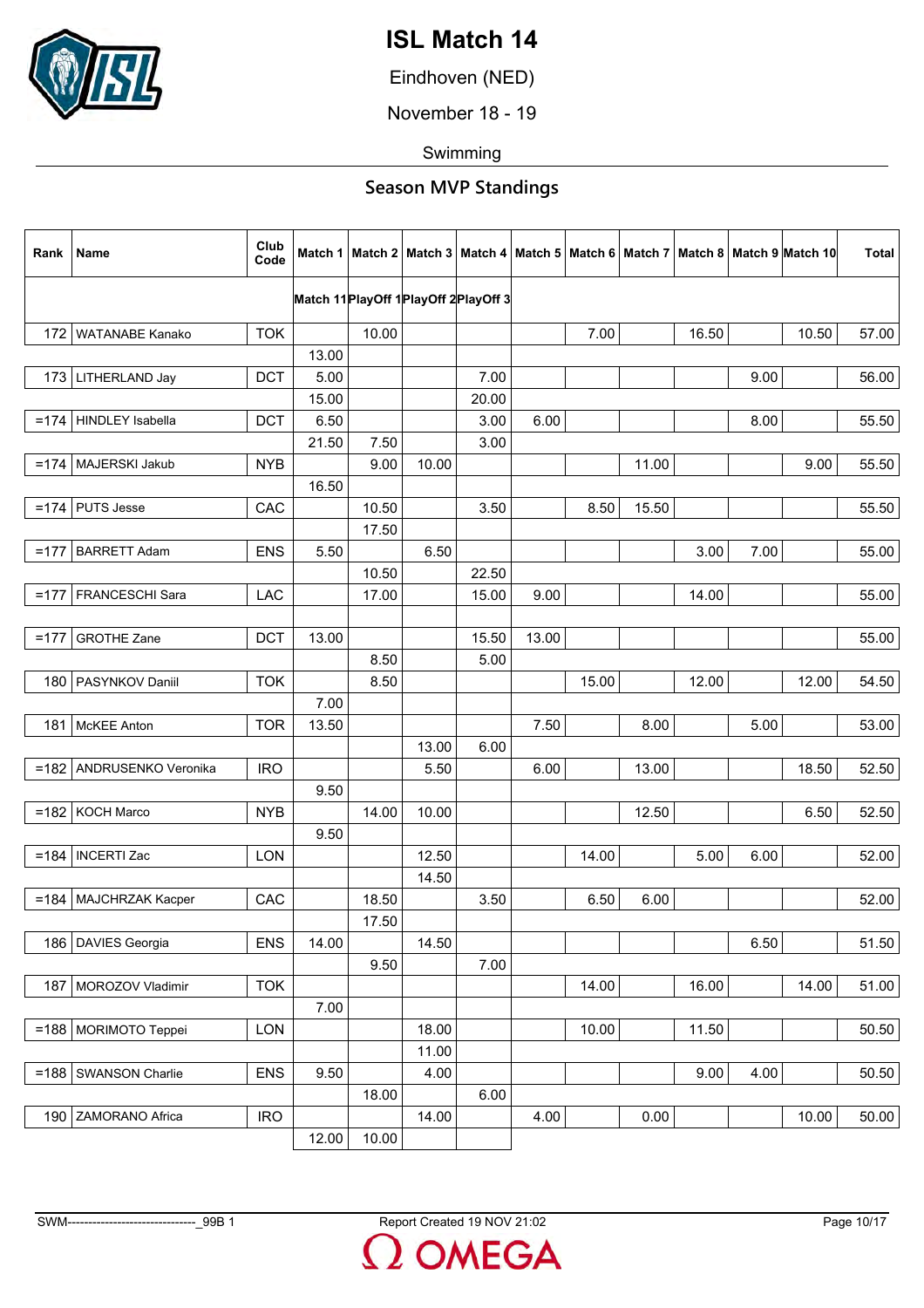

Eindhoven (NED)

November 18 - 19

Swimming

| Rank    | Name                     | Club<br>Code |       |       |       |                                        |       |       |       |       |       | Match 1   Match 2   Match 3   Match 4   Match 5   Match 6   Match 7   Match 8   Match 9  Match 10 | <b>Total</b> |
|---------|--------------------------|--------------|-------|-------|-------|----------------------------------------|-------|-------|-------|-------|-------|---------------------------------------------------------------------------------------------------|--------------|
|         |                          |              |       |       |       | Match 11 PlayOff 1 PlayOff 2 PlayOff 3 |       |       |       |       |       |                                                                                                   |              |
|         |                          |              |       |       |       |                                        |       |       |       |       |       |                                                                                                   |              |
| 191     | <b>ALMEIDA Brandonn</b>  | <b>NYB</b>   |       | 9.50  | 9.00  |                                        |       |       | 10.00 |       |       | 10.00                                                                                             | 49.50        |
|         |                          |              | 11.00 |       |       |                                        |       |       |       |       |       |                                                                                                   |              |
|         | =192 ACEVEDO Javier      | <b>LAC</b>   |       |       |       | 8.00                                   | 10.00 |       |       | 16.50 |       |                                                                                                   | 49.00        |
|         |                          |              |       |       | 14.50 |                                        |       |       |       |       |       |                                                                                                   |              |
| $=192$  | <b>OMOTO Rika</b>        | <b>AQC</b>   | 8.00  |       |       | 6.00                                   |       | 8.00  |       |       |       | 7.00                                                                                              | 49.00        |
|         |                          |              |       |       | 13.00 | 7.00                                   |       |       |       |       |       |                                                                                                   |              |
| $=194$  | <b>BASSETO Guilherme</b> | <b>IRO</b>   |       |       | 4.00  |                                        | 6.50  |       | 9.50  |       |       | 9.00                                                                                              | 48.00        |
|         |                          |              | 5.00  | 14.00 |       |                                        |       |       |       |       |       |                                                                                                   |              |
|         | =194   KUBOVA Simona     | <b>ENS</b>   | 6.00  |       | 4.00  |                                        |       |       |       | 10.00 | 4.50  |                                                                                                   | 48.00        |
|         |                          |              |       | 16.50 |       | 7.00                                   |       |       |       |       |       |                                                                                                   |              |
| 196     | <b>BOHUS Richard</b>     | <b>TOK</b>   |       | 14.00 |       |                                        |       | 14.00 |       | 5.50  |       | 9.00                                                                                              | 47.50        |
|         |                          |              | 5.00  |       |       |                                        |       |       |       |       |       |                                                                                                   |              |
|         | 197 HINDS Natalie        | CAC          |       |       |       |                                        |       | 14.50 | 19.00 |       |       |                                                                                                   | 46.50        |
|         |                          |              |       | 13.00 |       |                                        |       |       |       |       |       |                                                                                                   |              |
| $= 198$ | APPLE Zach               | <b>DCT</b>   | 10.50 |       |       | 11.50                                  | 11.50 |       |       |       | 5.50  |                                                                                                   | 46.00        |
|         |                          |              | 7.00  |       |       |                                        |       |       |       |       |       |                                                                                                   |              |
| $=198$  | STEENBERGEN Marrit       | <b>NYB</b>   |       | 8.50  | 7.00  |                                        |       |       | 4.50  |       |       | 11.50                                                                                             | 46.00        |
|         |                          |              | 14.50 |       |       |                                        |       |       |       |       |       |                                                                                                   |              |
|         | 200 MURDOCH Ross         | <b>LON</b>   |       |       | 8.50  |                                        |       | 13.50 |       | 10.00 | 9.00  |                                                                                                   | 45.50        |
|         |                          |              |       |       | 4.50  |                                        |       |       |       |       |       |                                                                                                   |              |
| $= 201$ | <b>CORDES Kevin</b>      | CAC          |       | 18.00 |       | 9.00                                   |       | 8.00  | 9.00  |       |       |                                                                                                   | 45.00        |
|         |                          |              |       | 1.00  |       |                                        |       |       |       |       |       |                                                                                                   |              |
|         | =201   PILATO Benedetta  | <b>ENS</b>   | 11.50 |       | 13.50 |                                        |       |       |       | 11.00 | 9.00  |                                                                                                   | 45.00        |
|         |                          |              |       |       |       |                                        |       |       |       |       |       |                                                                                                   |              |
| 203     | ZAZZERI Lorenzo          | <b>TOR</b>   | 3.00  |       |       |                                        | 0.00  |       |       |       |       |                                                                                                   | 42.75        |
|         |                          |              |       |       | 18.25 | 21.50                                  |       |       |       |       |       |                                                                                                   |              |
| 204     | <b>DEVINE Abrahm</b>     | <b>LAC</b>   |       | 5.00  |       | 14.00                                  | 5.00  |       |       | 0.00  |       |                                                                                                   | 42.50        |
|         |                          |              |       |       | 18.50 |                                        |       |       |       |       |       |                                                                                                   |              |
| 205     | GINGRICH Leah            | <b>TOK</b>   |       | 14.00 |       |                                        |       | 8.50  |       | 6.00  |       | 8.50                                                                                              | 42.00        |
|         |                          |              | 5.00  |       |       |                                        |       |       |       |       |       |                                                                                                   |              |
|         | 206   USTINOVA Daria S   | <b>NYB</b>   |       | 1.50  | 6.50  |                                        |       |       | 10.50 |       |       | 11.50                                                                                             | 41.50        |
|         |                          |              | 11.50 |       |       |                                        |       |       |       |       |       |                                                                                                   |              |
| $=207$  | <b>PRATT Cole</b>        | <b>TOR</b>   | 5.00  |       |       |                                        | 8.00  |       | 11.50 |       | 11.00 |                                                                                                   | 40.50        |
|         |                          |              |       |       | 0.00  | 5.00                                   |       |       |       |       |       |                                                                                                   |              |
|         | =207 STEPHENS Laura      | <b>TOR</b>   | 2.50  |       |       |                                        | 6.00  |       | 6.00  |       |       |                                                                                                   | 40.50        |
|         |                          |              |       |       | 13.00 | 13.00                                  |       |       |       |       |       |                                                                                                   |              |
| 209     | <b>BAKER Kathleen</b>    | LAC          |       | 16.50 |       | 2.50                                   | 5.00  |       |       |       |       |                                                                                                   | 39.00        |
|         |                          |              |       |       | 15.00 |                                        |       |       |       |       |       |                                                                                                   |              |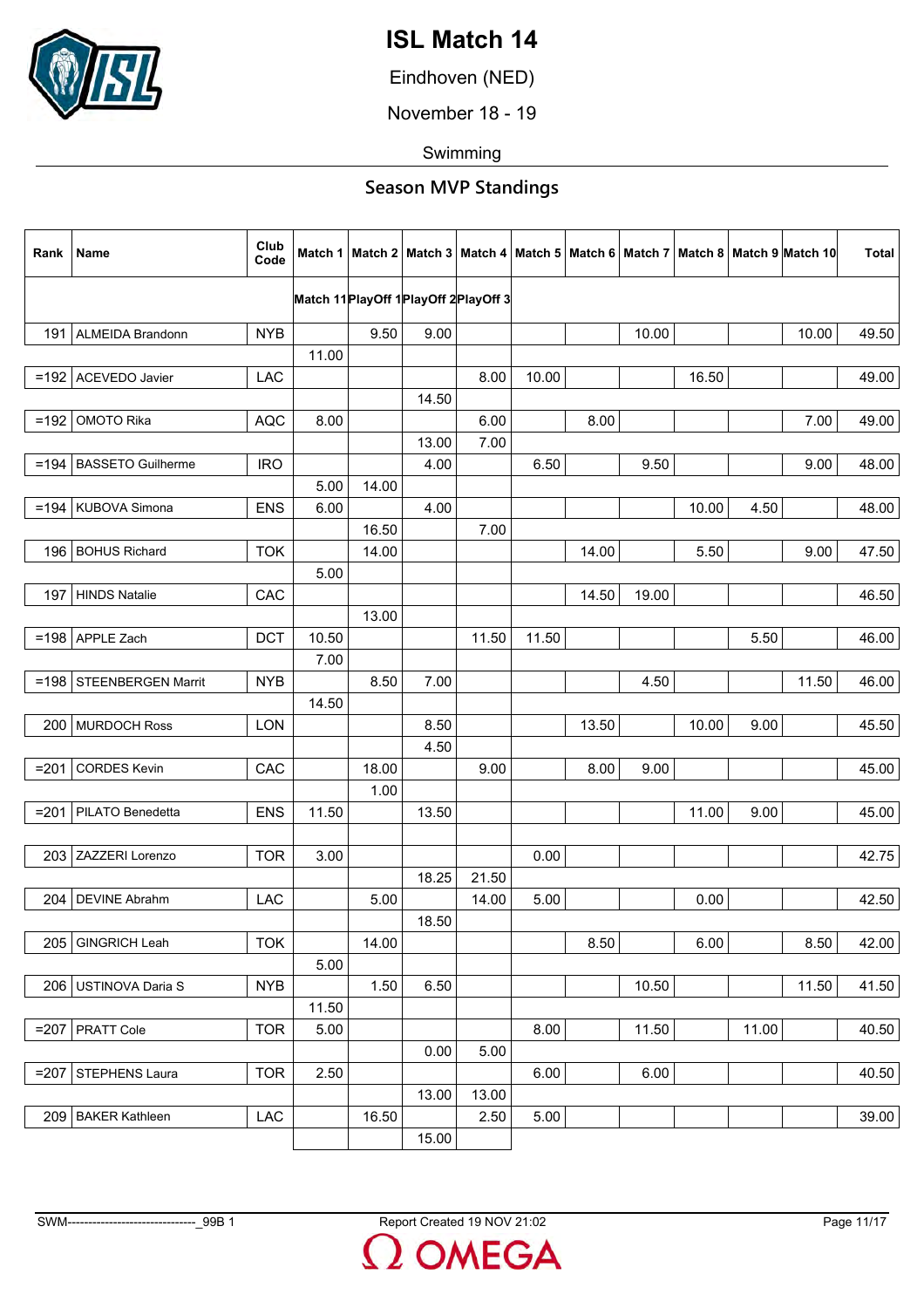

Eindhoven (NED)

November 18 - 19

Swimming

| Rank    | Name                     | Club<br>Code |                                        |       |       |      |      |       |       |       |       | Match 1   Match 2   Match 3   Match 4   Match 5   Match 6   Match 7   Match 8   Match 9  Match 10 | <b>Total</b> |
|---------|--------------------------|--------------|----------------------------------------|-------|-------|------|------|-------|-------|-------|-------|---------------------------------------------------------------------------------------------------|--------------|
|         |                          |              | Match 11 PlayOff 1 PlayOff 2 PlayOff 3 |       |       |      |      |       |       |       |       |                                                                                                   |              |
|         | 210 KOSTIN Oleg          | CAC          |                                        | 20.50 |       | 9.00 |      | 4.00  | 5.00  |       |       |                                                                                                   | 38.50        |
|         |                          |              |                                        |       |       |      |      |       |       |       |       |                                                                                                   |              |
|         | 211   MIGNON Clement     | <b>ENS</b>   | 15.00                                  |       | 14.50 |      |      |       |       |       | 3.00  |                                                                                                   | 38.00        |
|         |                          |              |                                        | 1.00  |       | 4.50 |      |       |       |       |       |                                                                                                   |              |
| 212     | <b>WILLIAMS Brodie</b>   | CAC          |                                        | 11.00 |       | 3.00 |      |       | 1.00  |       |       |                                                                                                   | 37.00        |
|         |                          |              |                                        | 22.00 |       |      |      |       |       |       |       |                                                                                                   |              |
|         | 213 BRUHN Annika         | <b>DCT</b>   | 3.00                                   |       |       | 3.00 | 6.50 |       |       |       | 8.50  |                                                                                                   | 36.00        |
|         |                          |              | 6.00                                   | 3.50  |       | 5.50 |      |       |       |       |       |                                                                                                   |              |
|         | 214 HAYDEN Brent         | <b>TOR</b>   | 3.00                                   |       |       |      | 7.50 |       | 9.50  |       | 12.50 |                                                                                                   | 35.25        |
|         |                          |              |                                        |       | 2.75  |      |      |       |       |       |       |                                                                                                   |              |
| 215     | <b>TAYLOR Laura</b>      | <b>AQC</b>   | 5.00                                   |       |       | 8.00 |      | 14.00 |       |       |       | 7.00                                                                                              | 34.00        |
|         |                          |              |                                        |       | 0.00  | 0.00 |      |       |       |       |       |                                                                                                   |              |
|         | 216 ZEVINA Daryna        | <b>NYB</b>   |                                        | 6.00  | 5.00  |      |      |       | 5.00  |       |       | 9.00                                                                                              | 33.50        |
|         |                          |              | 8.50                                   |       |       |      |      |       |       |       |       |                                                                                                   |              |
|         | =217   MILDRED Edward    | LON          |                                        |       | 3.00  |      |      | 9.50  |       | 7.50  | 12.00 |                                                                                                   | 33.00        |
|         |                          |              |                                        |       | 1.00  |      |      |       |       |       |       |                                                                                                   |              |
| $= 217$ | POLIERI Alessia          | <b>AQC</b>   | 5.00                                   |       |       | 7.00 |      | 9.00  |       |       |       | 3.00                                                                                              | 33.00        |
|         |                          |              |                                        |       | 4.00  | 5.00 |      |       |       |       |       |                                                                                                   |              |
|         | $= 219$ HAAS Townley     | CAC          |                                        | 2.00  |       |      |      | 8.50  | 10.00 |       |       |                                                                                                   | 32.50        |
|         |                          |              |                                        | 12.00 |       |      |      |       |       |       |       |                                                                                                   |              |
|         | $=$ 219 HEINTZ Philip    | <b>NYB</b>   |                                        | 0.00  | 1.50  |      |      |       | 8.00  |       |       | 10.00                                                                                             | 32.50        |
|         |                          |              | 13.00                                  |       |       |      |      |       |       |       |       |                                                                                                   |              |
|         | $=$ 219 HELD Ryan        | LAC          |                                        | 11.50 |       | 4.50 | 2.00 |       |       | 14.50 |       |                                                                                                   | 32.50        |
| $= 219$ | <b>SZARANEK Mark</b>     | CAC          |                                        | 7.00  |       | 5.50 |      | 3.00  | 8.00  |       |       |                                                                                                   | 32.50        |
|         |                          |              |                                        | 9.00  |       |      |      |       |       |       |       |                                                                                                   |              |
| $= 223$ | <b>BIANCHI llaria</b>    | LON          |                                        |       | 6.00  |      |      | 5.00  |       | 7.00  | 7.50  |                                                                                                   | 31.50        |
|         |                          |              |                                        |       | 6.00  |      |      |       |       |       |       |                                                                                                   |              |
| $= 223$ | <b>GROVES Madeline</b>   | DCT          | 2.50                                   |       |       |      | 5.00 |       |       |       | 15.50 |                                                                                                   | 31.50        |
|         |                          |              | 8.50                                   |       |       |      |      |       |       |       |       |                                                                                                   |              |
| $= 223$ | PINFOLD Brett            | LAC          |                                        | 4.50  |       | 5.50 | 7.00 |       |       | 4.50  |       |                                                                                                   | 31.50        |
|         |                          |              |                                        |       | 10.00 |      |      |       |       |       |       |                                                                                                   |              |
|         | =226   KULLMAN Leonie    | CAC          |                                        | 13.00 |       | 5.00 |      | 4.00  | 6.00  |       |       |                                                                                                   | 31.00        |
|         |                          |              |                                        | 3.00  |       |      |      |       |       |       |       |                                                                                                   |              |
|         | $= 226$ MAHONEY Travis   | <b>ENS</b>   | 7.00                                   |       | 5.50  |      |      |       |       | 4.00  | 4.50  |                                                                                                   | 31.00        |
|         |                          |              |                                        | 8.00  |       | 2.00 |      |       |       |       |       |                                                                                                   |              |
| $= 226$ | <b>QUINTERO Cristian</b> | <b>TOK</b>   |                                        | 0.00  |       |      |      | 10.50 |       | 7.50  |       | 7.00                                                                                              | 31.00        |
|         |                          |              | 6.00                                   |       |       |      |      |       |       |       |       |                                                                                                   |              |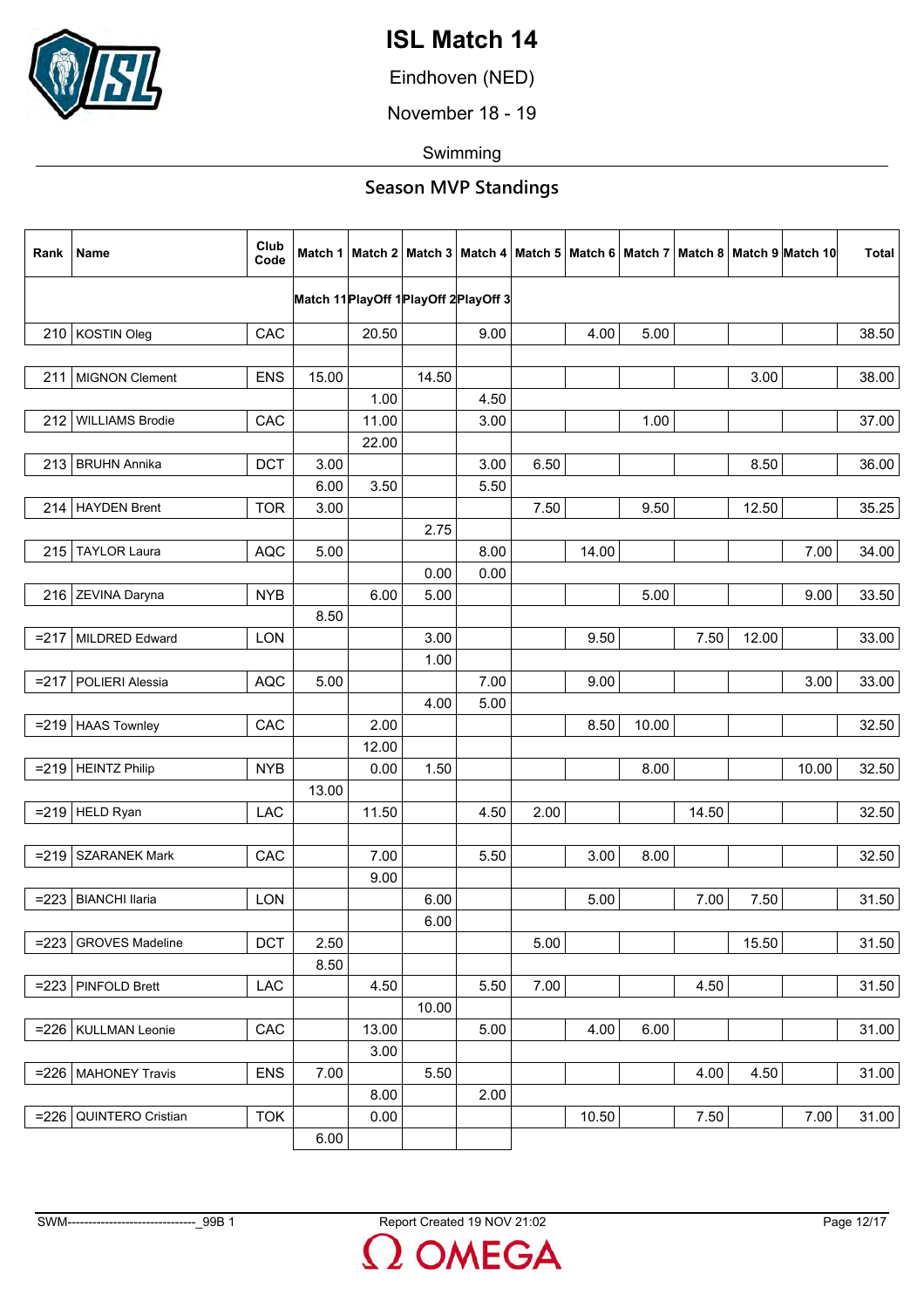

Eindhoven (NED)

November 18 - 19

Swimming

| Rank    | Name                       | Club<br>Code |       |       |       |                                           |       |       |       |      |      | Match 1   Match 2   Match 3   Match 4   Match 5   Match 6   Match 7   Match 8   Match 9   Match 10 | <b>Total</b> |
|---------|----------------------------|--------------|-------|-------|-------|-------------------------------------------|-------|-------|-------|------|------|----------------------------------------------------------------------------------------------------|--------------|
|         |                            |              |       |       |       | Match 11 Play Off 1 Play Off 2 Play Off 3 |       |       |       |      |      |                                                                                                    |              |
| $= 226$ | STRELNIKOV Kirill          | <b>IRO</b>   |       |       |       |                                           | 1.00  |       | 12.50 |      |      | 4.50                                                                                               | 31.00        |
|         |                            |              | 13.00 |       |       |                                           |       |       |       |      |      |                                                                                                    |              |
| 230     | SURKOVA Arina              | <b>NYB</b>   |       | 6.50  | 11.50 |                                           |       |       | 12.50 |      |      |                                                                                                    | 30.50        |
|         |                            |              |       |       |       |                                           |       |       |       |      |      |                                                                                                    |              |
| $= 231$ | <b>DEMLER Kathrin</b>      | CAC          |       | 5.00  |       |                                           |       | 4.00  | 11.00 |      |      |                                                                                                    | 30.00        |
|         |                            |              |       | 10.00 |       |                                           |       |       |       |      |      |                                                                                                    |              |
| $= 231$ | <b>WHITTLE Jacob</b>       | <b>NYB</b>   |       | 6.50  | 11.00 |                                           |       |       | 3.00  |      |      | 4.50                                                                                               | 30.00        |
|         |                            |              | 5.00  |       |       |                                           |       |       |       |      |      |                                                                                                    |              |
| 233     | <b>BRZOSKOWSKI Maarten</b> | <b>TOK</b>   |       | 7.00  |       |                                           |       | 4.00  |       | 5.00 |      | 6.00                                                                                               | 29.50        |
|         |                            |              | 7.50  |       |       |                                           |       |       |       |      |      |                                                                                                    |              |
| $= 234$ | <b>BUKHOV Vladislav</b>    | <b>LAC</b>   |       | 9.50  |       | 7.50                                      | 8.00  |       |       | 4.00 |      |                                                                                                    | 29.00        |
|         |                            |              |       |       | 0.00  |                                           |       |       |       |      |      |                                                                                                    |              |
| =2341   | MUNOZ del CAMPO Lidon      | <b>AQC</b>   | 2.50  |       |       | 4.00                                      |       | 2.50  |       |      |      | 8.00                                                                                               | 29.00        |
|         |                            |              |       |       | 4.00  | 8.00                                      |       |       |       |      |      |                                                                                                    |              |
| 236     | VALL Jessica               | <b>ENS</b>   | 6.00  |       | 3.00  |                                           |       |       |       | 4.00 | 0.00 |                                                                                                    | 28.50        |
|         |                            |              |       | 3.50  |       | 12.00                                     |       |       |       |      |      |                                                                                                    |              |
| 237     | SHEVTSOV Sergey            | <b>DCT</b>   | 4.50  |       |       | 2.00                                      |       |       |       |      | 7.00 |                                                                                                    | 27.00        |
|         |                            |              | 2.50  | 6.50  |       | 4.50                                      |       |       |       |      |      |                                                                                                    |              |
| 238     | VEKOVISHCHEV Mikhail       | <b>IRO</b>   |       |       | 4.00  |                                           | 3.50  |       | 4.50  |      |      | 6.50                                                                                               | 26.50        |
|         |                            |              | 8.00  |       |       |                                           |       |       |       |      |      |                                                                                                    |              |
| $= 239$ | <b>BALLO</b> Stefano       | <b>AQC</b>   | 13.00 |       |       | 9.00                                      |       | 4.00  |       |      |      |                                                                                                    | 26.00        |
|         |                            |              |       |       |       |                                           |       |       |       |      |      |                                                                                                    |              |
| $= 239$ | FIEDKIEWICZ Kornelia       | <b>NYB</b>   |       | 5.50  | 6.50  |                                           |       |       | 2.50  |      |      | 7.00                                                                                               | 26.00        |
|         |                            |              | 4.50  |       |       |                                           |       |       |       |      |      |                                                                                                    |              |
| 241     | TETEREVKOVA Kotryna        | <b>LAC</b>   |       |       |       | 0.00                                      | 7.00  |       |       | 4.00 |      |                                                                                                    | 25.50        |
|         |                            |              |       |       | 14.50 |                                           |       |       |       |      |      |                                                                                                    |              |
| 242     | <b>SAKCI Emre</b>          | <b>IRO</b>   |       |       | 12.50 |                                           | 12.00 |       |       |      |      |                                                                                                    | 24.50        |
|         |                            |              |       |       |       |                                           |       |       |       |      |      |                                                                                                    |              |
| $= 243$ | <b>ESCOBEDO Emily</b>      | CAC          |       | 14.00 |       | 10.00                                     |       |       |       |      |      |                                                                                                    | 24.00        |
|         |                            |              |       |       |       |                                           |       |       |       |      |      |                                                                                                    |              |
| $= 243$ | SOROKINA Anastasia         | CAC          |       |       |       | 7.00                                      |       | 12.00 | 5.00  |      |      |                                                                                                    | 24.00        |
|         |                            |              |       |       |       |                                           |       |       |       |      |      |                                                                                                    |              |
| $= 245$ | PIETRUSCHKA Marie          | CAC          |       | 7.00  |       | 5.00                                      |       | 4.00  | 3.50  |      |      |                                                                                                    | 23.50        |
|         |                            |              |       | 4.00  |       |                                           |       |       |       |      |      |                                                                                                    |              |
| $= 245$ | <b>SCALIA Silvia</b>       | <b>IRO</b>   |       |       | 2.50  |                                           | 5.00  |       | 2.00  |      |      | 2.50                                                                                               | 23.50        |
|         |                            |              | 1.50  | 10.00 |       |                                           |       |       |       |      |      |                                                                                                    |              |
| $= 247$ | <b>COMERFORD Mallory</b>   | <b>TOK</b>   |       |       |       |                                           |       | 5.50  |       | 3.50 |      | 9.50                                                                                               | 23.00        |
|         |                            |              | 4.50  |       |       |                                           |       |       |       |      |      |                                                                                                    |              |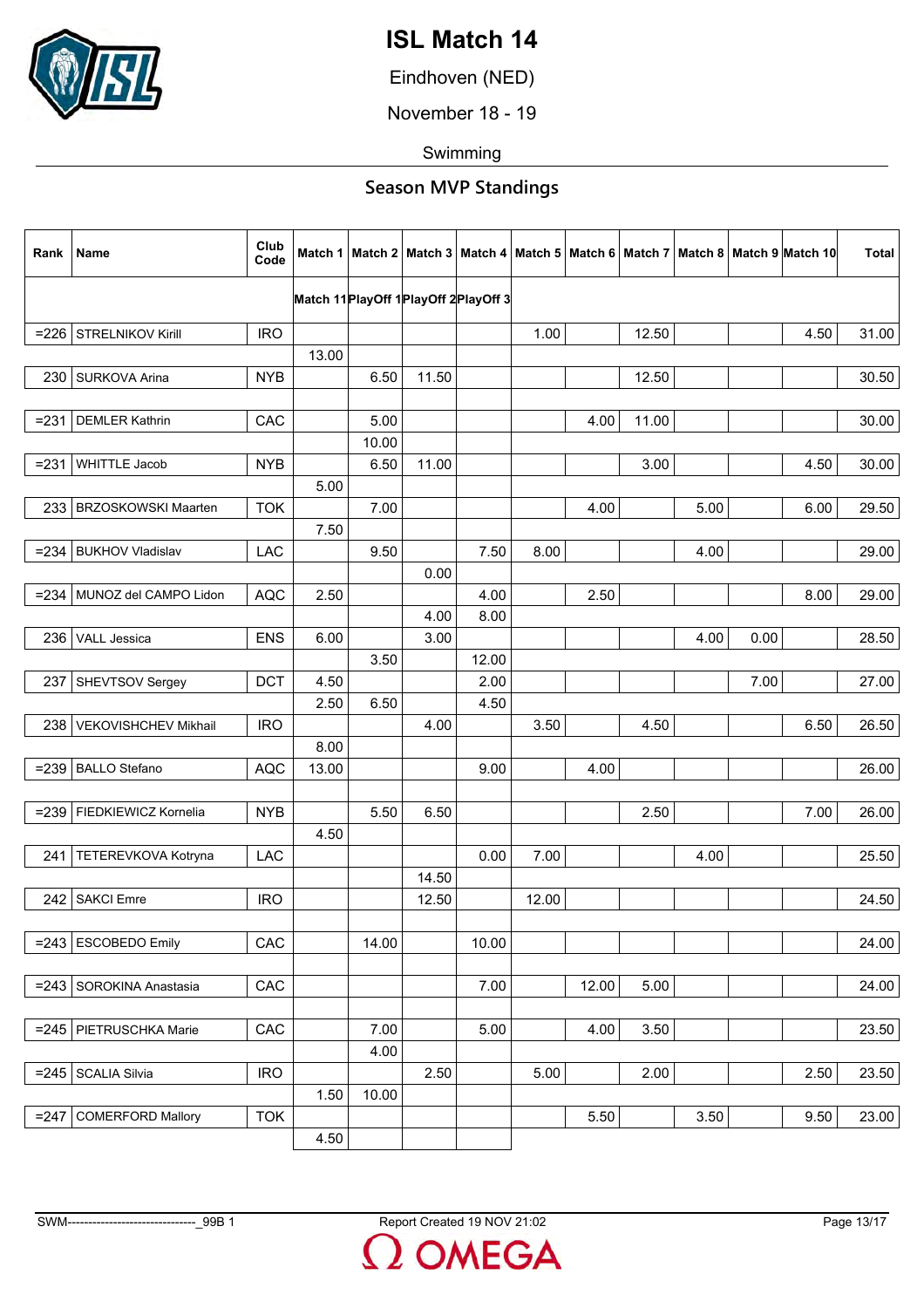

Eindhoven (NED)

November 18 - 19

Swimming

| Rank    | Name                         | Club<br>Code |       |       |       |                                        |      |      |       |       |       | Match 1   Match 2   Match 3   Match 4   Match 5   Match 6   Match 7   Match 8   Match 9  Match 10 | <b>Total</b> |
|---------|------------------------------|--------------|-------|-------|-------|----------------------------------------|------|------|-------|-------|-------|---------------------------------------------------------------------------------------------------|--------------|
|         |                              |              |       |       |       | Match 11 PlayOff 1 PlayOff 2 PlayOff 3 |      |      |       |       |       |                                                                                                   |              |
|         | $= 247$ LICON Will           | LAC          |       | 7.50  |       | 8.50                                   | 7.00 |      |       |       |       |                                                                                                   | 23.00        |
|         |                              |              |       |       |       |                                        |      |      |       |       |       |                                                                                                   |              |
|         | 249   BUSCH Kim              | LON          |       |       | 11.00 |                                        |      | 8.00 |       | 2.00  | 1.50  |                                                                                                   | 22.50        |
|         |                              |              |       |       | 0.00  |                                        |      |      |       |       |       |                                                                                                   |              |
| $= 250$ | MACINNES Keanna              | <b>TOK</b>   |       | 6.00  |       |                                        |      | 6.00 |       | 10.00 |       |                                                                                                   | 22.00        |
|         |                              |              |       |       |       |                                        |      |      |       |       |       |                                                                                                   |              |
| $= 250$ | MANAUDOU Florent             | <b>ENS</b>   |       |       |       |                                        |      |      |       | 8.00  | 14.00 |                                                                                                   | 22.00        |
| $= 252$ | CHIERIGHINI Marcelo          | <b>AQC</b>   | 7.50  |       |       | 11.00                                  |      | 3.00 |       |       |       |                                                                                                   | 21.50        |
|         |                              |              |       |       |       |                                        |      |      |       |       |       |                                                                                                   |              |
| $= 252$ | <b>CORREIA Breno</b>         | <b>LAC</b>   |       | 3.00  |       | 0.00                                   | 3.50 |      |       | 6.00  |       |                                                                                                   | 21.50        |
|         |                              |              |       |       | 9.00  |                                        |      |      |       |       |       |                                                                                                   |              |
| 254     | <b>VASEY Sarah</b>           | <b>NYB</b>   |       | 0.00  |       |                                        |      |      | 4.00  |       |       | 2.00                                                                                              | 20.75        |
|         |                              |              | 14.75 |       |       |                                        |      |      |       |       |       |                                                                                                   |              |
| 255     | <b>WOG Kelsey</b>            | <b>TOR</b>   | 0.50  |       |       |                                        | 6.00 |      | 7.00  |       | 0.00  |                                                                                                   | 20.50        |
|         |                              |              |       |       | 3.00  | 4.00                                   |      |      |       |       |       |                                                                                                   |              |
| 256     | <b>TOMAC Mewen</b>           | <b>NYB</b>   |       |       |       |                                        |      |      | 8.50  |       |       | 4.50                                                                                              | 20.00        |
|         |                              |              | 7.00  |       |       |                                        |      |      |       |       |       |                                                                                                   |              |
| 257     | QUAH Ting Wen                | <b>DCT</b>   | 4.50  |       |       | 3.00                                   | 4.00 |      |       |       |       |                                                                                                   | 19.00        |
|         |                              |              | 7.50  | 0.00  |       | 0.00                                   |      |      |       |       |       |                                                                                                   |              |
| 258     | de TULLIO Marco              | <b>ENS</b>   | 6.00  |       | 9.00  |                                        |      |      |       | 3.00  |       |                                                                                                   | 18.00        |
|         |                              |              |       |       |       |                                        |      |      |       |       |       |                                                                                                   |              |
| $= 259$ | SABBIONI Simone              | <b>AQC</b>   |       |       |       |                                        |      |      |       |       |       | 8.50                                                                                              | 17.50        |
|         |                              |              |       |       | 6.00  | 3.00                                   |      |      |       |       |       |                                                                                                   |              |
| $= 259$ | SEGEL Janja                  | <b>ENS</b>   | 2.00  |       | 2.00  |                                        |      |      |       | 0.00  |       |                                                                                                   | 17.50        |
|         |                              |              |       | 13.50 |       | 0.00                                   |      |      |       |       |       |                                                                                                   |              |
| $= 261$ | <b>BAQLAH Khader</b>         | CAC          |       | 2.00  |       | 4.00                                   |      | 0.00 | 11.00 |       |       |                                                                                                   | 17.00        |
| $= 261$ | <b>GUY James</b>             | <b>ENS</b>   |       |       |       |                                        |      |      |       |       |       |                                                                                                   | 17.00        |
|         |                              |              |       | 13.00 |       | 4.00                                   |      |      |       |       |       |                                                                                                   |              |
|         | =261   MONTEIRO Ana Catarina | <b>NYB</b>   |       | 5.00  | 5.00  |                                        |      |      | 0.00  |       |       | 4.00                                                                                              | 17.00        |
|         |                              |              | 3.00  |       |       |                                        |      |      |       |       |       |                                                                                                   |              |
| $= 261$ | <b>STUPIN Max</b>            | <b>ENS</b>   | 5.00  |       | 4.00  |                                        |      |      |       |       | 8.00  |                                                                                                   | 17.00        |
|         |                              |              |       |       |       |                                        |      |      |       |       |       |                                                                                                   |              |
|         | $= 265$ BRAUNSCHEIG Ole      | <b>NYB</b>   |       | 3.50  | 1.00  |                                        |      |      |       |       |       |                                                                                                   | 16.50        |
|         |                              |              | 12.00 |       |       |                                        |      |      |       |       |       |                                                                                                   |              |
|         | =265   LOBANOVSZKIJ Maxim    | <b>IRO</b>   |       |       | 3.00  |                                        |      |      | 0.00  |       |       | 0.00                                                                                              | 16.50        |
|         |                              |              | 0.00  | 13.50 |       |                                        |      |      |       |       |       |                                                                                                   |              |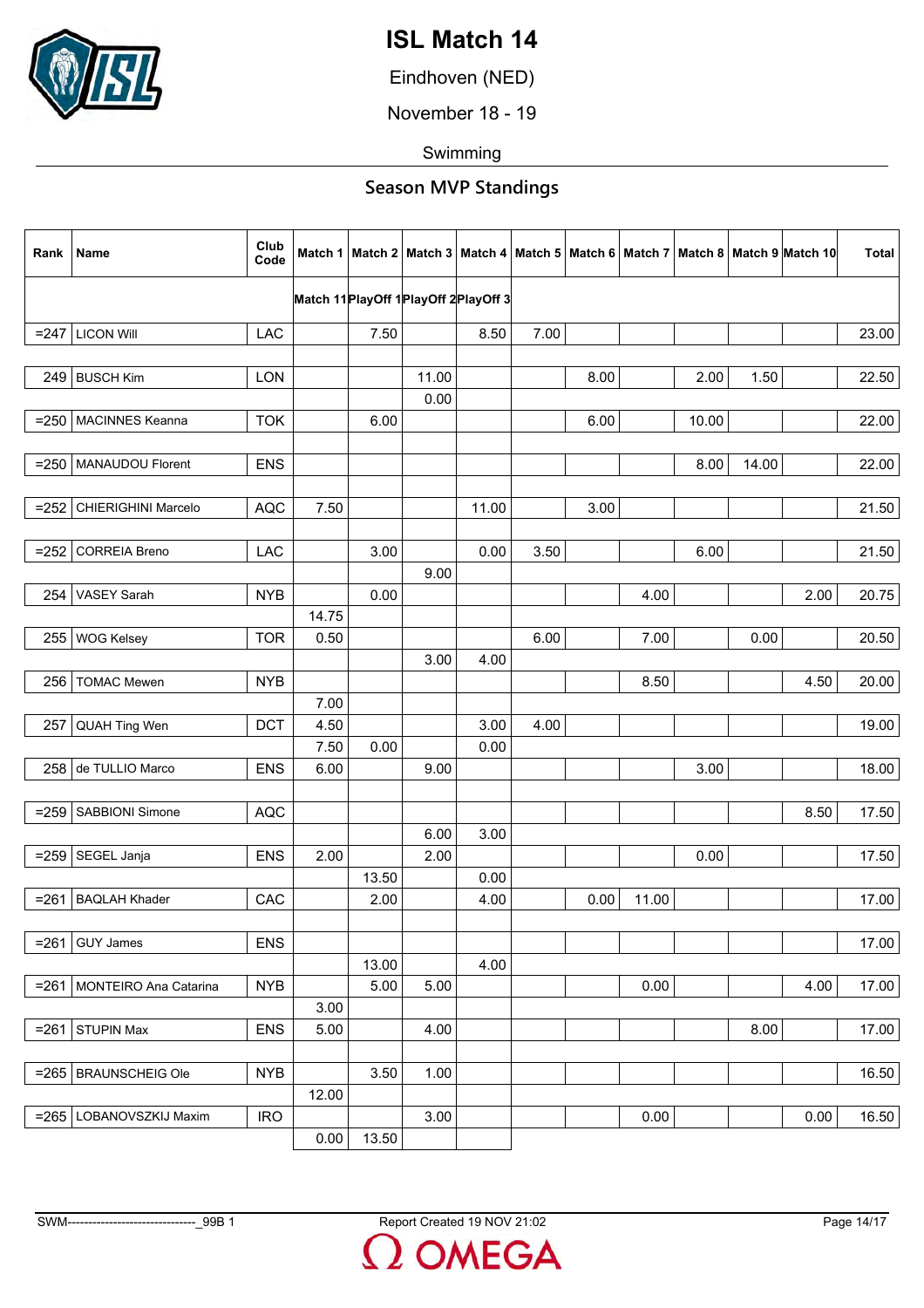

Eindhoven (NED)

November 18 - 19

Swimming

| Rank    | Name                       | Club<br>Code |      |       |                                           |       |      |      |       |      |      | Match 1   Match 2   Match 3   Match 4   Match 5   Match 6   Match 7   Match 8   Match 9   Match 10 | <b>Total</b> |
|---------|----------------------------|--------------|------|-------|-------------------------------------------|-------|------|------|-------|------|------|----------------------------------------------------------------------------------------------------|--------------|
|         |                            |              |      |       | Match 11 Play Off 1 Play Off 2 Play Off 3 |       |      |      |       |      |      |                                                                                                    |              |
|         |                            |              |      |       |                                           |       |      |      |       |      |      |                                                                                                    |              |
| $= 267$ | <b>LAHTINEN Laura</b>      | <b>LON</b>   |      |       | 8.00                                      |       |      | 0.00 |       | 3.00 | 3.00 |                                                                                                    | 16.00        |
|         |                            |              |      |       | 2.00                                      |       |      |      |       |      |      |                                                                                                    |              |
| $= 267$ | WILLIAMSON Sam             | LON          |      |       | 5.50                                      |       |      | 4.50 |       | 2.00 | 0.00 |                                                                                                    | 16.00        |
|         |                            |              |      |       | 4.00                                      |       |      |      |       |      |      |                                                                                                    |              |
|         | 269 HOPE Lucy              | <b>NYB</b>   |      | 6.00  | 3.00                                      |       |      |      | 5.00  |      |      | 0.00                                                                                               | 15.50        |
|         |                            |              | 1.50 |       |                                           |       |      |      |       |      |      |                                                                                                    |              |
|         | $= 270$ HIBBOTT Holly      | <b>AQC</b>   | 2.00 |       |                                           |       |      |      |       |      |      | 6.00                                                                                               | 14.00        |
|         |                            |              |      |       | 6.00                                      | 0.00  |      |      |       |      |      |                                                                                                    |              |
| $= 270$ | <b>LESAFFRE Fantine</b>    | <b>AQC</b>   | 5.00 |       |                                           | 0.00  |      | 6.00 |       |      |      | 3.00                                                                                               | 14.00        |
|         |                            |              |      |       |                                           |       |      |      |       |      |      |                                                                                                    |              |
|         | =270   MARSH Alyssa        | <b>LAC</b>   |      | 10.00 |                                           | 1.00  |      |      |       |      |      |                                                                                                    | 14.00        |
|         |                            |              |      |       | 3.00                                      |       |      |      |       |      |      |                                                                                                    |              |
|         | 273 MUREZ Andi             | <b>LON</b>   |      |       |                                           |       |      |      |       | 9.00 | 4.00 |                                                                                                    | 13.00        |
|         |                            |              |      |       |                                           |       |      |      |       |      |      |                                                                                                    |              |
|         | 274   MEYNEN Julie         | <b>TOK</b>   |      | 0.00  |                                           |       |      | 1.50 |       | 3.50 |      | 5.00                                                                                               | 12.50        |
|         |                            |              | 2.50 |       |                                           |       |      |      |       |      |      |                                                                                                    |              |
| $= 275$ | GIREV Ivan                 | <b>TOK</b>   |      | 6.00  |                                           |       |      | 0.00 |       | 0.00 |      | 3.00                                                                                               | 12.00        |
|         |                            |              | 3.00 |       |                                           |       |      |      |       |      |      |                                                                                                    |              |
|         | =275   MEITZ Kaersten      | <b>TOR</b>   |      |       |                                           |       |      |      | 8.00  |      | 4.00 |                                                                                                    | 12.00        |
|         |                            |              |      |       |                                           |       |      |      |       |      |      |                                                                                                    |              |
|         | <b>WANG Eddie</b>          | CAC          |      |       |                                           |       |      |      |       |      |      |                                                                                                    | 12.00        |
| $= 275$ |                            |              |      | 12.00 |                                           |       |      |      |       |      |      |                                                                                                    |              |
|         |                            |              |      |       |                                           |       |      |      |       |      |      |                                                                                                    |              |
|         | $= 278$ LELLIOTT Jay       | <b>TOR</b>   |      |       |                                           |       |      |      | 11.00 |      | 0.00 |                                                                                                    | 11.00        |
|         |                            |              |      |       |                                           |       |      |      |       |      |      |                                                                                                    |              |
| $= 278$ | NICOL Rachel               | <b>DCT</b>   |      |       |                                           |       |      |      |       |      |      |                                                                                                    | 11.00        |
|         |                            |              |      | 1.00  |                                           | 10.00 |      |      |       |      |      |                                                                                                    |              |
| 280     | <b>CARAMIGNOLI Martina</b> | <b>AQC</b>   |      |       |                                           | 4.00  |      | 6.00 |       |      |      |                                                                                                    | 10.00        |
|         |                            |              |      |       |                                           |       |      |      |       |      |      |                                                                                                    |              |
| 281     | <b>HILL Danielle</b>       | <b>IRO</b>   |      |       | 3.00                                      |       | 2.50 |      | 0.00  |      |      | 0.00                                                                                               | 9.50         |
|         |                            |              | 0.00 | 4.00  |                                           |       |      |      |       |      |      |                                                                                                    |              |
| 282     | PERIBONIO Tomas            | CAC          |      |       |                                           | 4.00  |      | 5.00 | 0.00  |      |      |                                                                                                    | 9.00         |
|         |                            |              |      |       |                                           |       |      |      |       |      |      |                                                                                                    |              |
| $= 283$ | <b>APOSTALON Anika</b>     | <b>TOR</b>   | 8.50 |       |                                           |       | 0.00 |      |       |      | 0.00 |                                                                                                    | 8.50         |
|         |                            |              |      |       |                                           | 0.00  |      |      |       |      |      |                                                                                                    |              |
|         | $= 283$ BJERG Tobias       | <b>TOR</b>   |      |       |                                           |       |      |      |       |      |      |                                                                                                    | 8.50         |
|         |                            |              |      |       | 5.50                                      | 3.00  |      |      |       |      |      |                                                                                                    |              |
| $= 285$ | <b>GKOLOMEEV Kristian</b>  | LAC          |      |       |                                           |       |      |      |       |      |      |                                                                                                    | 7.50         |
|         |                            |              |      |       | 7.50                                      |       |      |      |       |      |      |                                                                                                    |              |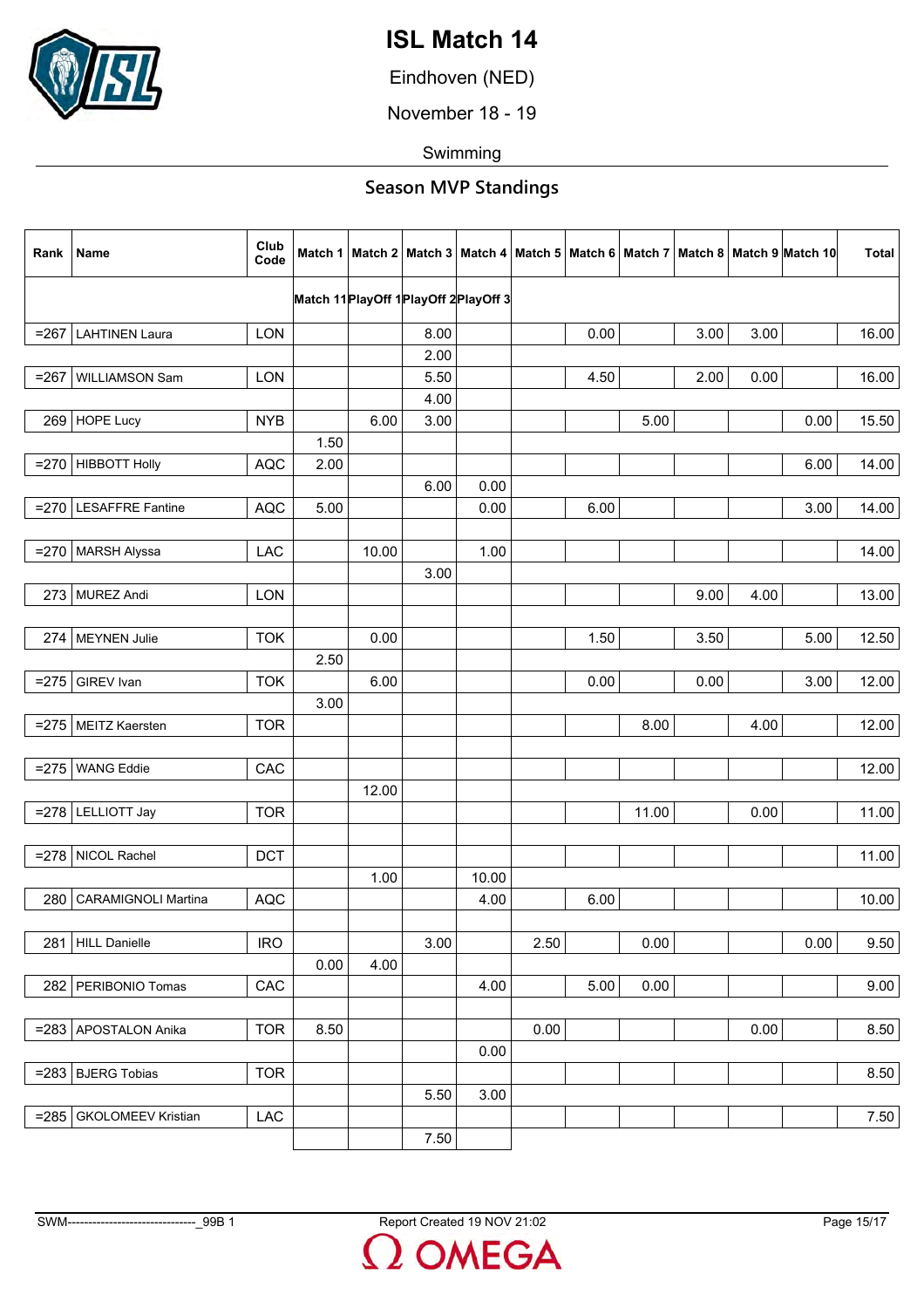

Eindhoven (NED)

November 18 - 19

Swimming

| Rank    | Name                         | Club<br>Code |      |      |      |                                           |      |      |      |      |      | Match 1   Match 2   Match 3   Match 4   Match 5   Match 6   Match 7   Match 8   Match 9   Match 10 | <b>Total</b> |
|---------|------------------------------|--------------|------|------|------|-------------------------------------------|------|------|------|------|------|----------------------------------------------------------------------------------------------------|--------------|
|         |                              |              |      |      |      | Match 11 Play Off 1 Play Off 2 Play Off 3 |      |      |      |      |      |                                                                                                    |              |
| $= 285$ | <b>SAMY Mohamed</b>          | <b>DCT</b>   |      |      |      |                                           |      |      |      |      |      |                                                                                                    | 7.50         |
|         |                              |              |      | 2.00 |      | 5.50                                      |      |      |      |      |      |                                                                                                    |              |
| 287     | <b>BILIS Simonas</b>         | <b>ENS</b>   |      |      | 5.00 |                                           |      |      |      | 2.00 |      |                                                                                                    | 7.00         |
|         |                              |              |      |      |      |                                           |      |      |      |      |      |                                                                                                    |              |
| 288     | <b>JONES Harriet</b>         | <b>TOK</b>   |      | 3.50 |      |                                           |      | 0.00 |      | 0.00 |      | 3.00                                                                                               | 6.50         |
|         |                              |              | 0.00 |      |      |                                           |      |      |      |      |      |                                                                                                    |              |
|         | =289   NASRETDINOVA Rosalia  | <b>AQC</b>   | 0.00 |      |      | 0.00                                      |      | 4.00 |      |      |      | 0.00                                                                                               | 6.00         |
|         |                              |              |      |      |      | 2.00                                      |      |      |      |      |      |                                                                                                    |              |
| $= 289$ | SIMONS Kenzo                 | LON          |      |      | 4.00 |                                           |      | 2.00 |      | 0.00 | 0.00 |                                                                                                    | 6.00         |
|         |                              |              |      |      |      |                                           |      |      |      |      |      |                                                                                                    |              |
| $= 291$ | <b>AOKI Tomomi</b>           | <b>TOK</b>   |      | 0.00 |      |                                           |      | 1.50 |      | 0.00 |      | 2.00                                                                                               | 5.50         |
|         |                              |              | 2.00 |      |      |                                           |      |      |      |      |      |                                                                                                    |              |
|         | $= 291$ BECKER Bowe          | <b>TOK</b>   |      | 5.50 |      |                                           |      |      |      |      |      |                                                                                                    | 5.50         |
|         |                              |              |      |      |      |                                           |      |      |      |      |      |                                                                                                    |              |
|         | 293   HALL Candice           | <b>TOR</b>   |      |      |      |                                           |      |      | 0.00 |      | 5.00 |                                                                                                    | 5.00         |
|         |                              |              |      |      | 0.00 | 0.00                                      |      |      |      |      |      |                                                                                                    |              |
| $= 294$ | <b>DEAN Tom</b>              | <b>LON</b>   |      |      |      |                                           |      |      |      |      |      |                                                                                                    | 4.00         |
|         |                              |              |      |      | 4.00 |                                           |      |      |      |      |      |                                                                                                    |              |
|         | $= 294$ LOY Andrew           | <b>DCT</b>   |      |      |      |                                           |      |      |      |      |      |                                                                                                    | 4.00         |
|         |                              |              |      | 4.00 |      | 0.00                                      |      |      |      |      |      |                                                                                                    |              |
|         | $= 294$ POGGIO Federico      | <b>TOK</b>   |      | 2.00 |      |                                           |      | 0.00 |      | 0.50 |      | 1.50                                                                                               | 4.00         |
|         |                              |              |      |      |      |                                           |      |      |      |      |      |                                                                                                    |              |
| 297     | <b>WILD Cassie</b>           | <b>TOK</b>   |      | 2.50 |      |                                           |      |      |      |      |      | 1.00                                                                                               | 3.50         |
|         |                              |              |      |      |      |                                           |      |      |      |      |      |                                                                                                    |              |
| $= 298$ | <b>CHERUTI Meiron</b>        | <b>NYB</b>   |      |      |      |                                           |      |      | 2.00 |      |      | 0.00                                                                                               | 3.00         |
|         |                              |              | 1.00 |      |      |                                           |      |      |      |      |      |                                                                                                    |              |
| $= 298$ | <b>CLOGG Elliot</b>          | <b>NYB</b>   |      |      |      |                                           |      |      | 3.00 |      |      | 0.00                                                                                               | 3.00         |
|         |                              |              |      |      |      |                                           |      |      |      |      |      |                                                                                                    |              |
| 300     | SEBASTIAN Julia              | LAC          |      | 2.00 |      |                                           | 0.00 |      |      | 0.00 |      |                                                                                                    | 2.00         |
|         |                              |              |      |      |      |                                           |      |      |      |      |      |                                                                                                    |              |
| $= 301$ | DAHLKE Mikaela               | LAC          |      | 0.00 |      | 0.00                                      | 0.00 |      |      | 1.50 |      |                                                                                                    | 1.50         |
|         |                              |              |      |      | 0.00 |                                           |      |      |      |      |      |                                                                                                    |              |
| $= 301$ | <b>HOLLARD Tristan</b>       | <b>DCT</b>   | 0.00 |      |      |                                           | 1.50 |      |      |      | 0.00 |                                                                                                    | 1.50         |
|         |                              |              |      |      |      |                                           |      |      |      |      |      |                                                                                                    |              |
| $= 303$ | LAUKKANEN Jenna              | <b>LON</b>   |      |      | 1.00 |                                           |      | 0.00 |      |      | 0.00 |                                                                                                    | 1.00         |
|         |                              |              |      |      | 0.00 |                                           |      |      |      |      |      |                                                                                                    |              |
|         | $=303$ RUVALCABA CRUZ Hector | LAC          |      | 0.00 |      |                                           |      |      |      | 0.00 |      |                                                                                                    | 1.00         |
|         |                              |              |      |      | 1.00 |                                           |      |      |      |      |      |                                                                                                    |              |